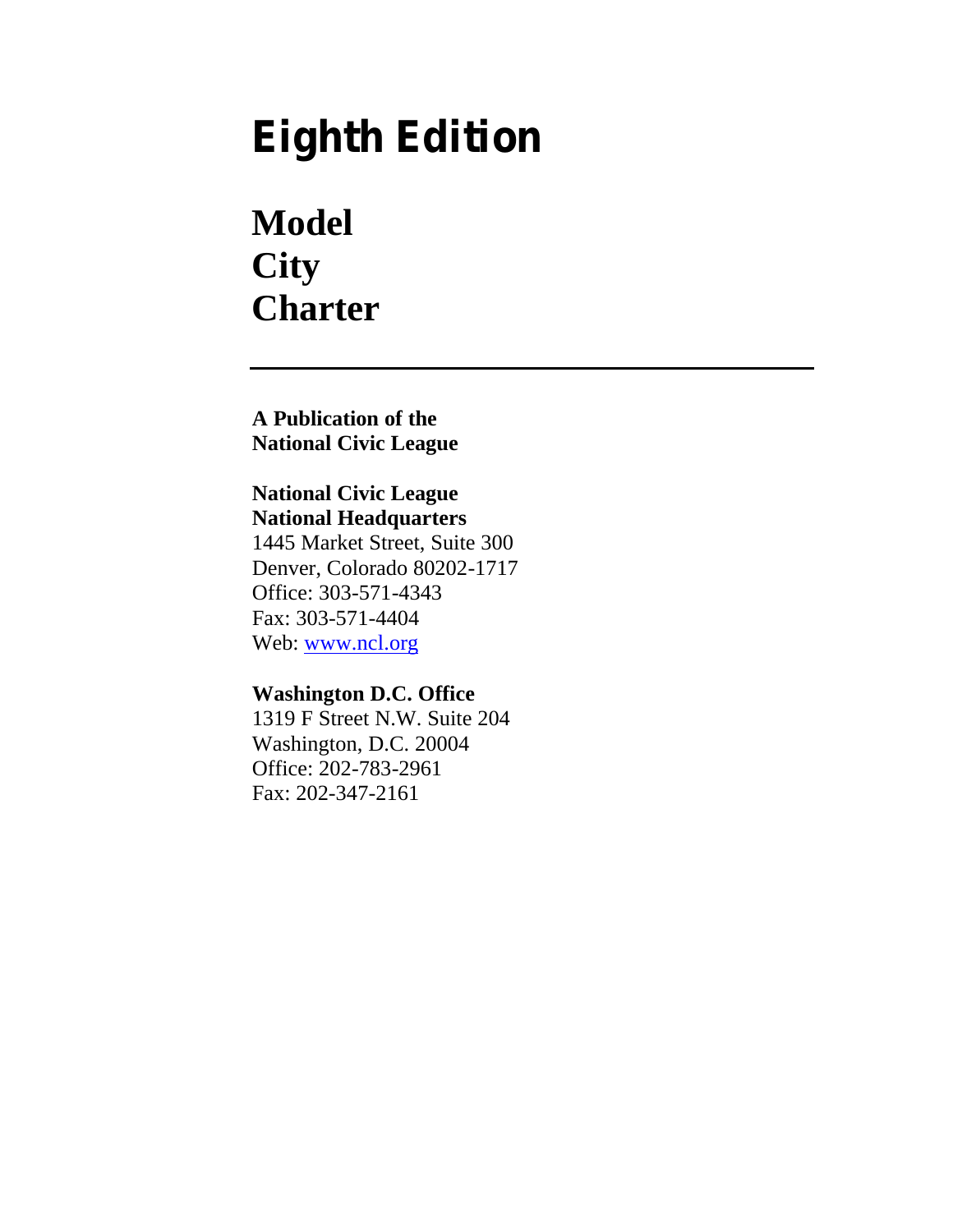### *Model City Charter,* **Eighth Edition**

Copyright © 2003 National Civic League, Inc All rights reserved; unauthorized duplication by any means is a violation of applicable law.

To obtain additional copies, contact: National Civic League Press 1445 Market Street, Suite 300 Denver, Colorado 80202-1717 Office: 303-571-4343 Fax: 303-571-4404 Web: www.ncl.org Email: ncl@ncl.org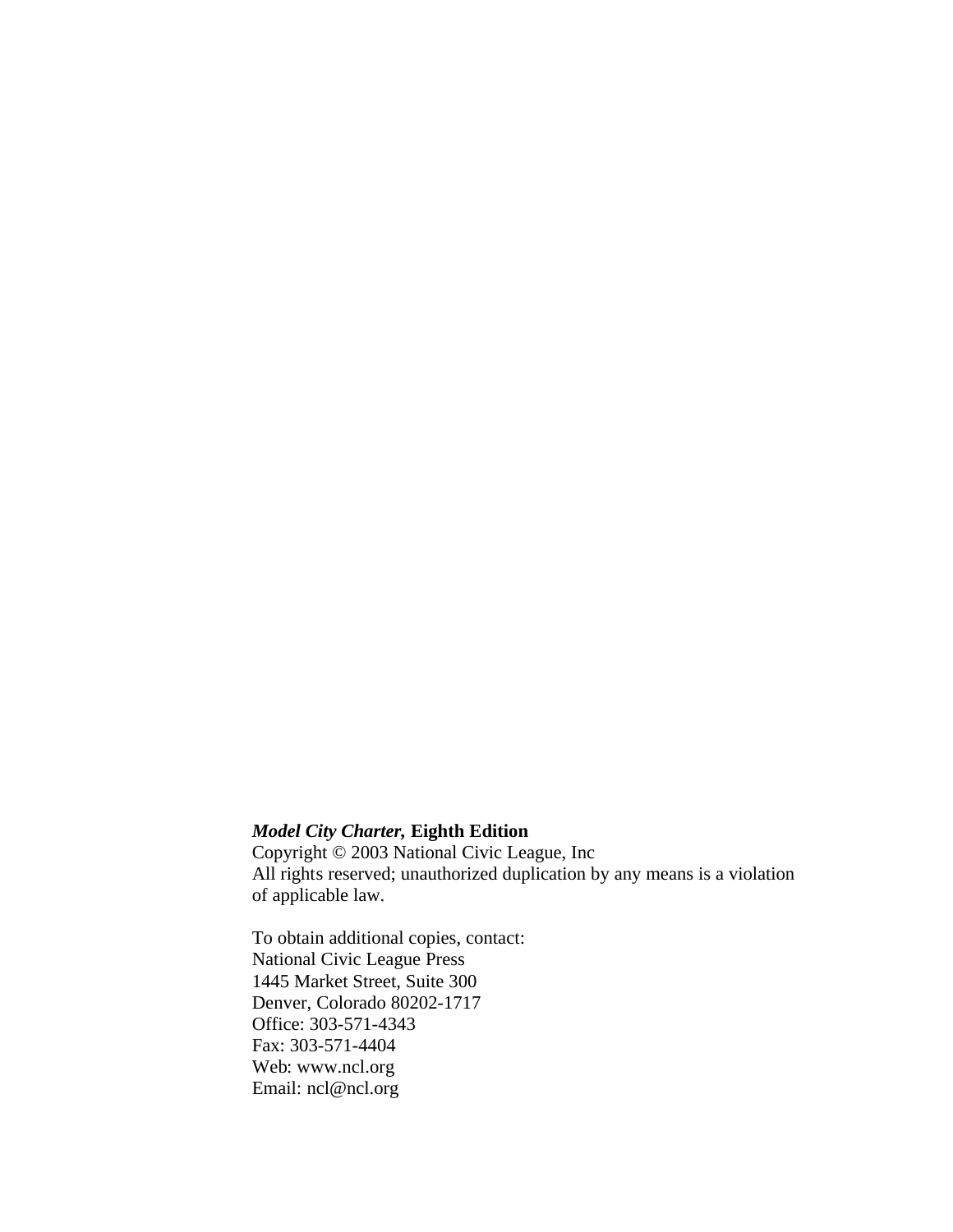# **DEDICATED TO THE MEMORY OF** *Betty Jane Narver*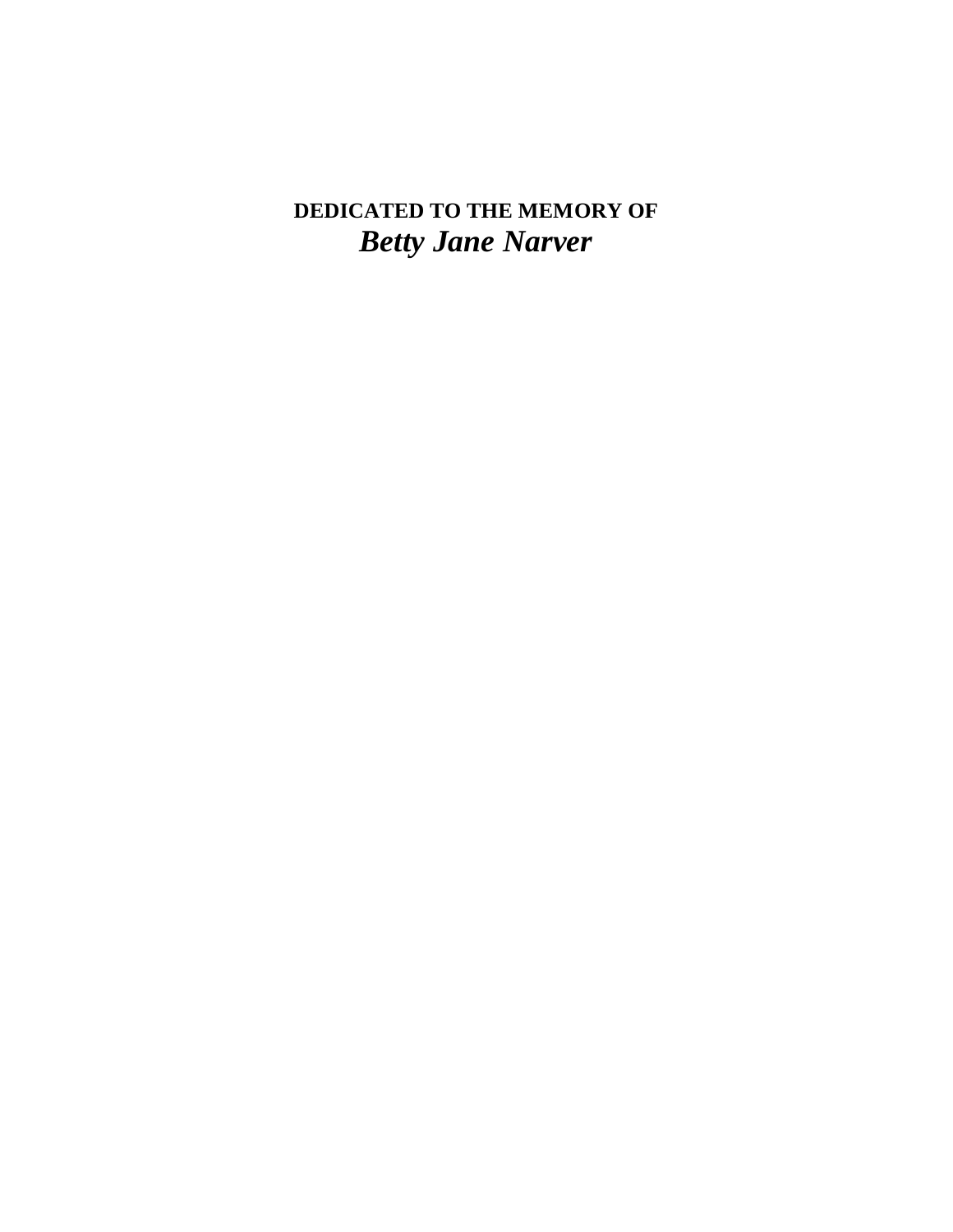# Table of Contents

| Section 2.06 Vacancies; Forfeiture of Office; Filling Vacancies  14 |  |
|---------------------------------------------------------------------|--|
|                                                                     |  |
|                                                                     |  |
|                                                                     |  |
|                                                                     |  |
|                                                                     |  |
|                                                                     |  |
|                                                                     |  |
|                                                                     |  |
|                                                                     |  |
| Section 2.16 Authentication and Recording; Codification;            |  |
|                                                                     |  |
|                                                                     |  |
|                                                                     |  |
|                                                                     |  |
|                                                                     |  |
|                                                                     |  |
|                                                                     |  |
| Section 4.01 General Provisions                                     |  |
|                                                                     |  |
|                                                                     |  |
| Section 4.04 Land Use, Development, and Environmental Planning  29  |  |
|                                                                     |  |
|                                                                     |  |
|                                                                     |  |
|                                                                     |  |
|                                                                     |  |
|                                                                     |  |
|                                                                     |  |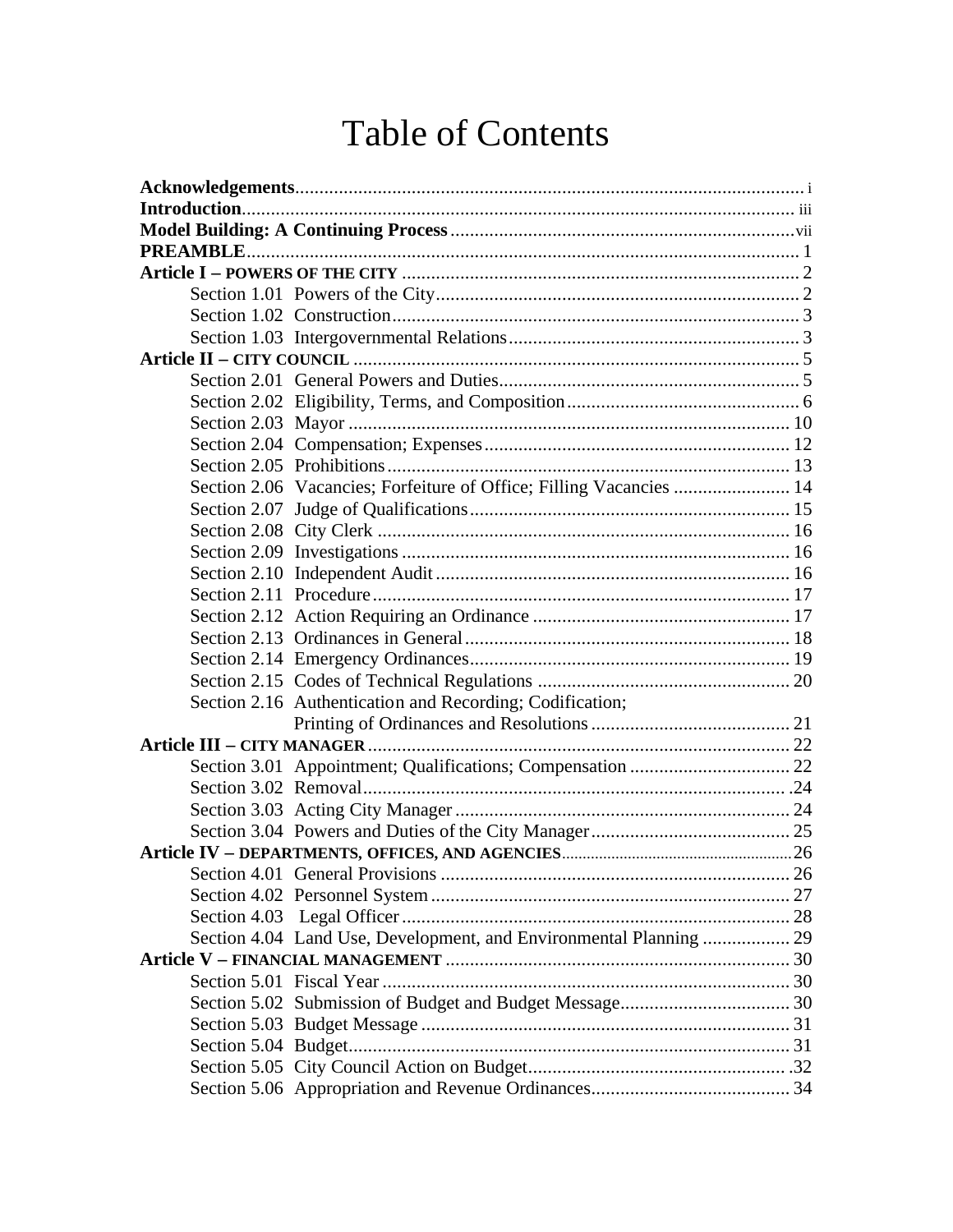|                                                                               | Section 5.08 Administration and Fiduciary Oversight of the Budget 36  |  |
|-------------------------------------------------------------------------------|-----------------------------------------------------------------------|--|
|                                                                               |                                                                       |  |
|                                                                               |                                                                       |  |
|                                                                               |                                                                       |  |
|                                                                               |                                                                       |  |
|                                                                               |                                                                       |  |
|                                                                               |                                                                       |  |
|                                                                               | Section 6.02 Council Districts; Adjustment of Districts (for use with |  |
|                                                                               |                                                                       |  |
|                                                                               |                                                                       |  |
|                                                                               |                                                                       |  |
|                                                                               |                                                                       |  |
|                                                                               |                                                                       |  |
|                                                                               |                                                                       |  |
|                                                                               |                                                                       |  |
|                                                                               |                                                                       |  |
|                                                                               |                                                                       |  |
|                                                                               |                                                                       |  |
|                                                                               |                                                                       |  |
|                                                                               |                                                                       |  |
|                                                                               |                                                                       |  |
|                                                                               |                                                                       |  |
|                                                                               |                                                                       |  |
|                                                                               |                                                                       |  |
|                                                                               |                                                                       |  |
|                                                                               |                                                                       |  |
|                                                                               |                                                                       |  |
|                                                                               |                                                                       |  |
| Citizen-Based Government: A Process to Engage Citizens in Charter Revision 73 |                                                                       |  |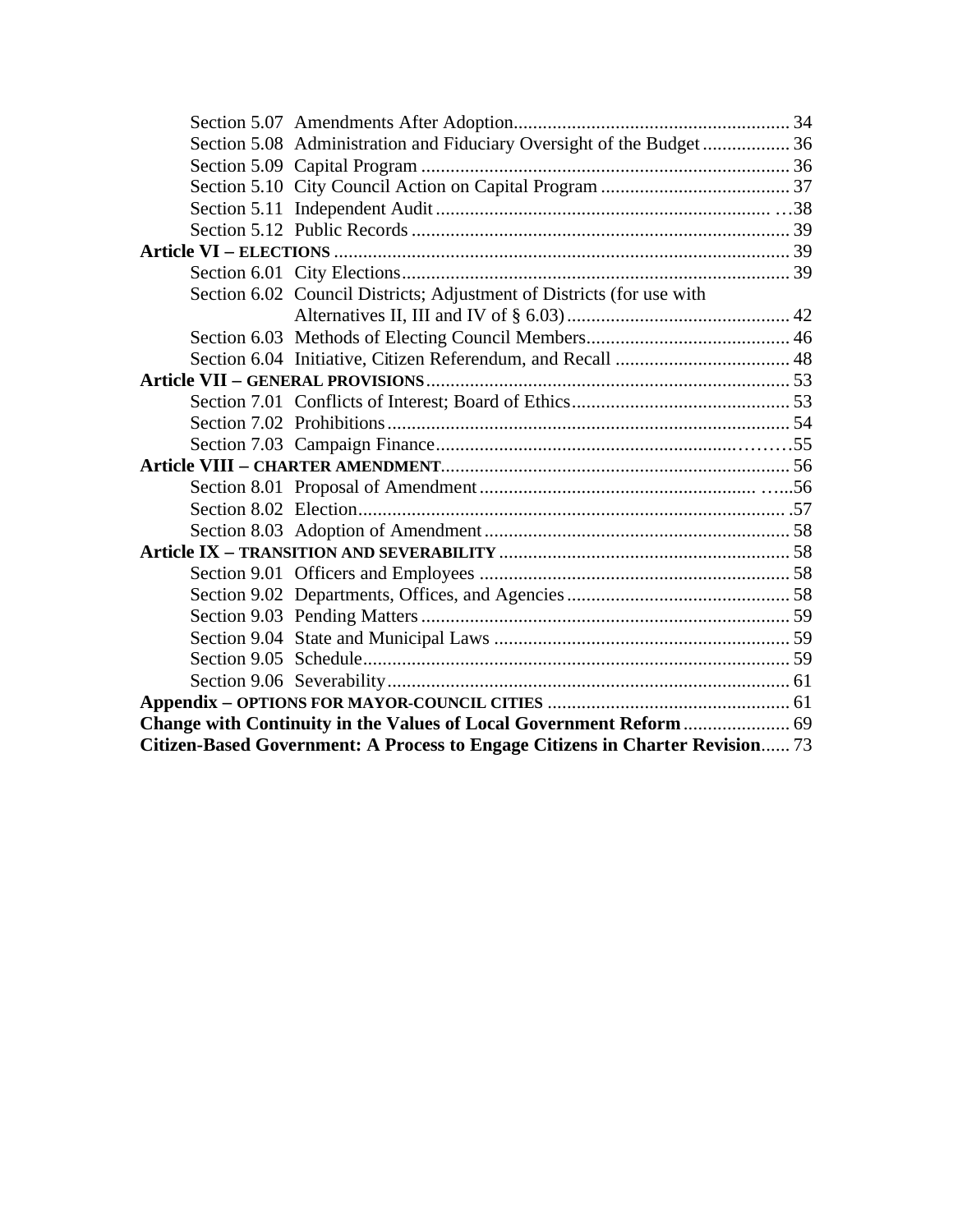#### ACKNOWLEDGEMENTS

It is with great pride in the accomplishment that we present the eighth edition of the *Model City Charter*, one that is truly a model for the  $21<sup>st</sup>$  century. A number of important changes have been made in accordance with the changing needs of communities in this new century. The *Model* itself is now over a century old but its importance as a guide for communities remains as relevant as ever.

The  $8<sup>th</sup>$  Edition Model City Charter Revision Committee was appointed on March 29, 2001. The National Civic League's Board approved the new edition of the Model on November 16, 2002. Betty Jane Narver, Director of the Institute for Public Policy and Management of the University of Washington, first chaired the committee. Her untimely passing left far more than just the revision committee bereft of her wisdom and understanding. We were exceedingly fortunate to benefit from the admirable talents and leadership contributed by Bob O'Neill, who succeeded Betty Jane as chair of the revision committee. Bob is the executive director of the International City/County Management Association, a long-standing partner with the National Civic League in the charter revision process.

We also benefited enormously from the continued dedication of a group of seasoned professionals whose expertise in this area is unmatched. Terrell Blodgett, professor emeritus at the LBJ School of Public Affairs, served as one of the senior advisors for the revision project. Blodgett also chaired the revision committee that produced the seventh edition of the *Model*, and he was the chairman of the National Civic League in 1986 and 1987. William Cassella, Jr., former executive director of the National Civic League (1969-1985) and coordinator for both the sixth and seventh editions, also served as a senior advisor. Robert Kipp, group vice president at Hallmark Cards, Inc., and James Svara, department head of political science and public administration at North Carolina State University, were the other senior advisors, and they both made invaluable contributions throughout the revision process.

Once again we had the great fortune of assembling an outstanding set of individuals to serve as committee members for this project. The other members of the  $8<sup>th</sup>$  Edition Model City Charter Revision Committee were Eric Anderson, City Manager, City of Des Moines, Iowa; Linda Barton, City Manager, City of Livermore, California; Donald Borut (*ex officio*), Executive Director, National League of Cities; Peter Buchsbaum, Greenbaum, Rowe, Smith et al., American Bar Association; John Buechner, President Emeritus, University of Colorado; Jacqueline Byers, Director of Research, National Association of Counties; Jim Dailey, Mayor, City of Little Rock, Arkansas; Mony Flores-Bauer, League of Women Voters; R. Scott Fosler, former Chair, National Civic League; George Frederickson, Professor, Department of Public Administration, University of Kansas; Christopher T. Gates, President, National Civic League; Guy Goodson, Councilperson, City of Beaumont, Texas; Charles Gossett, Director, Masters of Public Administration Program, Department of Political Science, Georgia Southern University; Neil Giuliano, Mayor, City of Tempe, Arizona; John Hall, Professor, Arizona State University; Bill Hansell, immediate past Executive Director, International City/County Management Association; James Keene, City Manager, City of Tucson, Arizona; Ron Loveridge, Mayor, City of Riverside, California; David Miller, Associate Dean, GSPIA, University of Pittsburgh; Sylvester Murray, Professor, Urban Studies, Cleveland State University; John Nalbandian, Chair, Department of Public Administration, University of Kansas; Neil Reichenberg, Executive Director, International Personnel Management Association; Dorothy Ridings (*ex officio*), President and Chief Executive Officer, Council on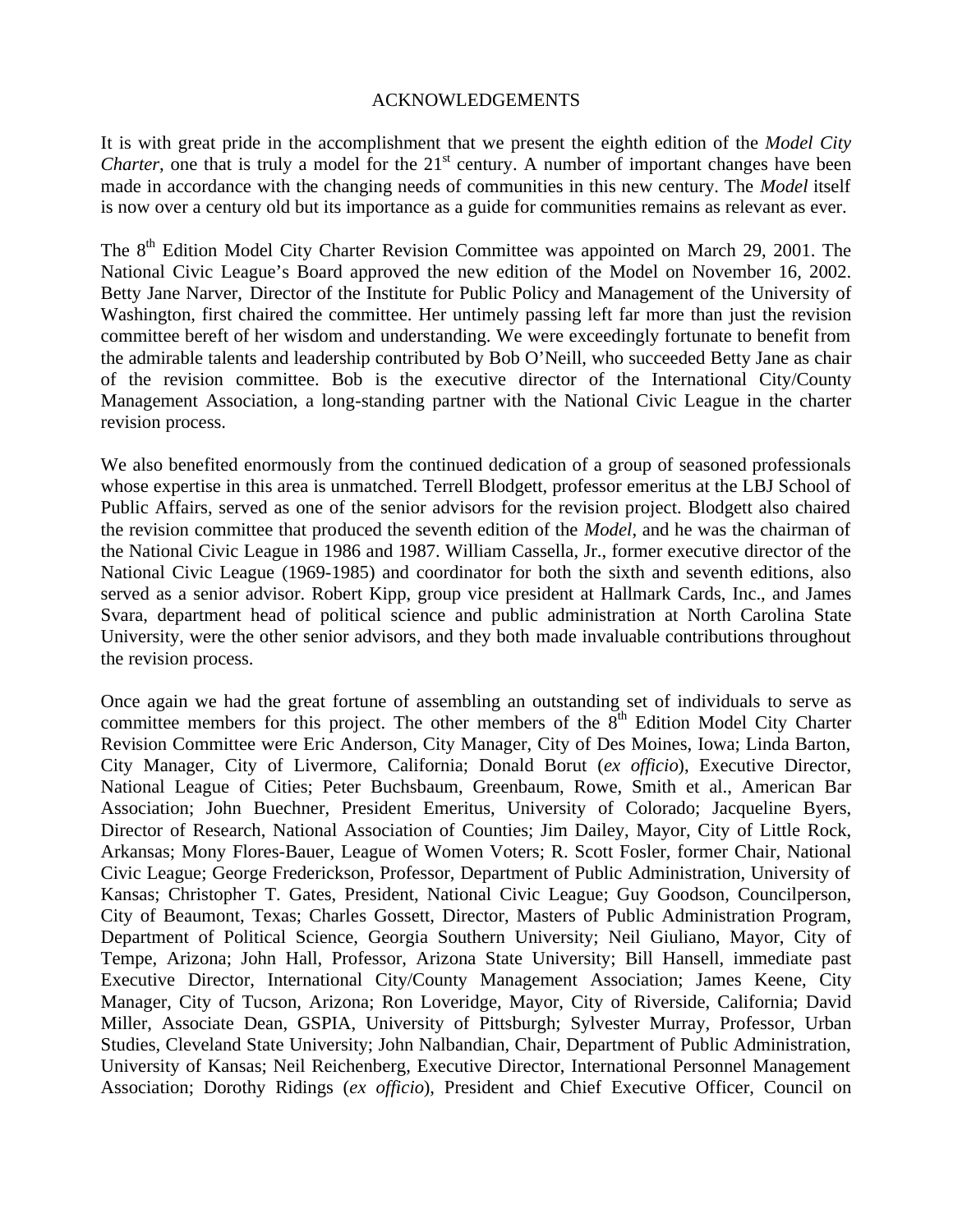Foundations, and Chair, National Civic League; Tanis Salant, Director, Institute For Local Government, University of Arizona; Phil Schenck, City Manager, Town of Avon, Connecticut; David Schultz, Asst. Professor, Public Administration and Management Graduate School, Hamline University; David Sink, Professor, Department of Public Administration, University of Arkansas, Little Rock; Henry Underhill, Executive Director/General Counsel, International Municipal Lawyers Association; and John Vocino, Senior Analyst, U.S. General Accounting Office.

The National Civic League also thanks the organizations that provided the financial support to undertake this work. Generous contributions from the Hallmark Corporate Foundation, the Carl and Lily Pforzheimer Foundation, the Murray and Agnes Seasongood Good Government Foundation, and the Alfred P. Sloan Foundation made the work of the 8<sup>th</sup> Edition Model City Charter Revision Committee possible.

Finally, I want to thank the staff of the National Civic League who worked so hard over the past two years to organize this effort and pull all the new ideas into the document you now hold in your hands. They were:

Matt Krumme, Manager, Model City Charter Revision Project; Robert Loper, Research Director and Editor, National Civic Review; Camilla Modesitt, Director, New Politics Program; Derek Okubo, Director, National Headquarters; and Bill Schechter, Director, Community Services, Washington DC.

Christopher T. Gates President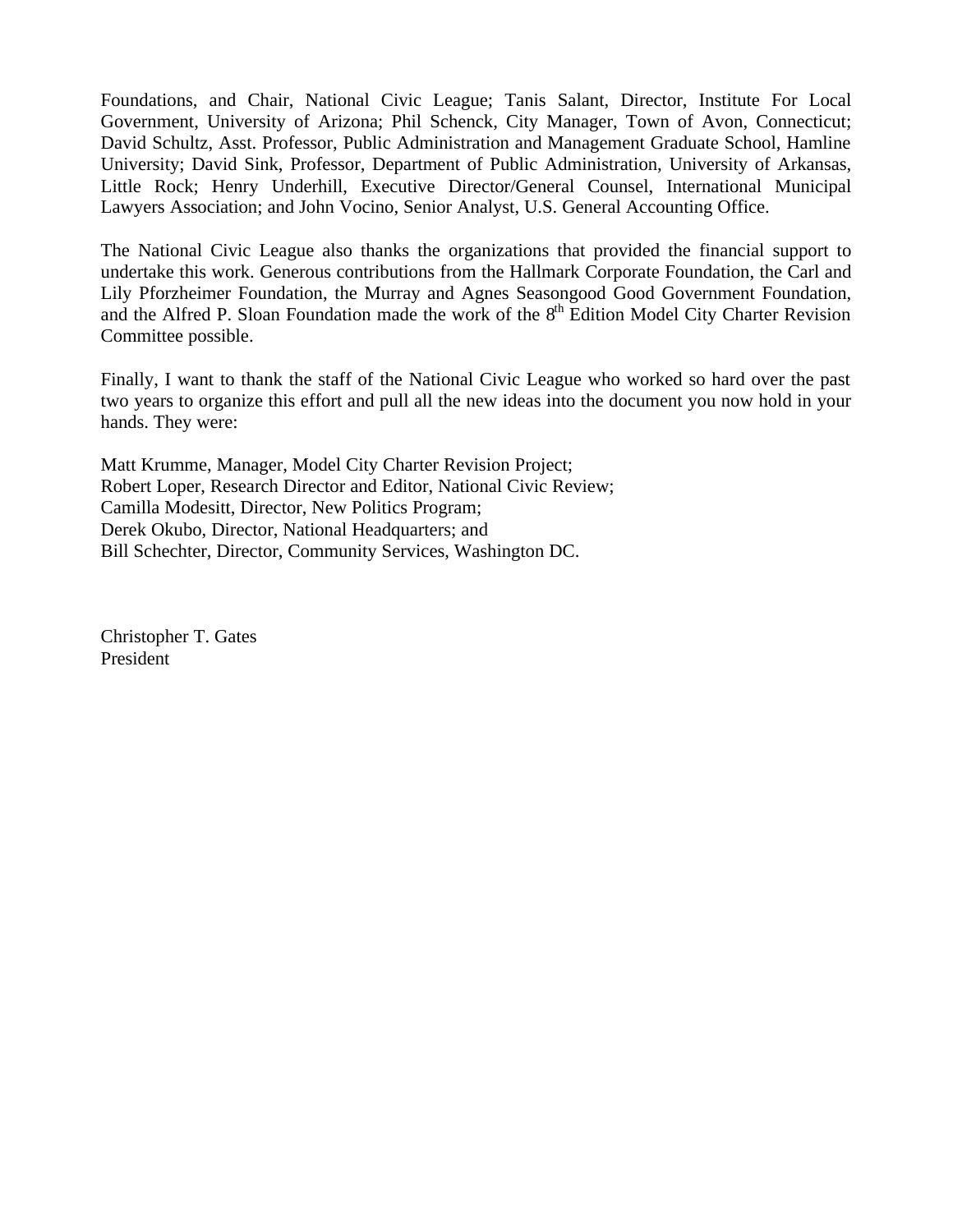#### **INTRODUCTION**

The eighth edition of the *Model City Charter* strongly endorses the council-manager structure of municipal government that was first proposed in 1915 as the National Civic League's (then the National Municipal League's) model form. In the years since, the *Model* has been refined to reflect the evolution of the council-manager plan, the most widely used governmental structure in American cities with a population over 10,000. The fundamental principle of the model, that all powers of the city be vested in a popularly elected council that appoints a professional manager who is continuously responsible to and removable by the council, has endured ever since.

# **A Model for the 21st Century**

The realization that the *Model City Charter* has exerted enormous influence in promoting the municipal reform agenda for more than a century made those responsible for the eighth edition acutely aware of the model's evolution and of the obligation to make it an effective force for the future. Reforming reform is a delicate undertaking. To make revisions in the specifics of reform measures and to suggest alternatives to strongly held positions should not be viewed as rejecting the past but as building on it to meet changing circumstances with the benefit of wider experience. Institutions must be adapted to address new priorities and new concerns, and to be useful, models must assist in the process of adaptation.

As the National Civic League's Model City Charter Revision Committee undertook development of the eighth edition, participants considered the concept of a model. Back in 1944, on the occasion of the National Civic League's 50th anniversary, Harold Dodds, then president of Princeton University and a former executive director and president of the National Municipal League, described the purpose of a model as being

… to set patterns clearly and specifically, delineating the best practice and the best thought on a problem, to correct existing defects, to set high standards which provide something to fight <u>for</u> instead of <u>against</u> ... the model laws brought stability, dignity and scientific fact to 'reform.' They made readily available to officials and citizens the product of the able thinkers on governmental problems.

There have been two views as to how best to fulfill this purpose. One insists that a model presents the ideal structure of local government while the other sees a model as being based on a general principle of organization or process. In the latter case the model presents alternative means for achieving the basic end.

The first view was an essential part of the tactics of the zealous reformers of the Progressive Era. They were promoting new approaches with limited proven records, and they advocated the adoption of the new package in its entirety to ensure that the innovative logic for government reorganization was given a chance to work. At a time when the council-manager plan was a novel form of government, this view of the *Model City Charter* was quite understandable. The successors to the Progressive reformers advocated what they considered to be a tried-and-true approach and felt that alternatives deviating from this ideal were invitations to dilution and distortion that could undermine the basic reform goal. With the widespread acceptance of the council-manager form of government and its use in communities of varying size and circumstance, the current situation is quite different. A more pressing need today is to consider whether and how the council-manager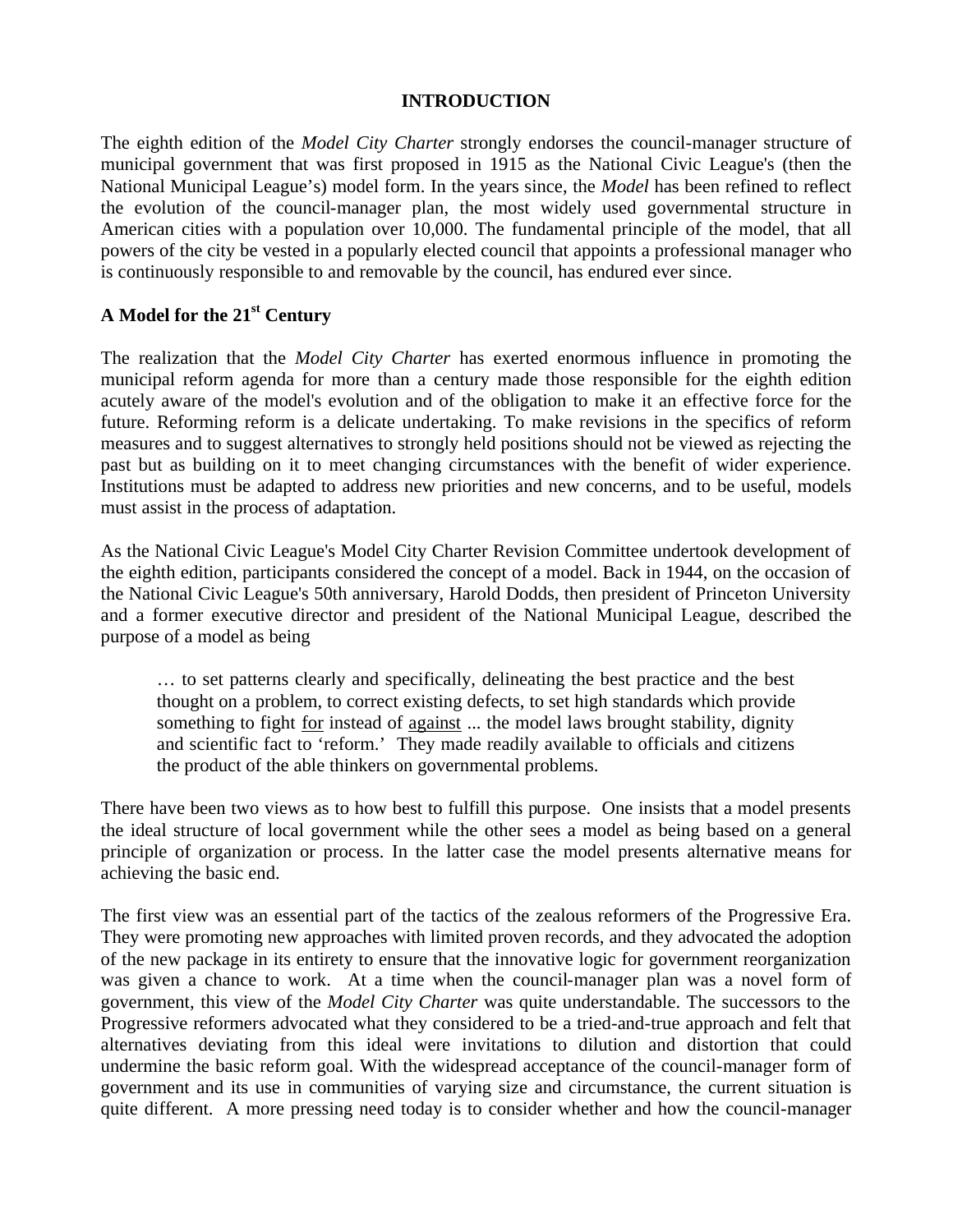plan might be adapted to respond to contemporary challenges. Such response may include using alternatives that depart from the original reform formulation.

Beginning with the 1964 edition of the *Model City Charter*, a modification of the view of the earlier reformers was evident. The foreword to that edition stated:

For the first time, the *Model* presents, in addition to the preferred provisions, alternatives on such matters as the composition and election of the council and the selection of mayor. Some advisors and consultants objected to the inclusion of legal texts which depart from the stated preferences, but the overwhelming majority agreed that it is advisable to provide guidance for adapting the council-manager plan to a variety of local circumstances without sacrificing the fundamental principle that the top professional serves at the pleasure of the governing body.

The eighth edition of the *Model City Charter* continues to endorse the council-manager plan, but it presents alternatives for certain key provisions without indicating an absolute preference.

#### **A Model with Alternatives**

One of the changes made in the eighth edition is the inclusion of a preamble, which emphasizes that the charter is the constitution of the municipality adopted by its citizens. Some of the more important changes to the model provisions dealing with the council and the mayor are considered below.

The Council. Out of a concern for increasing the capacity for governance, the second edition stressed the importance of a small council whose members had a perspective that was greater than that of a particular neighborhood or small section of city. At the same time, proportional representation from the city at-large, or from multi-member districts in "great" cities, was included to insure that the governing body provides "fair representation of all large minorities" and is "truly representative of all elements and groups of opinion." The option of using districts was dropped until the sixth edition, but through 1941, the Hare system of proportional representation was endorsed as the preferred way to elect the council. The current edition offers five alternatives. The importance of the at-large principle is emphasized, but the need for geographical representation or even more flexible proportional representation under certain circumstances is explained.

There is strong support for the all at-large council alternative in smaller municipalities and in those cities where assuring fair representation of minority populations is not an issue. In cities where minority representation is enhanced by election from districts, consideration of the alternatives for mixed systems, with some council members elected at large and some by districts, is recommended.

It is also recognized that councils elected entirely from districts frequently have been mandated by the U.S. Justice Department or by court decisions to assure equitable representation of racial minorities. Therefore, the all-district alternative is included in the article on elections and a special emphasis is given to districting criteria and procedures. The proportional representation alternative is continued. Concern for representation of minorities and the possibility of technological improvements that will simplify the voting process have renewed interest in proportional representation.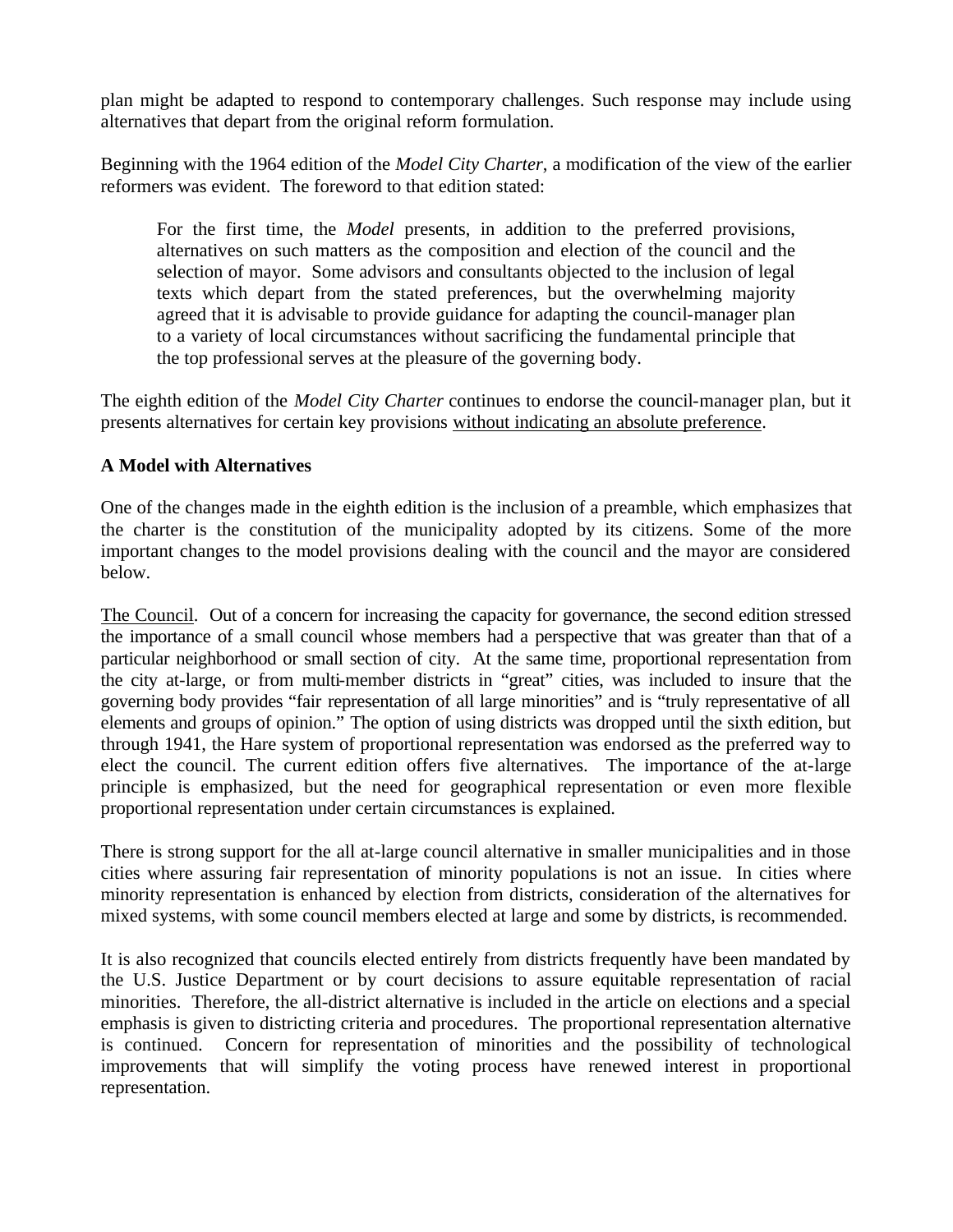Whatever the alternative used to determine the composition of the council, the wide use of the council-manager plan has emphasized the central importance of the municipal council in local government. The basic principle that the executive is appointed by and responsible to the council has meant that particular attention is given to the composition of the council when local charters are under review.

The Mayor. The basic theory of the council-manager plan, which rejects the separation of powers concept with powers divided between the council and an elected chief executive, has been ambivalent on the role of the mayor in council-manager cities. Beginning in 1915, the *Model City Charter* provided that the mayor would be chosen by and from the council and would be the presiding officer of the council and head of the city for ceremonial purposes and for purposes of military law. No consideration was given to the role of the mayor as a policy leader. The 1964 edition recognized that in practice more than half of the council-manager cities had mayors elected directly by the voters. A direct election alternative was provided, but the preference for election by council was continued.

The 1964 commentary on the mayor did take notice of the policy leadership role of the mayor and cited the fact that many mayors elected by the council -- the preferred model -- had provided dynamic leadership. One such mayor was Murray Seasongood of Cincinnati, who in the early 1960s said, "I am on record over the years as believing that the mayor should be a person of real importance in the council-manager plan and is as essential to its proper operation as is the manager.... The emphasis should be on giving the mayor greater stature than he now possesses in the ordinary council-manager government."

This edition of the model charter emphasizes the need to further clarify the role of the mayor. It specifies certain duties of the non-executive mayor that are entirely consistent with the basic concept of the council-manager plan. The office is quite different from that of the elected chief executive in a system that separates executive and legislative powers. Rather, the mayor in the council-manager form is the chief legislator, the leader of the policy making team. This mayor can be a "strong" mayor who, not having to overcome the offsetting power of the council or not being bogged down with the details of managing the city's staff, can focus on facilitative leadership. The mayor is effective by helping the council and staff perform better. High involvement by the council and the manager and constructive relationships among officials are indicators of successful leadership by the mayor. Effectiveness does not mean charting an independent path or taking over tasks from the manager.

The new *Model* also specifically addresses the importance of strong political leadership and the potential for such leadership by the mayor in council-manager cities. This is based on three premises. First, relationships among officials in council-manager cities are cooperative rather than contentious because powers are not divided among officials. Second, this approach to mayoral leadership stresses the contributions of all officials rather than focusing on the mayor as the driving force in city government. Third, the potential for mayoral leadership is inherent in the councilmanager form so long as the office is not actually hamstrung by arbitrary limitations. The mayor occupies a strategic location shaped by his or her close relationships with the council, manager, and individual citizens and groups in the community. The mayor is able to promote communications among officials and with the public. Unusual powers are not needed for leadership and may actually curtail leadership by separating the mayor from other officials. Any augmentation of the role of the mayor must not be construed as reducing the power of the council but rather as a way to provide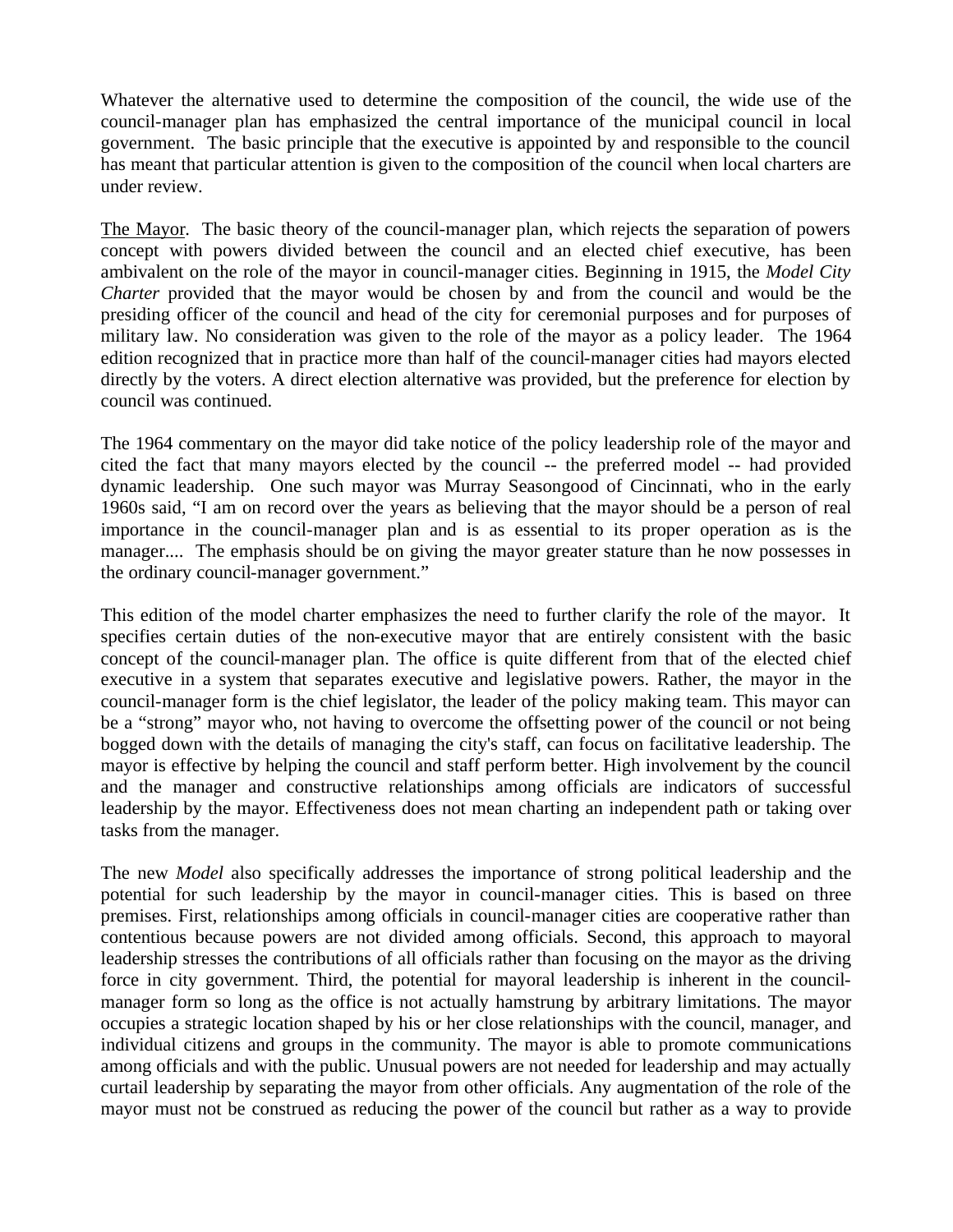focus and leadership in the development of city policy. Nor should the role of the mayor intrude on the management of the city's operations by the manager.

The *Model* presents two alternative methods for choosing the mayor without stating a preference: direct election by the voters and election by and from the council. Communities are advised to consider the local situation in choosing between the two alternatives, determining which would be most conducive to the development of strong political leadership and effective professional administration.

### **Looking Ahead**

The latest revision of the model charter was undertaken with the recognition that most municipalities now operate in a regional context that makes intergovernmental cooperation a necessity. This understanding led members of the revision committee to specify that along with his or her other duties the city manager should encourage regional and intergovernmental cooperation. A greater role for citizen participation in local governance has also been emphasized in the new model. While a time will certainly come for this edition to be revised in turn, there is no doubt that it ensures continuity with the purposes of the *Model City Charter* even as it recommends changes to meet the challenges of a new century.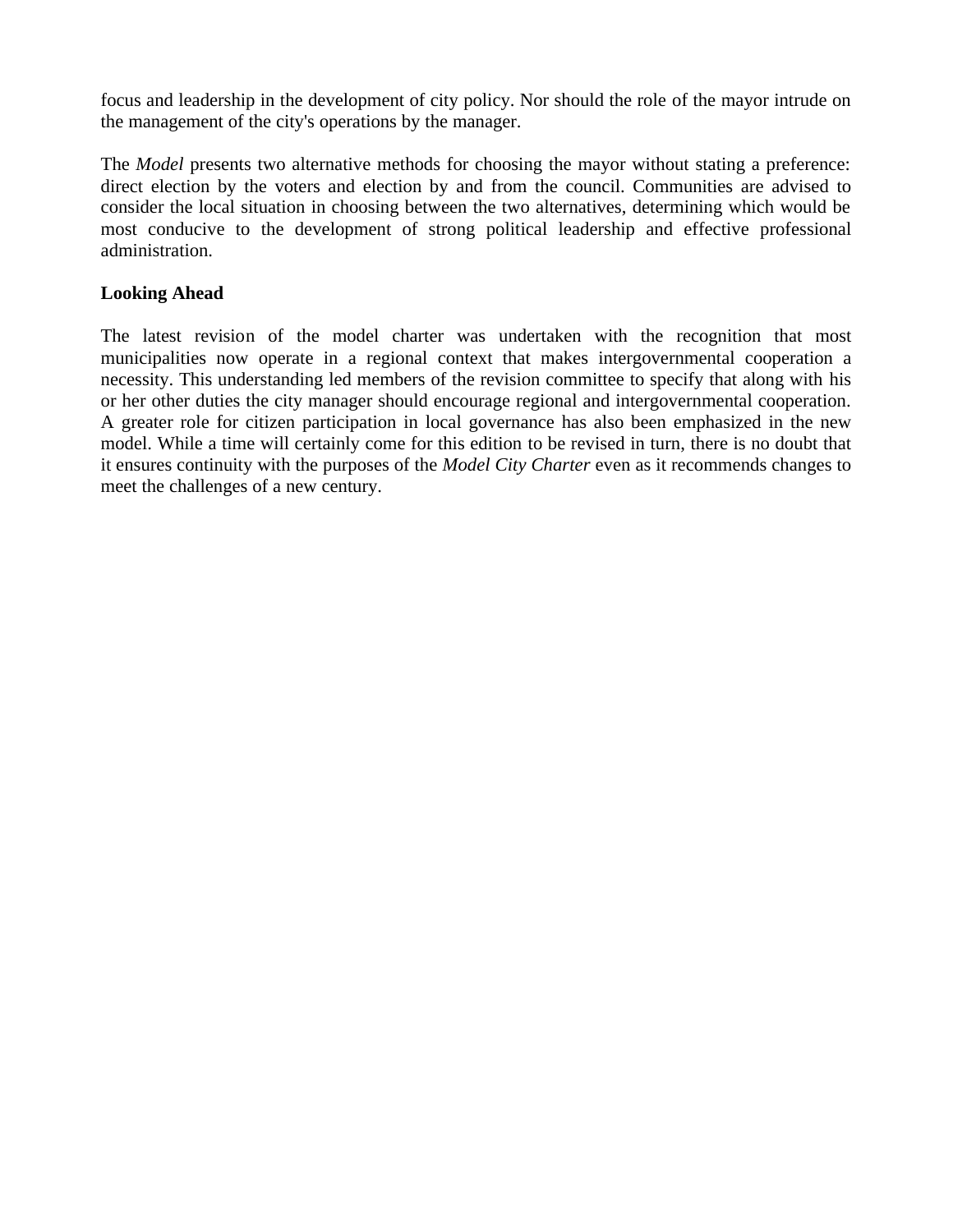#### **MODEL BUILDING: A CONTINUING PROCESS**

The influence of the *Model City Charter*, direct and indirect, can be measured in the everincreasing use of the form of government it advocates. When it was proposed that the National Municipal League (League) endorse the council-manager plan as its model form, fewer than 50 cities had adopted the plan; by 2002 the number exceeded 3,000. Hundreds more communities operate with essential features of the plan, particularly the provision of responsible professional management. It has always been made quite clear that the model is not an absolute. It must be tailored to fit local circumstances, traditions, and legal restraints, and features of it may be used to strengthen governments, even those that do not follow the basic council-manager form.

The *Model City Charter* through its several editions has been the product of many minds and has reflected an enormous diversity of experience and preferences. It has always been informed by an abiding and unanimous commitment to the strengthening of self-government in America.

#### **The Beginning**

The publication of this new edition of the *Model* is the latest stage in the continuing process that began in 1894 with the establishment of the League. At the conclave that launched the organization, Theodore Roosevelt told his fellow founders, the leaders of municipal reform: "There are two gospels I always preach to reformers.... The first is the gospel of morality; the next is the gospel of efficiency.... I don't have to tell you to be upright, but I do think I have to tell you to be practical and efficient...."

These 1894 reformers agreed that to be practical and efficient" more was required than Roosevelt's exhortation for the "vindication of public virtue and popular rights of conscience and duty in public life...." They had a determination "to change the conditions which prevent good government [and] to simplify the machinery which interferes with free expression and practical enforcement of the intelligent will of the majority" (Horace E. Deming, City Club of New York). This group of farsighted leaders was clearly focused on the new century just ahead. They knew that they must develop a method for addressing not only the immediate crisis in city government but also a means for giving systematic attention to the fundamental elements in the machinery of local government. Thus began the process of model building that has endured for over a century.

The "elements of a model charter for American cities" were first laid out by Edmund Janes James, then a University of Pennsylvania political scientist and later the president of the University of Illinois. He emphasized that "a model city charter must be...adapted to local and temporal conditions...That scheme of government is the ideal one...which under any given set of conditions makes the working of good influence easy and of bad influence hard -- a form of government under which all the excellences of which a people or community is capable in a political sense can be realized...a city charter should give the people of the city the greatest degree of self-determination, both as to the form of government and as to the things which the government shall do.…"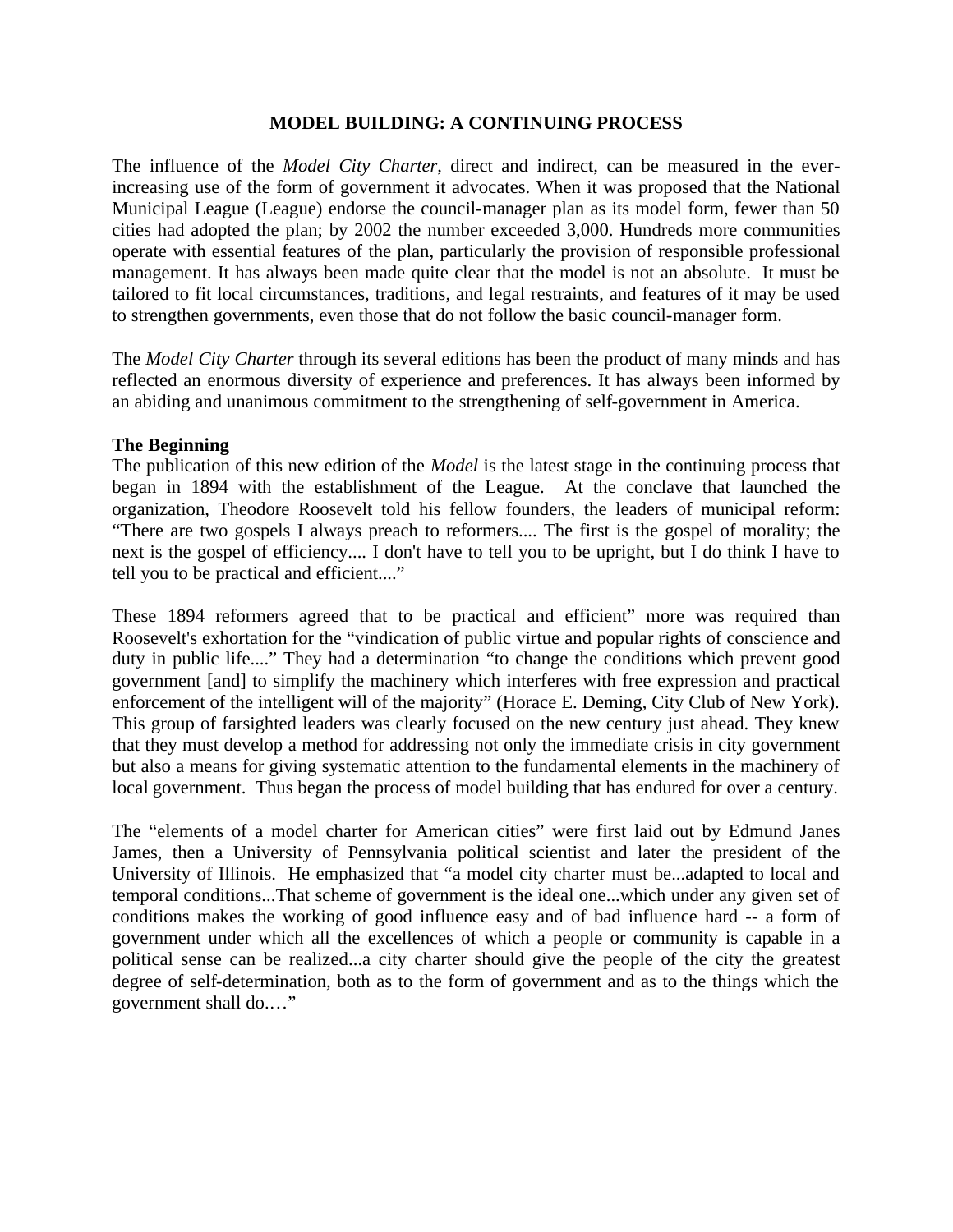#### **The First** *Model City Charter*

In 1897 a committee of distinguished scholars and civic reformers was given the task of developing a municipal program embodying "the essential principles that must underlie successful municipal government and ... set forth a working plan or system ... for putting such principles into practical operation...." In 1899 the committee reported its recommendations, which were published in 1900 as *A Model Municipal Program*. It included a proposed state constitutional amendment defining the relation of the municipality to the state and a model charter in the form of "a municipal corporations act." This first *Model City Charter* called for a council elected for six-year staggered terms, a strong, elected chief executive system with very extensive powers assigned to the mayor, including appointment of all major municipal officials (except the comptroller) without advice and consent of the council. An independent civil service commission and civil service regulations were also recommended.

The recommendation of a strong elected executive was such a drastic departure from prevailing practice that it gained little acceptance. Indeed, there not only was an unwillingness to entrust such extensive powers to a mayor but there were also strong movements to interpose boards or commissions between the executive and the operating department heads to provide protective cover for many services, e.g., boards of public works, health, parks, recreation and planning. The desire was to prevent scandal, but the result was to diffuse responsibility.

A New Municipal Program and a New Model Charter. In the same year (1900) that the League published its first *Model City Charter*, the reform agenda was affected by the aftermath of a tidal wave in Galveston, Texas. The special commission used to deal with that emergency evolved into the commission form of municipal government. The legislative and executive functions were merged in a commission. The ballot was shortened and separately elected and independent boards were eliminated. It became a popular reform in the early years of the century. There was pressure for the League to endorse the commission plan model. Then as now, however, the League rejected the commission plan because it fragmented the executive and permitted too little attention to policy development. The question was how to combine the "short ballot" result that characterized the commission plan with the integrated, responsible executive provided in the League's first model.

The answer to this question was seen clearly by Richard S. Childs as he built on the short ballot principle that he had been espousing with Woodrow Wilson and others. He promoted the ingenious combination of experience in commission-governed cities and the basic organizational feature of private business -- the appointed chief executive officer.

The Childs position was most persuasive in the deliberations of a new League Committee on Municipal Program, which was established in 1913 to review the first *Model* and other reform experience. The committee's first report in 1914 endorsed what became known as the councilmanager plan. In 1915 the League adopted a new municipal program presenting the second *Model City Charter*, which provided that all powers be vested in the council and that the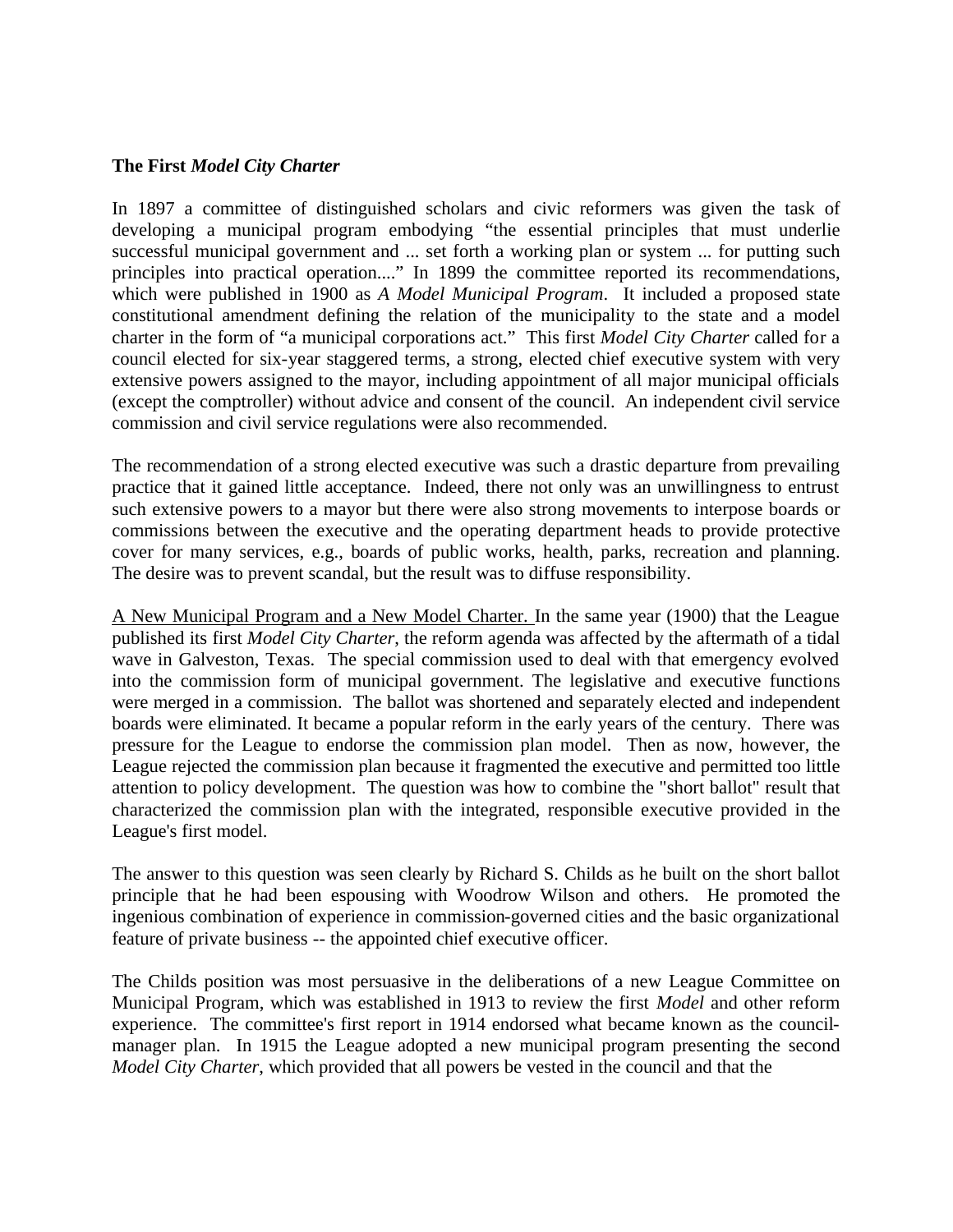administration of the city's operations be by a city manager appointed by and serving at the pleasure of the council.

The committee was not only convinced that the new form of government was sound in theory but was also able to observe it in operation in a few pioneering cities. The committee was unaware of a proposal made by the first secretary of the League of California Cities, Haven S. Mason, in 1899 for a "distinct profession of municipal managers" to administer the affairs of a city or the fact that the small town of Ukiah, California, in 1904 established the position of "executive officer," who was responsible to its governing body, to administer its activities. The committee was aware that beginning in 1908, Staunton, Virginia, had a general "city manager" serving a two-house council and sharing the executive function with the mayor. The first city to have a manager responsible to a single elected council was Sumter, South Carolina, in 1912. It was followed two years later by Dayton, Ohio, the first city of substantial size to adopt the plan. By the end of 1915, the council-manager plan had been adopted by 82 cities, with the number almost doubling by 1920.

Unquestionably, the League made the important shift in its model charter from endorsement of an elected chief executive to advocacy of an appointed manager because of the conviction that the latter provided the most desirable arrangement for securing a responsible chief executive. In describing the 1915 *Model*, it was stated: " ... the most distinguishing characteristic of the form of city government advocated in the *New Municipal Program* is to be found in the concentration of administrative powers and responsibilities in the hands of a city manager ... declaring that the city manager shall be the chief executive of the city." It was clearly recognized, however, that the new *Model* rejected the "separation of powers" concept which characterized the national and state governments, stating: "The dominant note in our new *Model City Charter* is elimination of the system of checks and balances in the organization of our cities and the substitution therefore of responsible government under a small legislative chamber which in turn selects a single administrative head. The city manager plan not merely represents the type in common use in business corporations but also in parliamentary government."

The *Model* has continued to endorse the unitary structure provided in the council-manager plan, although alternative approaches within this structure are now provided.

#### **Evolution of the Reform Agenda**

In addition to the provisions for the basic form of municipal government -- the legislative body and executive structure -- the *Model* has addressed other aspects of the reform agenda.

Civil Service. The architects of the first two model charters included some of the leaders of the civil service reform movement. Indeed, the chairman of the committee that developed the 1915 *Model* was William Dudley Foulke, who served as a member of the U.S. Civil Service Commission under Theodore Roosevelt and was president of the National Civil Service Reform League. Thus, it is not surprising that the early models contained detailed provisions for municipal civil service systems, including an independent civil service commission with extensive rule making authority with respect to "the appointment, promotion, transfer, layoff,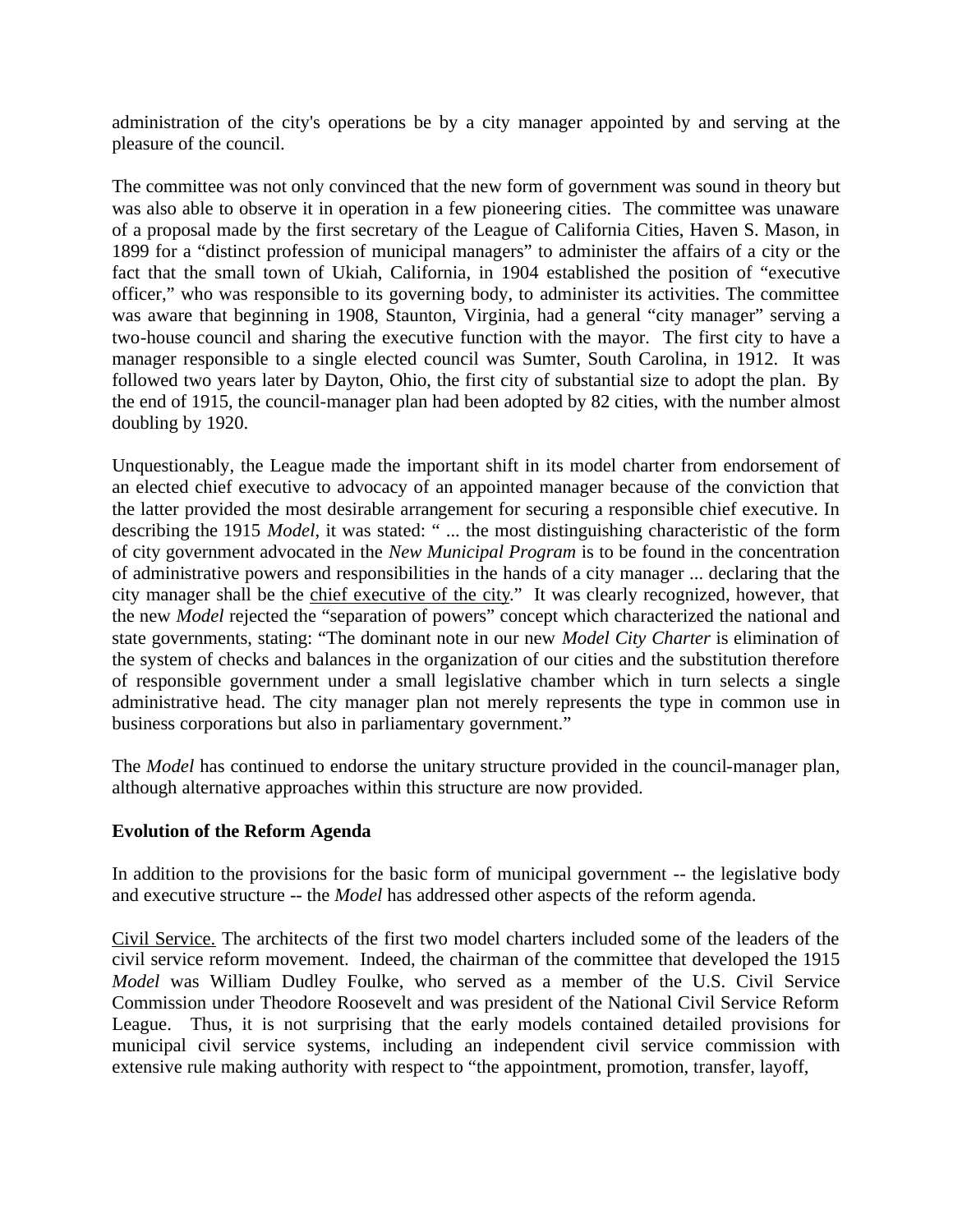reinstatement, suspension, and removal of city officials and employees ... [and the duty] to supervise the execution of the civil service sections [of the charter] and the rules made thereunder...."

The manner in which municipal personnel organization and procedure are treated in the successive editions of the *Model City Charter* (1900, 1915, 1927, 1933, 1941, 1964, 1989, and 2002) shows how the reform agenda evolved during the 20th century. From the first two editions with an independent civil service commission, the *Model* moved in 1927 to an organization with a personnel director appointed by the city manager and a personnel board with limited powers. This was the approach followed in the 1933 and 1941 editions, but the provisions continued to be extremely detailed, covering classification procedures, promotions, pay plans, pensions and retirement systems. Notes accompanying these provisions indicated that some advisors were even then urging greater simplicity. This was done in the 1964 edition, which contained only a listing of the elements of personnel rules, restricted the personnel board to an advisory role, and recommended that details of personnel organization and procedure should be included in the administrative code.

The *Model* now recognizes that personnel systems in some states are controlled in large part by state law and everywhere are subject to certain federal regulations. The charter simply states a commitment to the merit principle and mandates the council to provide by ordinance for a personnel system based on the merit system and consistent with state and federal law. Thus, the *Model*'s treatment of municipal personnel administration has evolved from prescribing in detail an organization and procedures concerned with the elimination of spoils to a general and flexible provision permitting the city to provide by ordinance an adaptable system that will increase the competence of the public service in meeting changing needs.

Planning. Treatment of planning in the *Model City Charter* has had a somewhat different evolution. In early editions the provisions were quite general, with new sections on zoning and other detailed aspects of planning not being added until 1927. The 1941 edition had the most detailed planning provisions, continuing to call for an independent planning commission with specific powers but with the planning director appointed by the city manager rather than by the commission. There were provisions for the master plan, official map, subdivision control, plat approval, zoning, slum clearance, blighted areas, housing, neighborhood redevelopment and disaster areas.

By 1964 the approach was substantially changed, with the *Model* indicating that planning should be considered preeminently a staff function tied directly to the city's executive, with the planning board's role being exclusively advisory. Further, it was indicated that planning policy is finally expressed and carried out by the council through various enactments. The *Model* did continue to provide procedures for adoption, modification and implementation of the comprehensive plan.

The 1989 *Model* recognized that land use development and environmental protection are increasingly the subject of regulation by state and federal statutes. This continues to be the case. In order to permit the municipality the greatest possible flexibility to carry out the planning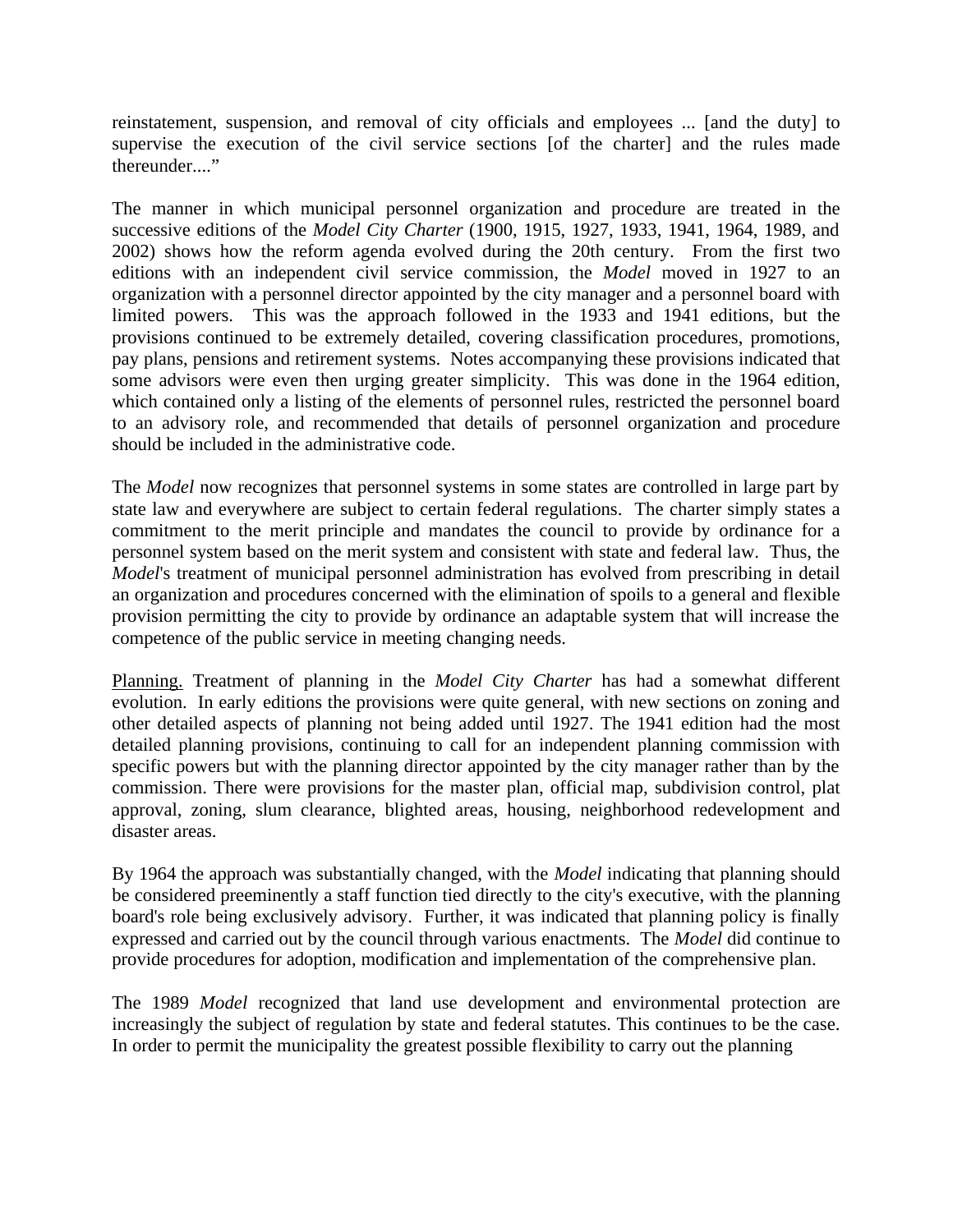function effectively, the *Model* does not provide for a specific structure. The city council is mandated to establish the planning organization and procedures.

The eighth edition emphasizes the importance of integrating municipal planning with the planning of other local jurisdictions and regional agencies.

Finance. The *Model*'s treatment of financial procedures has undergone an evolution from relatively simple prescriptions in the early editions to highly detailed and restrictive procedures in 1941 and back to much simpler procedures in recent and current editions. The 1941 edition was closer in time to the local government financial crises in the 1930s. Its provisions seemed overly rigid and unnecessarily complicated to those developing the next edition 20 years later, when economic conditions and fiscal procedures in local governments were substantially improved. The 1964 edition emphasized the importance of developing a comprehensive financial program and maximum flexibility within the boundaries of sound fiscal practices.

The 1989 edition made only minor modifications, clarifying some procedures and taking note of the need to provide for revenue ordinances covering non-property tax revenues.

The eighth edition further clarifies financial procedures, renaming the relevant article "Financial Management." The provision for an independent audit, previously found in Article II dealing with the city council now appears in Article V with new emphasis. The *Model* places attention on long-term goals and community priorities in the budget process and the importance of methods to measure outcomes and performance.

Initiative, Referendum, and Recall. The enthusiasm for some reform measures has varied over time. Provisions for the initiative, referendum, and recall were first included in 1915. Initiative and referendum have been provided in all subsequent editions of the *Model* but support for their inclusion has been far from unanimous. The commentary on the 1964 provision stated: "Since the initiative and referendum are more valuable in their availability than in their use, this *Model* sets up an exacting procedure."

The 1989 and 2002 editions have a simple provision that takes note of the fact that in most states where the initiative and referendum are available they are governed by the state election law. The recall was eliminated in the 1941 edition and was considered and rejected for inclusion in 1964 and 1989 but has been restored in the eighth edition.

Ethics. Since its early editions, the *Model* has had provisions prohibiting municipal officers from having conflicts of financial interest. The 1989 edition replaced statutory language in the charter with a mandate for council passage of ordinances covering ethics issues and measures for their enforcement. The eighth edition continues this approach and provides additional guidance for the council.

Campaign Finance. The eighth edition adds campaign finance disclosure and limitation provisions.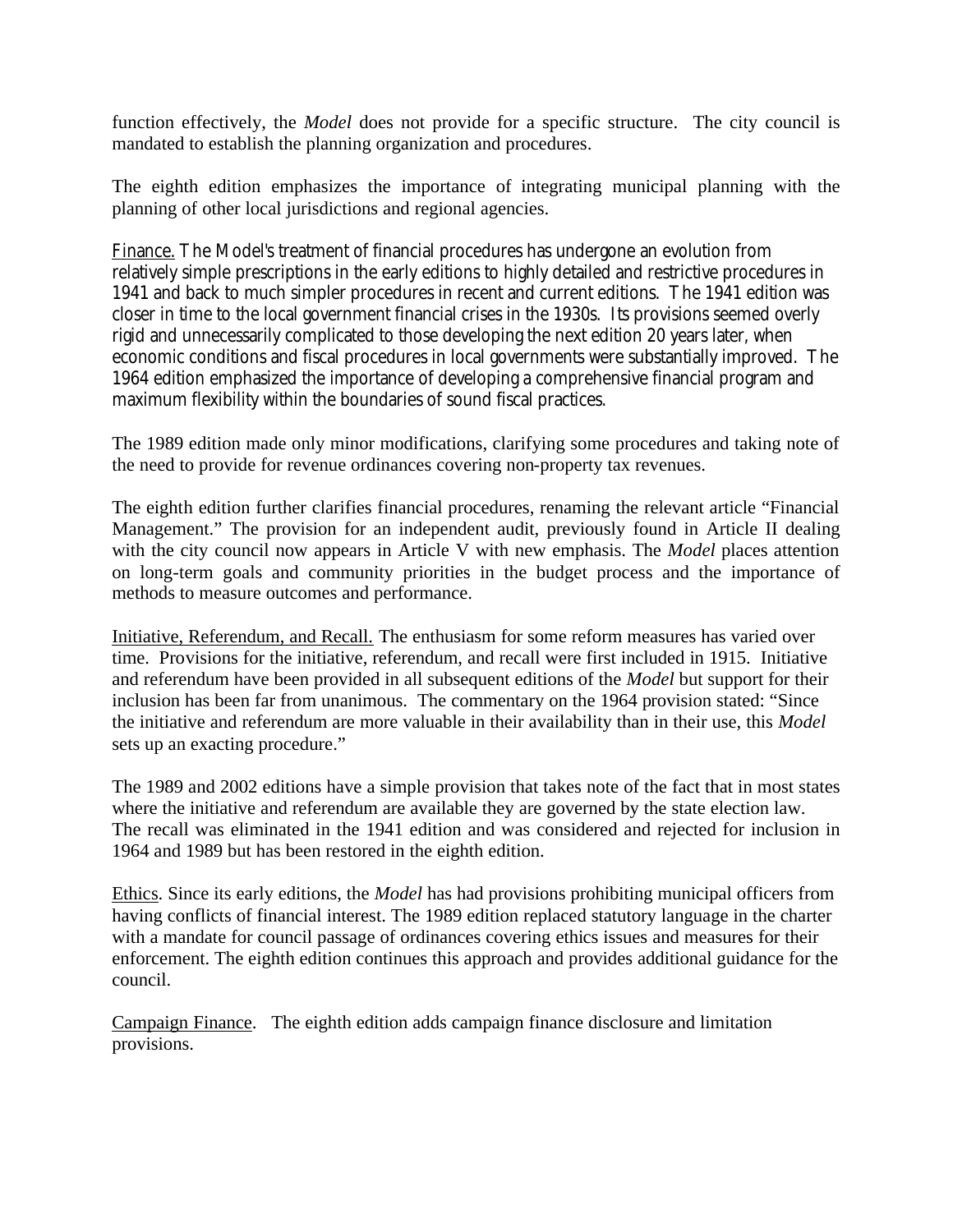#### **PROGRESS AND CONTINUITY**

The continuity of the model-building process is well illustrated by Luther H. Gulick (then chairman of the Advisory Committee on the Revision of the *Model City Charter* and subsequently chairman of the Institute of Public Administration), in the statement which introduced the 1964 edition:

The American people have worked long and hard to achieve good city government. When the first edition of this *Model City Charter* was presented by the National Municipal League in 1900, the chairman of the drafting committee observed, "It has been confidently claimed by many that the most conspicuous failure of democracy ... is demonstrated by the American city...."

No one could make that statement today because it is no longer true. We now have many conspicuously successful local governments.... [A] new or modernized city charter...not only presents a concise and workable legal framework for the government but also sets before citizens a clear picture of their own responsibilities and powers and before the officials and employees a statement of their duties and mutual interrelations. Thus the adoption of a good city charter is both an affirmation by the citizens that they mean to have good government and is the legal framework within which such government can be won and the more easily maintained.

The objective of the *Model City Charter* is to present in the form of a legal document a general plan of municipal government which is (a) democratic -- that is to say responsive to the electorate and the community -- and at the same time (b) capable of doing the work of the city effectively and translating the voters' intentions into efficient administrative action as promptly and economically as possible.

Accordingly, the *Model* embodies the provisions and tested legal language, which in theory and practice have helped to realize this double objective -- democracy and effective management. And, following the precedent established by the founding fathers when they wrote the Constitution of the United States, it does this with the fewest possible words....

This charter is based on the principles of the council-manager plan because the National Municipal League has found during many years of experience that this arrangement of powers, responsibilities and duties best fits the good government needs of the American city.... There are cities, especially in the largest population class, where the strong mayor plan is preferred. Provisions of this *Model* are appropriate for such a charter, or may be readily adapted....

The machinery of government, designed by constitutions and charters, is not an end in itself. It is rather an agreed-upon framework through which [citizens] work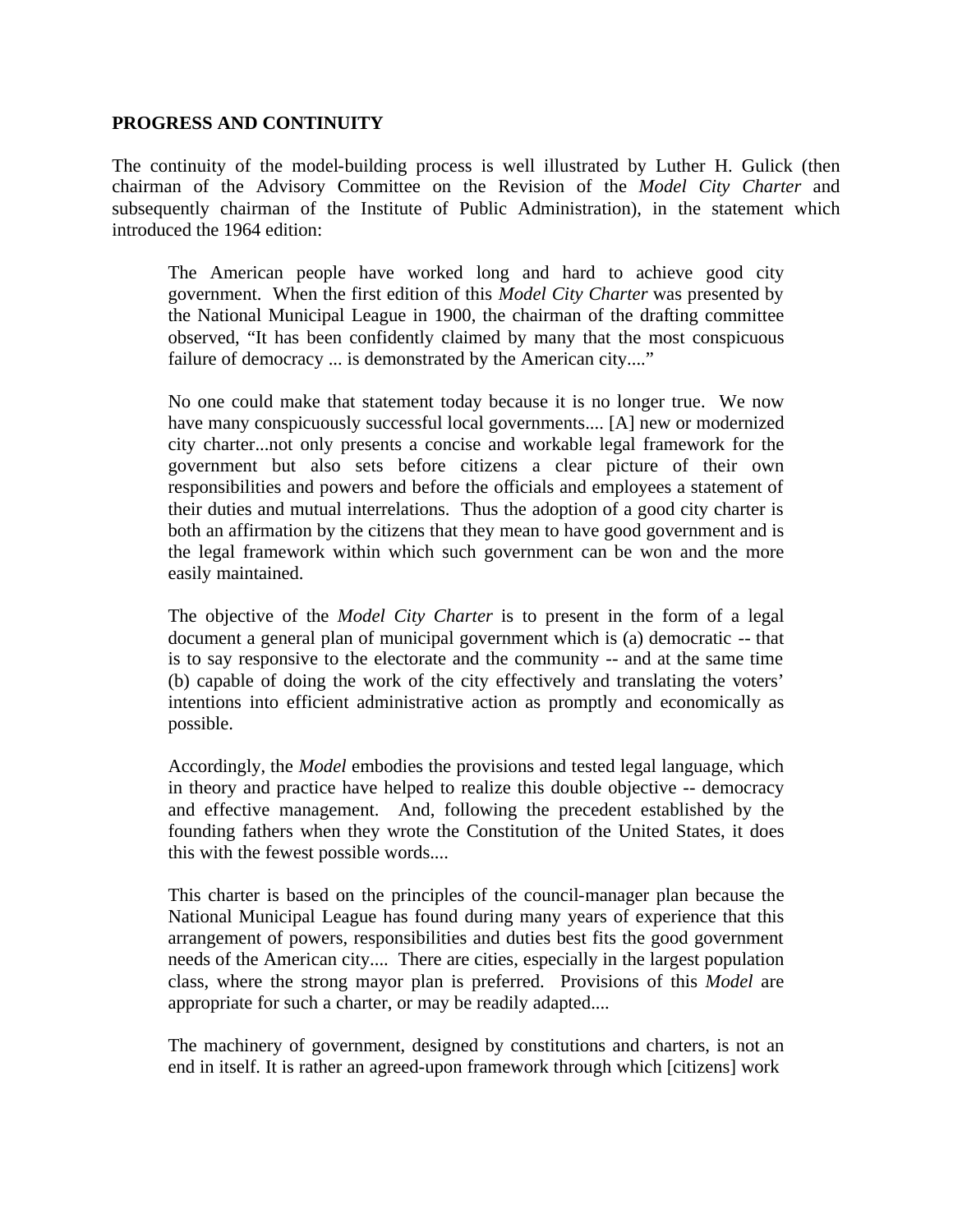together to govern and to service themselves. The importance of the machinery is that these institutions when properly designed facilitate self-government and encourage effective management....

Participation by citizens will take many forms -- as voters, as members of local political or civic organizations, as elected officials, as appointed officials and employees, and as members of official and unofficial advisory bodies. The *Model* endeavors to present a fabric within which each type of participation and leadership can have its appropriate place. As [the *Model*] is used to aid charter drafting, each city should think in terms of how its particular resources of participating civic manpower will operate to make a new charter a vital going enterprise. There will be wide variation from city to city.

**Leadership**. Those engaged in charter preparation will be particularly concerned with a search for leadership to achieve municipal progress. Local government problems today more than ever challenge imagination and courage. The task is more than one simply of reflecting popular sentiment and administering the resulting programs. Increasingly, the task must begin with an aggressive campaign to inform and educate the electorate on new programs. The *Model* presents no absolute prescription for the organization conducive to the development of necessary leadership. Nor can this be done from afar by anyone for a specific community.

Another problem of overriding importance is how the city fits into the general framework of government. Few if any functions of government today are the absolute preserve of a city. Aspects of virtually all functions are distributed among all levels of government and frequently among several local units. The *Model* recognizes this fact of urban life. Again, it offers no formula, but suggests that charter commissions must look beyond the legal and geographical jurisdiction of the municipality. The effectiveness of local political leadership may well be judged ultimately by its capacity to mesh municipal programs with those of other jurisdictions.

**Responsibility**. Finally, this *Model*...asserts that the ultimate responsibility for all basic policy decisions should be assigned to a single responsible legislative body, the city council. It also insists that within the executive structure all officials be appointed by and under the direction of the chief executive...It endorses the use of advisory bodies, with no operating powers but with significant duties, which can utilize the talents of citizens to assess the implications of future programs.

This...edition endeavors to refine and update the conception of municipal government and its component parts presented in earlier editions. It reaffirms the position that a municipality should have discretion to design the form and structure of its own local government directly or through a "home rule" charter. It sounds a warning, however, and emphasizes that home rule today does not mean isolation from neighboring local governments. The goal of efficient, economic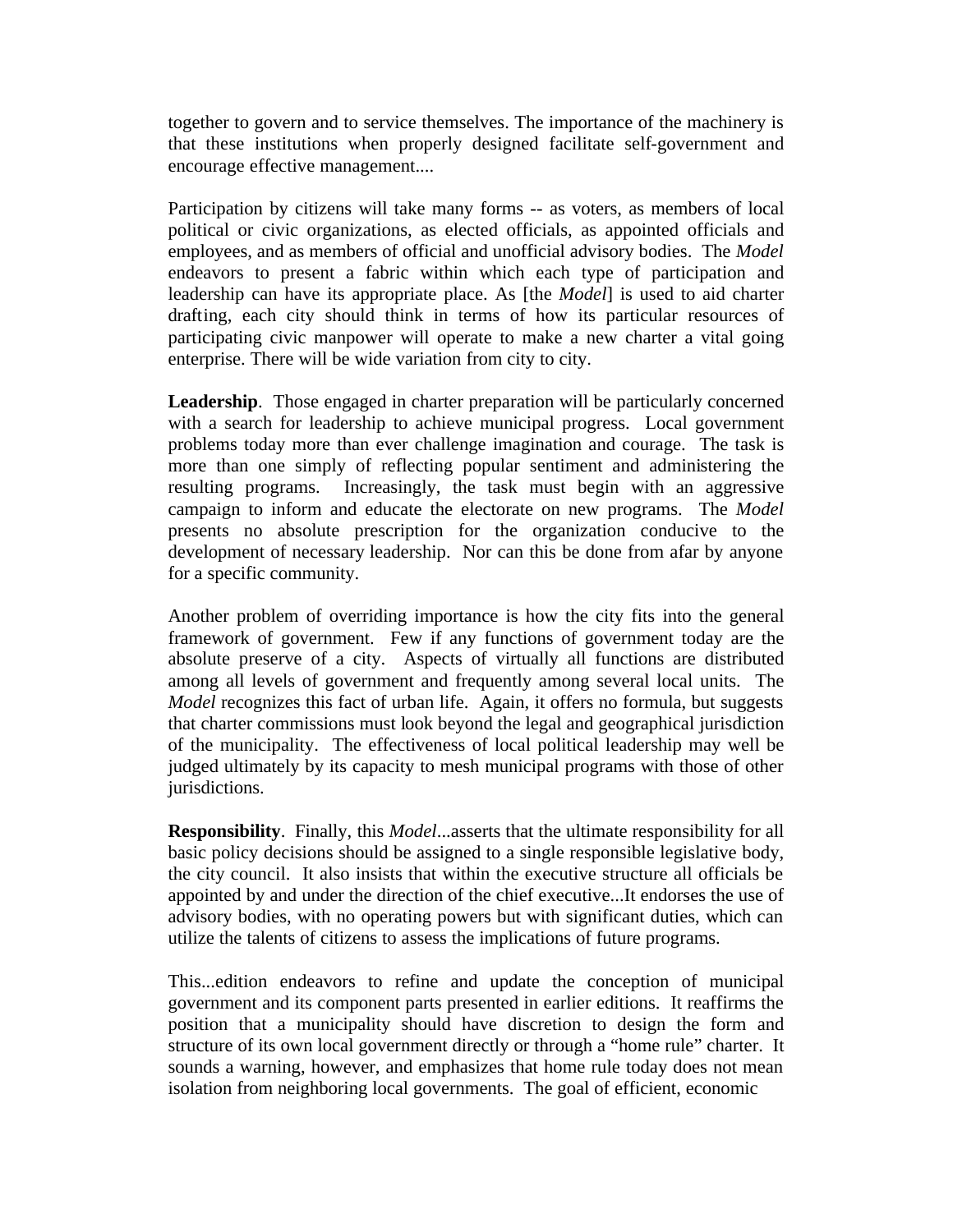and progressive municipal government is meaningful only when viewed as part of the local, state and federal partnership.

> Terrell Blodgett William N. Cassella, Jr.

Terrell Blodgett is the former Mike Hogg Professor of Urban Management, Lyndon B. Johnson School of Public Affairs, University of Texas, Austin. He was chairman of the Model City Charter Revision Committee that developed the seventh edition and was the former chairman of the National Civic League.

William N. Cassella, Jr., was coordinator for the Model City Charter Revision Committee that developed the seventh edition, and he is the retired executive director of the National Civic League.

Blodgett and Cassella were senior advisors to the committee that developed the eighth edition of the *Model City Charter*.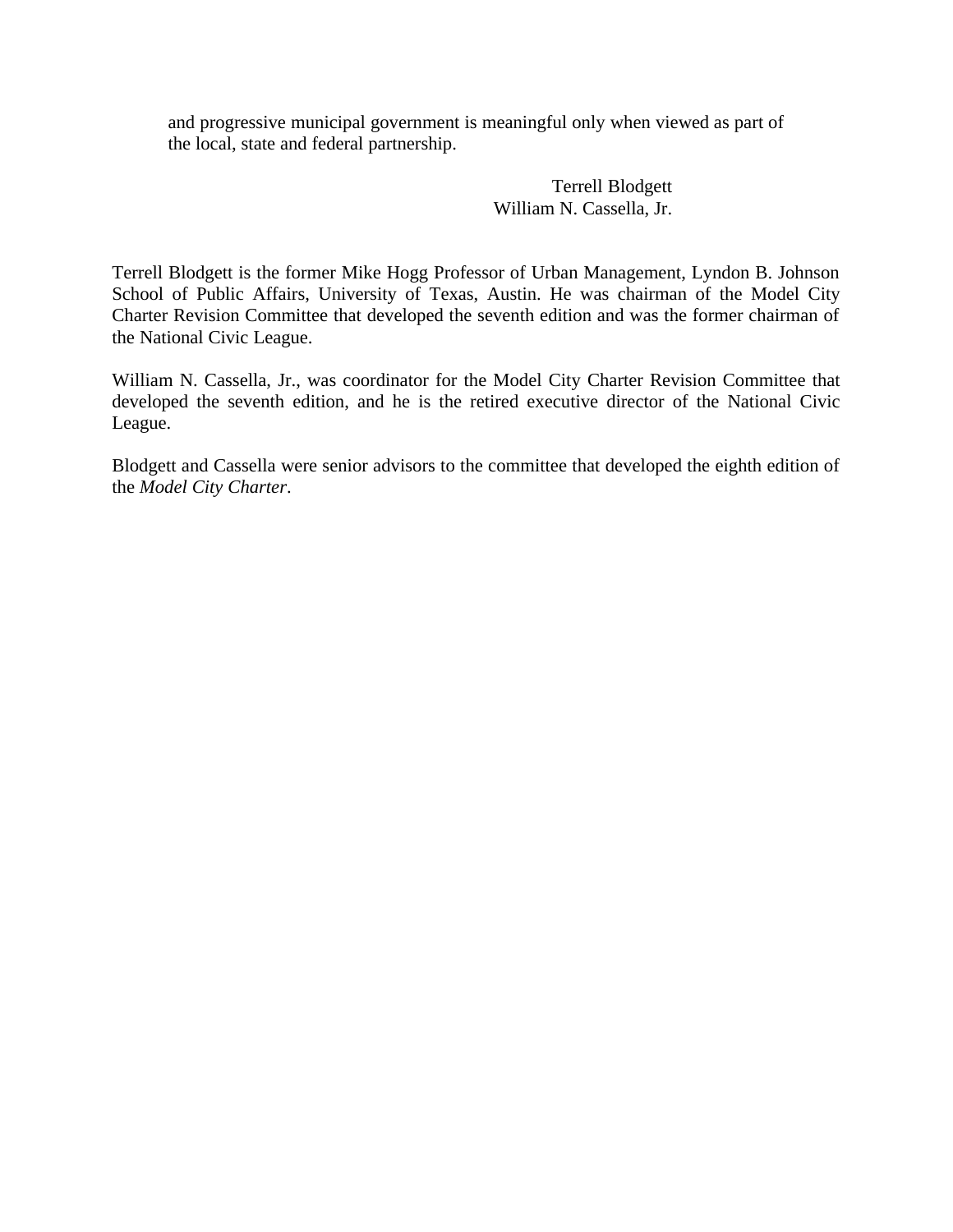#### **PREAMBLE TO THE CHARTER**

#### **Introduction.**

A preamble typically consists of three elements: an identification of the source of authority for the charter, a statement of the action that is to be taken, and a declaration of the intent of the charter. The source of authority for a city charter is the state constitution or statutory law. The action that is to be taken is the adoption of the charter. The declaration of the intent of the charter comprises subjective statements (not enforceable by law) that underscore or illuminate the characteristics of a municipality, such as the values of the city, lofty goals, or even the "personality" of the drafting commission. Charters within the same state often use the same language in their preambles; the type of language used and the manner in which issues are addressed often provide a glimpse of regional characteristics.

#### **PREAMBLE**

We the people of the [city/town] of \_\_\_\_\_\_\_, under the constitution and laws of the state of  $\Box$ , in order to secure the benefits of local self-government and to provide for an honest and accountable council-manager government do hereby adopt this charter and confer upon the city the following powers, subject to the following restrictions, and prescribed by the following procedures and governmental structure. By this action, we secure the benefits of home rule and affirm the values of representative democracy, professional management, strong political leadership, citizen participation, and regional cooperation.

#### **Commentary.**

#### **Source of Authority**

Identification of the source of authority tends to be standard: "We the people of Your City, under the constitution and laws of the state. . .."

Occasionally, however, the source of authority is embellished with descriptive elements that reflect valued characteristics of the community. Two examples follow.

"We the people of Your City, with our geographical and cultural diversity. . . ."

"Treasuring the many wonders of our unique environment and realizing that the power and duty to govern and protect this region is inherent in its people, we the citizens of Your City. . . ."

#### **Action Taken**

The standard phrasing for the action statement is "do hereby adopt" or some variation. Following are two examples of action taken by the source of authority.

- . . . do hereby adopt this charter."
- . . . do hereby adopt this home rule charter."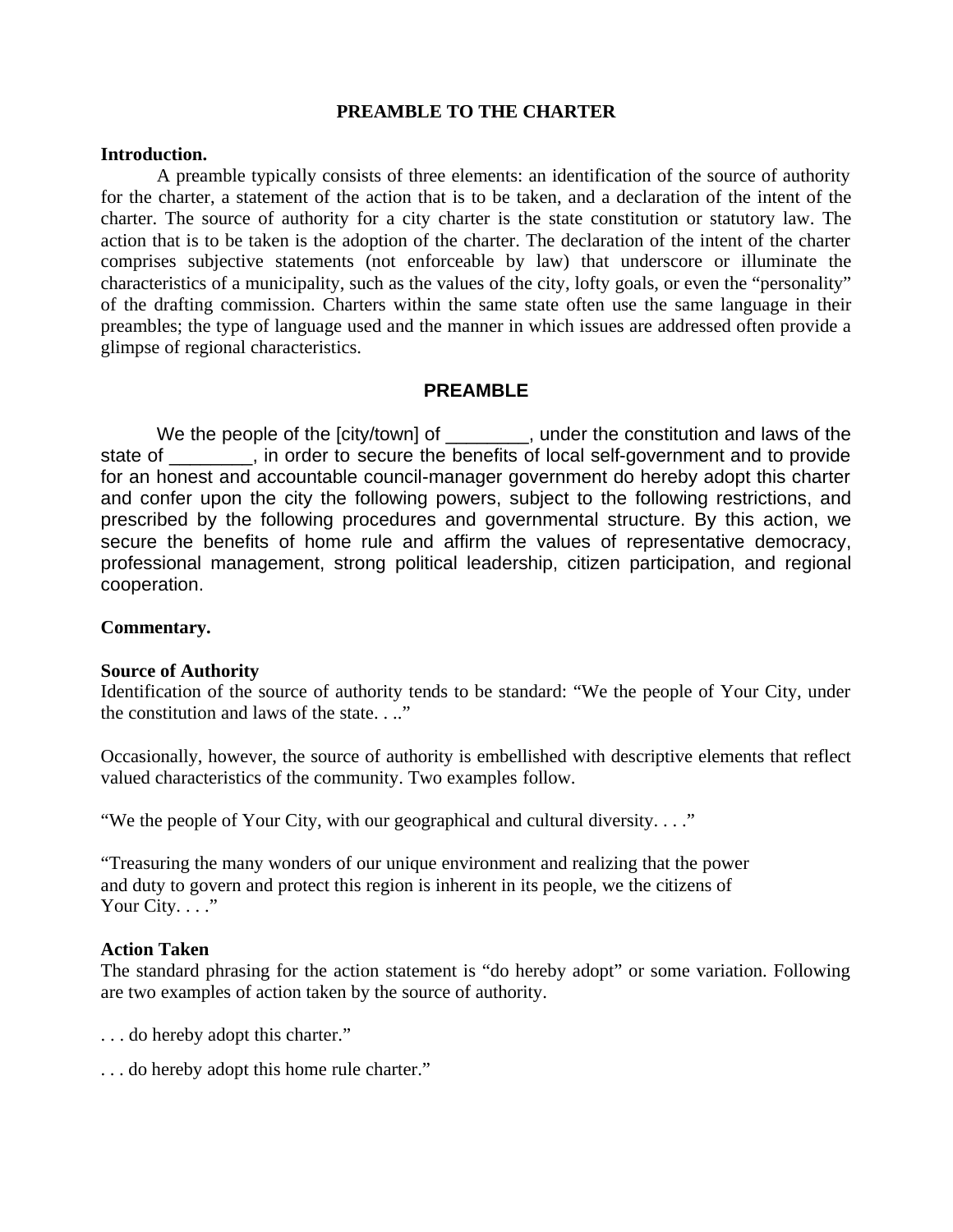#### **Intent**

This can be the most creative section of the preamble (and of the charter itself). The standard beginning of the intent section is: "By this action, we . . ." An expression of objectives, goals, purposes, and/or values typically follows. The intent section can contain merely a reference to home rule or self-determination, or it can contain a combination of purposes, goals, values, and even civic aspirations. Preambles typically reflect values such as self-determination, justice, equality, efficiency, responsiveness, citizen participation, and environmental stewardship. Three examples follow.

"By this action, we:

provide for local government responsive to the will and values of the people and to the continuing needs of the surrounding communities. . . ."

secure the benefits of home rule, increase citizen participation, improve efficiency, and provide for a responsible and cooperative government. . . ."

establish a government which advances justice, inspires confidence, and fosters responsibility. . . ."

Preambles should contain all three elements. The intent section at the least should contain a reference to home rule or self-determination (very few do) and could suggest elements of contemporary governing values such as regional cooperation, economic vitality, diversity, comprehensive representation, strong community leadership, and citizen participation.

#### **Article I POWERS OF THE CITY**

#### **Introduction.**

A charter should begin by defining the scope of the city's powers. It should address the context in which such powers operate, including the effect of state law and the desirability of cooperation with other localities.

# **Section 1.01. Powers of the City.**

The city shall have all powers possible for a city to have under the constitution and laws of this state as fully and completely as though they were specifically enumerated in this charter.

#### **Commentary.**

The city should lay claim to all powers it may legally exercise under the state's constitution and laws.

Nevertheless, some cities, particularly smaller ones, may not wish to exercise all available powers. Cities may restrict their own power: (1) by specific provisions in the appropriate parts of the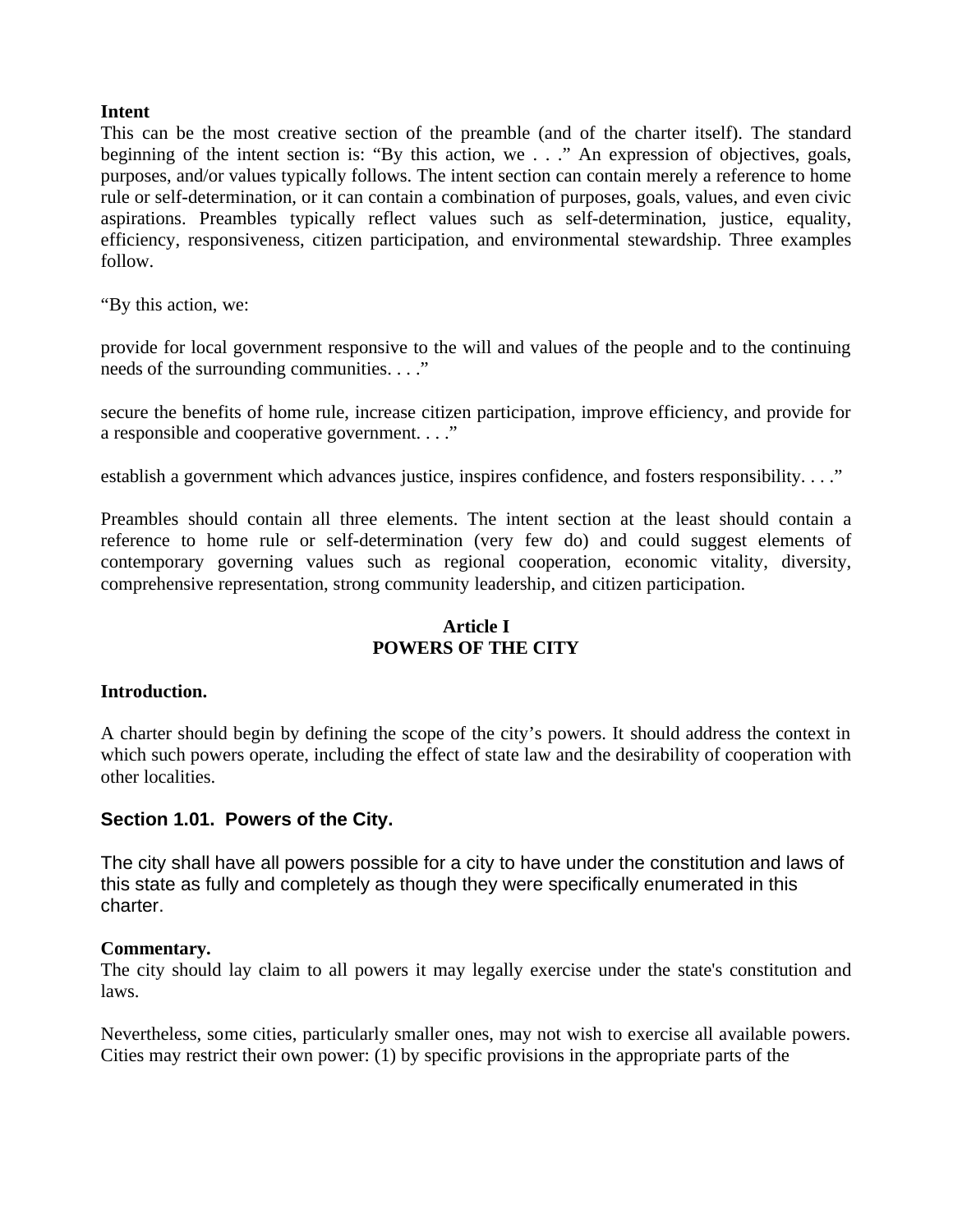charter; (2) by ordinance, since the section does not require that all the powers claimed be exercised; or (3) by inaction—i.e., failure to exercise powers. The powers of the city may also be limited by state or federal court decisions.

This section insures that the city claims the entirety of the grant of authority available to it from the state. Through this means, the charter is restricted from embracing less in its terms than the constitutional home rule grant allows or from containing an inadvertent omission or ambiguity that could open the door to restrictive judicial interpretation. This is the most that the charter can do as the extent of the powers available to the city will depend on the state's constitution and statutes and judicial decisions.

The general powers provision of a charter must be tailored to the law of each state. The courts of some states do not give effect to a charter statement of powers expressed in general terms. Instead, they require that the charter enumerate all of the powers claimed. The words "as fully and completely as though they were specifically enumerated in this charter," at the end of § 1.01, cannot be used in a charter in a state that requires the enumeration of powers.

Charter drafters should carefully study their state's law on local government powers before using this *Model* provision. To reduce the likelihood of restrictive judicial interpretation, a section like § 1.02 below should accompany this section.

Questions of restrictive court interpretation aside, and assuming that a state's law does not require an enumeration, this section may be utilized effectively under any of the existing types of home rule grant, as well as that of the *Model State Constitution* (6th Edition, 1968) published by the National Municipal League. It may be used regardless of whether the home rule grant appears in a constitution, optional charter law, or other general enabling act.

# **Section 1.02. Construction.**

The powers of the city under this charter shall be construed liberally in favor of the city, and the specific mention of particular powers in the charter shall not be construed as limiting in any way the general power granted in this article.

#### **Commentary.**

A charter should encourage courts to interpret the powers of the city as broadly as possible. Such a provision discourages a restrictive interpretation of the general powers statement in § 1.01. If the charter enumerates powers, this section may prevent courts from interpreting the list of specific powers as evidencing intent to exclude other or broader powers.

# **Section 1.03. Intergovernmental Relations.**

The city may participate by contract or otherwise with any governmental entity of this state or any other state or states or the United States in the performance of any activity which one or more of such entities has the authority to undertake.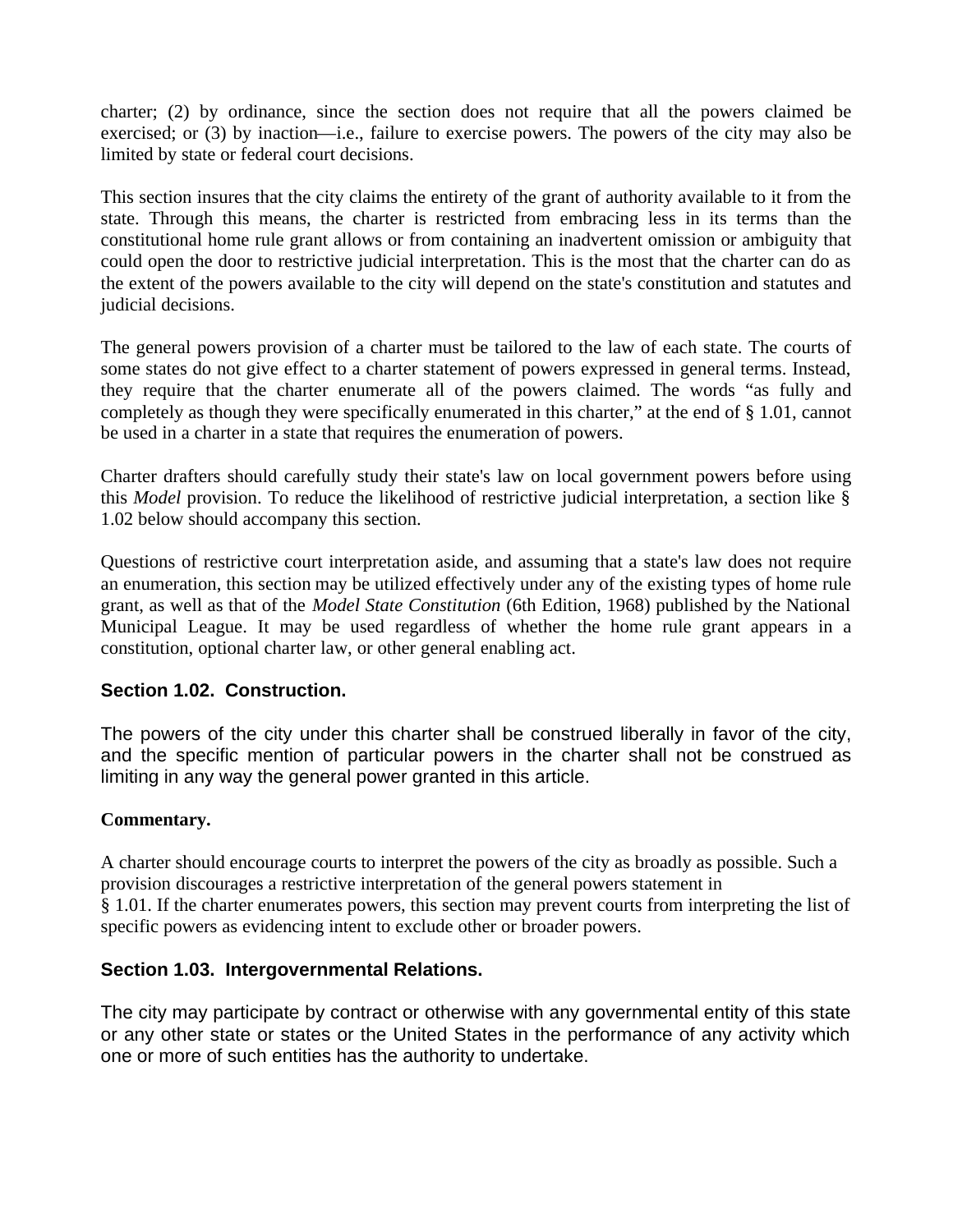### **Commentary.**

This section empowers the city to participate in intergovernmental relationships—to receive assistance from the federal, state, and other local governments, to be represented in regional agencies established under federal or state law or intergovernmental agreements, and to perform jointly with any other governmental jurisdiction any function which any of the participating jurisdictions may perform alone.

The nature of intergovernmental relations is rapidly changing. Most cities are an integral part of a region. In that regard, engaging in cooperative intergovernmental relations is fundamental to the effective functioning of a city and the region of which it is a part. Although the purpose of engaging in intergovernmental relations is primarily to further the ends of the city, the health of the region should also be of concern to the city.

Superior state statutes (such as a general powers provision), which cannot be altered by a charter provision, may govern an intergovernmental relations provision. States may enact these on an *ad hoc* basis, each dealing with a particular project, program, or regional or metropolitan agency. With intergovernmental agreements becoming more common, states may have general intergovernmental authorizing statutes or constitutional provisions. For example, New Hampshire state law provides:

N.H.R.S. Title 3, Chapter 53-A:1 Agreements between government units.

Purpose. – It is the purpose of this chapter to permit municipalities and counties to make the most efficient use of their powers by enabling them to cooperate with other municipalities and counties on a basis of mutual advantage and thereby to provide services and facilities in a manner and pursuant to forms of governmental organization that will accord best with geographic, economic, population, and other factors influencing the needs and development of local communities.

If states have neither specific nor general authorization, charter drafters should look for court opinions on intergovernmental agreements in the state. Courts may provide guidance on the extent of a city's power to cooperate with other governments in the absence of enabling state legislation.

Specific legislation on intergovernmental agreements often involves political questions and considerations of state constitutional and statutory limitations on cities' financial and borrowing powers. In joint federal-municipal projects involving substantial sums, state legislative control over municipal powers, coupled with restrictive judicial doctrines, may require specific state legislative approval.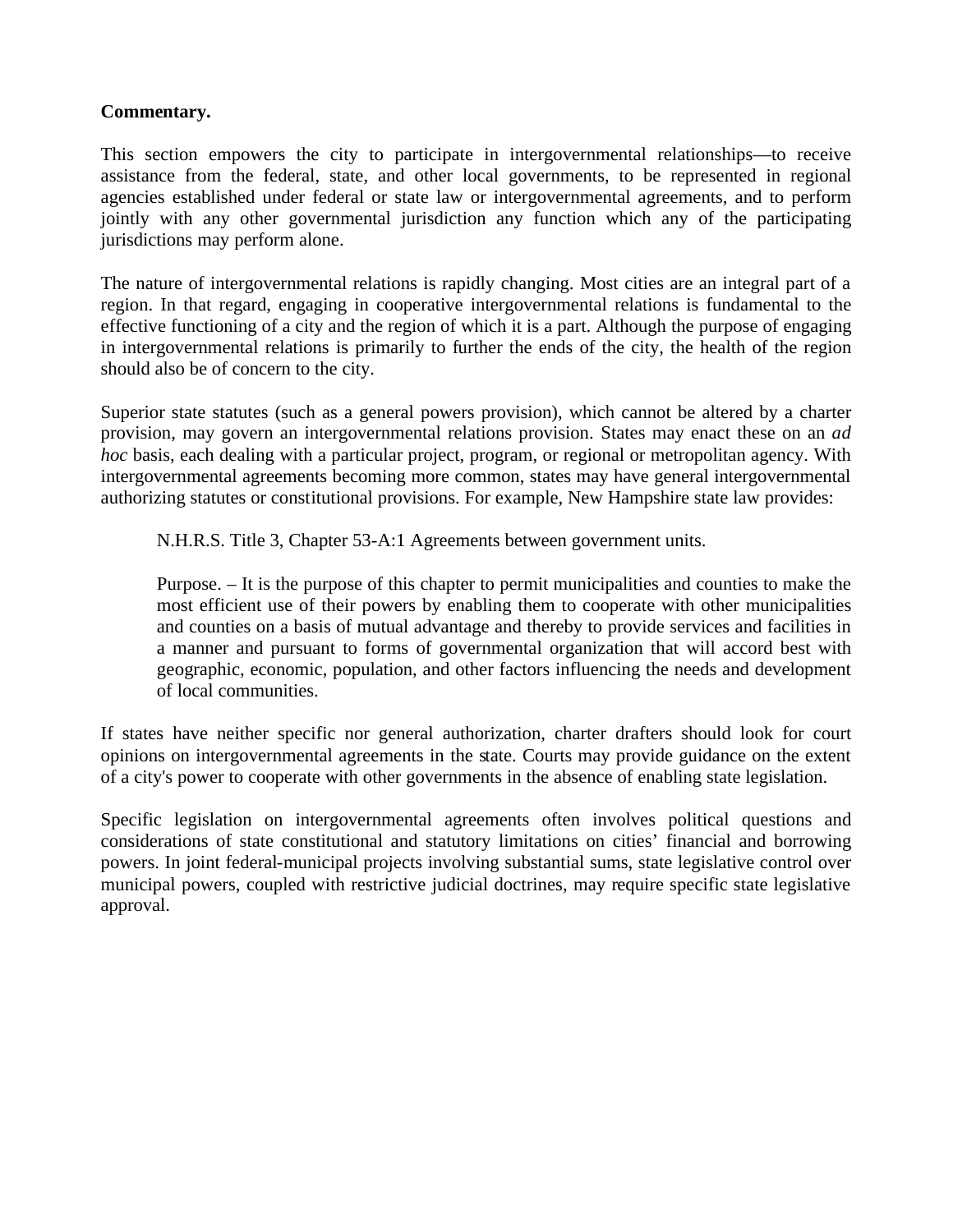# **Article II CITY COUNCIL**

#### **Introduction.**

The city council, elected by, representative of, and responsible to the citizens of the city is the fundamental democratic element of the council-manager plan.

#### **Section 2.01. General Powers and Duties.**

All powers of the city shall be vested in the city council, except as otherwise provided by law or this charter, and the council shall provide for the exercise thereof and for the performance of all duties and obligations imposed on the city by law.

#### **Commentary.**

This section does not specifically enumerate the powers of the council. An enumeration of specific powers in this article will not enlarge the powers of the council and may operate to diminish them if utilized by the courts to support restrictive interpretations (see commentary to § 1.02).

In his commentary on the first *Model City Charter* endorsing the council-manager plan ("The City Council" in The New Municipal Program, 1919), William Bennet Munro noted that

So far as the composition and powers of the city council are concerned the plan set forth in the *Model City Charter* rests upon the conviction that there should be a place in the municipal framework for a body which will be avowedly deliberative, supervisory, and policy-determining, which will be wieldy enough to perform these functions properly and yet large enough to be truly representative of the community's options. . . . The *Model City Charter* accordingly provides for a council with a membership which can be enlarged or contracted according to the varying size and needs of different cities. This council is to be the pivot of the municipal system. It is to be the final source of local authority, not sharing its powers but delegating some of them. That is to say, to a city manager chosen by the council and holding office during the council's pleasure, it assigns the entire charge of administrative affairs . . . As for the powers of the city council . . . It is designed to embody, as it were, the sovereignty of the community. It is the legislative organ of the city exercising all the authority which the municipal corporation possesses—with one important exception only. This restriction is that the city council, once it selects a city manager, devolves all direct administrative authority upon him.

Recognizing that all of the powers that can be exercised by the city rest in the popularly elected city council, the charter must provide for a council, which is truly representative of the community. Therefore, the *Model* presents several alternatives without expressing an absolute preference for any one, which was done in earlier editions. Each city's population pattern—economic level, racial, geographical, etc.—has implication for the method of electing the council to assure equitable representation. While the Voting Rights Act governs all jurisdictions, in some cities the problem of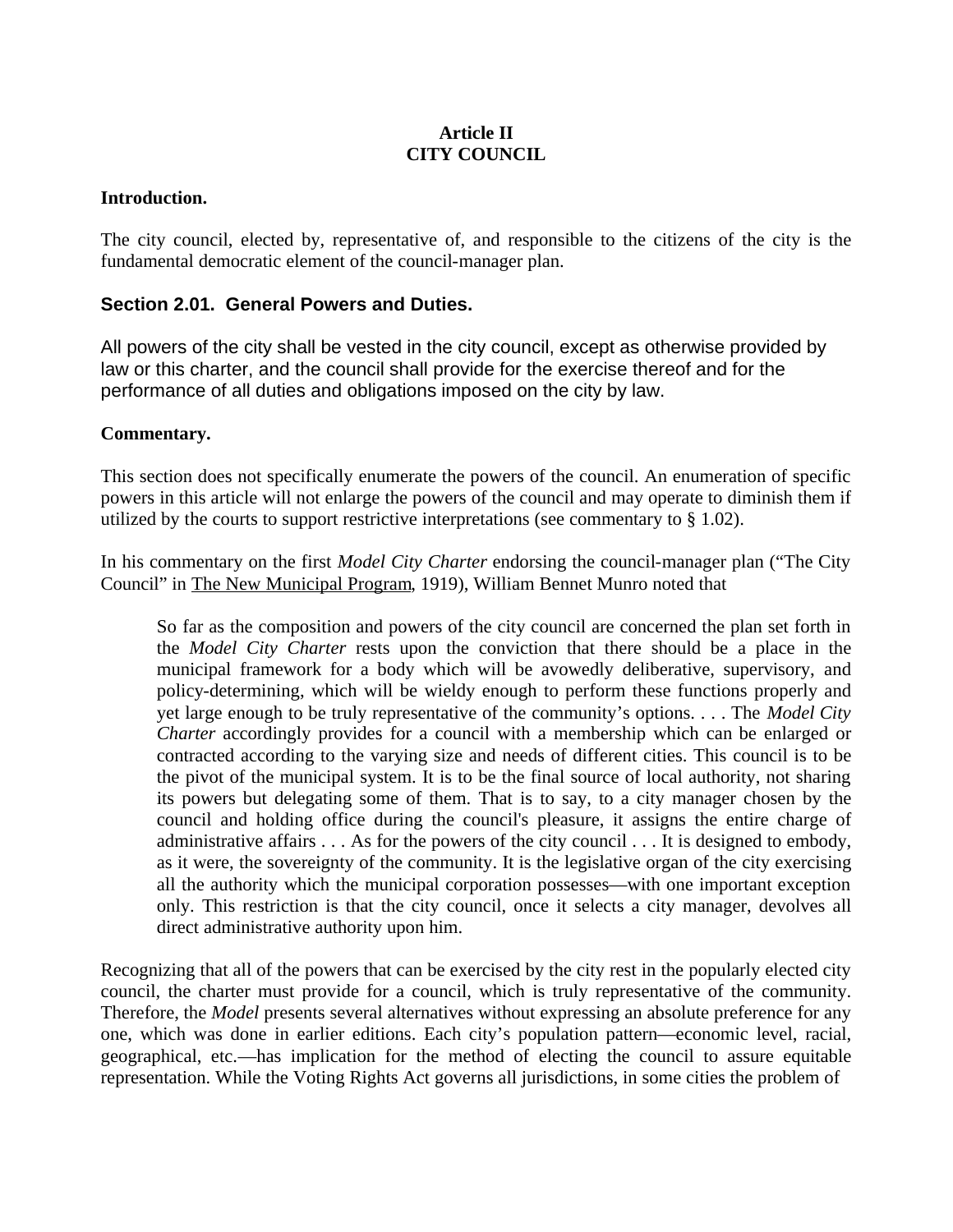compliance with its provisions and avoidance of court challenges is a matter of particular concern. Just as there is no absolute model for providing competent and effective legislators, there is no absolute pattern which will assure equitable representation.

As the body charged with making municipal policy, the council can create permanent or *ad hoc* mechanisms to assist in that process. For example, it can create planning and recreation boards or study committees. Likewise it can create agencies with quasi-legislative or quasi-judicial status, such as a human rights commission or a zoning appeals board.

The *Model* makes no provision for specific instrumentalities designed to provide input at the neighborhood level for policy-making or service delivery evaluation. Nor does it list as charter agencies any advisory boards and commissions. The council has the power to establish such agencies.

The *Model* provides that the mayor, however elected, shall be the presiding officer and a voting member of the council and shall perform certain specific duties which will enhance the mayor's role as policy leader.

# **Section 2.02. Eligibility, Terms, and Composition.**

**(a) Eligibility.** Only registered voters of the city shall be eligible to hold the office of council member or mayor.

#### **Commentary.**

This section does not include length of residence requirements for city council candidates. In an era of great mobility in which people frequently live in one place and work in another, length of residence requirements lose what little validity they may once have had. A prospective council member need only be a registered voter of the city.

**(b) Terms.** The term of office of elected officials shall be four years elected in accordance with Article VI.

#### **Commentary.**

The *Model* recommends four-year, staggered terms (§ 6.03). Under this approach, elections of council members take place every two years. In the seventh edition, the *Model* listed concurrent terms as an alternative. However, a strong majority of cities today—82.6% of cities surveyed according to the 2001 ICMA Form of Government Survey—have chosen staggered terms over concurrent terms to avoid dramatic changes in council composition at each election.

The *Model* does not restrict reelection to subsequent four-year terms. Limiting reelection restricts the citizens' opportunity to keep in office council members of whom they approve. Unlimited terms allow voters to provide a vote of confidence for council members who represent majority sentiment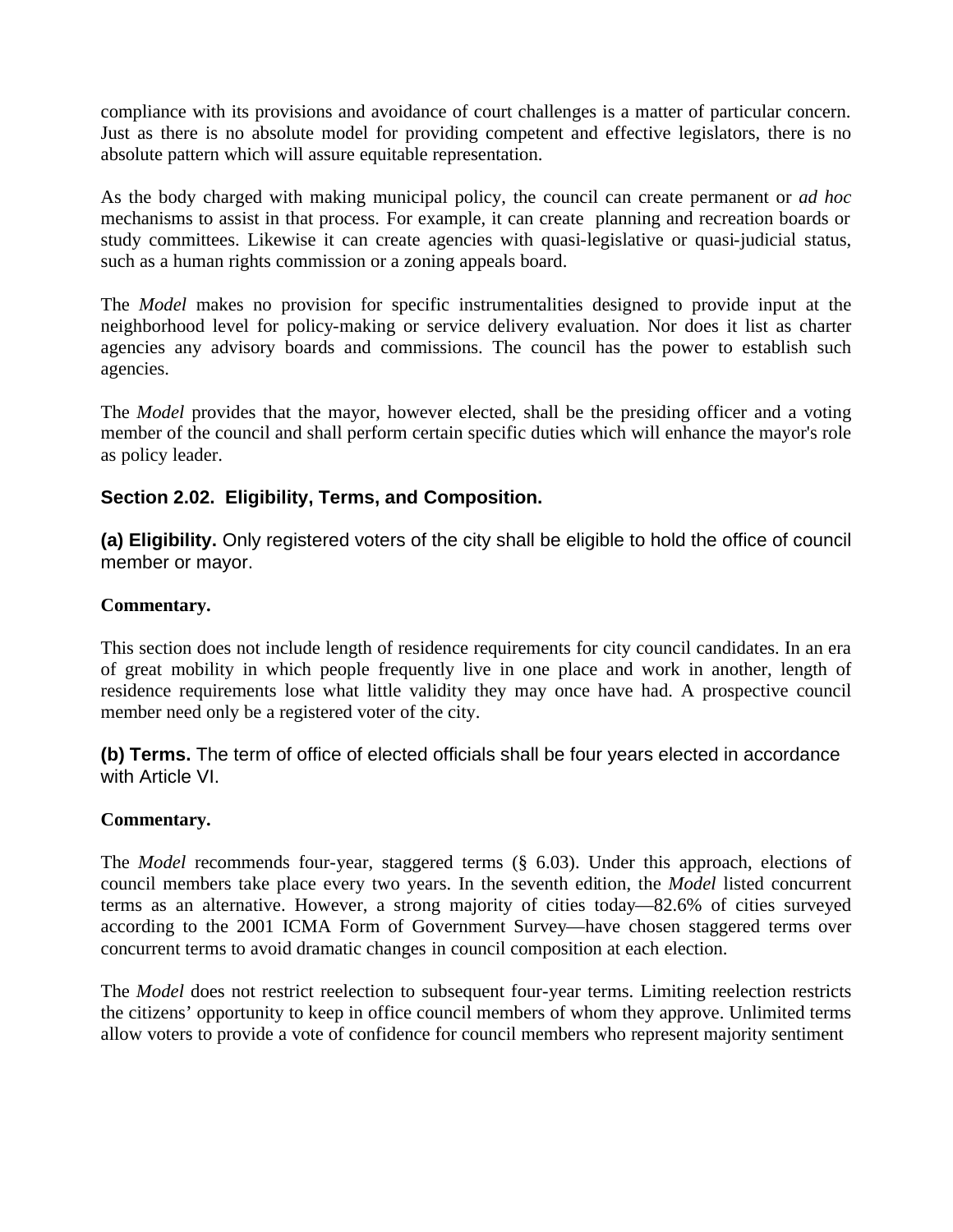and a vote of opposition for members in the minority. Finally, the city benefits from the institutional memory of reelected council members.

**(c) Composition.** There shall be a city council composed of [ ] members [see alternatives below].

# **Commentary.**

The *Model* does not specify the exact number of council members but recommends that the council be small – ranging from five to nine members. If the mayor were elected by and from the council (§ 2.03(b), Alternative I), there would be an odd number of council members. In the largest cities, a greater number of council members may be necessary to assure equitable representation. However, smaller city councils are more effective instruments for the development of programs and conduct of municipal business than large local legislative bodies. In the United States, it has been an exceptional situation when a large municipal council, broken into many committees handling specific subjects, has been able to discharge its responsibilities promptly and effectively. In large councils, members usually represent relatively small districts with the frequent result that parochialism and "log-rolling"—bargaining for and exchanging votes on a quid pro quo basis distract attention from the problems of the whole city.

In determining the size of the council, charter drafters should consider the diversity of population elements to be represented and the size of the city.

# **Alternative I – Option A – Council Elected At Large; Mayor Elected by the Council**

The council shall be composed of [odd number] members elected by the voters of the city at large in accordance with provisions of Article VI. The mayor shall be elected as provided in § 2.03(b), Alternative I.

# **Alternative I – Option B – Council Elected At Large; Mayor Elected Separately**

The council shall be composed of [even number] members elected by the voters of the city at large in accordance with provisions of Article VI. The mayor shall be elected as provided in § 2.03(b), Alternative II.

# **Commentary.**

The *Model* continues to stress the value of the at-large principle in designing the composition of a city council, while recognizing the necessity of providing for representation of geographical areas under certain circumstances. In considering the appropriateness of using the at-large system, each city must assess its own situation. The at-large system has generally allowed citizens to choose council members best qualified to represent the interests of the city as a whole.

Nevertheless, in larger cities, citizens may feel isolated from and unconnected to their government without some geographical basis of representation. Cities with significant differences in or conflicts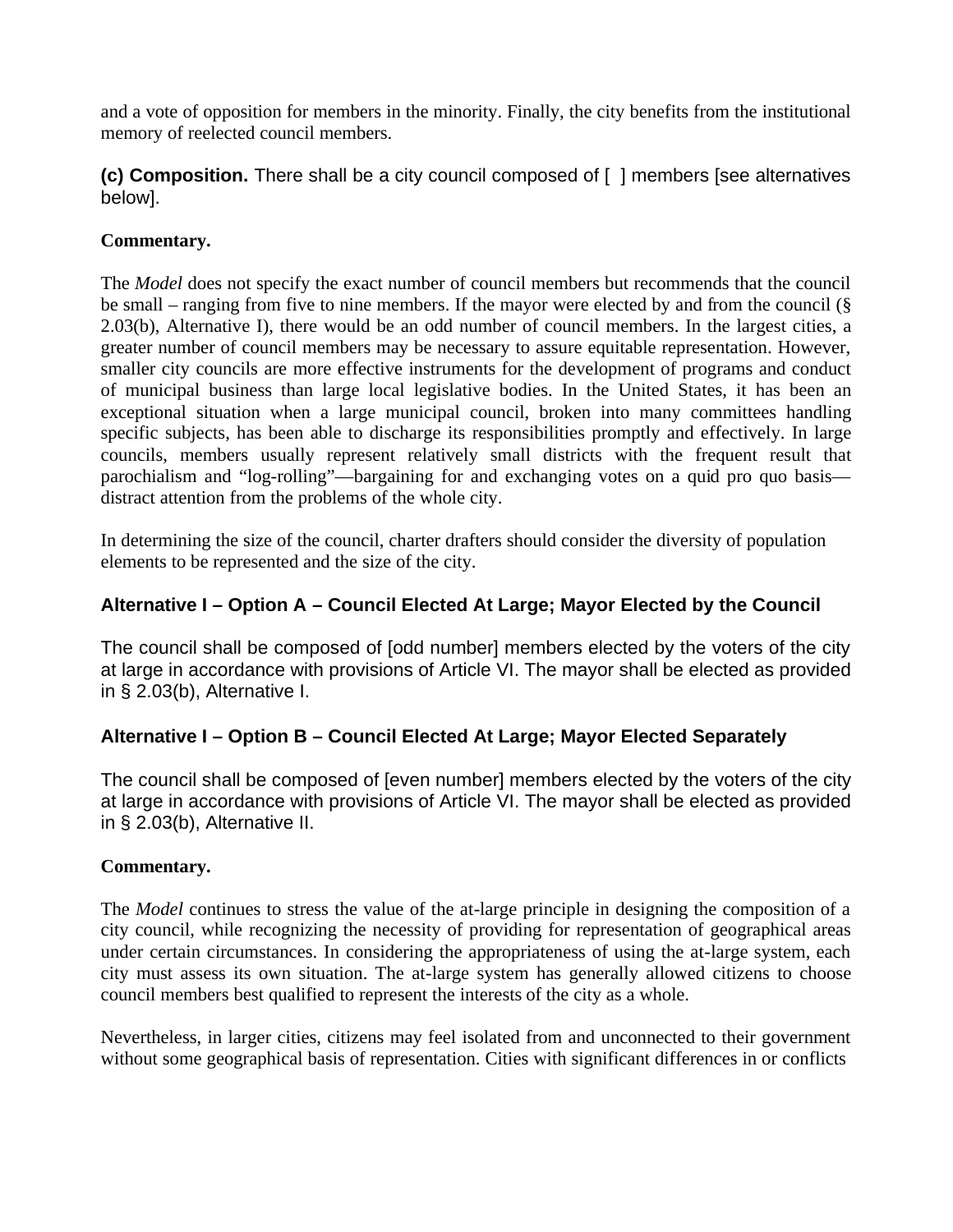among ethnic, racial, or economic groups may wish to consider whether one of the alternative systems may achieve more equitable representation of the city's population and avoid legal challenges under the Voting Rights Act without sacrificing council effectiveness.

# **Alternative II – Option A – Council Elected At Large with District Residency Requirement; Mayor Elected by the Council**

The council shall be composed of [odd number] members elected by the voters of the city at large in accordance with provisions of Article VI. Not more than one council member shall reside in each district. The mayor shall be elected as provided in § 2.03(b), Alternative I.

# **Alternative II – Option B – Council Elected At Large with District Residency Requirement; Mayor Elected Separately**

The council shall be composed of [even number] members elected by the voters of the city at large in accordance with provisions of Article VI. Not more than one council member shall reside in each district. The mayor shall be elected as provided in § 2.03(b), Alternative II.

# **Commentary.**

A complaint frequently lodged against the all at-large council system is that a majority of the council may live in the same area of the city. This may give rise to questions concerning the equitable distribution of services with allegations that particular sections receive partial treatment. This objection can be met while still maintaining a council elected at-large by establishing districts of equal population and requiring that one council member reside in each district.

Although this alternative builds geographical representation into an at-large system, depending upon the local situation, it may be subject to the same objections under § 2 and § 5 of the Voting Rights Act as Alternative I.

# **Alternative III – Option A - Mixed At-Large and Single Member District System; Mayor Elected by the Council**

The council shall be composed of [odd number] of council members elected by the voters of the city at large and one member from each of the even-numbered council districts elected by the voters of those districts, as provided in Article VI. The mayor shall be elected from among the at-large members as provided in § 2.03(b), Alternative I [specifying that the mayor is an at-large member].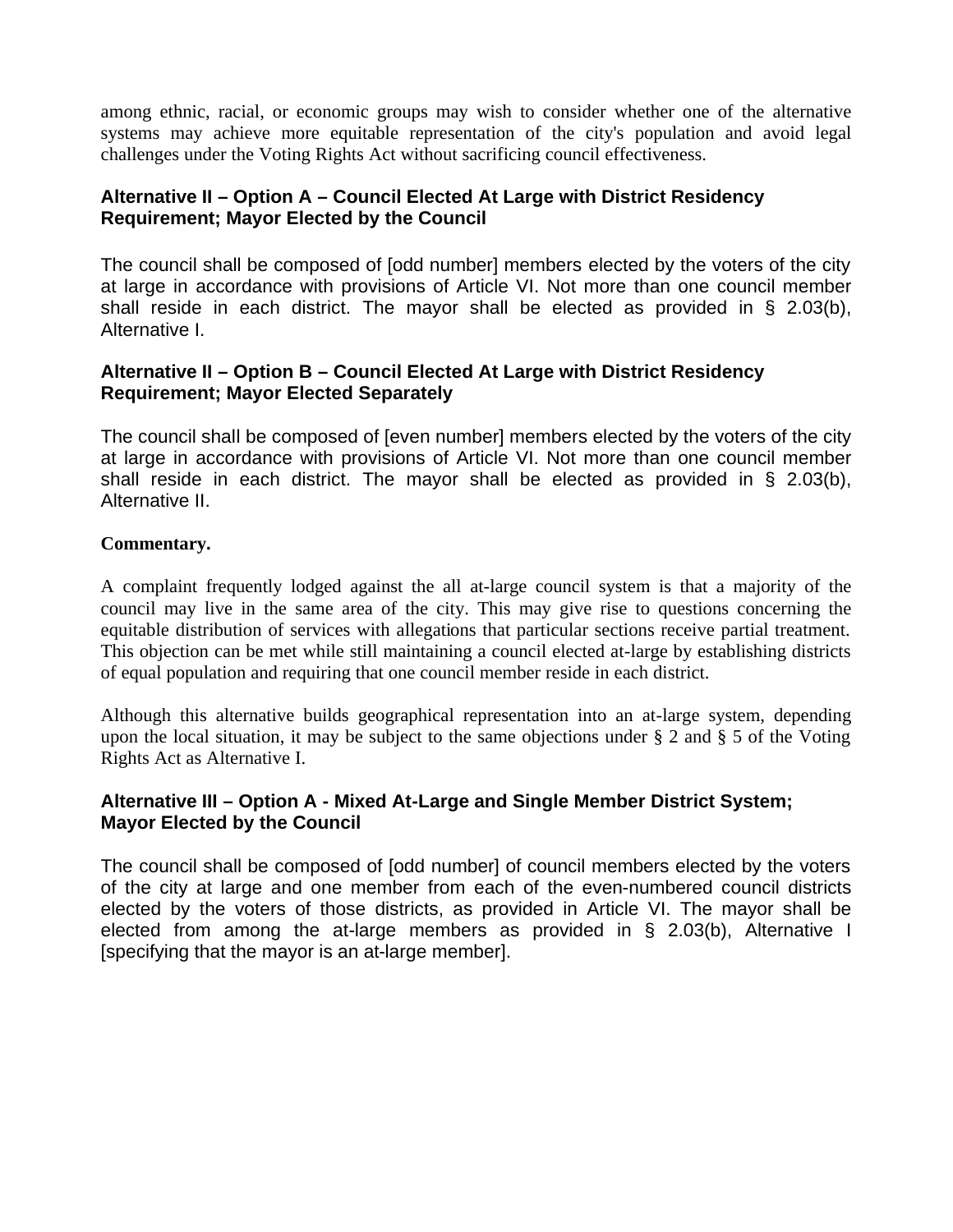# **Alternative III – Option B – Mixed At-Large and Single Member District System; Mayor Elected Separately**

The council shall be composed of [even number] members elected by the voters of the city at large and one member from each of the even-numbered council districts elected by the voters of those districts, as provided in Article VI. The mayor shall be elected as provided in § 2.03(b), Alternative II.

### **Commentary.**

The mixed system for a council with members elected at large and members elected by and from districts has become increasingly popular since the U. S. Department of Justice approved it as a method of electing the city council that is compliant with the requirements of the Voting Rights Act. This makes the mixed method suitable in places where the at-large system has been challenged but where change to a single-member district system is opposed.

The mixed system combines the citywide perspective of the at-large council members with the local concerns and accountability of district council members. It can allow minorities who live in concentrated areas to influence or even determine the outcome of elections in their districts.

A problem can arise in mixed systems when at-large council members consider their position to be superior to that of district members and are perceived as rivals to the mayor. To prevent this, atlarge and district council members should have equal status with respect to offices, services, and length of terms.

Local preference should decide the ratio of at-large to district members. Opinion ranges from favoring a majority being elected at large to a majority being elected by and from districts. However, for jurisdictions concerned about scrutiny by the U. S. Department of Justice or the courts under either § 2 or § 5 of the Voting Rights Act, precedent shows a clear preference for the majority of the council to be elected by and from districts.

# **Alternative IV – Single-Member District System**

The council shall be composed of an even number of members each of whom shall be elected by district by the voters in that district. The mayor shall be elected in accordance with the provisions of § 2.03(b), Alternative II.

# **Commentary.**

If communities adopt the district system, the mayor should be elected separately by the voters of the city at large and not chosen by and from the council. This provides a necessary at-large element in an otherwise all district system.

The growing recognition that membership on councils should represent all racial and ethnic groups more adequately has spurred increased use of the single-member district system. With racial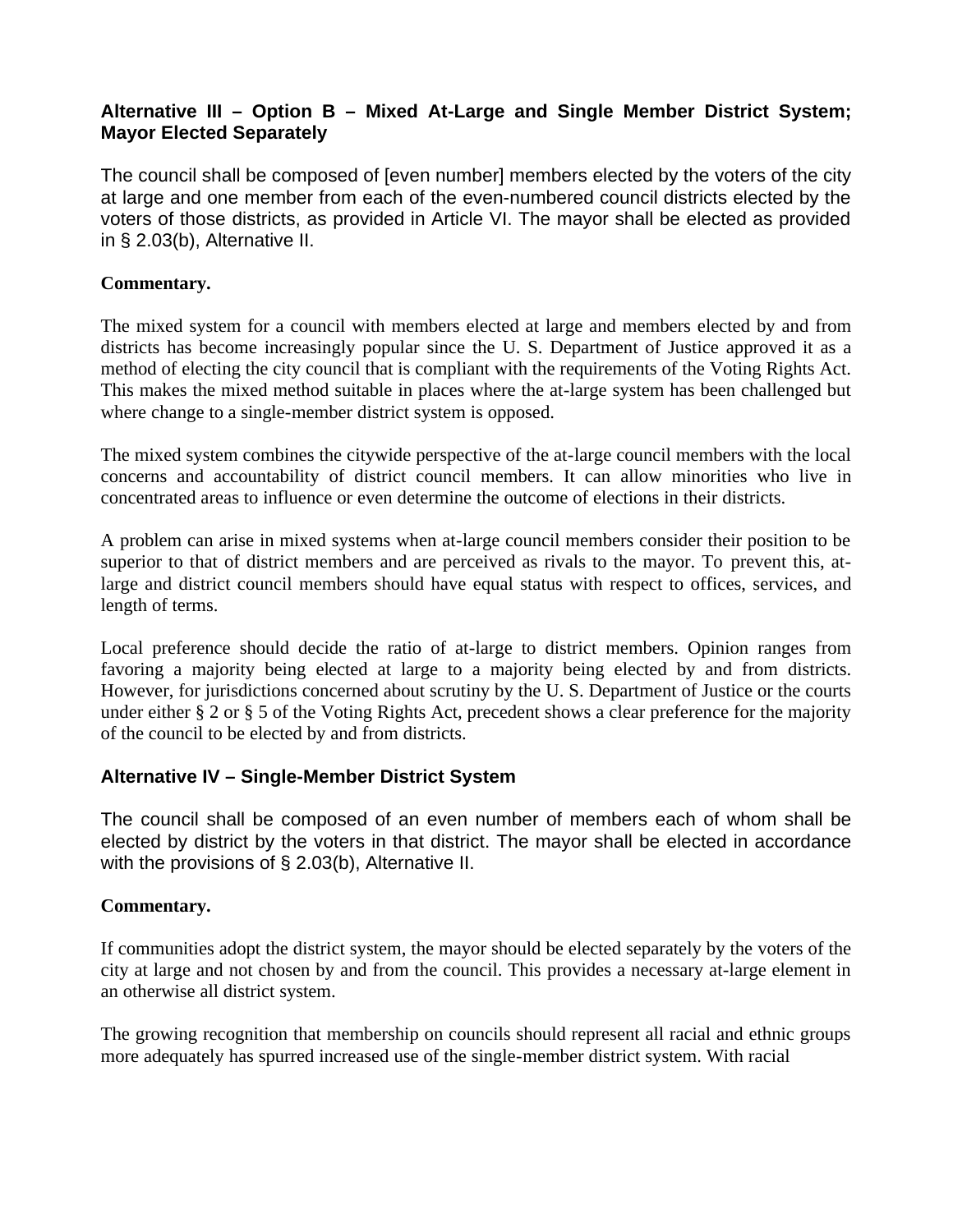minorities concentrated in particular sections of the city, it is easier to elect minority council members. Also, because district campaigns cost substantially less than citywide campaigns, singlemember districts can open the way for greater diversity among candidates. Citizens feel closer to district elected council members, whom they can hold responsible for addressing their community concerns.

In cities where courts have found that the at-large method of electing the city council violates the Voting Rights Act, the Justice Department has regularly approved the single-member district system as a replacement.

The single-member system has drawbacks. An inherent problem is the danger that district elected members will subordinate citywide concerns to parochial problems. Single-member systems also have potential for the classic problem of "log-rolling" or vote swapping. Whenever districts are used, the drawing of district lines to provide "fair and equal" districts is of utmost importance and may involve litigation. Section 6.03 provides districting procedures and criteria designed to prevent gerrymandering and unequal districts, which are unconstitutional under the one person, one vote doctrine.

# **Section 2.03. Mayor.**

**(a) Powers and Duties.** The mayor shall be a voting member of the city council and shall attend and preside at meetings of the council, represent the city in intergovernmental relationships, appoint with the advice and consent of the council the members of citizen advisory boards and commissions, present an annual state of the city message, appoint the members and officers of council committees, assign subject to the consent of council agenda items to committees, and perform other duties specified by the council. The mayor shall be recognized as head of the city government for all ceremonial purposes and by the governor for purposes of military law but shall have no administrative duties.

**(b) Election - Alternative I – Mayor Elected by the Council.** The city council shall elect from among its members officers of the city who shall have the titles of mayor and deputy mayor, each of whom shall serve at the pleasure of the council. The deputy mayor shall act as mayor during the absence or disability of the mayor.

**Alternative II – Mayor Elected At Large.** At each regular election the voters of the city shall elect a mayor at large for a term of [the same term as other council members] years. The council shall elect from among its members a deputy mayor who shall act as mayor during the absence or disability of the mayor and, if a vacancy occurs, shall become mayor for the remainder of the unexpired term.

# **Commentary.**

(a) The office of mayor in cities having the council-manager form assumes a different character from city to city depending upon local political, economic, and social conditions. This variation has meant that the office is not well understood, and its potential has too often gone unrecognized.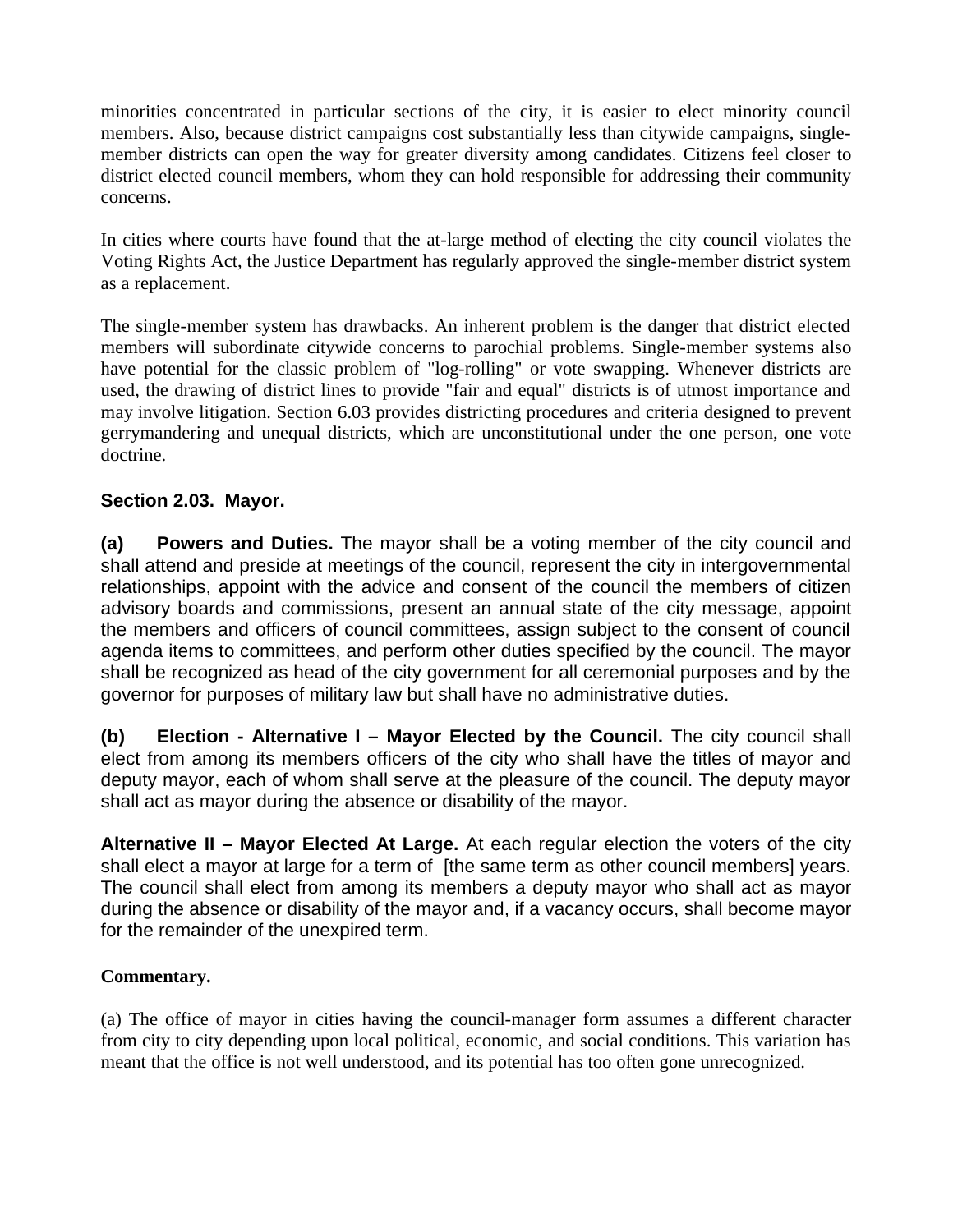While the mayor of a council-manager city is not an executive as in the mayor-council form, he or she is uniquely positioned to be the political and policy leader of the city. As the presiding officer of the council and ceremonial head of the city, the mayor is the most conspicuous official of the city. Freedom from executive responsibilities for the day-to-day municipal operations allows the mayor to focus attention on major policy issues and important facilitative activities.

The mayor fills three facilitative roles that offer enormous leadership opportunities. First, the mayor may coordinate the activities of other officials by providing liaison between the city manager and the council, fostering a sense of cohesion among council members, and educating the public about the needs and prospects of the city. Second, the mayor may facilitate policy guidance through setting goals for the council and advocating the adoption of policies that address the city's problems. Third, the mayor is an ambassador who promotes the city and represents it in dealing with other governments as well as the public.

The specific responsibilities of the mayor listed in the *Model* enhance the mayor's leadership position. The traditional responsibility of presiding at council meetings allows the mayor to set the tone for city government and help the council make decisions. Designation of the mayor as intergovernmental representative reflects the increased importance of relationships with other local governments as well as with the state and federal governments. Mayoral appointment of boards and commissions with council advice and consent, and of the membership of council committees, creates the opportunity for purposeful balanced representation and can be used to forge coalitions and tap into networks of community activity.

Finally, the mayor delivers the state of the city message. When the state of the city message includes the setting out of needs and goals for the city, it should reflect the thinking of the council and information provided by the staff, as well as the mayor's own priorities. In presenting the state of the city message, the mayor acts as spokesperson, educator, team leader, goal setter, and policy advocate. To avoid confusion, the time of delivery of the message should be sufficiently distanced from the presentation of the budget by the manager.

(b) As with mayoral responsibilities, the method of election of the mayor has implications for office effectiveness. The *Model* provides two alternative methods for electing the mayor. A community's choice of election method depends on local preference and tradition and to some extent on the method chosen to elect the council (see Article VI).

Many communities feel that local policy leadership can best function when a cohesive team of council members chooses its leader as mayor. These cities use Alternative I, election of the mayor by and from the council, and thus avoid the possibility of conflict between the mayor and the council majority. Such an approach may be best suited for cities with at-large council elections. In cities with councils elected from districts, council selection of the mayor presents the mayor with conflicting roles—district and citywide.

Cities that provide for council selection of the mayor should avoid two practices which diminish the prospect of effective leadership. First is rotation of the office of mayor among members. This approach may hinder the emergence of a respected leader by preventing any one member from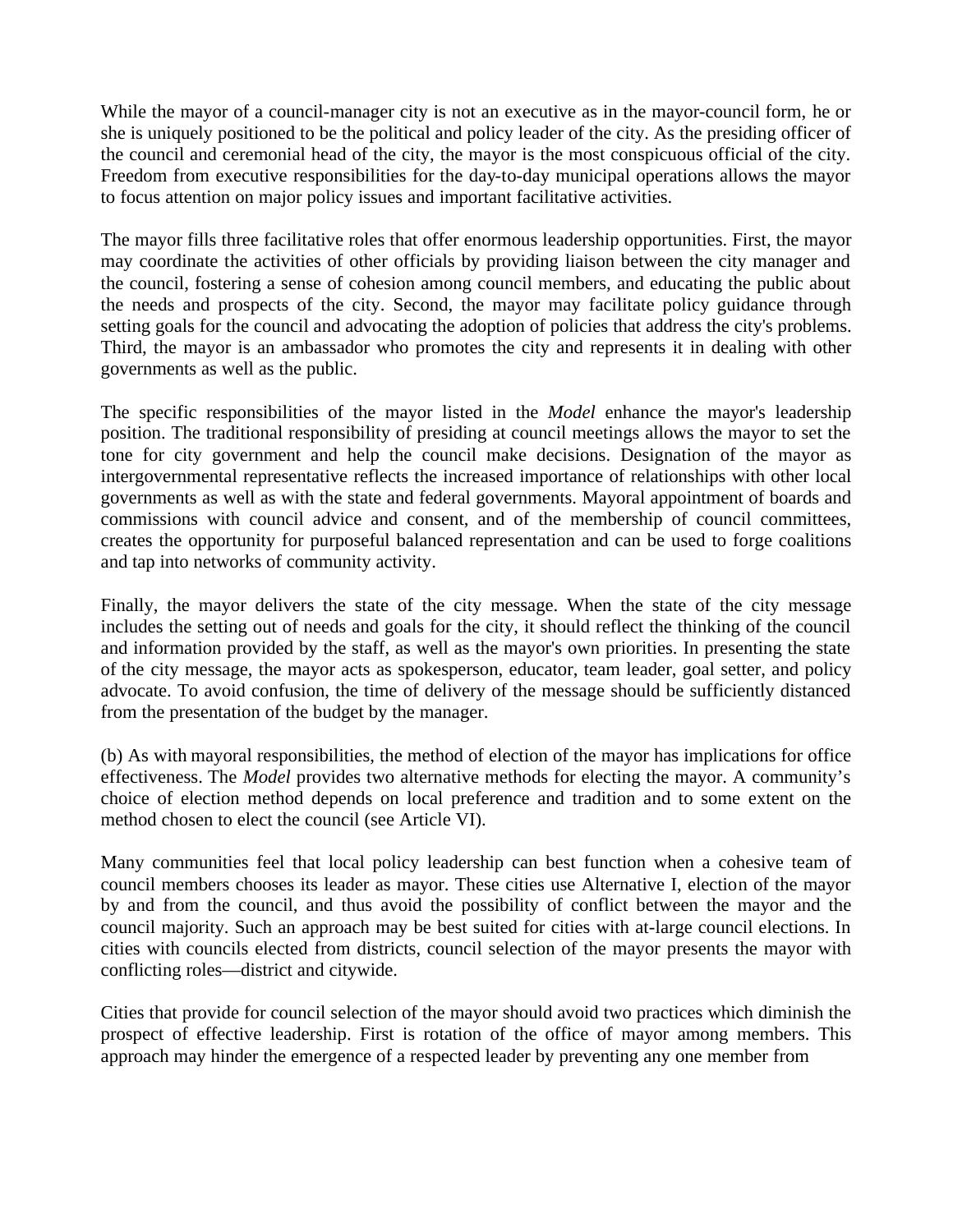acquiring experience and increasing competence in the exercise of leadership skills. It can also mean that the true leader of the council is not the mayor, which may create a misperception of inside dealing and secret manipulation. The second practice is to automatically designate as mayor the council member who receives the largest number of votes. This awkward approach prevents the council from choosing its leader and does not give voters full knowledge for which office—council member or mayor—they were casting votes.

More than half of the cities operating with the council-manager form use the direct election at-large alternative (Alternative II). Many cities, particularly larger ones, believe that this method increases the potential for mayoral leadership by giving the mayor a citywide popular support base. This is particularly important when all or most of the council members are elected from districts. A potential disadvantage of this method is that the mayor may have views that diverge widely from those of a majority of the council on some important issues.

Whatever the method of election or the strength of the mayor's leadership role, the mayor is preeminently a legislator, a member, and leader of the council; the mayor is not an executive. However, the office may require some special staff support. Whatever arrangements are made for support either through the city manager or staff in the mayor's office should be consistent with two premises. First, the mayor should not encroach on the executive responsibilities of the manager. Second, the mayor and council collectively, as a body, oversee the operations of the city by the manager.

Communities should avoid granting special voting status to the mayor (e.g., vote on council only to make or break a tie). Such power will likely impede rather than enhance the mayor's capacity to lead. Similarly, giving the mayor veto power in a council-manager city cannot help but confuse his or her role with that of the executive mayor in a mayor-council city.

No structural arrangement for government will insure effective mayoral leadership. The person who occupies the office must understand the nature of the job—its possibilities, interdependencies, and limitations—and have the personal inclination, energy, and talent to exercise necessary leadership. Without that, no amount of structural support will produce a leader. However, the method of selection and the statement of responsibilities provided in the charter should help insure the selection of a capable person with recognized leadership abilities who will make a significant contribution to the operation of the city.

#### **Section 2.04. Compensation; Expenses.**

The city council may determine the annual salary of the mayor and council members by ordinance, but no ordinance increasing such salary shall become effective until the date of commencement of the terms of council members elected at the next regular election. The mayor and council members shall receive their actual and necessary expenses incurred in the performance of their duties of office.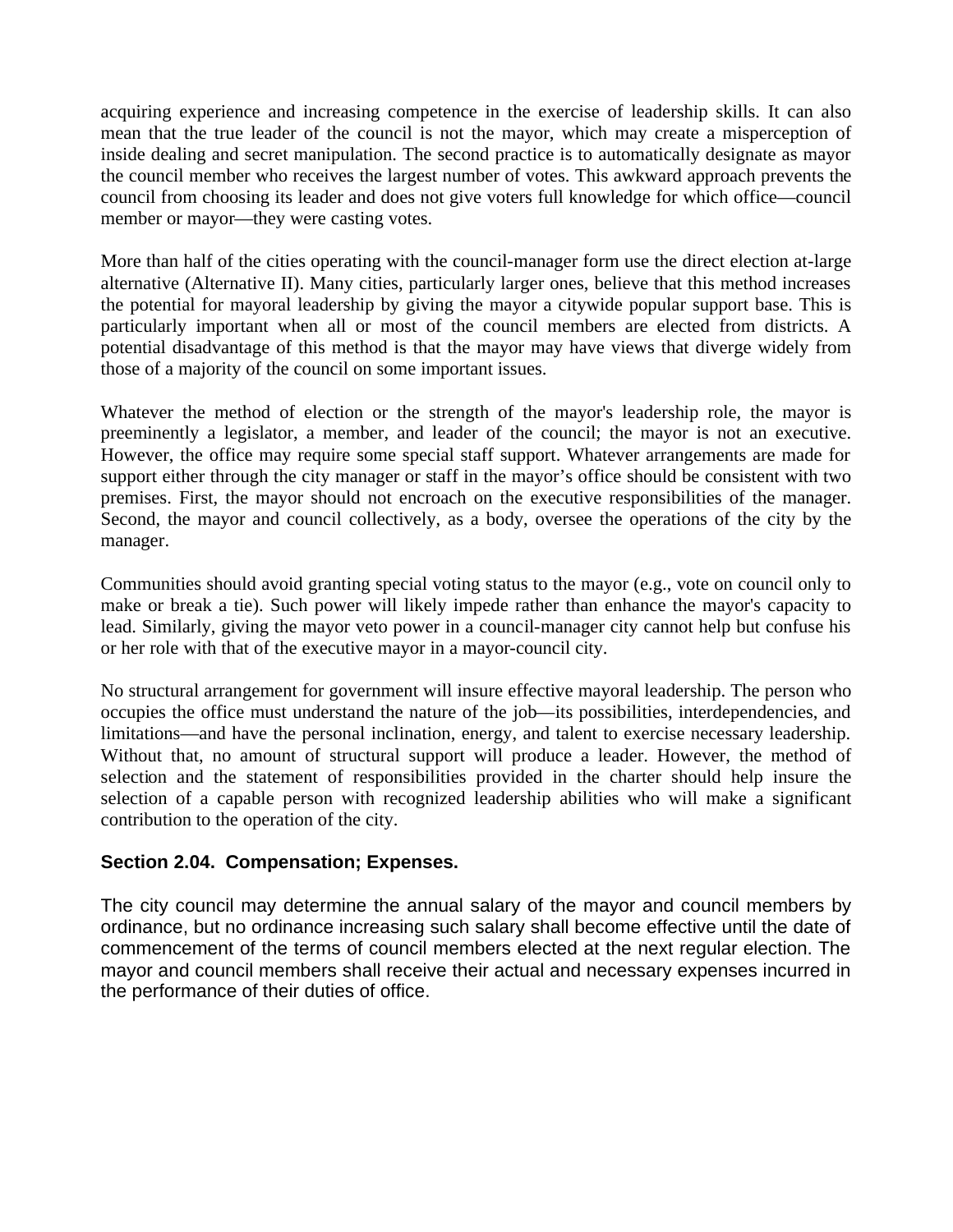### **Commentary.**

Under the *Model*, council members are part-time officials and do not direct city departments. Council salary level depends on a variety of factors specific to each community, including the parttime nature of the position and the emphasis on policy-making rather than administration. The city should reimburse council members for expenses incurred in performing their duties, e.g., travel to the state capital to testify on behalf of the city.

The *Model* rejects the setting of the actual amount of compensation in the charter except for the salary of the first council after the charter goes into effect (see  $\S$  9.05(f)). The delay in the effective date of any salary increases provides ample protection.

The city should provide extra compensation for the mayor because, in addition to regular responsibilities as a council member, the mayor has intergovernmental, ceremonial, and city-related promotional responsibilities.

# **Section 2.05. Prohibitions.**

**(a) Holding Other Office.** Except where authorized by law, no council member shall hold any other elected public office during the term for which the member was elected to the council. No council member shall hold any other city office or employment during the term for which the member was elected to the council. No former council member shall hold any compensated appointive office or employment with the city until one year after the expiration of the term for which the member was elected to the council, unless granted a waiver by the Board of Ethics.

Nothing in this section shall be construed to prohibit the council from selecting any current or former council member to represent the city on the governing board of any regional or other intergovernmental agency.

**(b) Appointments and Removals.** Neither the city council nor any of its members shall in any manner control or demand the appointment or removal of any city administrative officer or employee whom the city manager or any subordinate of the city manager is empowered to appoint, but the council may express its views and fully and freely discuss with the city manager anything pertaining to appointment and removal of such officers and employees.

**(c) Interference with Administration.** Except for the purpose of inquiries, and investigations under § 2.09, the council or its members shall deal with city officers and employees who are subject to the direction and supervision of the city manager solely through the city manager, and neither the council nor its members shall give orders to any such officer or employee, either publicly or privately.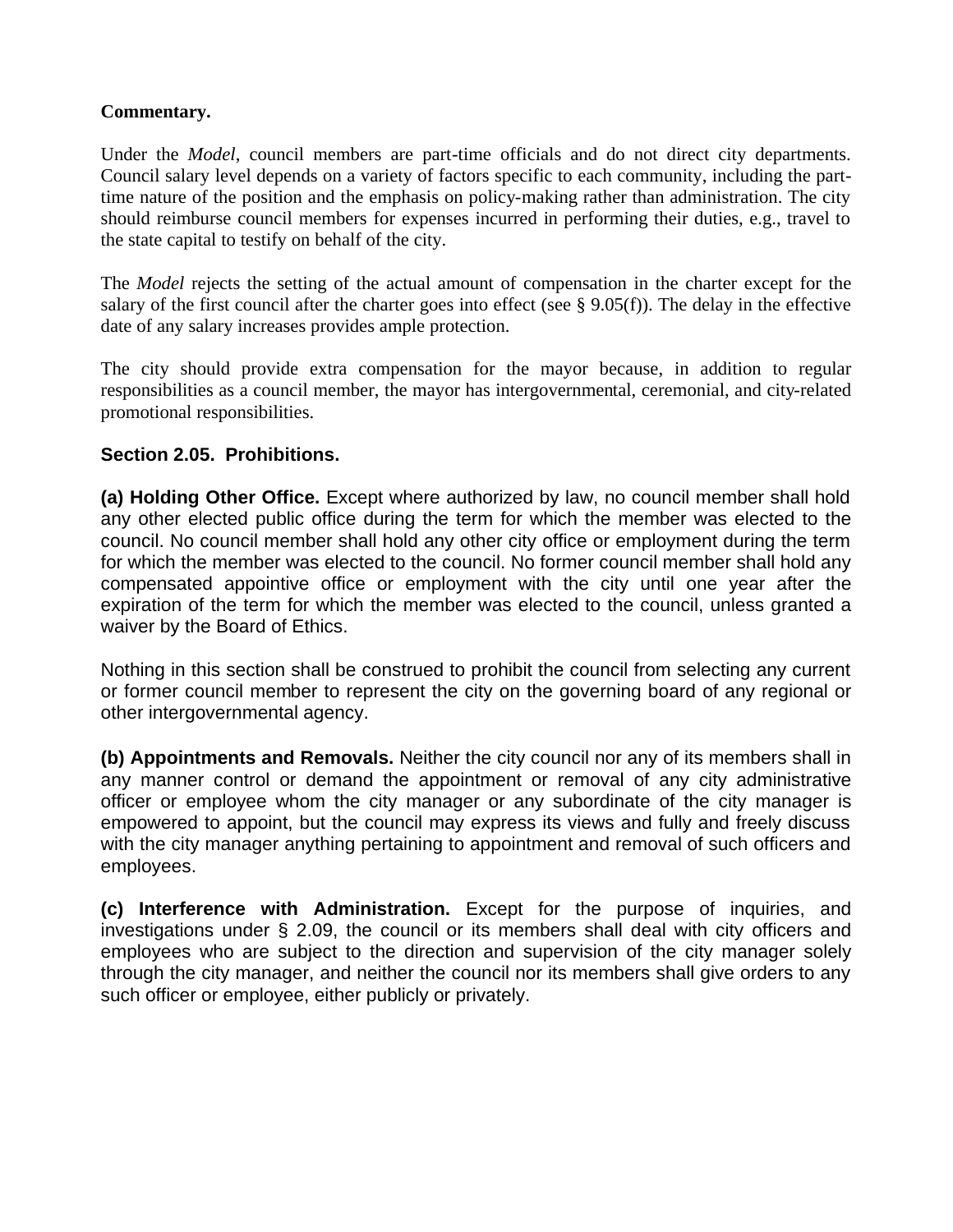# **Commentary.**

(a) This provision prohibits council members from concurrently holding other elective office, such as state legislator, as occurs in some states. Also prohibited is holding any other city office or employment during one's council term or for one year after leaving office. These provisions are designed to avoid conflict of interest situations. The charter is specific, however, that these prohibitions do not restrict any current or former officeholder from service on the boards of regional or other intergovernmental agencies. Such service is particularly valuable in accomplishing the objectives of intergovernmental cooperation.

(b) and (c) The prohibition against interference by council members in the appointment and removal of employees and in the administration of city programs does not include the broad language of earlier editions of the *Model* because it was considered too rigid and unrealistic. This provision, while expressing the general policy of noninterference, does not exclude communication between council members and the manager on questions of appointment and removal. The manager may seek advice from the council regarding appointments.

Council members are strictly prohibited from giving orders to city officers or employees. However, the prohibition against interference with administration does not prevent council members from making inquiries of department heads or employees for the purpose of obtaining information needed by them in the discharge of their duties including response to constituent requests. Information provided to one council member should be shared with the entire council as warranted. The council and manager should define the parameters for such requests and establish reasonable boundaries. In some cities, automated information systems make information on aspects of departmental operations readily available to council members on computer terminals.

# **Section 2.06. Vacancies; Forfeiture of Office; Filling of Vacancies.**

**(a) Vacancies.** The office of a council member shall become vacant upon the member's death, resignation, or removal from office or forfeiture of office in any manner authorized by law.

**(b) Forfeiture of Office.** A council member shall forfeit that office if the council member:

- (1) Fails to meet the residency requirements,
- (2) Violates any express prohibition of this charter,
- (3) Is convicted of a crime involving moral turpitude, or
- (4) Fails to attend three consecutive regular meetings of the council without being excused by the council.

**(c) Filling of Vacancies.** A vacancy in the city council shall be filled for the remainder of the unexpired term, if any, at the next regular election following not less than sixty days upon the occurrence of the vacancy, but the council by a majority vote of all its remaining members shall appoint a qualified person to fill the vacancy until the person elected to serve the remainder of the unexpired term takes office. If the council fails to do so within thirty days following the occurrence of the vacancy, the election authorities shall call a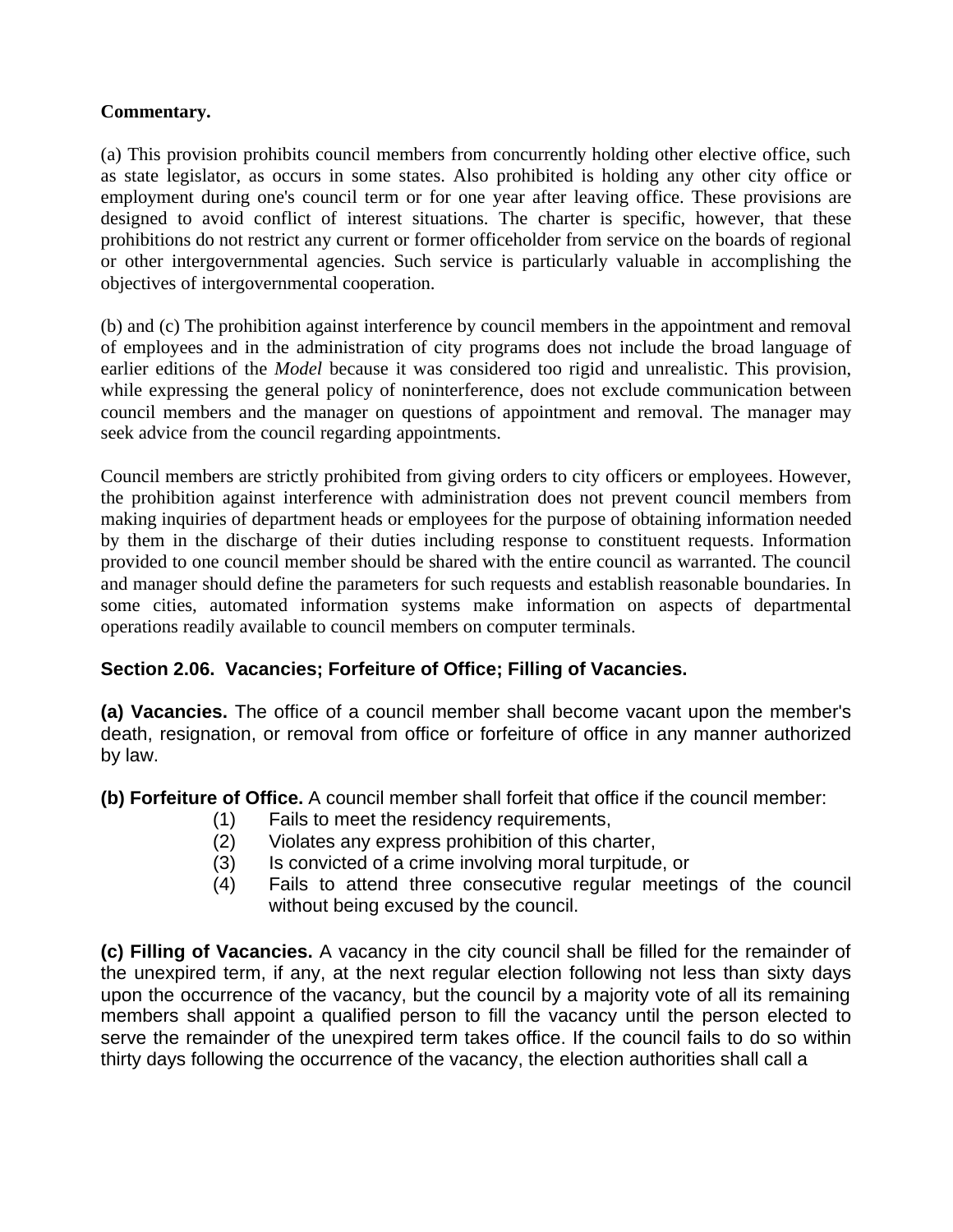special election to fill the vacancy, to be held not sooner than ninety days and not later than 120 days following the occurrence of the vacancy, and to be otherwise governed by law. Notwithstanding the requirement in  $\S$  2.11(c), if at any time the membership of the council is reduced to less than \_\_\_\_\_\_, the remaining members may by majority action appoint additional members to raise the membership to \_\_\_\_\_\_.

# **Commentary.**

The section specifies the events or conditions, which create a vacancy, the grounds for forfeiture of office, and the manner by which the council shall fill vacancies.

Subsection (b)(3) requires forfeiture of office for crimes involving "moral turpitude." This is a legal standard that in most jurisdictions means the crime – felony or misdemeanor – violates community standards of morality and involves an element of knowing intent by the perpetrator. Court findings include *In re Flannery*, 334 Or. 224 (2002) (misrepresenting address in renewing driver license to obtain valid license to rent a car was not a crime involving moral turpitude); *Klontz v. Ashcroft*, 37 Fed. Appx. 259 (9th Cir. 2002) (petty theft and grand theft are both crimes of moral turpitude); *Antorietto v. Regents of the University of California*, 2002 WL 1265552 (Cal. App. 4 Dist. June 7, 2002) (misuse of university funds and fraudulent diversion of donor funds intended for the university are crimes that involve moral turpitude). Another approach focuses on felonies, as in Kansas City's charter, which reads: "No member of the council shall, during the term for which he is elected, be found guilty or enter a plea of guilty or nolo contendere to a felony under the laws of the United States or of any state, even if subsequently followed by the suspended imposition of the sentence."

The council shall temporarily fill vacancies until the next regular election, when the voters will fill such vacancies for the remainder of the term (unless that election occurs within sixty days of the vacancy, in which case the candidates would have insufficient time to file). The provision calls for a special election if the council fails to fill a vacancy within thirty days. This provision should insure that the council will act, but in the event of a deadlock a special election will resolve the situation.

Finally, the section provides for filling vacancies by council action even if the membership falls below the quorum otherwise required for council action by  $\S$  2.11(c).

# **Section 2.07. Judge of Qualifications.**

The city council shall be the judge of the election and qualifications of its members, and of the grounds for forfeiture of their office. In order to exercise these powers, the council shall have power to subpoena witnesses, administer oaths and require the production of evidence. A member charged with conduct constituting grounds for forfeiture of office shall be entitled to a public hearing on demand, and notice of such hearing shall be published in one or more newspapers of general circulation in the city at least one week in advance of the hearing.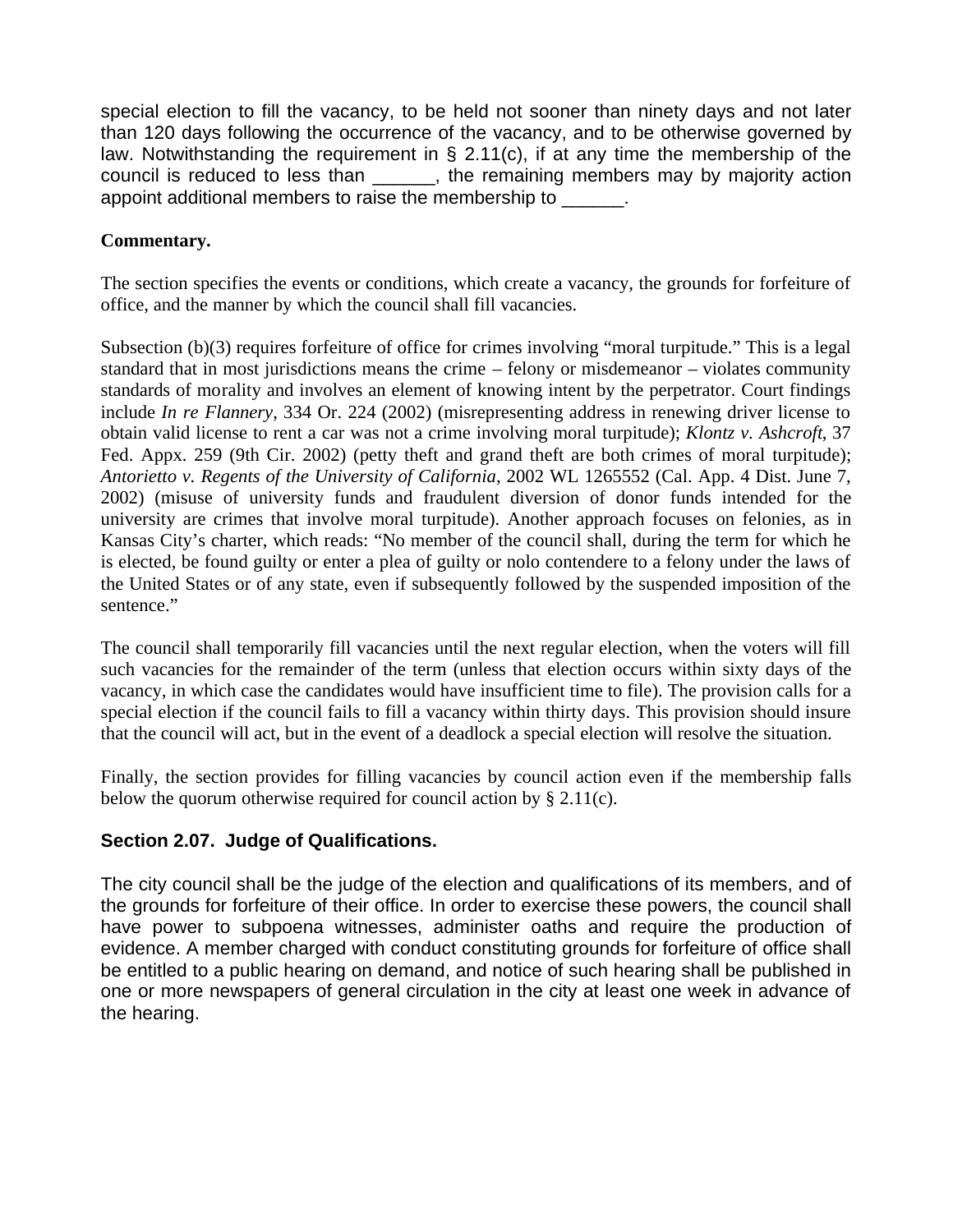# **Commentary.**

This section makes council the judge of qualifications for office and of grounds for forfeiture. It provides procedural safeguards to protect a member charged with conduct constituting grounds for forfeiture. The provision authorizing the council to set additional standards for the conduct of its members empowers the council to impose on itself the highest possible ethical standards.

### **Section 2.08. City Clerk.**

The city council or the city manager shall appoint an officer of the city who shall have the title of city clerk. The city clerk shall give notice of council meetings to its members and the public, keep the journal of its proceedings and perform such other duties as are assigned by this charter or by the council or by state law.

#### **Commentary.**

See §§ 2.15 and 2.16 for other duties assigned to the city clerk. In a number of states, certain statutory duties may be assigned to the city clerk, even in cities operating with their own charters.

#### **Section 2.09. Investigations.**

The city council may make investigations into the affairs of the city and the conduct of any city department, office, or agency and for this purpose may subpoena witnesses, administer oaths, take testimony, and require the production of evidence. Failure or refusal to obey a lawful order issued in the exercise of these powers by the council shall be a misdemeanor punishable by a fine of not more than \$\_\_\_\_\_\_, or by imprisonment for not more than \_\_\_\_\_\_\_ or both.

#### **Commentary.**

This section gives the council, but not the manager, the power to make investigations. The manager has the power to appoint, remove, and suspend officers, but it is inappropriate for the manager to have the power to subpoena witnesses and compel production of evidence.

#### **Section 2.10. Independent Audit.**

The city council shall provide for an independent annual audit of all city accounts and may provide for more frequent audits as it deems necessary. Such audits shall be carried out in accordance with § 5.12.

#### **Commentary.**

The necessity for annual independent audits of the city's financial affairs has long been accepted. This section authorizes and charges the council to conduct them.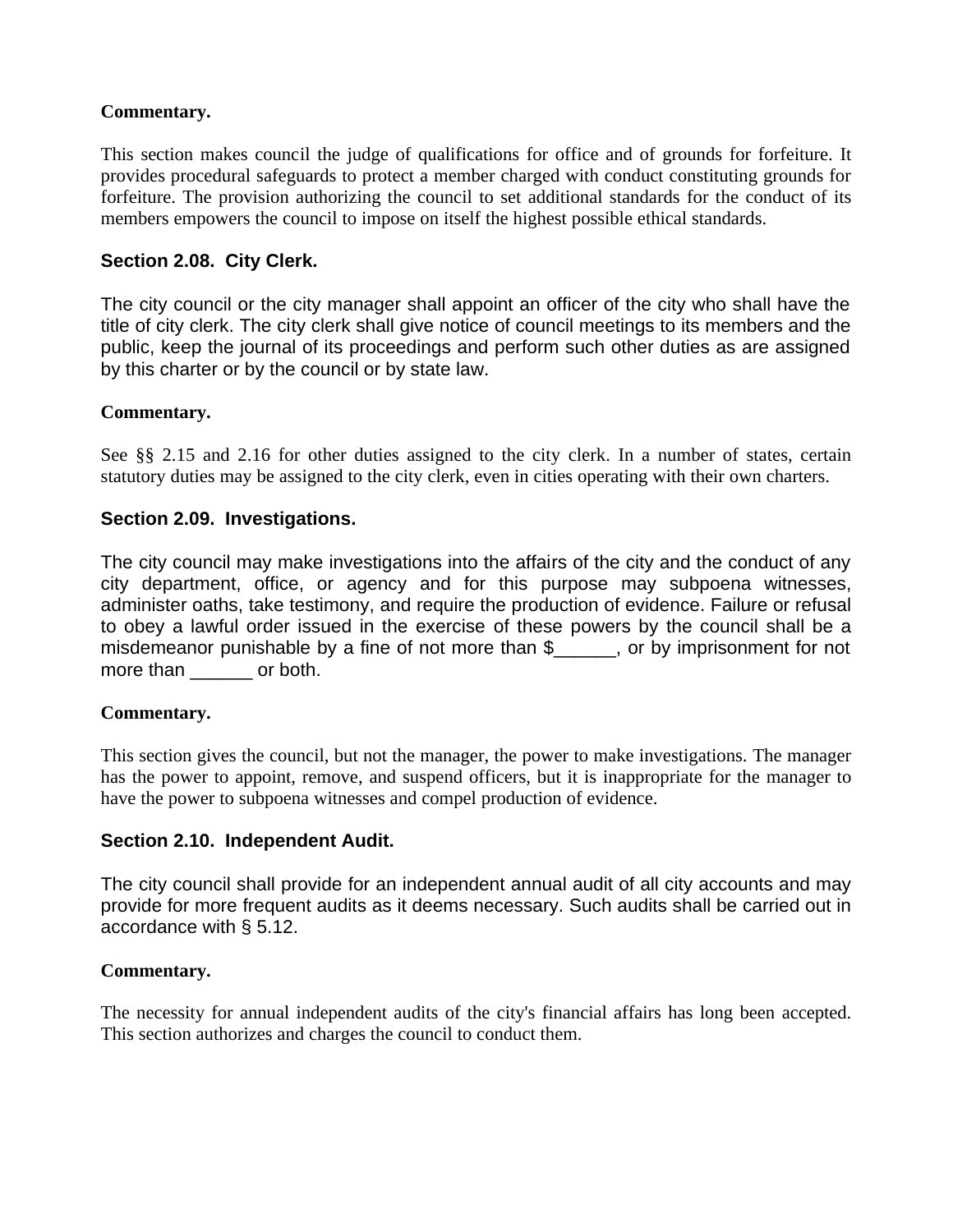# **Section 2.11. Procedure**.

**(a) Meetings.** The council shall meet regularly at least once in every month at such times and places as the council may prescribe by rule. Special meetings may be held on the call of the mayor or of \_\_\_\_\_\_ or more members and, whenever practicable, upon no less than twelve hours' notice to each member. Except as allowed by state law, all meetings shall be public; however, the council may recess for the purpose of discussing in a closed or executive session limited to its own membership any matter which would tend to defame or prejudice the character or reputation of any person, if the general subject matter for consideration is expressed in the motion calling for such session and final action on such motion is not taken by the council until the matter is placed on the agenda.

**(b) Rules and Journal.** The city council shall determine its own rules and order of business and shall provide for keeping a journal of its proceedings. This journal shall be a public record.

**(c) Voting.** Voting, except on procedural motions, shall be by roll call and the ayes and nays shall be recorded in the journal. \_\_\_\_\_\_ members of the council shall constitute a quorum, but a smaller number may adjourn from time to time and may compel the attendance of absent members in the manner and subject to the penalties prescribed by the rules of the council. No action of the council, except as otherwise provided in the preceding sentence and in § 2.06(c), shall be valid or binding unless adopted by the affirmative vote of \_\_\_\_\_\_ or more members of the council.

# **Commentary.**

This section sets forth what are, for the most part, standardized and well accepted procedural rules to govern the official action of the council. The frequency of meetings can, of course, be suited to the needs of the particular city. The section contains the important, standard protection that meetings must be public and that a journal of proceedings be kept as a public record. Most states have open meeting laws which specify the circumstances when closed or executive sessions may be held; such meetings are sometimes necessary for effective council functioning. This charter and state law contain ample safeguards to assure open meetings. All council actions require majority vote, except actions to adjourn, to compel attendance of members in the absence of a quorum, and to appoint additional members if the membership falls below a majority of the total authorized membership as provided in § 2.06(c).

# **Section 2.12. Action Requiring an Ordinance.**

In addition to other acts required by law or by specific provision of this charter to be done by ordinance, those acts of the city council shall be by ordinance which:

(1) Adopt or amend an administrative code or establish, alter, or abolish any city department, office, or agency;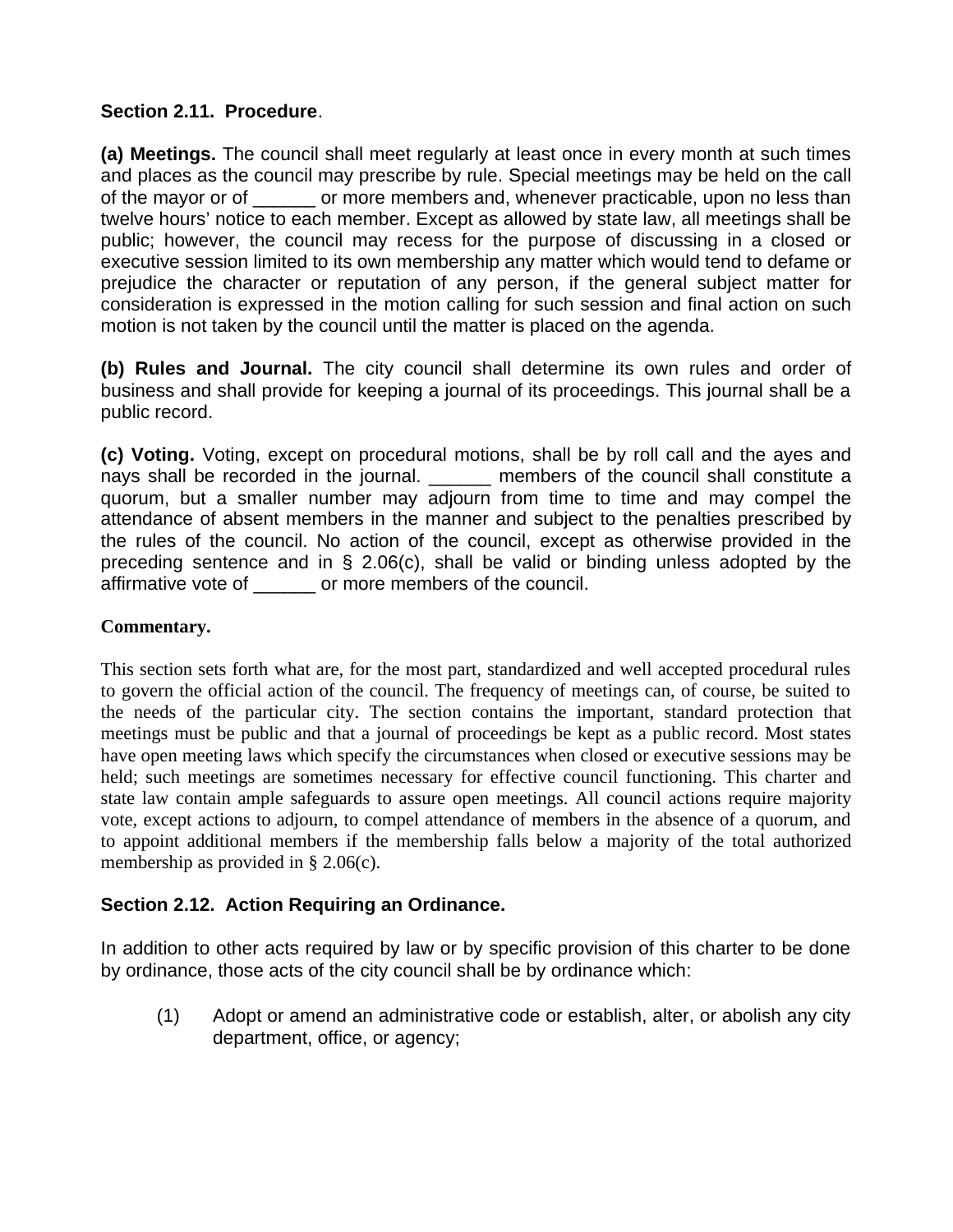- (2) Provide for a fine or other penalty or establish a rule or regulation for violation of which a fine or other penalty is imposed;
- (3) Levy taxes;
- (4) Grant, renew, or extend a franchise;
- (5) Regulate the rate charged for its services by a public utility;
- (6) Authorize the borrowing of money;
- (7) Convey or lease or authorize the conveyance or lease of any lands of the city;
- (8) Regulate land use and development;
- (9) Amend or repeal any ordinance previously adopted; or
- (10) Adopt, with or without amendment, ordinances proposed under the initiative power.

Acts other than those referred to in the preceding sentence may be done either by ordinance or by resolution.

### **Commentary.**

This section assures that the enumerated types of council action be taken only after compliance with all the procedural safeguards required for passage of an ordinance by the succeeding sections.

Other subjects requiring an ordinance are not mentioned here because the requirement is specifically stated elsewhere in the charter. These include adoption of codes of technical regulations (§ 2.15), appropriation and revenue ordinances (§ 5.06), supplemental and emergency appropriations and reduction of appropriations (§ 5.07), and creation of a charter commission or proposal of charter amendments (§ 8.01).

Council may act via ordinance or resolution on matters other than those enumerated in this section or as required by law or by specific provision in the charter to be by ordinance. This does not preclude motions relating to matters of council procedure, which may involve even less formality than resolutions.

# **Section 2.13. Ordinances in General.**

**(a) Form.** Every proposed ordinance shall be introduced in writing and in the form required for final adoption. No ordinance shall contain more than one subject, which shall be clearly expressed in its title. The enacting clause shall be "The city of \_\_\_\_\_\_ hereby ordains . . ." Any ordinance which repeals or amends an existing ordinance or part of the city code shall set out in full the ordinance, sections or subsections to be repealed or amended, and shall indicate matters to be omitted by enclosing it in brackets or by strikeout type and shall indicate new matters by underscoring or by italics.

**(b) Procedure.** Any member at any regular or special meeting of the council may introduce an ordinance. Upon introduction of any ordinance, the city clerk shall distribute a copy to each council member and to the city manager, shall file a reasonable number of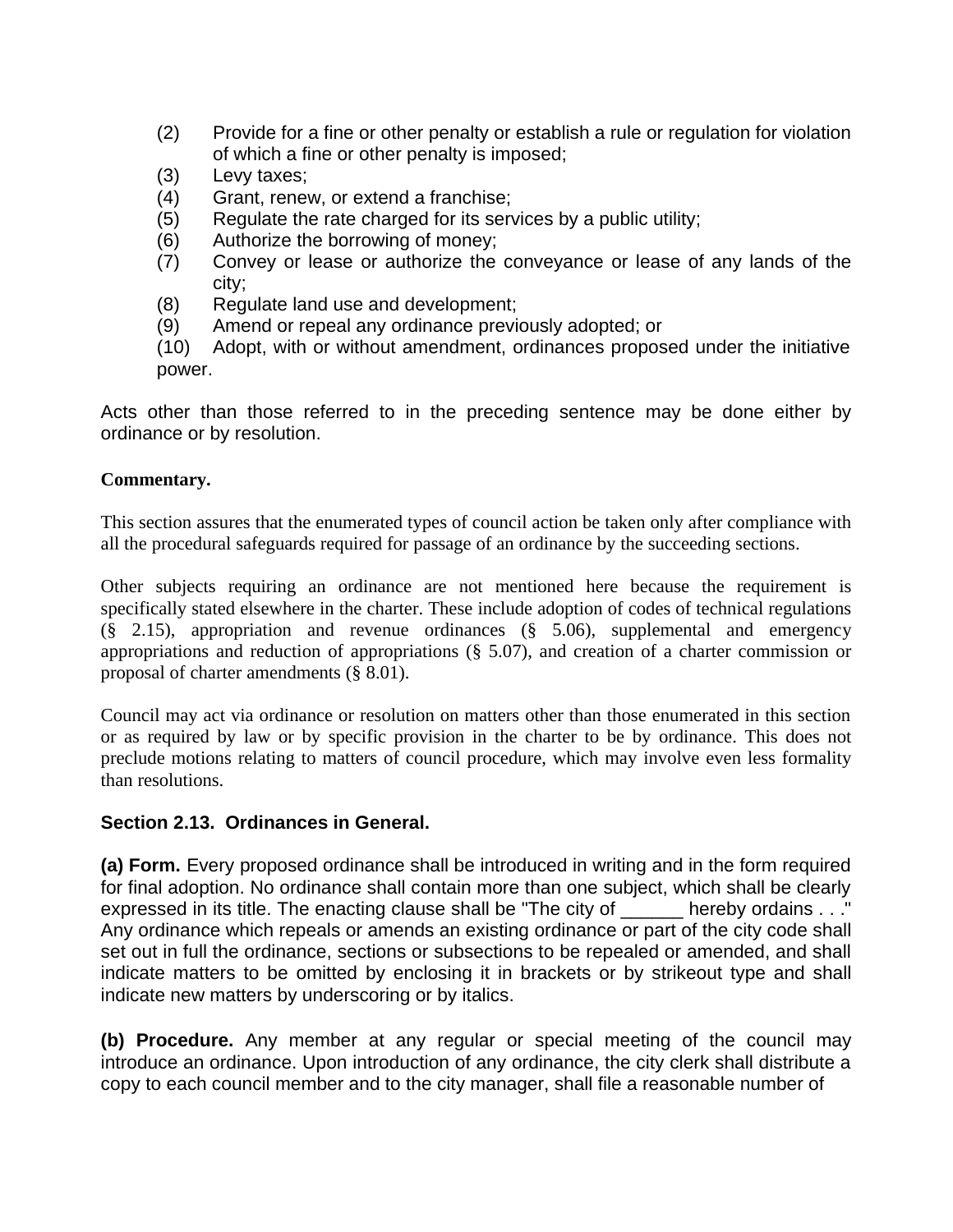copies in the office of the city clerk and such other public places as the council may designate, and shall publish the ordinance together with a notice setting out the time and place for a public hearing thereon and for its consideration by the council. The public hearing shall follow the publication by at least seven days, may be held separately or in connection with a regular or special council meeting and may be adjourned from time to time; all persons interested shall have an opportunity to be heard. After the hearing, the council may adopt the ordinance with or without amendment or reject it, but if it is amended as to any matter of substance, the council may not adopt it until the ordinance or its amended sections have been subjected to all the procedures herein before required in the case of a newly introduced ordinance. As soon as practicable after adoption, the clerk shall have the ordinance and a notice of its adoption published and available at a reasonable price.

**(c) Effective Date.** Except as otherwise provided in this charter, every adopted ordinance shall become effective at the expiration of 30 days after adoption or at any later date specified therein.

**(d) "Publish" Defined.** As used in this section, the term "publish" means to print in the contemporary means of information sharing, which includes but is not limited to, one or more newspapers of general circulation in the city, and, if available, in a web site: (1) the ordinance or a brief summary thereof, and (2) the places where copies of it have been filed and the times when they are available for public inspection and purchase at a reasonable price.

### **Commentary.**

This section dispenses with the unnecessary and cumbersome requirements of a full reading of all ordinances and publication of their full text both before and after adoption. Distribution of a copy to each council member obviates the need for a full reading. Permitting the printing of a brief summary, together with notice of the times and places where copies are available for public inspection, simplifies publication. Further simplification occurs in §§ 2.14 and 2.15, which contain special provisions for expeditious handling of emergency ordinances and for adoption by reference of standard codes of technical regulations.

The section retains the basic safeguards of a public hearing following notice by publication, and a second publication with notice of adoption. It does not go so far as charters that dispense with publication or that permit adoption at the same meeting at which a non-emergency ordinance is introduced. It retains protective features deemed necessary for full and careful consideration. Section 2.14 provides sufficient leeway for emergency situations.

### **Section 2.14. Emergency Ordinances.**

To meet a public emergency affecting life, health, property or the public peace, the city council may adopt one or more emergency ordinances, but such ordinances may not levy taxes, grant, renew or extend a franchise, regulate the rate charged by any public utility for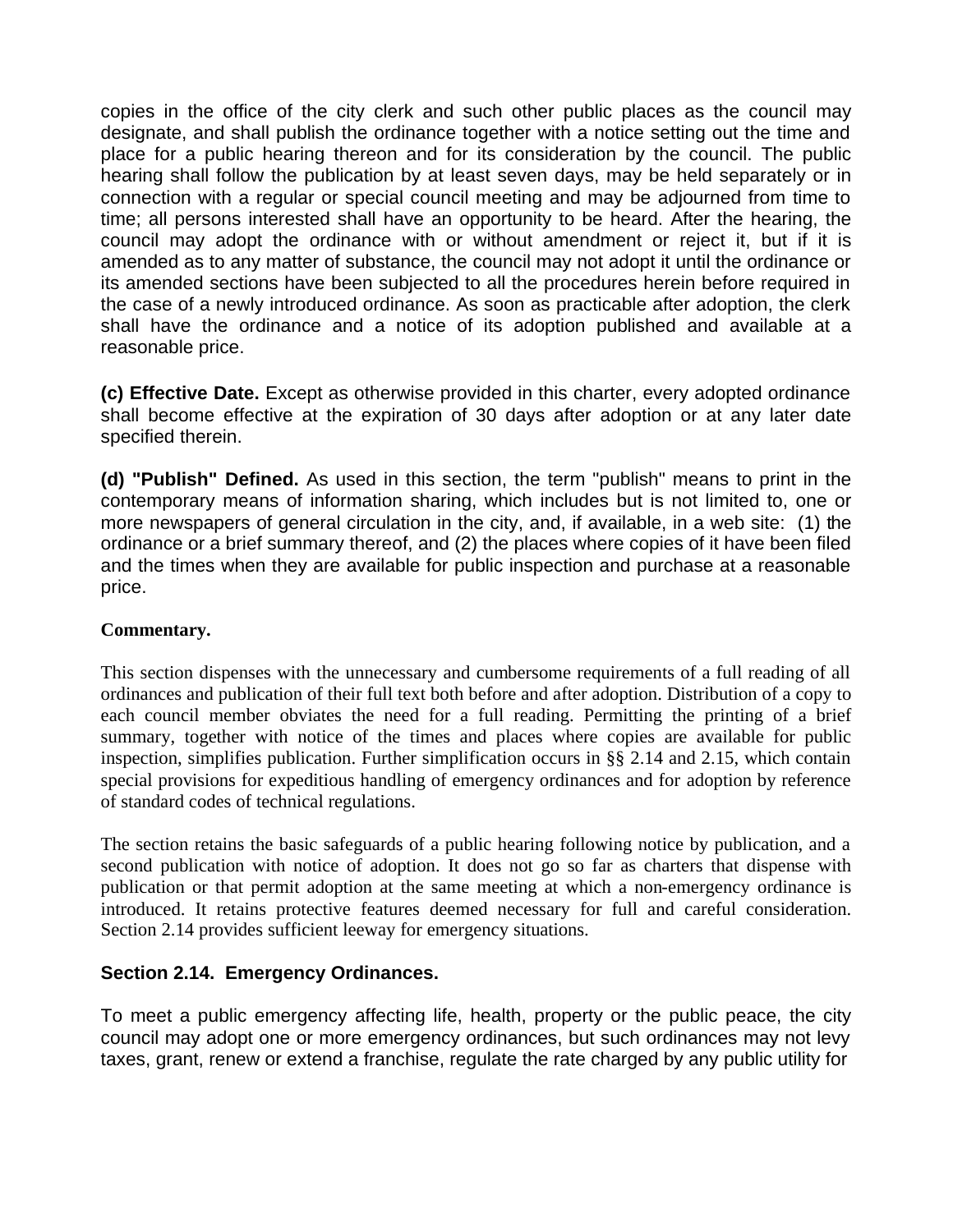its services or authorize the borrowing of money except as provided in § 5.07(b). An emergency ordinance shall be introduced in the form and manner prescribed for ordinances generally, except that it shall be plainly designated as an emergency ordinance and shall contain, after the enacting clause, a declaration stating that an emergency exists and describing it in clear and specific terms. An emergency ordinance may be adopted with or without amendment or rejected at the meeting at which it is introduced, but the affirmative vote of at least **the members shall be required for adoption**. After its adoption, the ordinance shall be published and printed as prescribed for other adopted ordinances. It shall become effective upon adoption or at such later time as it may specify. Every emergency ordinance except one made pursuant to § 5.07(b) shall automatically stand repealed as of the sixty-first day following the date on which it was adopted, but this shall not prevent re-enactment of the ordinance in the manner specified in this section if the emergency still exists. An emergency ordinance may also be repealed by adoption of a repealing ordinance in the same manner specified in this section for adoption of emergency ordinances.

### **Commentary.**

To facilitate timely action, the charter permits an extraordinary majority to introduce and adopt such ordinances at the same meeting. Ordinances passed pursuant to this section may also have an immediate effective date.

# **Section 2.15. Codes of Technical Regulations.**

The city council may adopt any standard code of technical regulations by reference thereto in an adopting ordinance. The procedure and requirements governing such an adopting ordinance shall be as prescribed for ordinances generally except that:

- (1) The requirements of § 2.13 for distribution and filing of copies of the ordinance shall be construed to include copies of the code of technical regulations as well as of the adopting ordinance, and
- (2) A copy of each adopted code of technical regulations as well as of the adopting ordinance shall be authenticated and recorded by the city clerk pursuant to  $\S$  2.16(a).

Copies of any adopted code of technical regulations shall be made available by the city clerk for distribution or for purchase at a reasonable price.

# **Commentary.**

This provision permits adoption of standard and often lengthy, detailed, and technical regulations, such as building and sanitary codes, by an ordinance which simply incorporates and adopts the code by reference. Publication of the adopting ordinance satisfies publication requirements. The adopting ordinance should indicate the nature of the code. The council is not required to include all such technical codes in the general city code pursuant to § 2.15. This approach minimizes burden and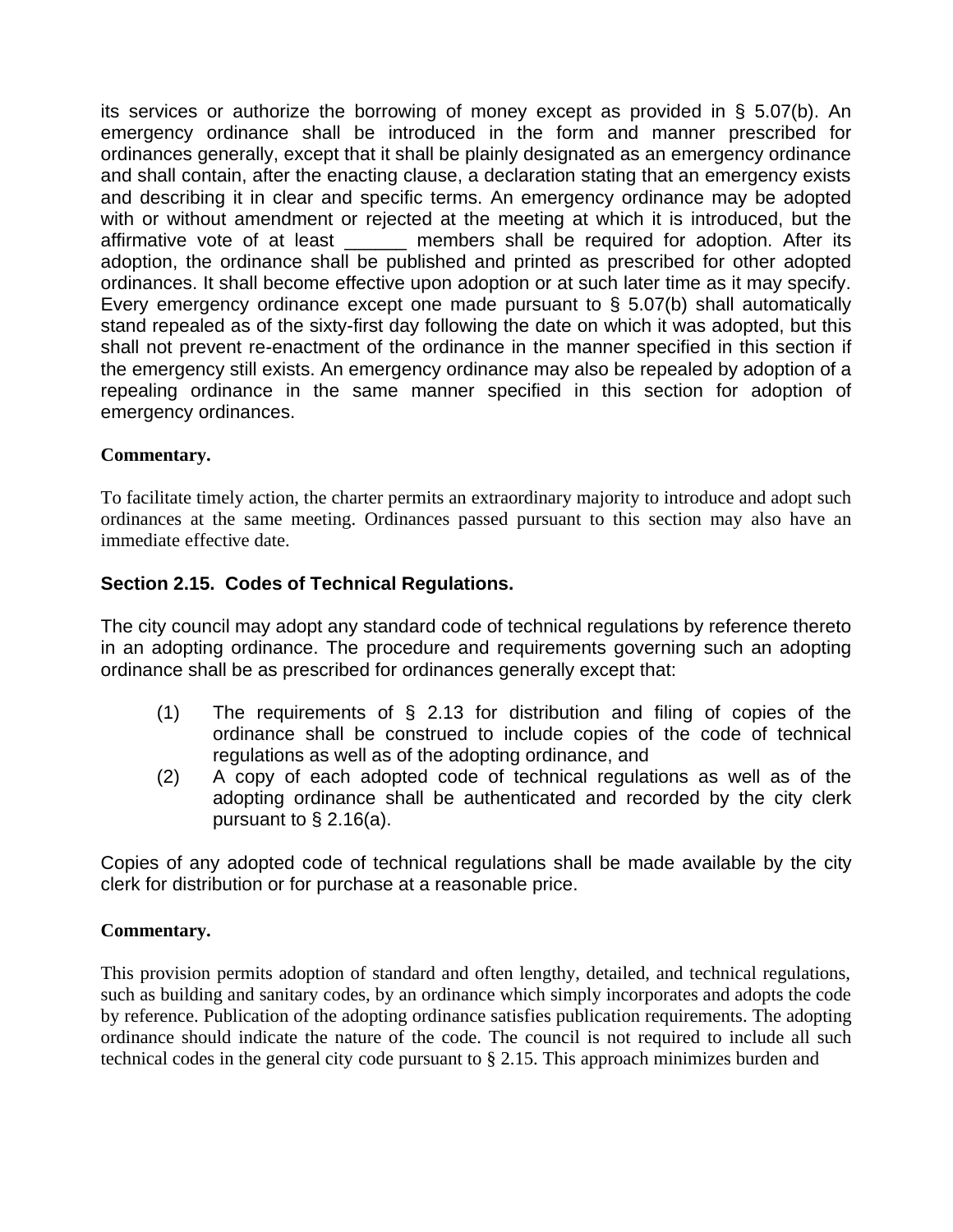expense while at the same time preserving the essential safeguards of the general ordinance procedure of § 2.12.

### **Section 2.16. Authentication and Recording; Codification; Printing of Ordinances and Resolutions.**

**(a) Authentication and Recording.** The city clerk shall authenticate by signing and shall record in full in a properly indexed book kept for the purpose all ordinances and resolutions adopted by the city council.

**(b) Codification.** Within three years after adoption of this charter and at least every ten years thereafter, the city council shall provide for the preparation of a general codification of all city ordinances and resolutions having the force and effect of law. The general codification shall be adopted by the council by ordinance and shall be published, together with this charter and any amendments thereto, pertinent provisions of the constitution and other laws of the state of \_\_\_\_\_\_, and such codes of technical regulations and other rules and regulations as the council may specify. This compilation shall be known and cited officially as the \_\_\_\_\_ city code. Copies of the code shall be furnished to city officers, placed in libraries, public offices, and, if available, in a web site for free public reference and made available for purchase by the public at a reasonable price fixed by the council.

**(c) Printing of Ordinances and Resolutions.** The city council shall cause each ordinance and resolution having the force and effect of law and each amendment to this charter to be printed promptly following its adoption, and the printed ordinances, resolutions and charter amendments shall be distributed or sold to the public at reasonable prices as fixed by the council. Following publication of the first \_\_\_\_\_ city code and at all times thereafter, the ordinances, resolutions and charter amendments shall be printed in substantially the same style as the code currently in effect and shall be suitable in form for integration therein. The council shall make such further arrangements as it deems desirable with respect to reproduction and distribution of any current changes in or additions to the provisions of the constitution and other laws of the state of \_\_\_\_\_\_, or the codes of technical regulations and other rules and regulations included in the code.

### **Commentary.**

Subsections (a) and (c) of this section state essential procedures for maintaining legally authenticated records of all ordinances and resolutions and for making them available to the public.

The merits of the general codification provided for in subsection (b) speak for themselves. The *Model* provides for inclusion of pertinent parts of the constitution and state statutes, thus envisioning a city code to which people may turn for all state and local legislation governing the city. This contrasts to the situation still existing in many cities where much of this legislation, particularly state laws of limited application, are nowhere collected and are often out of print, unavailable, or difficult to find.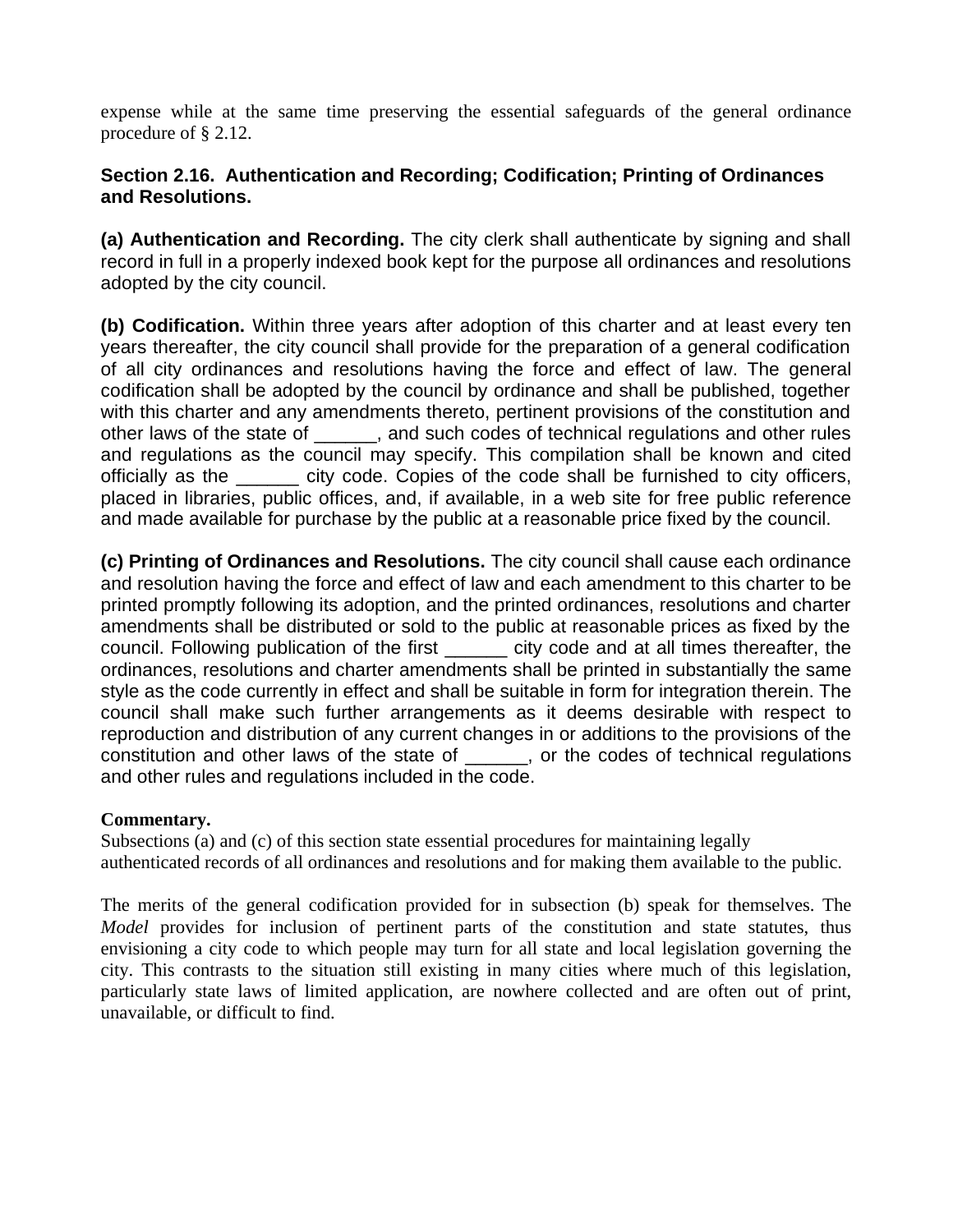### **Article III CITY MANAGER**

#### **Introduction.**

In the council-manager plan, the city manager is continuously responsible to the city council, the elected representatives of the people.

#### **Section 3.01. Appointment; Qualifications; Compensation.**

The city council by a majority vote of its total membership shall appoint a city manager for an indefinite term and fix the manager's compensation. The city manager shall be appointed solely on the basis of education and experience in the accepted competencies and practices of local government management. The manager need not be a resident of the city or state at the time of appointment, but may reside outside the city while in office only with the approval of the council.

#### **Commentary.**

Six of the twelve items in the Code of Ethics established by the International City/County Management Association (ICMA) for members of the city management profession refer to the manager's relationships to the popularly elected officials:

Be dedicated to the concepts of effective and democratic local government by responsible elected officials and believe that professional general management is essential to the achievement of this objective.

Be dedicated to the highest ideals of honor and integrity in all public and personal relationships in order that the member may merit the respect and confidence of the elected officials, of other officials and employees, and of the public.

Submit policy proposals to elected officials; provide them with facts and advice on matters of policy as a basis for making decisions and setting community goals; and uphold and implement municipal policies adopted by elected officials.

Recognize that elected representatives of the people are entitled to the credit for the establishment of local government policies; responsibility for policy execution rests with members [of ICMA, i.e., city managers]. Refrain from all political activities, which undermine public confidence in professional administrators. Refrain from participation in the election of the members of the employing legislative body [including the mayor].

Keep the community informed on local government affairs; encourage communication between citizens and all local government officers; emphasize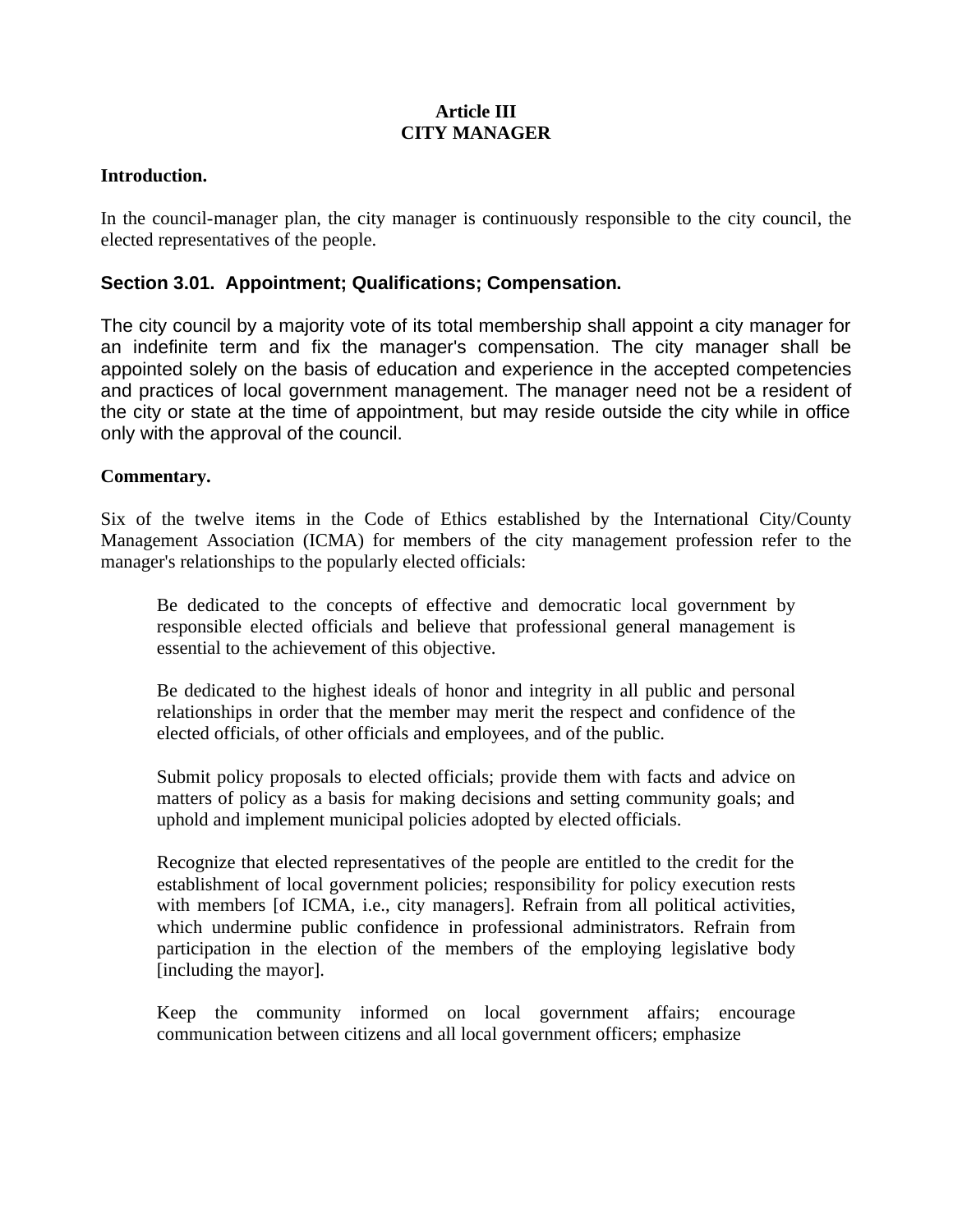friendly and courteous service to the public; and seek to improve the quality and image of public service.

(The ICMA Code of Ethics can be found online at www.icma.org. The other items in the code refer to the manager's personal and professional beliefs and conduct.)

As a professional administrator, the manager must be trained and experienced in the effective management of public service delivery. The manager must use this expertise to efficiently and effectively execute the policies adopted by the elected city council. Furthermore, the manager's breadth of knowledge and experience in the increasingly complex areas of local government operations obligates him or her to assist the elected council in the policy-making process. The policy role of managers has been central to the definition of the manager's position from the beginning and continues to be readily acknowledged.

Appointment of the manager by majority vote of the entire membership of the council, not simply a majority of a quorum, assures undisputed support for the appointee. Appointment "for an indefinite term" discourages contracting for a specified term or an arrangement that reduces the discretion of the council to remove a manager.

The requirement that the manager be "appointed solely on the basis of education and experience in the accepted competencies and practices of local public management" was added to the eighth edition to stress the basic principle of the council-manager form that the manager is a qualified professional executive. The precise level of education and experience required for the manager will vary from one municipality to the other depending on such factors as size of population and finances.

A useful guideline for the minimum qualifications for a city manager would be:

A master's degree with a concentration in public administration, public affairs or public policy and two years' experience in an appointed managerial or administrative position in a local government or a bachelor's degree and 5 years of such experience (for more information see ICMA's voluntary credentialing program at www.icma.org).

While it is preferable for a manager to live in the community during employment, the *Model* does not require it. This flexible approach allows communities to attract and retain the most qualified individuals and accommodates the problem of housing availability and cost. It also enables two or more communities to employ a single manager.

Increasingly, appointment of the manager involves an employment agreement between the municipality and the manager. These agreements can cover all aspects of the manager's job, including salary, other forms of compensation, duties, performance standards, evaluation, and severance procedures. Employment agreements provide mutual protection for the manager and the local government. However, they are not tenure agreements and do not impede the council's power to remove the manager. A model employment agreement can be found at http://icma.org/documents/icma\_model\_employee\_agreement.doc.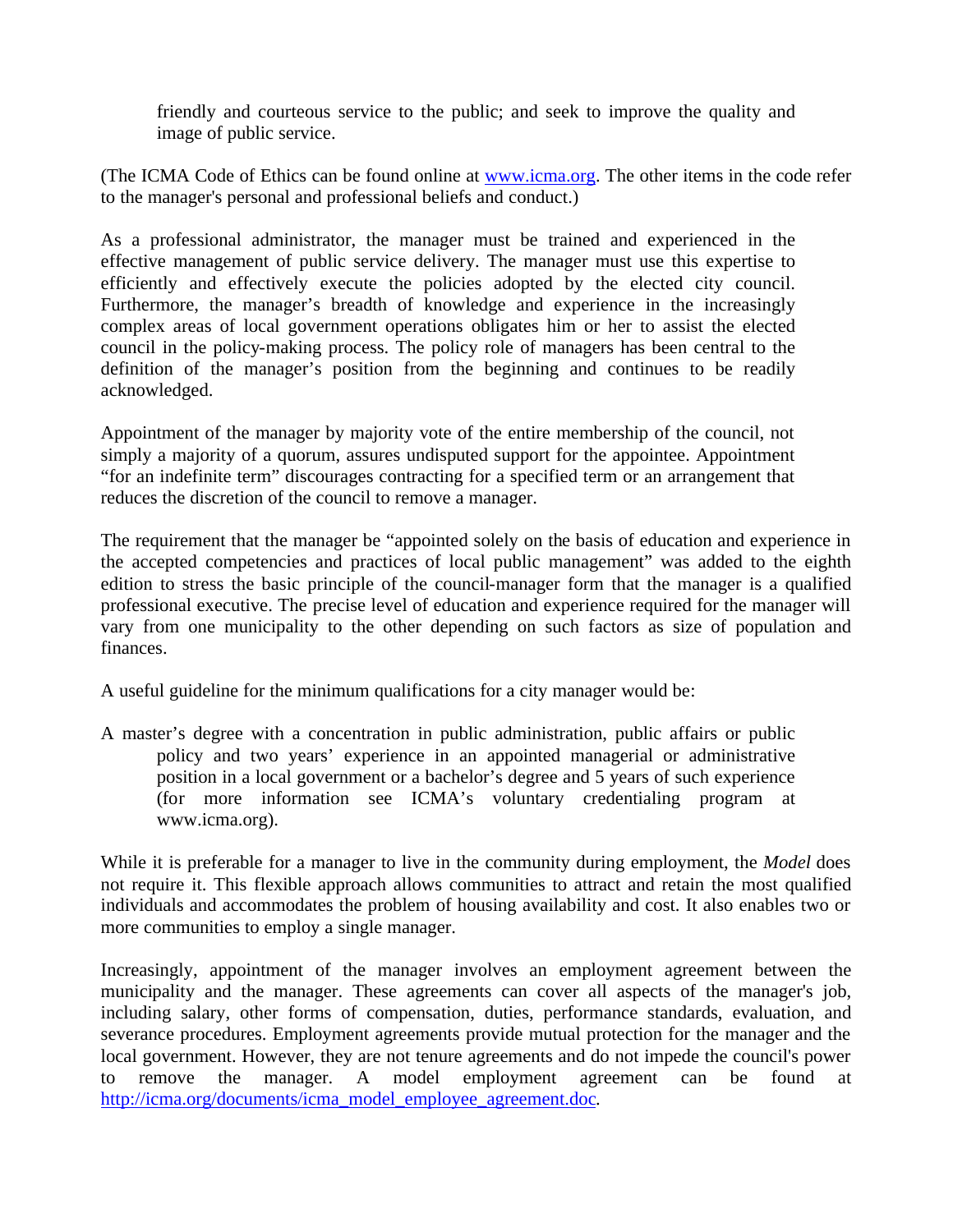### **Section 3.02. Removal.**

If the city manager declines to resign at the request of the city council, the city council may suspend the manager by a resolution approved by the majority of the total membership of the city council. Such resolution shall set forth the reasons for suspension and proposed removal. A copy of such resolution shall be served immediately upon the city manager. The city manager shall have fifteen days in which to reply thereto in writing, and upon request, shall be afforded a public hearing, which shall occur not earlier than ten days nor later than fifteen days after such hearing is requested. After the public hearing, if one is requested, and after full consideration, the city council by a majority vote of its total membership may adopt a final resolution of removal. The city manager shall continue to receive full salary until the effective date of a final resolution of removal.

### **Commentary.**

This section provides an orderly removal procedure when a manager declines to resign at the request of the council. This section does not protect the city manager's tenure. However, it assures that any unjust charges will come to light and be answered, by providing for presentation to the manager of a statement of reasons for removal in the preliminary resolution and the opportunity for the manager to be heard if he or she so requests. As an additional protection, this section requires a vote of a majority of all the members to pass a removal resolution, thereby preventing a minority from acting as the majority in a quorum.

The council may delay the effective date of the final removal resolution in order to provide for termination pay. When an employment agreement exists between the city and the city manager, termination pay should be covered in that agreement.

# **Section 3.03. Acting City Manager.**

By letter filed with the city clerk, the city manager shall designate a city officer or employee to exercise the powers and perform the duties of city manager during the manager's temporary absence or disability; the city council may revoke such designation at any time and appoint another officer of the city to serve until the city manager returns.

### **Commentary.**

To remove doubt as to the identity of the acting city manager, the manager must designate a city officer or employee to serve as acting city manager during the temporary absence or disability of the manager. The council is free, of course, to replace the acting city manager if it is dissatisfied with performance. The acting city manager is not entitled to the protection of the removal procedure afforded the manager by § 3.02.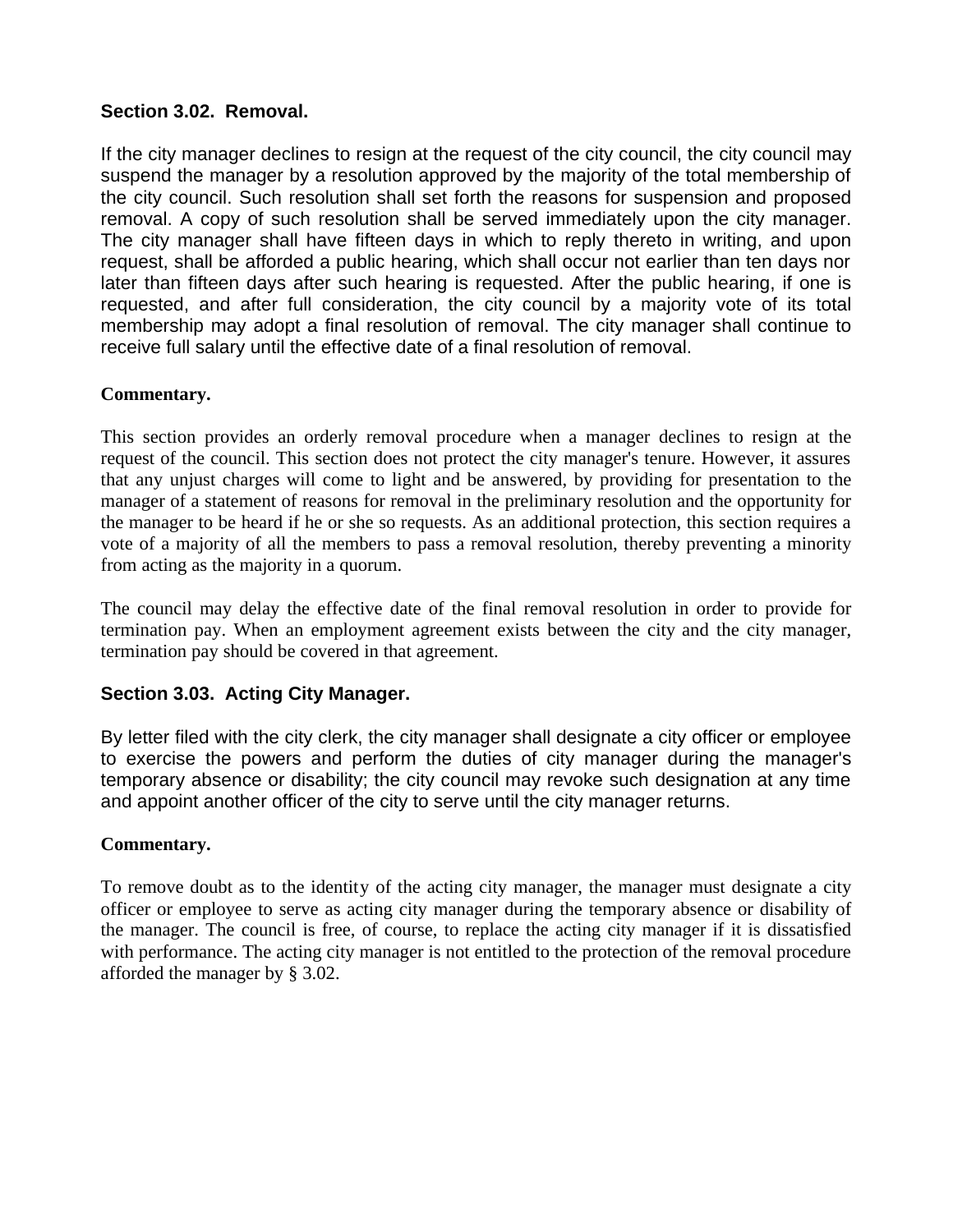# **Section 3.04. Powers and Duties of the City Manager.**

The city manager shall be the chief executive officer of the city, responsible to the council for the management of all city affairs placed in the manager's charge by or under this charter. The city manager shall:

- (1) Appoint and suspend or remove all city employees and appointive administrative officers provided for by or under this charter, except as otherwise provided by law, this charter or personnel rules adopted pursuant to this charter. The city manager may authorize any administrative officer subject to the manager's direction and supervision to exercise these powers with respect to subordinates in that officer's department, office or agency;
- (2) Direct and supervise the administration of all departments, offices and agencies of the city, except as otherwise provided by this charter or by law;
- (3) Attend all city council meetings. The city manager shall have the right to take part in discussion but shall not vote;
- (4) See that all laws, provisions of this charter and acts of the city council, subject to enforcement by the city manager or by officers subject to the manager's direction and supervision, are faithfully executed;
- (5) Prepare and submit the annual budget and capital program to the city council, and implement the final budget approved by council to achieve the goals of the city;
- (6) Submit to the city council and make available to the public a complete report on the finances and administrative activities of the city as of the end of each fiscal year;
- (7) Make such other reports as the city council may require concerning operations;
- (8) Keep the city council fully advised as to the financial condition and future needs of the city;
- (9) Make recommendations to the city council concerning the affairs of the city and facilitate the work of the city council in developing policy;
- (10) Provide staff support services for the mayor and council members;
- (11) Assist the council to develop long term goals for the city and strategies to implement these goals;
- (12) Encourage and provide staff support for regional and intergovernmental cooperation;
- (13) Promote partnerships among council, staff, and citizens in developing public policy and building a sense of community; and
- (14) Perform such other duties as are specified in this charter or may be required by the city council.

### **Commentary.**

Although this section equips the manager with the necessary legal authority to discharge administrative responsibilities, the manager's authority may be limited in some states by provisions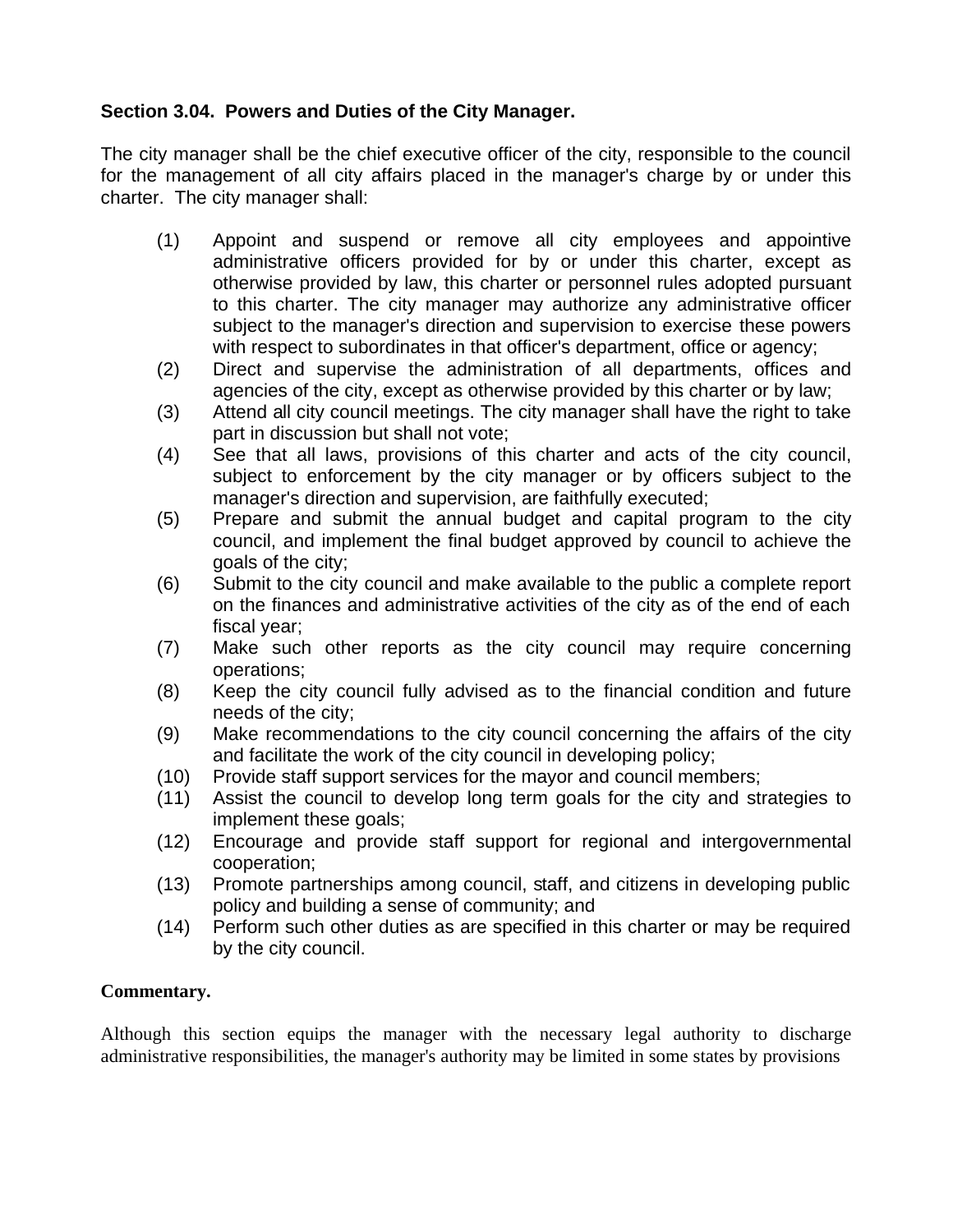of state constitutions or laws. The listing of the manager's powers and duties assumes that the manager will not only perform managerial duties in the city's operations but will also have a significant role in the development of policy. There are important policy implications in the manager's duties to prepare and submit the budget; to report on the city's finances, administrative activities, departmental operations and future needs; and to make recommendations on city affairs. The duty to provide staff support for the mayor and council members includes providing information on policy issues before the council.

The expanded duties listed in items 9, 11, and 13 of the eighth edition reflect the complex responsibilities assigned to managers to make the processes of governance work in the community. Constructive interactions among the local government, businesses, non-profits, faith-based and special interest organizations and neighborhood groups define a successful community. In a similar manner, the responsibilities anticipated in item 12 charge the manager with placing each community in the context of its region and promoting both community and regional interests.

#### **Article IV DEPARTMENTS, OFFICES, AND AGENCIES**

#### **Introduction.**

This Article provides for the creation of the departments, offices, and agencies which perform the day-to-day operations of the city. It provides that the city manager appoint and supervise department heads. It makes exceptions in the case of the city attorney, acknowledging the close relationship of the department of law and the city council in some cities. Finally, the Article addresses planning, focusing on environmentally sensitive planning that takes the needs of the surrounding region into account.

#### **Section 4.01. General Provisions.**

**(a) Creation of Departments.** The city council may establish city departments, offices, or agencies in addition to those created by this charter and may prescribe the functions of all departments, offices, and agencies. No function assigned by this charter to a particular department, office, or agency may be discontinued or, unless this charter specifically so provides, assigned to any other.

**(b) Direction by City Manager.** All departments, offices, and agencies under the direction and supervision of the city manager shall be administered by an officer appointed by and subject to the direction and supervision of the manager. With the consent of council, the city manager may serve as the head of one or more such departments, offices, or agencies or may appoint one person as the head of two or more of them.

#### **Commentary.**

This section authorizes the city council to establish city departments, offices, and agencies. It neither enumerates the operating departments nor details their internal organization. It provides that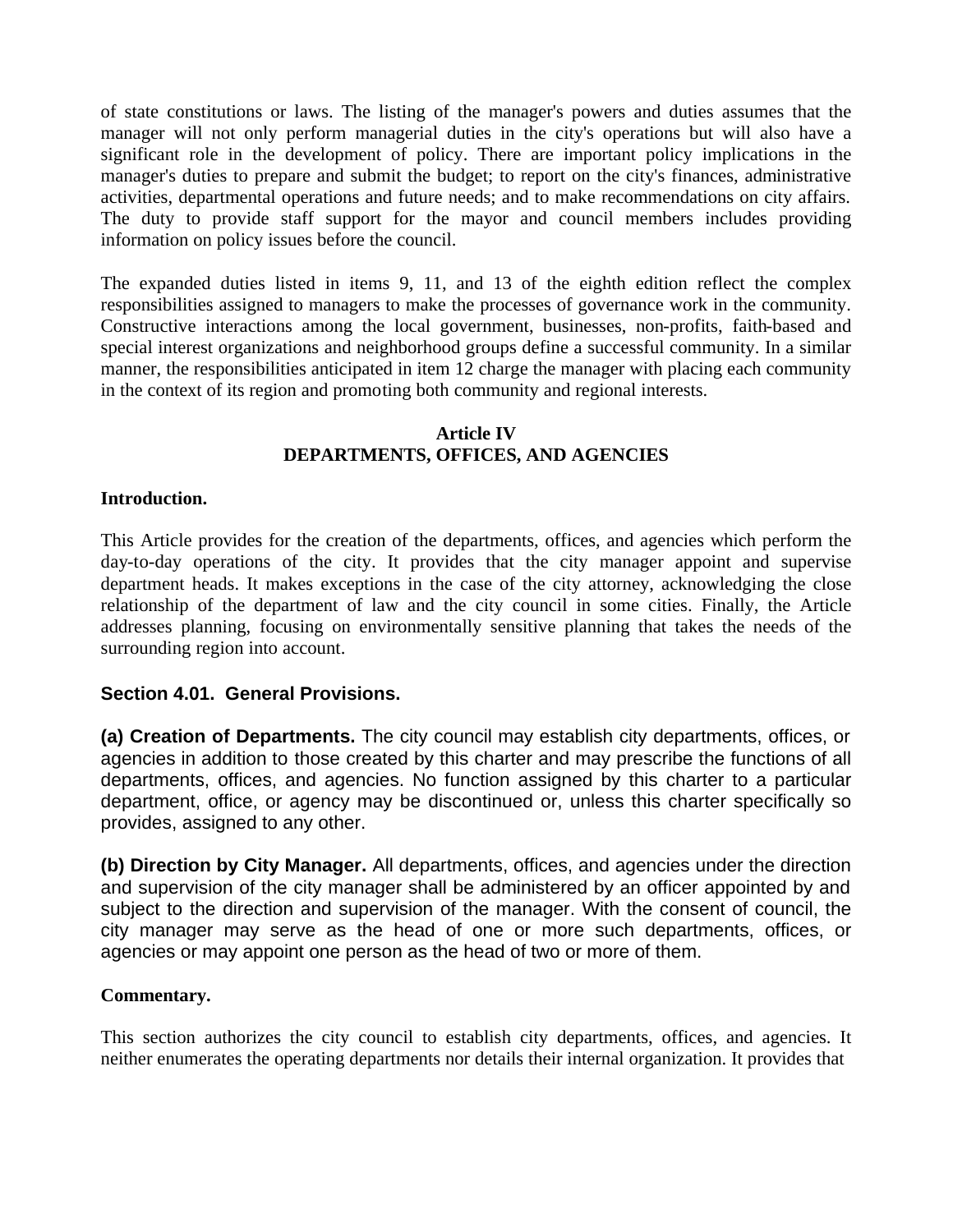the manager appoint, direct, and supervise the officer who administers city departments, thus precluding administration by a board or commission. The number of departments will vary in accordance with local needs as well as the distribution of functions among units of local government; for example, in some cases, cities or special districts will be responsible for services elsewhere performed by counties.

An administrative code adopted by the council is the appropriate place for the details of departmental organization and operating rules and regulations; this allows for change without necessitating a charter amendment. In addition, many aspects of the internal organization of specific departments or divisions should be governed by administrative order rather than by council action.

In a full service city, operating departments typically will include public works, parks and recreation, police, fire, health, library, water and other utilities. In large cities, public works may be subdivided into separate departments such as roads and streets, buildings, and sanitation. State law generally will prescribe the organizational arrangement for housing and urban renewal functions.

The staff departments—such as finance, personnel, planning and law—likewise should be covered by the administrative code. To varying degrees, their organization may depend upon state law. For example, it may not be possible to provide for an integrated finance department which includes all aspects of finance administration. Instead it may be necessary to provide for a city assessor and tax collector.

### **Section 4.02. Personnel System.**

**(a) Merit Principle.** All appointments and promotions of city officers and employees shall be made solely on the basis of merit and fitness demonstrated by a valid and reliable examination or other evidence of competence.

**(b) Merit System.** Consistent with all applicable federal and state laws the city council shall provide by ordinance for the establishment, regulation, and maintenance of a merit system governing personnel policies necessary to effective administration of the employees of the city's departments, offices and agencies, including but not limited to classification and pay plans, examinations, force reduction, removals, working conditions, provisional and exempt appointments, in-service training, grievances and relationships with employee organizations.

### **Commentary.**

The personnel provisions are designed to provide a flexible system which will encourage the development of competent staff. As personnel systems are increasingly controlled by state law and are subject to federal regulatory authority, the charter should not impose additional constraints and details affecting personnel administration. It should, however, strongly state the commitment to the merit principle. The *Model* states that commitment and calls on the council to provide, by ordinance, for the organization and procedures of the personnel system. It lists subjects that may be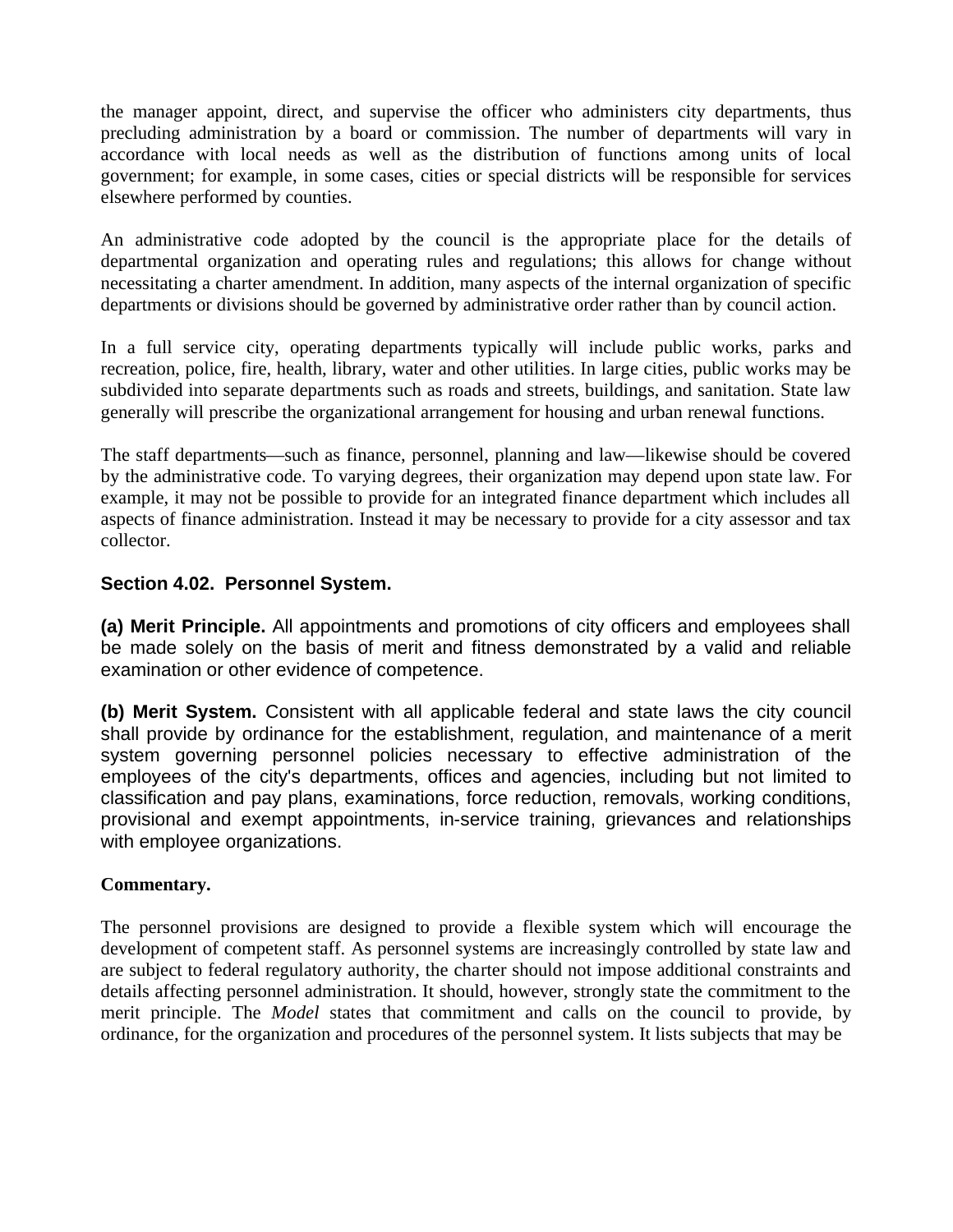covered by personnel policies. Particularly in smaller jurisdictions, state law may cover some of these adequately, and their inclusion in the local ordinance could be unnecessary.

### **Section 4.03. Legal Officer.**

#### **(a) Appointment.**

#### **Alternative I**

There shall be a legal officer of the city appointed by the city manager as provided in § 4.01(b).

#### **Alternative II**

There shall be a legal officer of the city appointed by the city manager subject to confirmation by the city council.

#### **Alternative III**

There shall be a legal officer of the city appointed by the city council.

**(b) Role.** The legal officer shall serve as chief legal adviser to the council, the manager and all city departments, offices and agencies, shall represent the city in all legal proceedings and shall perform any other duties prescribed by state law, by this charter or by ordinance.

#### **Commentary.**

Every municipality must have either a full-time or part-time legal officer, depending on the size of the city and the volume of legal problems. This officer normally will head the city's law department. Both the title and the precise nature of the legal officer's duties will depend on state law, local practice, and the organization of the court systems.

Because of wide variations in local practice and state law, subsection (a) provides three alternatives for who appoints the legal officer. Strong arguments can be made for Alternatives I and II.

Proponents of Alternative I point out that the legal officer, as a city department head, should have the same relationship to the manager as other department heads. The manager and the manager's top staff members, including the city attorney, serve as advisors to the council. Alternative II, which requires confirmation by the council, focuses on the special role of the legal officer as the city's attorney who must provide legal advice to the council and represent the council in legal proceedings. This means that the legal officer has a different relationship to the council than other department heads.

Alternative III is included as an option, though not a preferred one.

Subsection (b) describes the role of the legal officer in advising and representing the city and its offices, departments, and agencies. Some communities allow the legal officer to represent, in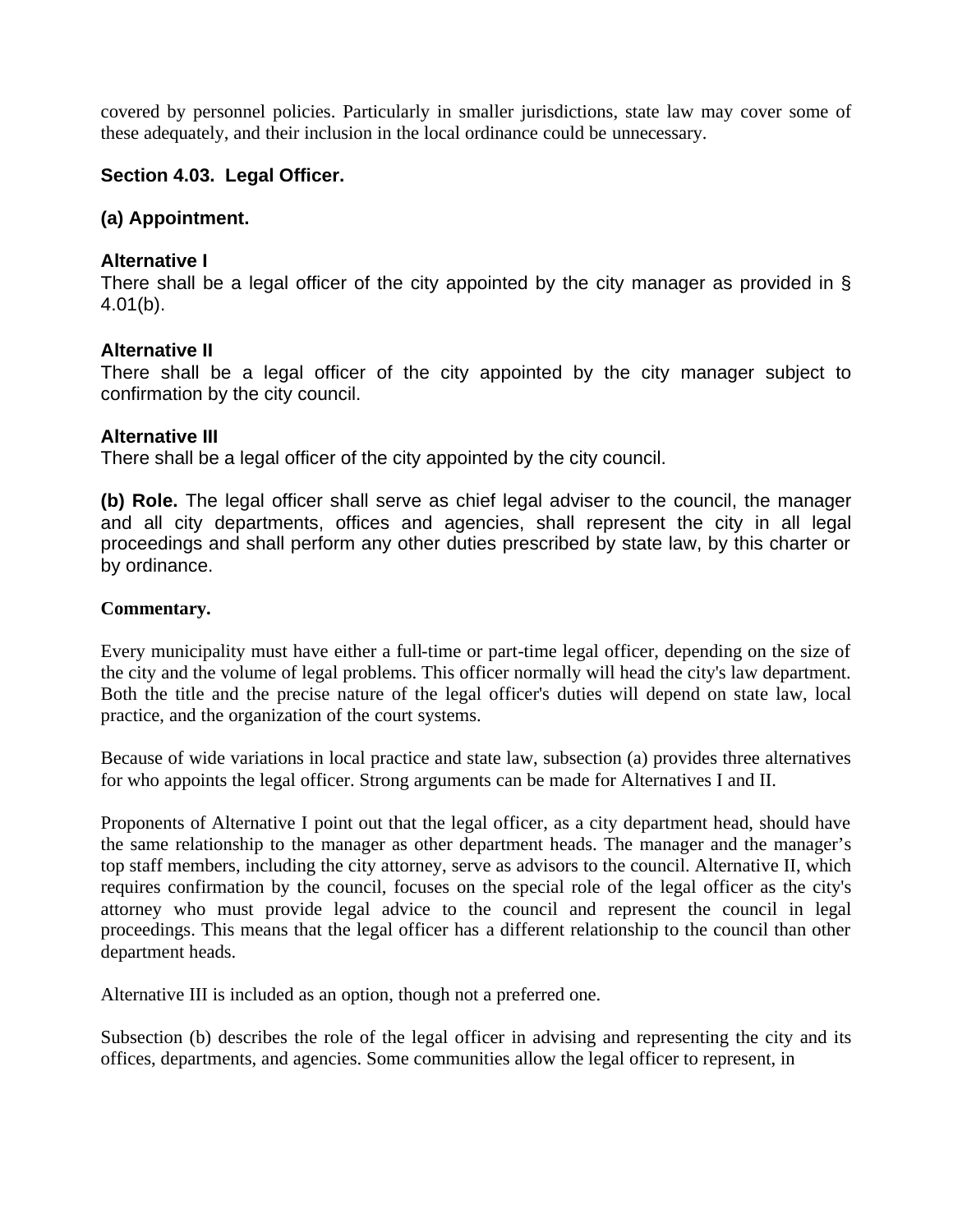addition to the city, individual officers, and agencies in legal proceedings. For example, the charter of the Town of Avon, Connecticut, states:

The Town Attorney shall:

With approval of the Town Council based on criteria determined by said Town Council appear for and protect the rights of individual officers, members of boards, commissions, committees and agencies in all actions, suits or proceedings brought by or against them. Avon Town Charter, 6.1.1(v)(b).

Other situations, such as dealing with labor relations or bond issues, may justify retaining outside counsel rather than adding to the city attorney's responsibilities. Implicit in the council's power to make investigations of the conduct of a city department (§ 2.09) is the power to engage special counsel in the unusual circumstances in which the council requires independent legal assistance, for example, if the city attorney would otherwise have a conflict of interest.

Some cities have proposed creating separate positions of city attorney, one for city council, and one for the city manager or mayor. The eighth edition discourages this because of the belief that local government should be unitary.

# **Section 4.04. Land Use, Development, and Environmental Planning.**

Consistent with all applicable federal and state laws with respect to land use, development, and environmental planning, the city council shall:

- (1) Designate an agency or agencies to carry out the planning function and such decision-making responsibilities as may be specified by ordinance;
- (2) Adopt a comprehensive plan and determine to what extent zoning and other land use control ordinances must be consistent with the plan;
- (3) Determine to what extent the comprehensive plan and zoning and other land use ordinances must be consistent with regional plan(s); and
- (4) Adopt development regulations, to be specified by ordinance, to implement the plan.

The designated agency, the city manager, and the mayor and council shall seek to act in cooperation with other jurisdictions and organizations in their region to promote integrated approaches to regional issues.

### **Commentary.**

Regulation of land use and development is a council function and an important aspect of home rule, allowing local governments to manage growth and enhance quality of life in the community. However, federal and state laws on land use, development, and environmental protection impose not only regulation but in some cases specific procedures on local governments. The *Model* provision provides the needed flexibility for the city to establish workable structures and procedures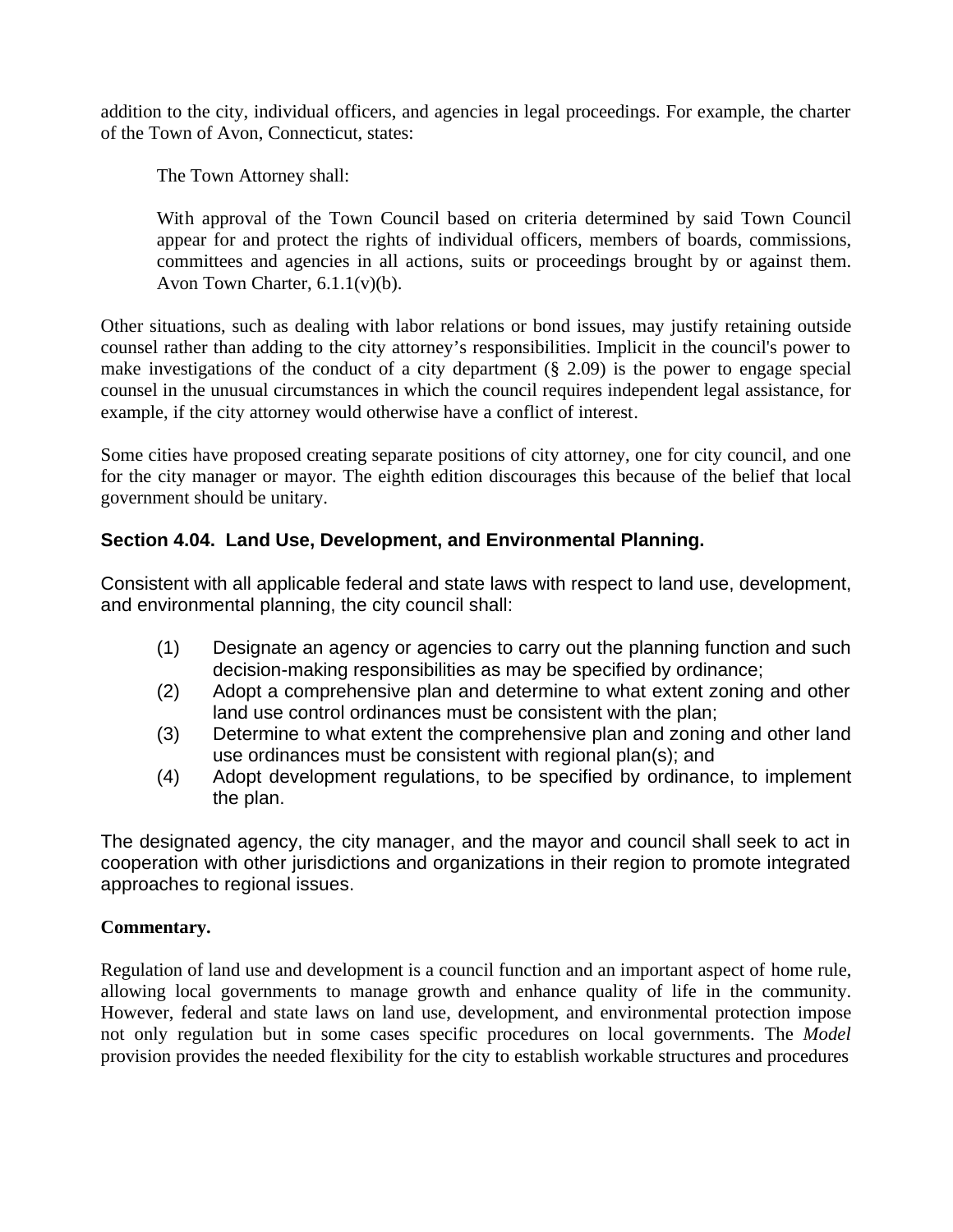for exercising the planning function within the context of constraints imposed by higher levels of government.

Most cities are integral parts of metropolitan and other regions. The planning and development policies of a city have implications beyond its boundaries. The overall health of a metropolitan region is dependent on some integration of local and regional planning. In addition to establishing appropriate processes and relevant agencies, a city should seek consistency with regional plans in its planning endeavors.

#### **Article V FINANCIAL MANAGEMENT**

#### **Introduction.**

This article provides for the development of a comprehensive financial program, allowing maximum flexibility within the boundaries of sound fiscal practices. The budget and the budget approval process constitute the most visible and important activity undertaken by the government. The annual operating budget and multi-year capital plan are the products of the translation of disparate and often conflicting community goals and objectives into comprehensive financial documents. The financial planning process establishes a set of short- and long-term goals for the community and aids in resolving disagreements that arise in the execution of the operations of the government.

The complete financial plan involves two major elements: 1) the current annual budget, and 2) the multi-year capital program which is coordinated with the annual budget.

### **Section 5.01. Fiscal Year.**

The fiscal year of the city shall begin on the first day of and end on the last day of

#### **Commentary.**

\_\_\_\_\_\_.

It is strongly recommended that the fiscal year be set so that fiscally sound municipalities will not have to borrow for short terms in anticipation of taxes except in emergency situations. It is recognized, however, that before changes in the fiscal year can be made consideration must be given to the fiscal patterns of the other taxing jurisdictions affecting the city. The dates when the state usually pays significant amounts of grants in aid to the municipality should also be considered in developing an advantageous fiscal calendar.

### **Section 5.02. Submission of Budget and Budget Message.**

On or before the day of each year, the city manager shall submit to the city council a budget for the ensuing fiscal year and an accompanying message.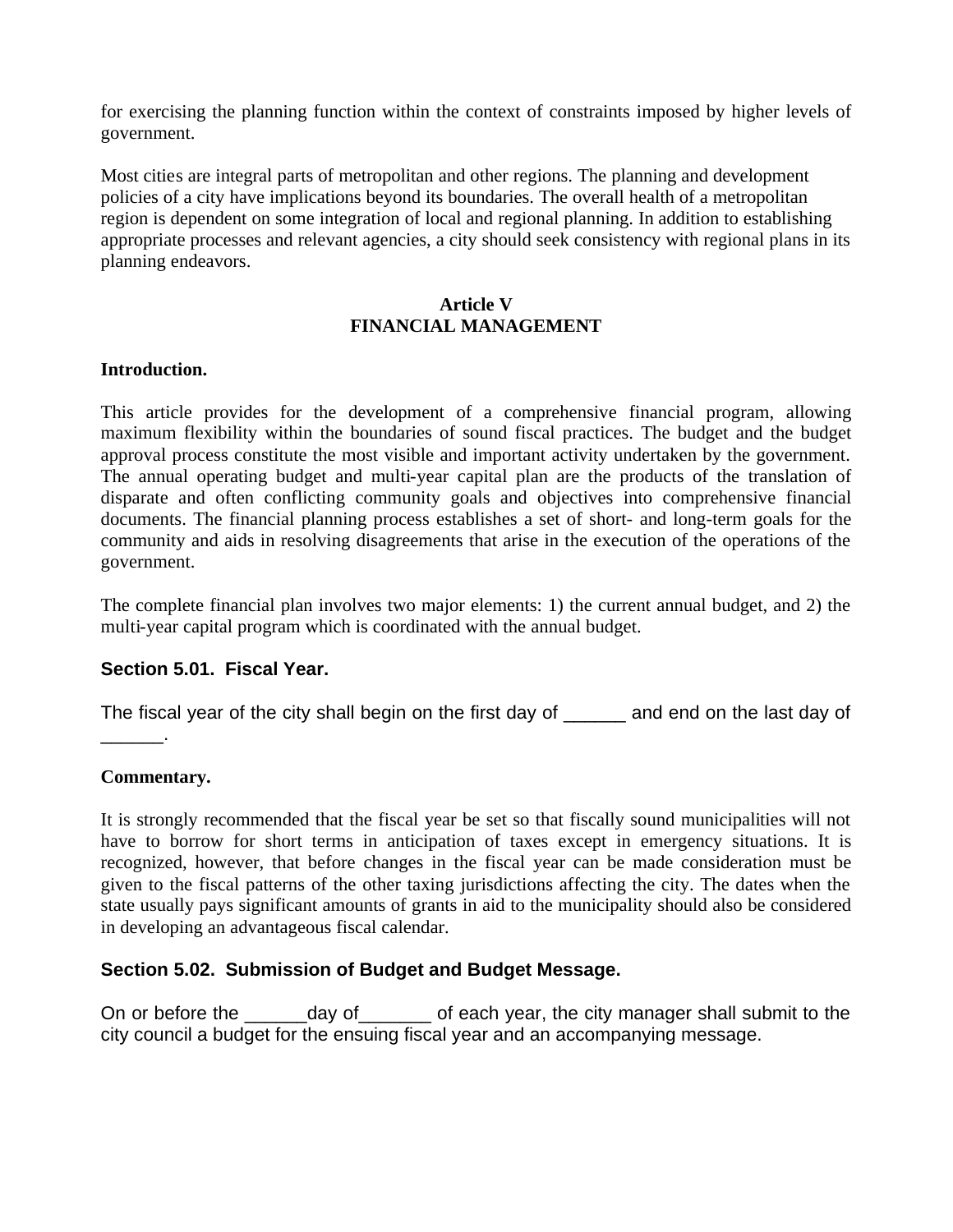### **Commentary.**

The specific submission date will depend upon the fiscal year but in any case it is suggested that it be at least 45 days prior to the beginning of the fiscal year to allow time for public input and council deliberation.

# **Section 5.03. Budget Message.**

The city manager's message shall explain the budget both in fiscal terms and in terms of the work programs, linking those programs to organizational goals and community priorities. It shall outline the proposed financial policies of the city for the ensuing fiscal year and the impact of those policies on future years. It shall describe the important features of the budget, indicate any major changes from the current year in financial policies, expenditures, and revenues together with the reasons for such changes, summarize the city's debt position, including factors affecting the ability to raise resources through debt issues, and include such other material as the city manager deems desirable.

### **Commentary.**

The budget message should clearly present the manager's program for accomplishing the council's goals and priorities for the community for the coming year as translated into financial terms. Programs of the various city departments should be explained and the city's debt position summarized. From a careful reading of the budget message, members of the council and citizens should be able to obtain a clear and concise picture of what the manager expects to accomplish in the coming year, the estimated cost, sources of revenue and changes in the city debt.

### **Section 5.04. Budget.**

The budget shall provide a complete financial plan of all city funds and activities for the ensuing fiscal year and, except as required by law or this charter, shall be in such form as the city manager deems desirable or the city council may require for effective management and an understanding of the relationship between the budget and the city's strategic goals. The budget shall begin with a clear general summary of its contents; shall show in detail all estimated income, indicating the proposed property tax levy, and all proposed expenditures, including debt service, for the ensuing fiscal year; and shall be so arranged as to show comparative figures for actual and estimated income and expenditures of the current fiscal year and actual income and expenditures of the preceding fiscal year. It shall indicate in separate sections:

- (1) The proposed goals and expenditures for current operations during the ensuing fiscal year, detailed for each fund by department or by other organization unit, and program, purpose or activity, method of financing such expenditures, and methods to measure outcomes and performance related to the goals;
- (2) Proposed longer-term goals and capital expenditures during the ensuing fiscal year, detailed for each fund by department or by other organization unit when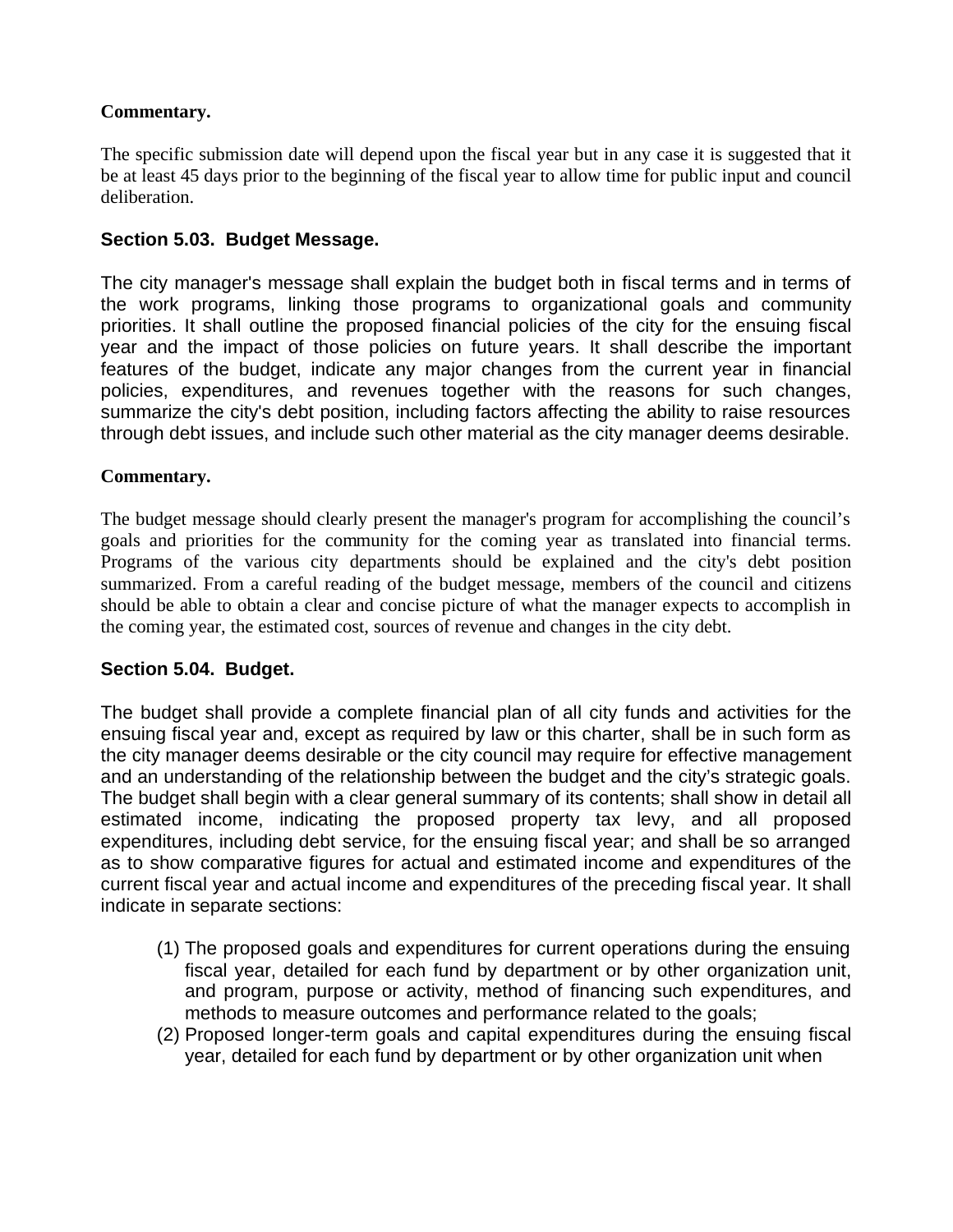practical, the proposed method of financing each such capital expenditure, and methods to measure outcomes and performance related to the goals; and

(3) The proposed goals, anticipated income and expense, profit and loss for the ensuing year for each utility or other enterprise fund or internal service fund operated by the city, and methods to measure outcomes and performance related to the goals. For any fund, the total of proposed expenditures shall not exceed the total of estimated income plus carried forward fund balance exclusive of reserves.

### **Commentary.**

The budget is the translation of disparate and often conflicting community aspirations into a comprehensive financial document that reflects the governing body's goals. It is a complete financial plan for all funds and activities that includes both revenues and expenditures. Expenditures for current operations and capital outlays should be shown separately with the source of financing indicated.

The *Model* does not provide a detailed classification of revenues, expenditures, and specific funds because classifications will be developed by ordinance or administrative order, if they are not established by state agencies concerned with local finance as part of a uniform accounting system. Proposed current expenditures are to be presented in terms of the work programs of the respective offices, departments and agencies; this approach is the fundamental feature of program or performance budgeting.

Performance measures used in the budget may include input, output, efficiency, and outcome measures with comparisons over time so as to encourage the government to benchmark its performance for continuous improvement. A city should strive toward development of outcome measures which reflect actual impact of a program, service, or project on its citizens. Citizens, council, and city staff should work together to undertake performance measurement subject to the year-to-year needs and demands of the community.

# **Section 5.05. City Council Action on Budget.**

**(a) Notice and Hearing.** The city council shall publish the general summary of the budget and a notice stating:

- (1) The times and places where copies of the message and budget are available for inspection by the public, and
- (2) The time and place, not less than two weeks after such publication, for a public hearing(s) on the budget.

**(b) Amendment Before Adoption.** After the public hearing, the city council may adopt the budget with or without amendment. In amending the budget, it may add or increase programs or amounts and may delete or decrease any programs or amounts, except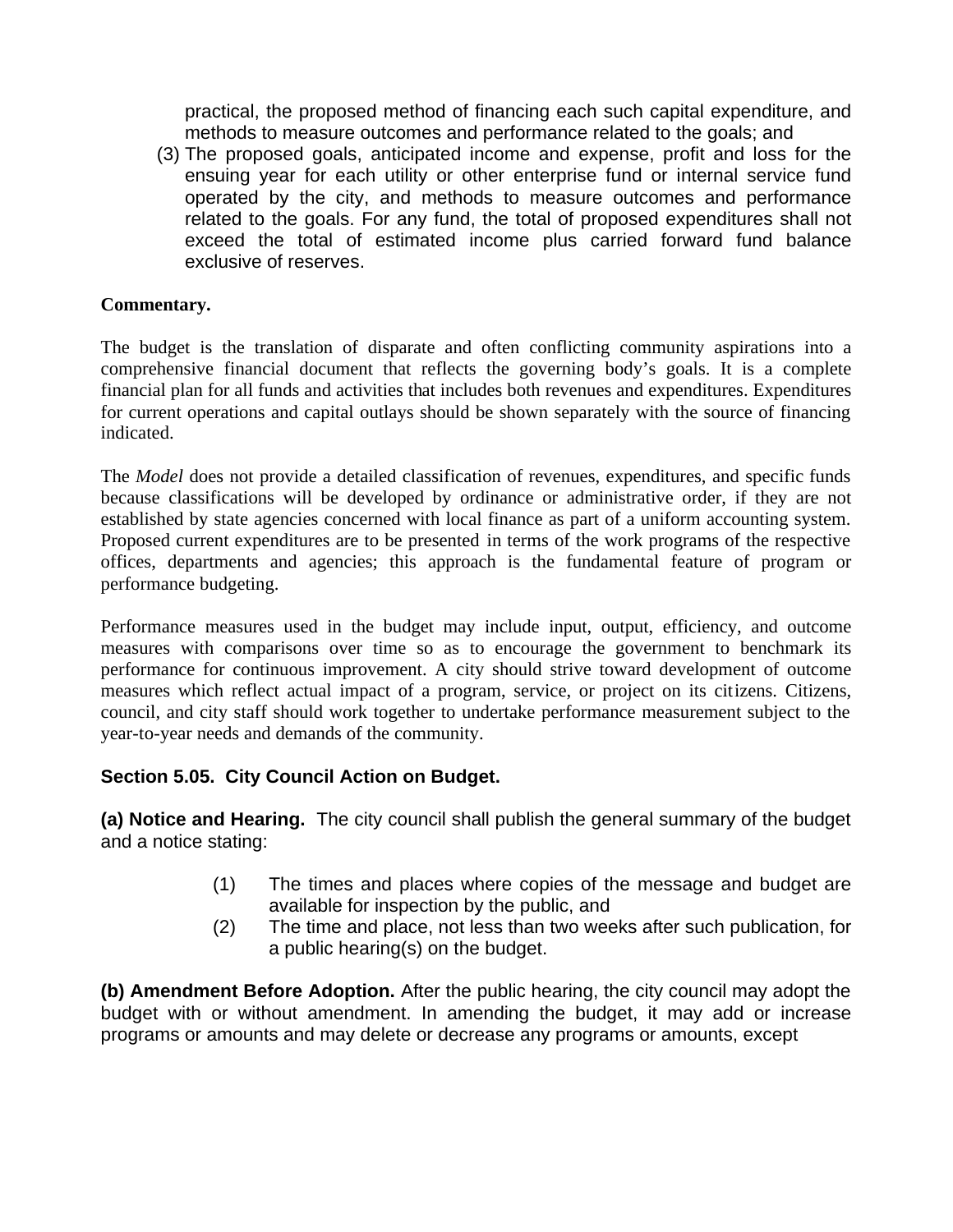expenditures required by law or for debt service or for an estimated cash deficit, provided that no amendment to the budget shall increase the authorized expenditures to an amount greater than total estimated income.

**(c) Adoption.** The city council shall adopt the budget on or before the \_\_\_\_\_\_ day of the month of the fiscal year currently ending. If it fails to adopt the budget by this date, the budget proposed by the city manager shall go into effect.

**(d) "Publish" defined.** As used in this article, the term "publish" means to print in the contemporary means of information sharing, which includes but is not limited to, one or more newspapers of general circulation in the city, and, if available, in a web site.

### **Commentary.**

The only restrictions placed on the council with respect to action on the budget are those governing the adoption procedure, the requirement that certain mandatory expenditures may not be decreased or deleted, and the requirement that total authorized expenditures may not exceed the total of estimated income.

No specific date as the deadline for adoption of the budget has been included. Setting a deadline for adoption does not preclude the earlier completion of action on the budget with ample time for public hearings and council consideration of the budget, if the manager submits it early enough.

When amendments are made following public hearing but before adoption that result in significant changes in the budget which the public would not have anticipated, the council should consider holding an additional public hearing to consider the amendments.

The *Model* promotes a favored course of action for dealing with the failure of the council to adopt the budget by the prescribed deadline. It recommends that the budget as submitted by the manager be deemed adopted. Among other possibilities in such a situation are (1) for the amounts appropriated for operations in the current fiscal year to be deemed adopted; (2) for the manager's budget to be deemed adopted but with amendments by the council being permitted during the first month of the new fiscal year; (3) to authorize the council to make temporary appropriations for a period not to exceed one month, during which time it would presumably complete adoption of the budget for the remainder of the fiscal year; and (4) to provide that the budget of the preceding fiscal year should be applicable automatically for the first month of the ensuing year, with the presumption that action will be completed during that time.

The city is required to publish and make the budget publicly available. In doing this, as with any publishing, the city should also consider translating the budget into other languages to communicate better with residents if necessary.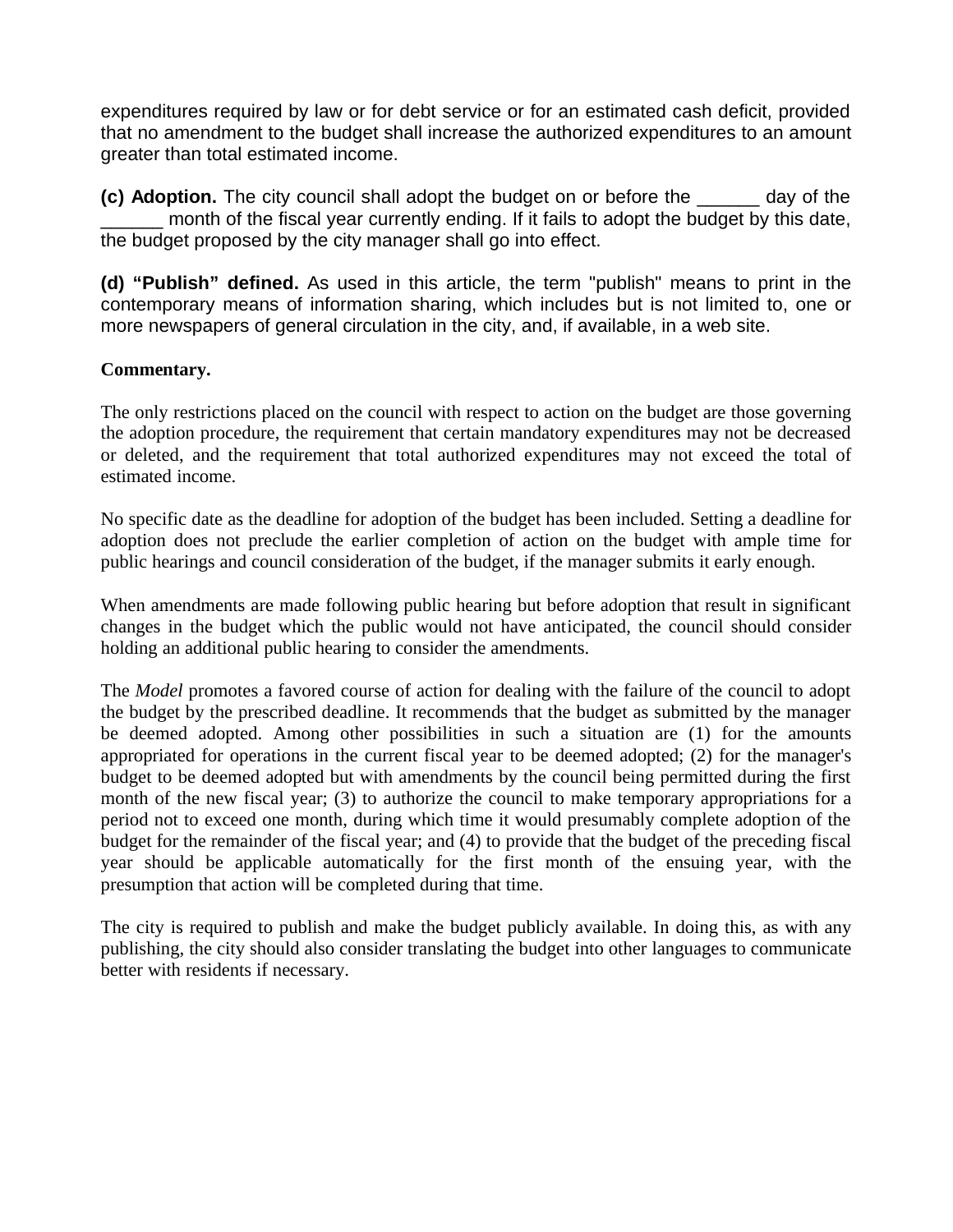# **Section 5.06. Appropriation and Revenue Ordinances.**

To implement the adopted budget, the city council shall adopt, prior to the beginning of the fiscal year:

- (a) an appropriation ordinance making appropriations by department, fund, service, strategy or other organizational unit and authorizing an allocation for each program or activity;
- (b) a tax levy ordinance authorizing the property tax levy or levies and setting the tax rate or rates; and
- (c) any other ordinances required to authorize new revenues or to amend the rates or other features of existing taxes or other revenue sources.

### **Commentary.**

The previous edition of the *Model* in the adoption subsection provided: "Adoption of the budget shall constitute appropriations of amounts specified therein as expenditures from the funds indicated and shall constitute a levy of the property tax therein proposed." It took note that some states required that appropriations and the tax levy be by ordinance. Alternative language to cover that requirement was included. This edition specifically calls for appropriation ordinances and revenue ordinances and that appropriations be by department, fund, service, strategy or major organizational unit within each fund. The appropriations for each department or unit would not be broken down in the same detail as the budget. There would be a property tax levy ordinance and other revenue ordinances authorizing revenues from non-property taxes.

# **Section 5.07. Amendments after Adoption.**

**(a) Supplemental Appropriations.** If during or before the fiscal year the city manager certifies that there are available for appropriation revenues in excess of those estimated in the budget, the city council by ordinance may make supplemental appropriations for the year up to the amount of such excess.

**(b) Emergency Appropriations.** To address a public emergency affecting life, health, property or the public peace, the city council may make emergency appropriations. Such appropriations may be made by emergency ordinance in accordance with the provisions of § 2.14. To the extent that there are no available unappropriated revenues or a sufficient fund balance to meet such appropriations, the council may by such emergency ordinance authorize the issuance of emergency notes, which may be renewed from time to time, but the emergency notes and renewals of any fiscal year shall be paid or refinanced as longterm debt not later than the last day of the fiscal year next succeeding that in which the emergency appropriation was made.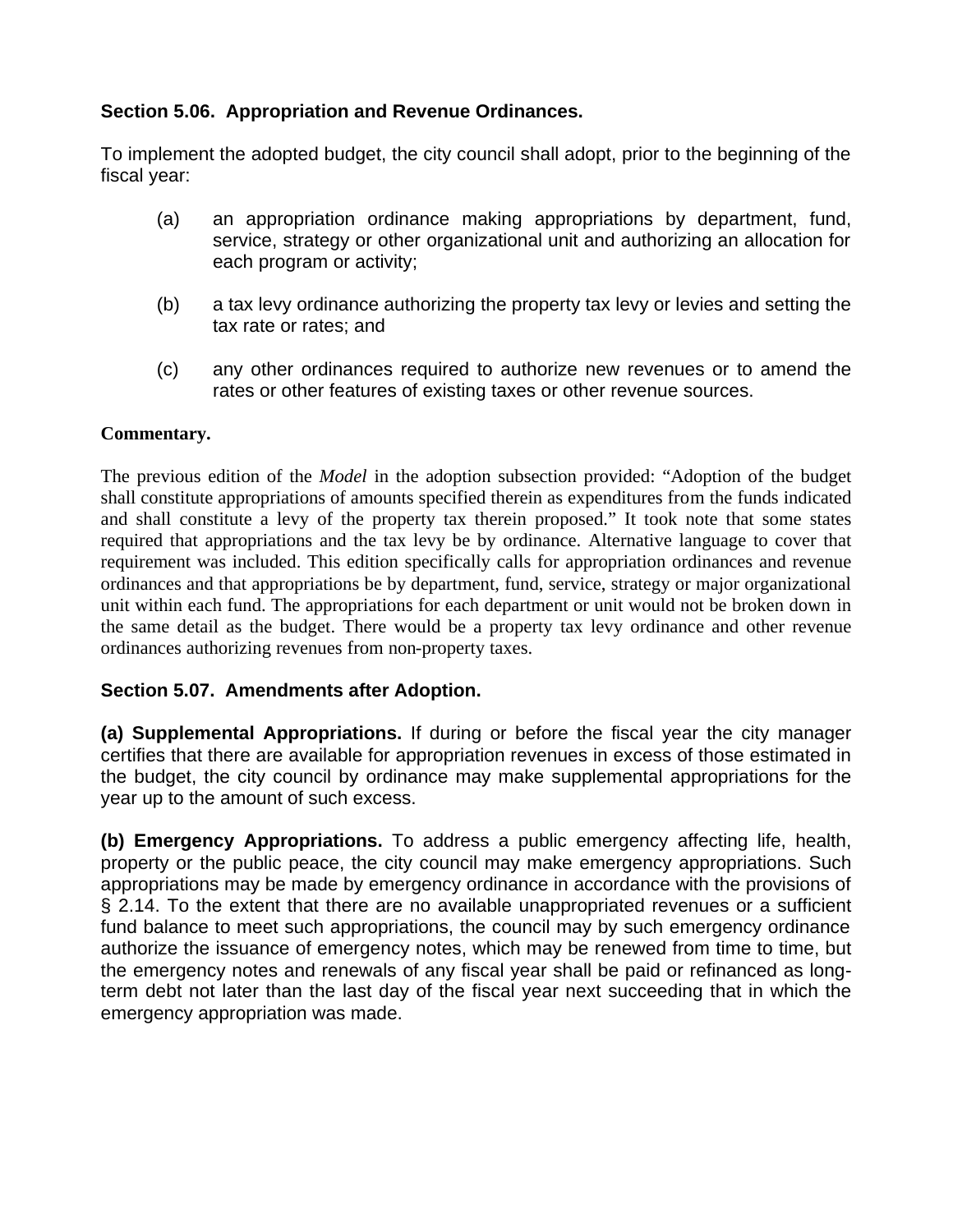**(c) Reduction of Appropriations.** If at any time during the fiscal year it appears probable to the city manager that the revenues or fund balances available will be insufficient to finance the expenditures for which appropriations have been authorized, the manager shall report to the city council without delay, indicating the estimated amount of the deficit, any remedial action taken by the manager and recommendations as to any other steps to be taken. The council shall then take such further action as it deems necessary to prevent or reduce any deficit and for that purpose it may by ordinance reduce or eliminate one or more appropriations.

**(d) Transfer of Appropriations.** At any time during or before the fiscal year, the city council may by resolution transfer part or all of the unencumbered appropriation balance from one department, fund, service, strategy or organizational unit to the appropriation for other departments or organizational units or a new appropriation. The manager may transfer funds among programs within a department, fund, service, strategy or organizational unit and shall report such transfers to the council in writing in a timely manner.

**(e) Limitation; Effective Date.** No appropriation for debt service may be reduced or transferred, except to the extent that the debt is refinanced and less debt service is required, and no appropriation may be reduced below any amount required by law to be appropriated or by more than the amount of the unencumbered balance thereof. The supplemental and emergency appropriations and reduction or transfer of appropriations authorized by this section may be made effective immediately upon adoption.

### **Commentary.**

Supplemental appropriations, which can be the bane of any good budget procedure, are restricted to situations in which the manager certifies to council the availability of money in excess of the total revenues estimated in the budget. Another possibility for use of such "windfall" sums is to require their use in the succeeding year's budget as revenue, which would have the effect of reducing the tax levy. Supplemental appropriations may be made only by ordinance and all the provisions regarding publication, notice of hearing, etc., applicable to other ordinances must be followed. Emergency appropriations may be budgeted in accordance with the procedure for emergency ordinances.

Provision is made for reduction of appropriations when the manager believes available revenues will not cover appropriations and a deficit is likely. The primary responsibility is clearly the manager's but it is his or her duty to inform the council and then implement any ordinances or resolutions the council may enact.

With appropriations being made by departments, funds, services, strategies and major organizational units and not by objects, the manager has the freedom to make transfers from unencumbered balances within departments of units but must notify the council of transfers. When an unencumbered balance exists in one department or unit, all or part of it may be transferred to the appropriation of another department or unit by council resolution.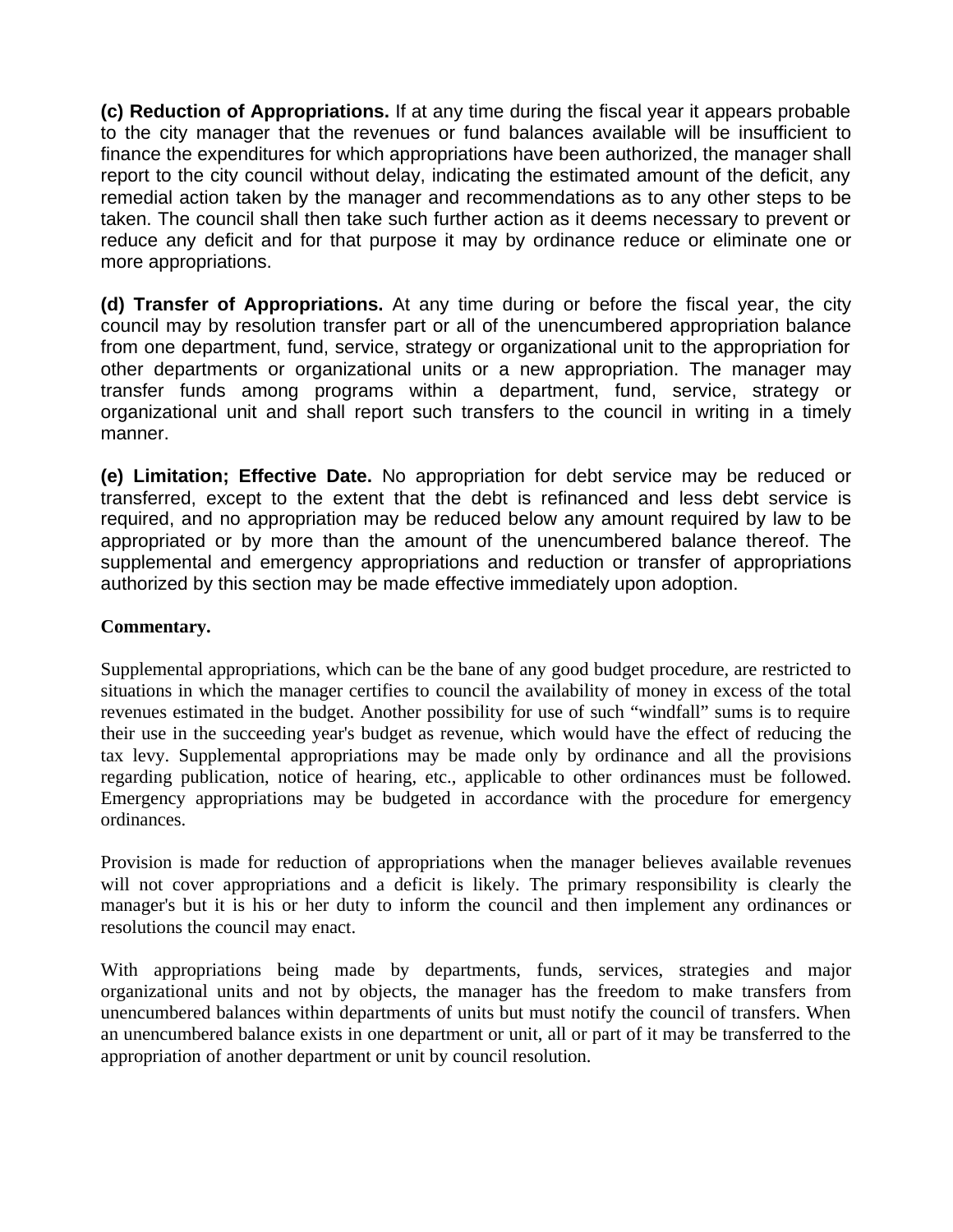# **Section 5.08. Administration and Fiduciary Oversight of the Budget.**

The city council shall provide by ordinance the procedures for administration and fiduciary oversight of the budget.

### **Commentary.**

The council will by ordinance establish the procedures and controls for implementation of the budget. The council is entrusted with the fiduciary responsibility for the city and as such must provide review and oversight of the budget. The city manager administers the budget and manages the work programs and spending by departments within the policy goals and appropriations set by the council.

Proposed work programs and requested allotments should be submitted to the manager by department heads following adoption of the budget. The manager should review the programs and allot portions of the total appropriation based upon the work expected to be performed during a particular period of time, usually three months. As chief administrator, the manager must have the authority to revise the allotments at any time during the year and for any reason.

### **Section 5.09. Capital Program.**

**(a) Submission to City Council.** The city manager shall prepare and submit to the city council a multi-year capital program no later than three months before the final date for submission of the budget.

**(b) Contents.** The capital program shall include:

- (1) A clear general summary of its contents;
- (2) Identification of the long-term goals of the community;
- (3) A list of all capital improvements and other capital expenditures which are proposed to be undertaken during the fiscal years next ensuing, with appropriate supporting information as to the necessity for each;
- (4) Cost estimates and recommended time schedules for each improvement or other capital expenditure;
- (5) Method of financing upon which each capital expenditure is to be reliant;
- (6) The estimated annual cost of operating and maintaining the facilities to be constructed or acquired;
- (7) A commentary on how the plan addresses the sustainability of the community and the region of which it is a part; and
- (8) Methods to measure outcomes and performance of the capital plan related to the long-term goals of the community.

The above shall be revised and extended each year with regard to capital improvements still pending or in process of construction or acquisition.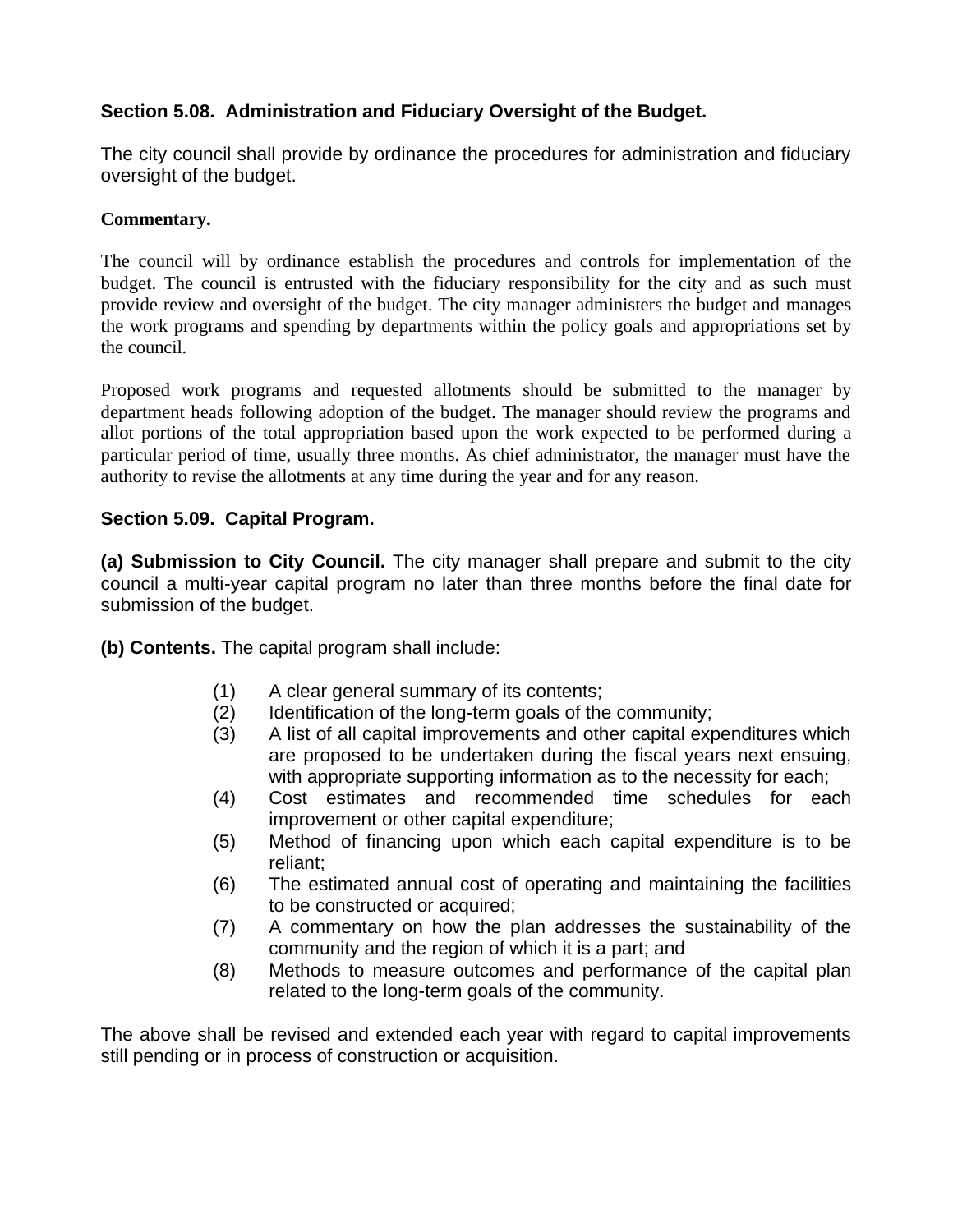### **Commentary.**

The *Model's* multi-year capital program provisions should compel long-range, goal-oriented, regionally sensitive planning of capital improvements. They should also help develop a meaningful relationship between capital and current operating expenditures. Finally, they should provide adequate time for systematic consideration of capital projects by the council.

The *Model* requires that the manager submit the capital program three months prior to the final date for submission of the budget. This gives the council an opportunity to review the proposed projects and their cost and the methods of finance before the manager submits the annual budget. Actual capital expenditures are carried each year as the capital outlay section of the current budget. These expenditures may be in the form of direct capital outlays from current revenues or debt service payments.

A sixth edition innovation continued in the seventh and eighth editions requires that the capital program include estimated operating and maintenance costs of proposed capital facilities. This forces more realistic projections of expenditures, because sometimes the operating cost of a facility will exceed the amortized annual capital charge. It also discourages neglect of maintenance.

# **Section 5.10. City Council Action on Capital Program.**

**(a) Notice and Hearing.** The city council shall publish the general summary of the capital program and a notice stating:

- (1) The times and places where copies of the capital program are available for inspection by the public, and
- (2) The time and place, not less than two weeks after such publication, for a public hearing(s) on the capital program.

**(b) Adoption.** The city council by resolution shall adopt the capital program with or without amendment after the public hearing and on or before the \_\_\_\_\_\_ day of the \_\_\_\_ month of the current fiscal year.

### **Commentary.**

The capital program's adoption, which must be preceded by required publication, notice and hearing, means a positive commitment by the council to undertake a scheduled multi-year capital improvement program. The methods of financing the improvements will be detailed. Bond issues authorized by either a bond ordinance or by a popular referendum will finance major improvements. Most projects requiring bond issues will extend over a period of more than one year.

Other projects, to be financed from current income, also may extend over more than one year and will normally involve construction contracts with adequate safeguards for both parties. Still other capital projects may be completed within a single fiscal period as part of the work program of various city departments. In all cases, actual disbursements for capital items during a single fiscal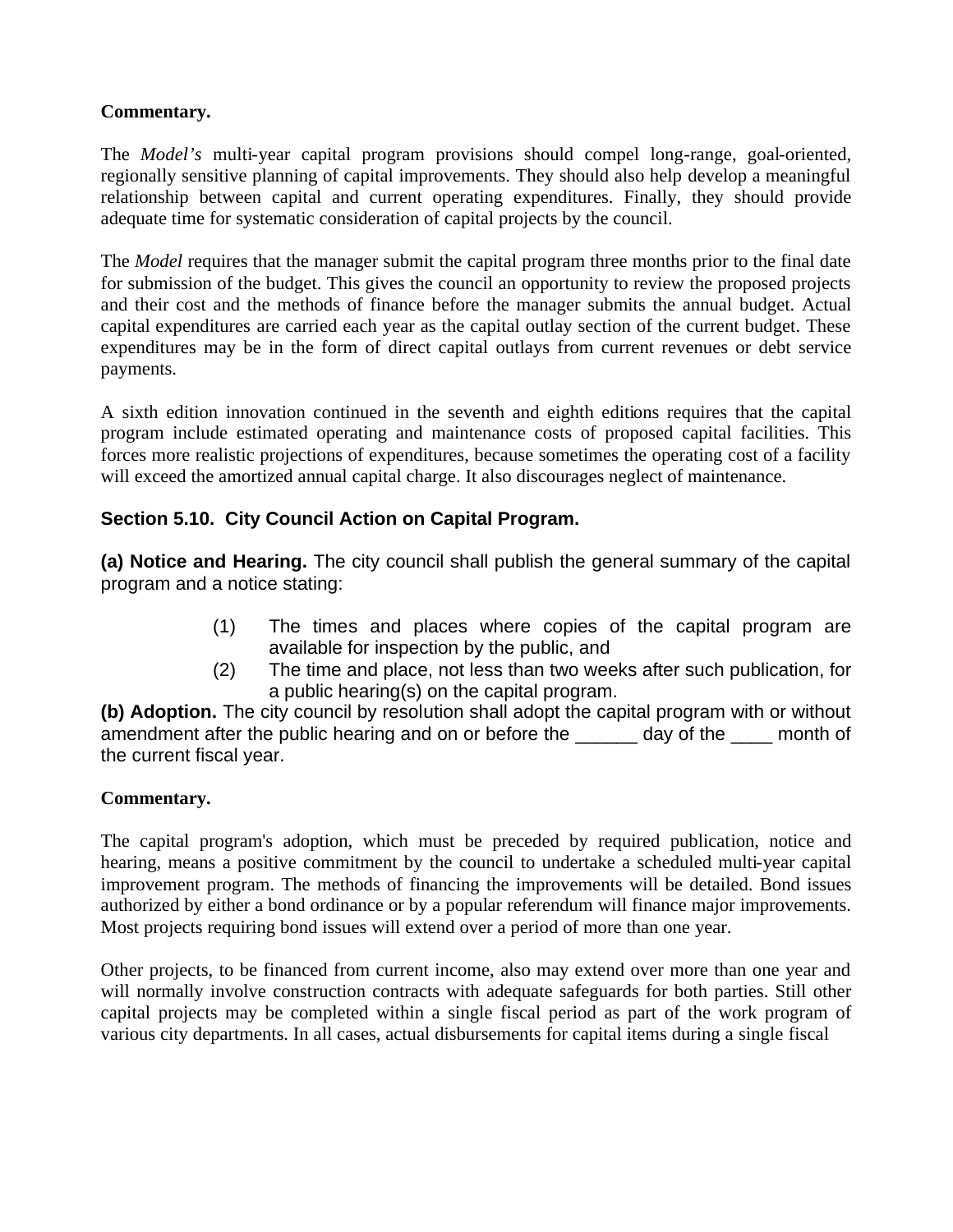year, whether in the form of debt service or direct outlays, are carried as the capital outlay section of the budget for that year.

The requirement that the capital program each year be submitted well in advance of the budget enables the council to consider the proposed improvements, the methods for financing them, and the recommended priorities in sufficient time to make decisions on capital items which will be subsequently reflected in the budget. The fact that most capital improvement decisions must be made well in advance of actual disbursements means that the bulk of the capital items in a particular budget will be the result of decisions made several year earlier. Changes, often of a relatively minor nature, may be made each year.

Because all states regulate borrowing for capital improvements by general legislation, no article on this subject is included.

### **Section 5.11 Independent Audit.**

The city council shall provide for an independent annual audit of all city accounts and may provide for more frequent audits as it deems necessary. An independent certified public accountant or firm of such accountants shall make such audits. Such audits should be performed in accordance with Generally Accepted Auditing Standards (GAAS) and Generally Accepted Governmental Auditing Standards (GAGAS).

The Council shall designate no fewer than three of its members to serve as an Audit Committee. This Committee shall:

- (1) Lead the process of selecting an independent auditor;
- (2) Direct the work of the independent auditor as to the scope of the annual audit and any matters of concern with respect to internal controls; and
- (3) Receive the report of the internal auditor and present that report to the council with any recommendations from the Committee.

The council shall, using competitive bidding, designate such accountant or firm annually, or for a period not exceeding five years, but the designation for any particular fiscal year shall be made no later than 30 days after the beginning of such fiscal year. The standard for independence is that the auditor must be capable of exercising objective and impartial judgment on all issues encompassed within the audit engagement. No accountant or firm may provide any other services to the city during the time it is retained to provide independent audits to the city. The city council may waive this requirement by a majority vote at a public hearing. If the state makes such an audit, the council may accept it as satisfying the requirements of this section.

### **Commentary.**

Since the value of independent audits is directly related to the caliber of those who conduct them, it is provided that certified public accountants be retained, except when a state audit is required.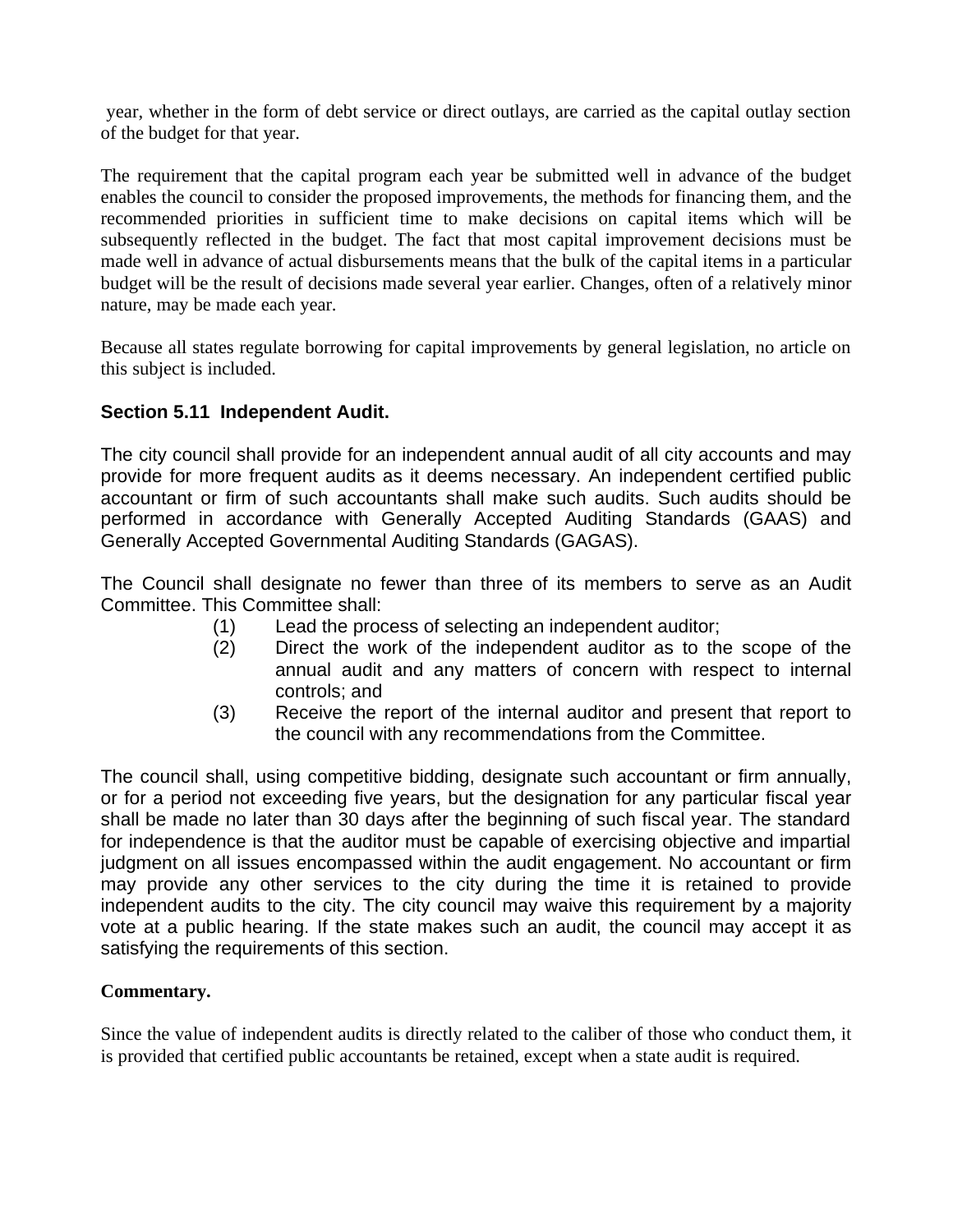Selection of a professional accountant or firm does not lend itself to the usual requirement, however, of choosing the "lowest responsible bidder." While the council should not disregard cost, this is a case where the factors of competence, reliability and reputation are more significant. For an audit to be most beneficial, some of it must extend over the entire year, which necessitates designation of the auditor during the first month. If the state conducts periodic audits of the city's finances that meet council-established requirements, the state audit may be an acceptable and money-saving substitute for an audit by a private firm.

While the *Model* emphasizes financial audits, the council also has a responsibility to institute performance and management audits to evaluate the operations of departments, services, and programs.

### **Section 5.12. Public Records.**

Copies of the budget, capital program, independent audits, and appropriation and revenue ordinances shall be public records.

#### **Commentary.**

In addition to compliance with the formal legal requirement that copies of the budget document and capital program be made available, many cities prepare and widely distribute popular summaries, which provide citizens with essential general information.

#### **Article VI ELECTIONS**

#### **Introduction.**

Previous editions of the *Model* contained detailed provisions on the nomination and election process. Since the election laws of each state apply to municipalities whether or not they operate with a local charter, these provisions from earlier editions have been removed. The text on methods of electing council members that appears below has been moved from Article II in the earlier editions of the *Model*. Provision for nonpartisan elections and control over the timing of elections are among the few aspects of elections that remain under local discretion. Operating within the limitations imposed by state law, the city may by ordinance adopt regulations deemed desirable.

#### **Section 6.01. City Elections.**

**(a) Regular Elections.** The regular city election shall be held [at the time established by state law] on the first \_\_\_\_\_\_ [day of week], in \_\_\_\_\_\_ [fall or spring month of odd- or even- numbered year], and every 2 years thereafter.

**(b) Registered Voter Defined.** All citizens legally registered under the constitution and laws of the state of \_\_\_\_\_\_\_ to vote in the city shall be registered voters of the city within the meaning of this charter.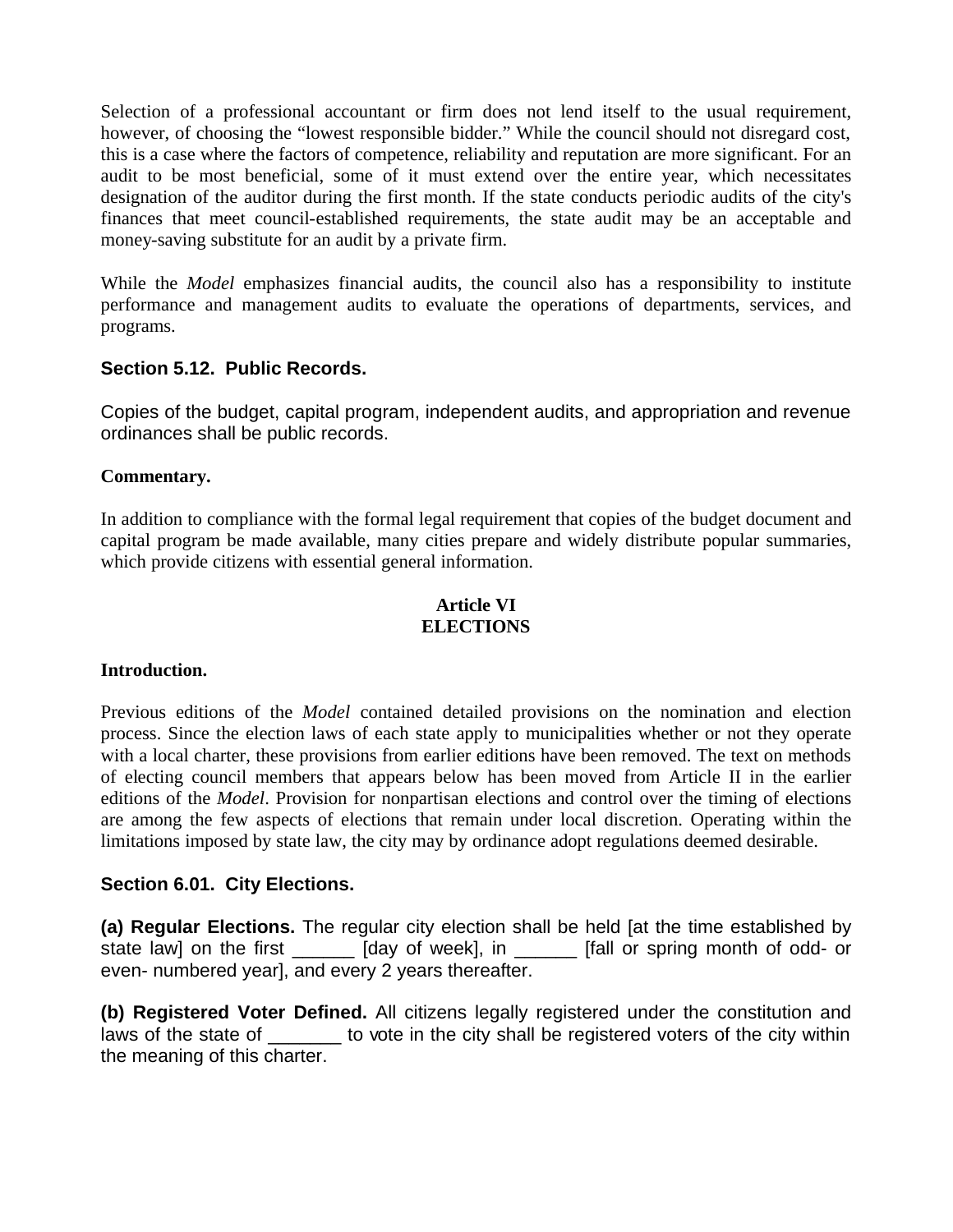**(c) Conduct of Elections.** The provisions of the general election laws of the state of shall apply to elections held under this charter. All elections provided for by the charter shall be conducted by the election authorities established by law. Candidates shall run for office without party designation. For the conduct of city elections, for the prevention of fraud in such elections and for the recount of ballots in cases of doubt or fraud, the city council shall adopt ordinances consistent with law and this charter, and the election authorities may adopt further regulations consistent with law and this charter and the ordinances of the council. Such ordinances and regulations pertaining to elections shall be publicized in the manner of city ordinances generally.

**(d) Proportional Representation.** The council may be elected by proportional representation by the method of the single transferable vote.

**(e) Beginning of term.** The terms of council members shall begin the \_\_ day of \_\_ after their election.

### **Commentary.**

(a-c) Although most states regulate local elections entirely or to a very substantial extent by state statutes, a local charter may provide certain variations. For example, home rule charters may provide for nonpartisan local elections as provided in this section. Traditionally, the *Model* has advocated separating municipal elections from state and national elections to allow a clear focus on local issues. State election laws and city charters frequently schedule municipal elections in the fall of odd-numbered years or in the spring of the year. However, recent evidence suggests that turnout is higher during state and national elections. Some now advocate moving local elections to coincide with state and national elections to increase participation in local races. The Committee that developed this *Model* recognized the trade-off involved with each choice and decided not to express a preference. If permissible under the state election laws, such timing should be specified in the charter.

(d) As in the sixth and seventh editions, the eighth edition includes proportional representation (PR) via the single transferable vote method as an alternative means for electing the council. Until 1964 (when the sixth edition of the *Model City Charter* was published), the *Model* recommended the Hare system (also known as preference voting, choice voting, and the single transferable vote system) of PR as the preferred method of electing city councils. It had been used in 22 American cities but by the early 1960s had been discarded in all but Cambridge, Massachusetts, where it is still used to elect the city council and school committee. The Republic of Ireland also uses it to elect members of the House of Parliament. Unquestionably, PR provides the greatest equity in representing all sectors of the community. However, the relative complexity of PR when using antiquated voting procedures and the long and expensive process of counting ballots by hand concerned some voters where it was used and prevented it from becoming a widespread reform measure. There is renewed interest in PR because of its potential to assure representation of minority populations and because technological developments now allow a computerized voting and counting system, thus eliminating the major objection to PR.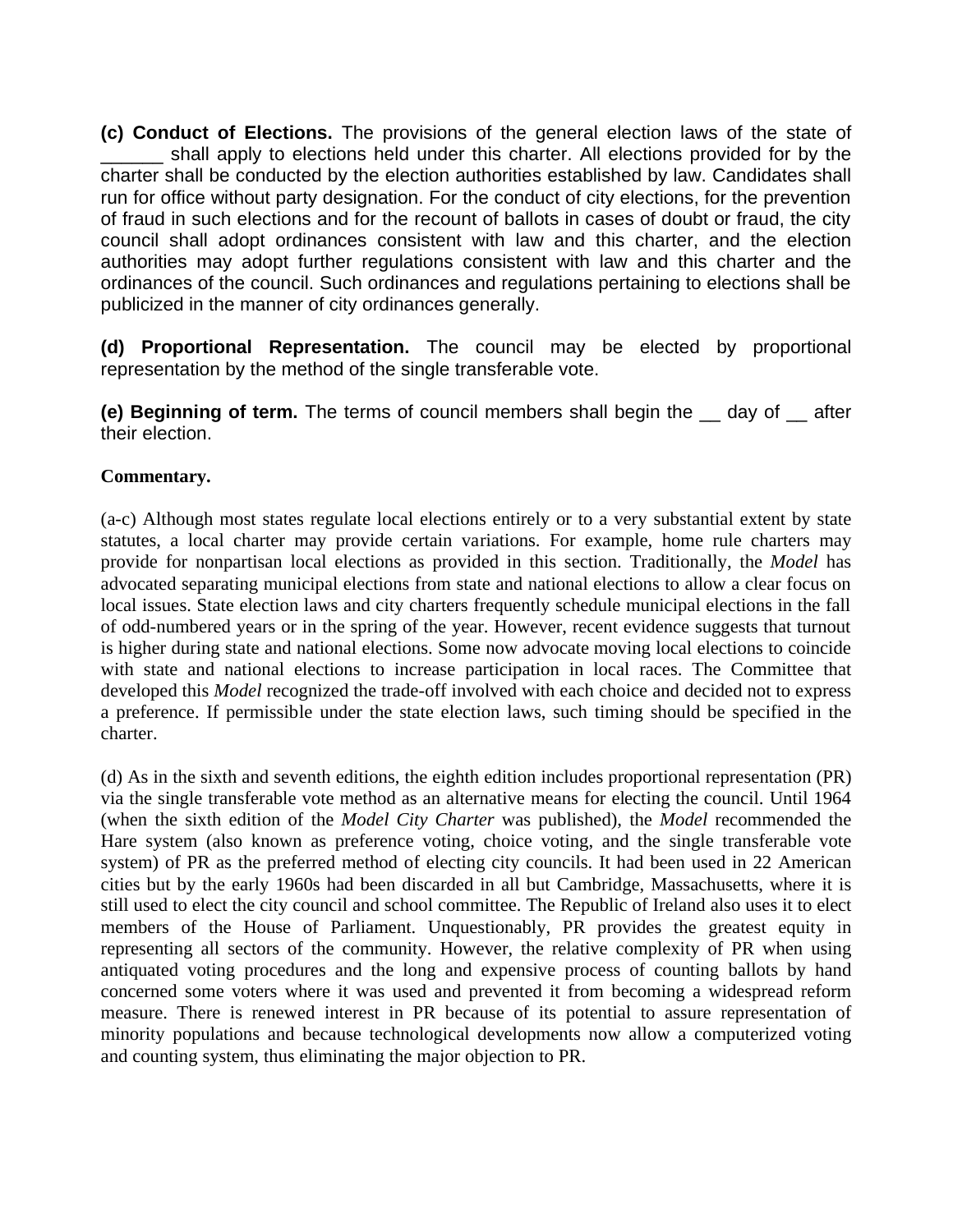The single transferable vote method allows voters to rank candidates in a multi-member district by preference. The method depends on creation of a winning threshold—a share of votes that each council member must receive to be elected. Election officials determine the threshold after all votes are counted, using a formula to determine the fewest number of votes that only the winning number of candidates can receive. In Cambridge, for example, officials divide the total number of valid ballots cast by the number of positions to be elected plus one. Under this approach, in an election for nine council seats where voters cast 15,000 valid ballots, the winning threshold is 1,501, or 15,000 divided by ten, plus one. Ten candidates theoretically could receive 1,500 votes, but only nine can obtain 1,501. Once a particular candidate receives the designated threshold of first choices, ballot counters redistribute any surplus votes for that candidate to another candidate based upon the voter's preferential ranking. Cambridge redistributes some ballots at full value, but modern technology now allows a more precise redistribution of the calculated share of every ballot at an equally reduced value.

After all surplus votes are redistributed, the weakest candidate is eliminated, and ballots from that candidate are counted for the next choice candidate on those voters' ballots. This process of redistributing votes from winning candidates and weak candidates continues until the necessary number of candidates have reached the threshold, or only nine candidates remain. In Cambridge, this has consistently led to ninety percent of voters helping to elect a candidate, more than sixty-five percent of voters having their first choice candidate win, and more than ninety-five percent of voters seeing one of their top three choices win.

The PR alternative assumes that the mayor will be elected by and from the council and thus calls for an odd-number of council members. If PR is used in conjunction with a separately elected mayor who serves on the council, there should be an even number of council members elected by PR. When considering the PR alternative, charter reviewers may also wish to investigate semiproportional representation systems—the limited vote and cumulative vote—which have been adopted in more than 75 localities since 1985 to settle voting rights cases, including in Peoria (IL), Amarillo (TX), and Chilton County (AL). While more uneven in their results than PR, these systems increase minorities' access to representation and may boost turnout. More information about the mechanics of PR can be obtained from the Center for Voting and Democracy, www.fairvote.org.

Another relatively new voting procedure that incorporates the transferable vote method is the instant runoff. It can be used in single member districts or single office elections, such as the mayor's office. Instant runoff voting eliminates the need for costly runoff elections and the typical drop-off in turnout in runoffs. Voters rank candidates for a single office; if no candidate wins a majority of votes, election officials remove the candidate with the fewest first-place votes and redistribute those votes to other candidates based upon their second-place designations until one candidate achieves a majority. This ensures that a vote cast for a voter's favorite candidate does not potentially contribute to the election of that voter's least favorite candidate. It also means that the victor has a credible claim of majority support without recourse to a runoff. In 2002, San Francisco became the first major U.S. city to adopt instant runoff voting to elect its mayor, board of supervisors, district attorney, city attorney, treasurer, sheriff, assessor-recorder and public defender. The disadvantage is that voters may have difficulty sorting out the candidates in a large field of contenders and cannot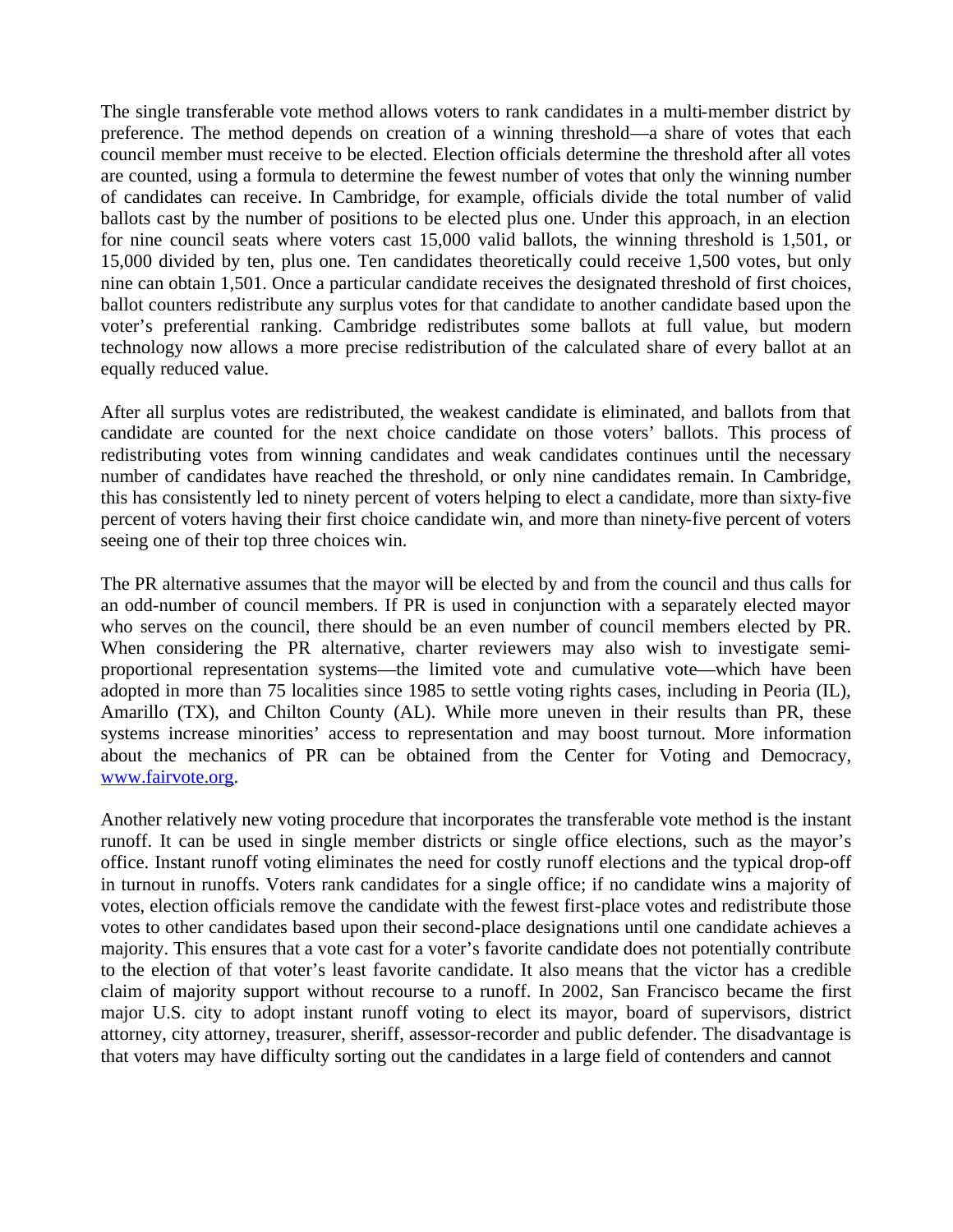rely on the runoff campaign to learn in more detail how the two remaining contenders differ in their characteristics and positions.

### **Section 6.02. Council Districts; Adjustment of Districts (for use with Alternatives II, III and IV of § 6.03).**

**(a) Number of Districts.** There shall be \_\_\_\_\_\_ city council districts.

# **(b) Districting Commission; Composition; Appointment; Terms; Vacancies; Compensation.**

- (1) There shall be a districting commission consisting of five members. No more than two commission members may belong to the same political party. The city council shall appoint four members. These four members shall, with the affirmative vote of at least three, choose the fifth member who shall be chairman.
- (2) No member of the commission shall be employed by the city or hold any other elected or appointed position in the city.
- (3) The city council shall appoint the commission no later than one year and five months before the first general election of the city council after each federal decennial census. The commission's term shall end upon adoption of a districting plan, as set forth in § 6.02(c).
- (4) In the event of a vacancy on the commission by death, resignation or otherwise, the city council shall appoint a new member enrolled in the same political party from which his or her predecessor was selected to serve the balance of the term remaining.
- (5) No member of the districting commission shall be removed from office by the city council except for cause and upon notice and hearing.
- (6) The members of the commission shall serve without compensation except that each member shall be allowed actual and necessary expenses to be audited in the same manner as other city charges.
- (7) The commission may hire or contract for necessary staff assistance and may require agencies of city government to provide technical assistance. The commission shall have a budget as provided by the city council.

# **(c) Powers and Duties of the Commission; Hearings, Submissions and Approval of Plan.**

- (1) Following each decennial census, the commission shall consult the city council and shall prepare a plan for dividing the city into districts for the election of council members. In preparing the plan, the commission shall be guided by the criteria set forth in § 6.02(d). The report on the plan shall include a map and description of districts recommended.
- (2) The commission shall hold one or more public hearings not less than one month before it submits the plan to the city council. The commission shall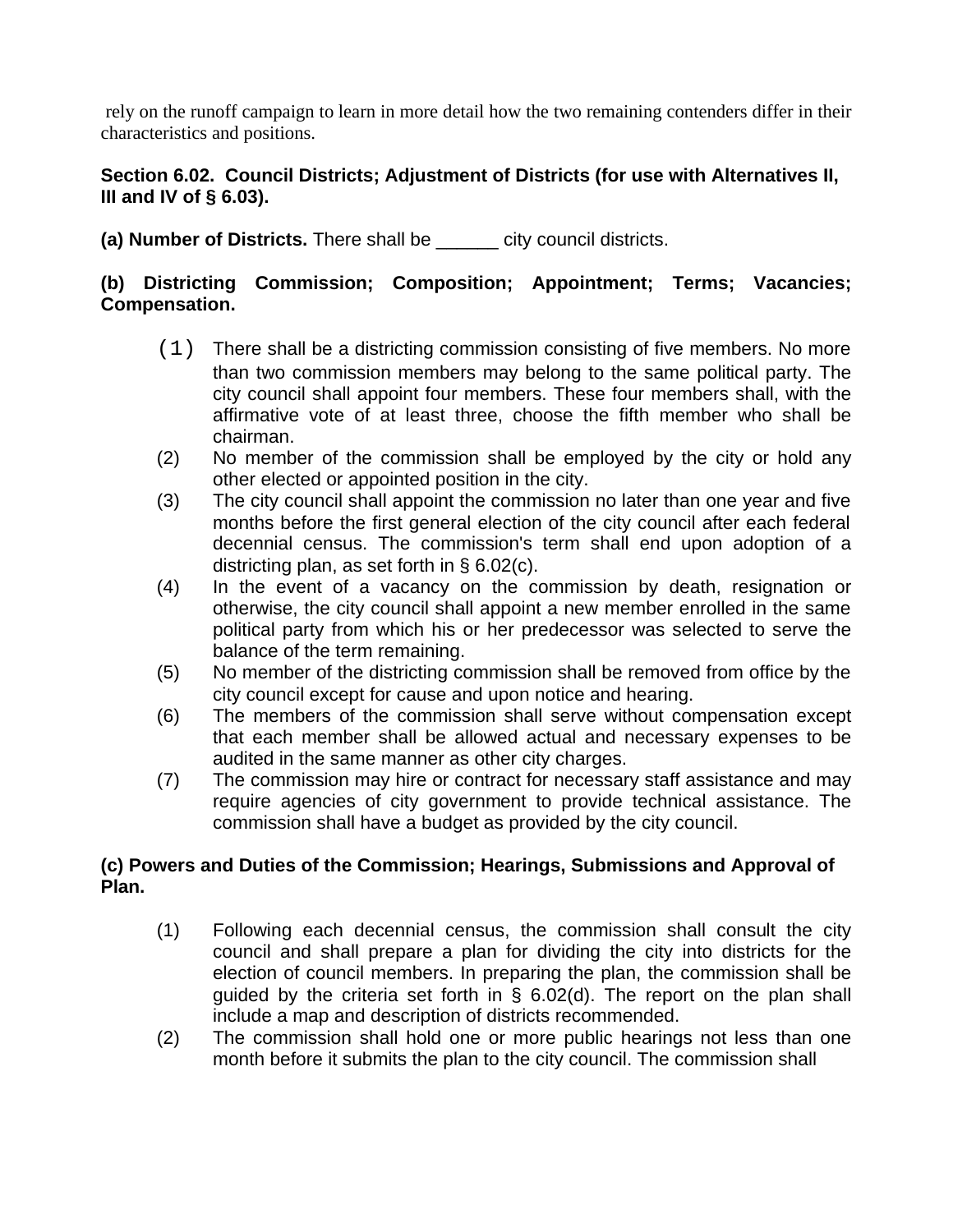make its plan available to the public for inspection and comment not less than one month before its public hearing.

- (3) The commission shall submit its plan to the city council not less than one year before the first general election of the city council after each decennial census.
- (4) The plan shall be deemed adopted by the city council unless disapproved within three weeks by the vote of the majority of all members of the city council. If the city council fails to adopt the plan, it shall return the plan to the commission with its objections and with the objections of individual members of the council.
- (5) Upon rejection of its plan, the commission shall prepare a revised plan and shall submit such revised plan to the city council no later than nine months before the first general election of the city council after the decennial census. Such revised plan shall be deemed adopted by the city council unless disapproved within two weeks by the vote of two-thirds of all of the members of the city council and unless, by a vote of two-thirds of all of its members, the city council votes to file a petition in the \_\_\_\_\_\_ Court, \_\_\_\_\_\_ County, for a determination that the plan fails to meet the requirements of this charter. The city council shall file its petition no later than ten days after its disapproval of the plan. Upon a final determination upon appeal, if any, that the plan meets the requirements of this charter, the plan shall be deemed adopted by the city council and the commission shall deliver the plan to the city clerk. The plan delivered to the city clerk shall include a map and description of the districts.
- (6) If in any year population figures are not available at least one year and five months before the first general election following the decennial census, the city council may, by local law, shorten the time periods provided for districting commission action in paragraphs (2), (3), (4), and (5) of this subsection.

**(d) Districting Plan; Criteria.** In preparation of its plan for dividing the city into districts for the election of council members, the commission shall apply the following criteria which, to the extent practicable, shall be applied and given priority in the order in which they are herein set forth.

- (1) Districts shall be equal in population except where deviations from equality result from the application of the provisions hereinafter set forth, but no such deviation may exceed five percent of the average population for all city council districts according to the figures available from the most recent census.
- (2) Districts shall consist of contiguous territory; but land areas separated by waterways shall not be included in the same district unless said waterways are traversed by highway bridges, tunnels or regularly scheduled ferry services both termini of which are within the district, except that, population permitting, islands not connected to the mainland or to other islands by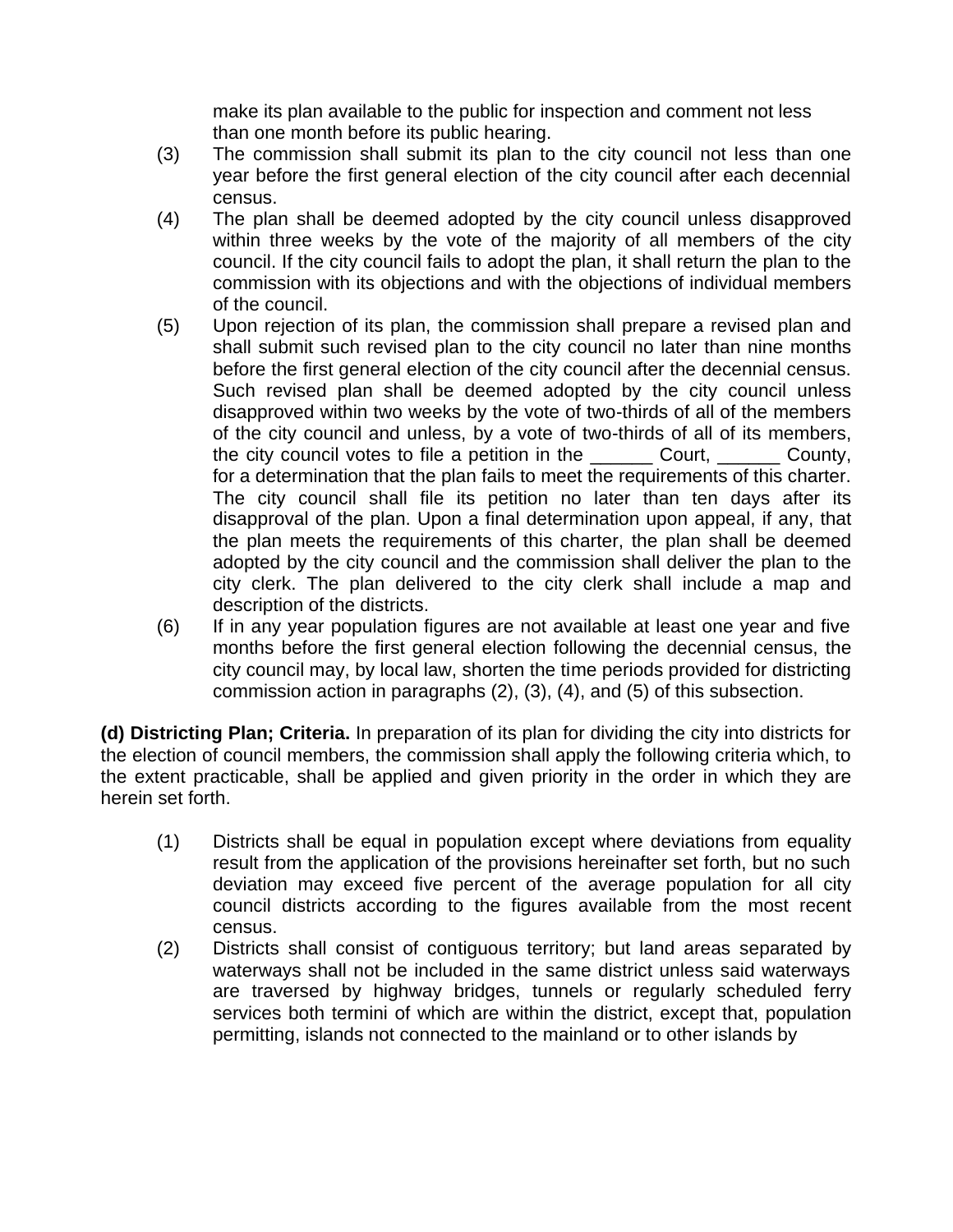bridge, tunnel or regular ferry services shall be included in the same district as the nearest land area within the city and, where such subdivisions exist, within the same ward or equivalent subdivision as described in paragraph (5) below.

- (3) In cities whose territory encompasses more than one county or portions of more than one county, the number of districts, which include territory in more than one county, shall be as small as possible.
- (4) In the establishment of districts within cities whose territory is divided into wards or equivalent subdivisions whose boundaries have remained substantially unaltered for at least fifteen years, the number of such wards or equivalent subdivisions whose territory is divided among more than one district shall be as small as possible.
- (5) Consistent with the foregoing provisions, the aggregate length of all district boundaries shall be as short as possible.

**(e) Effect of Enactment.** The new city council districts and boundaries as of the date of enactment shall supersede previous council districts and boundaries for all purposes of the next regular city election, including nominations. The new districts and boundaries shall supersede previous districts and boundaries for all other purposes as of the date on which all council members elected at that regular city election take office.

### **Commentary.**

With three of the five alternatives provided for the election of the city council involving districts, the provision for drawing and redrawing district lines assumes particular importance.

The process of drawing districts described in this edition and in the seventh edition differs from that of earlier editions, in response to the Voting Rights Act and related court decisions. Rather than a two-part process with an advisory commission recommending a plan, followed by city council passage of a plan (which might or might not resemble that of the advisory commission), the *Model* provides for a more direct process – redistricting by an independent commission. The lead time for redistricting should provide sufficient time to resolve some of the increasing number of local government redistricting suits and allow sufficient time to comply with the requirements of § 5 of the Voting Rights Act if applicable. In addition, the *Model* provides for ordered, specific criteria for redistricting based on population rather than the "qualified voter" standard of the sixth edition.

The *Model* provides for a bipartisan commission. Even cities with nonpartisan elections may have problems with political parties (either local or national) wanting to dominate the process to achieve advantage. To facilitate the commission's ability to work together despite partisan differences, the *Model* recommends that the four council appointees (and mandates that at least three of the four) agree on the choice of chairman.

Once the bipartisan commission submits its plan to the city council, the council can neither approve nor veto the result. This avoids the conflict of interest created when council members consider new districts whose lines may materially affect their political futures. The council may, however,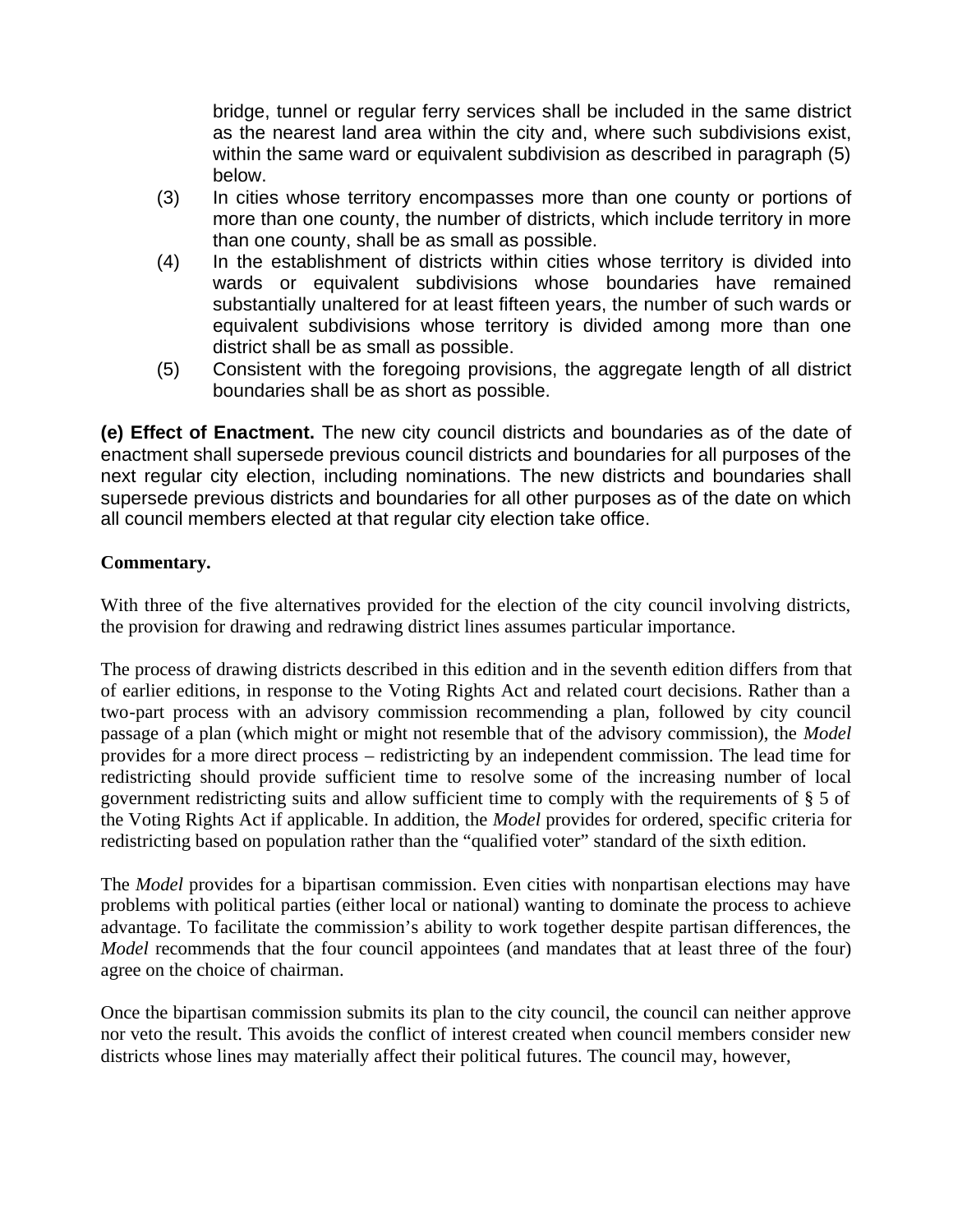prevent implementation of the plan if it finds the plan in violation of the charter and files with the courts for such a determination.

Subsection (d) lists the criteria that the commission must abide by when it draws the new districts. The criteria are designed to preclude gerrymandering that either protects or punishes incumbents or that prevents particular voting groups from gaining power. With the proper ordered criteria, the redistricting process is less open to manipulation. Flagrant gerrymandering will be almost impossible without a clear violation of the mandated criteria. The criteria concerning waterways and islands should be included in charters where appropriate. The exact terminology for election administration subdivisions (e.g., wards or equivalent subdivisions) should be adjusted to conform to state law. Depending on the jurisdiction, wards and districts sometimes have the same meaning and sometimes have different meanings.

Some cities prefer that the city council perform redistricting. This may stem from a belief that the redistricting process essentially involves a series of political decisions, and that attempts to separate the process from the politics is futile and foolish. Or, where the city council has historically performed this function without causing unrest, such a preference may derive from the sense that there is no need for change. When a city opts for redistricting by the city council, the following provisions should be substituted in § 6.02(b) and (c) and a new § 6.02(d) be added as follows.

**(b) Council to Redistrict.** Following each decennial census, the city council shall, by ordinance, adjust the boundaries of the city council districts using the criteria set forth in  $§ 6.02(e)$ .

#### **(c) Procedures.**

- (1) The city council shall hold one or more public hearings prior to bringing any proposed plan to a vote. Proposed plans must be available to the public for inspection and comment not less than one month before the first public hearing on said plan. The plan shall include a map and description of the districts recommended.
- (2) The city council shall approve a districting plan no later than 10 months (300 days) prior to the first regular city election following the decennial census.

**(d) Failure to Enact Ordinance.** If the city council fails to enact a redistricting plan within the required time, the city attorney shall, the following business day, inform the Court, County, and ask that a special master be appointed to do the redistricting. The special master shall, within sixty days, provide the Court with a plan drawn in accordance with the criteria set forth in § 6.02(e). That plan shall have the force of law unless the court finds it does not comply with said criteria. The court shall cause an approved plan to go into effect no later than 210 days prior to the first regular city election after the decennial census. The city shall be liable for all reasonable costs incurred by the special master in preparing the plan for the court.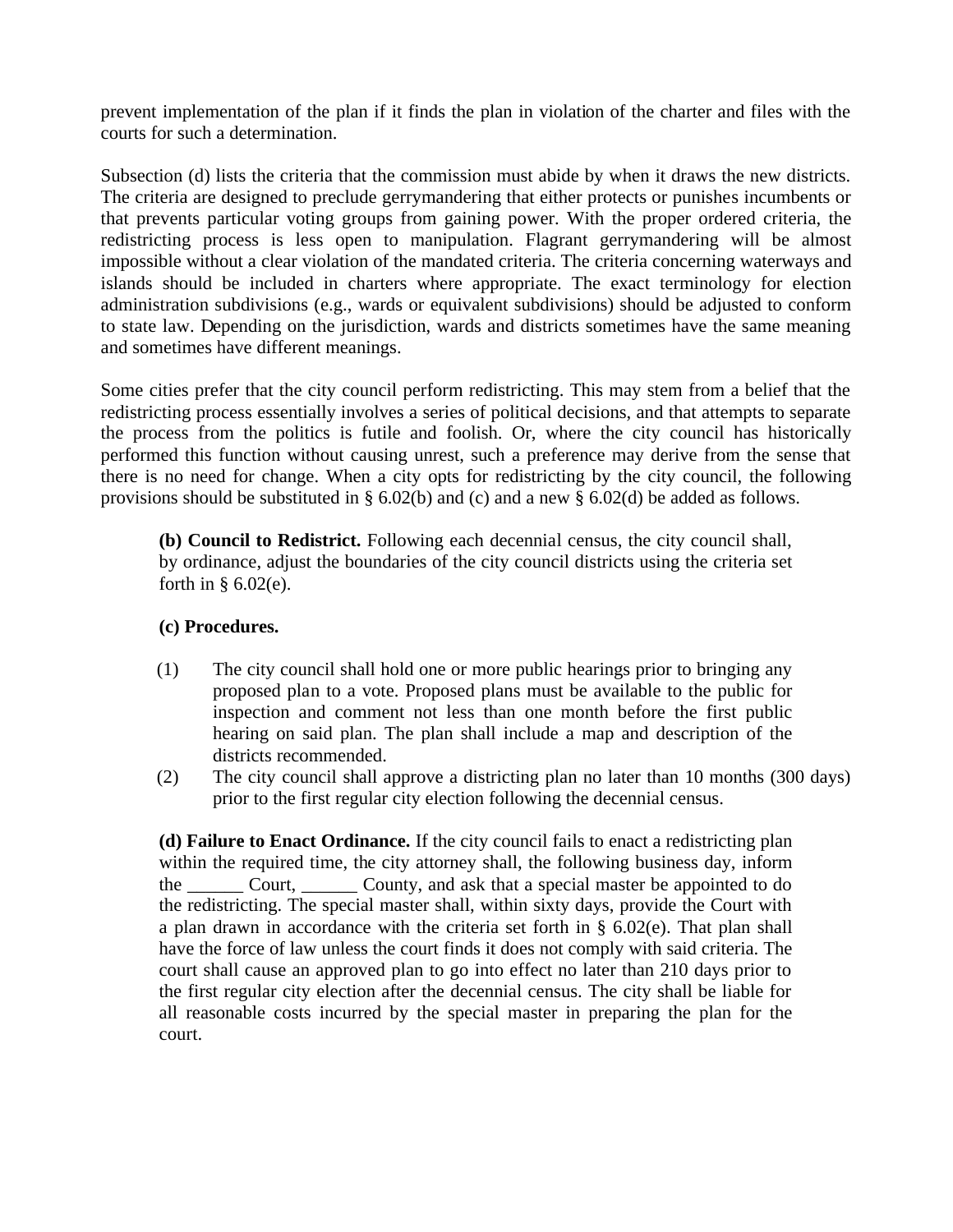Subsections 6.03(d) and (e) of the *Model* should be retained, relettered (e) and (f), respectively, and the words "city council" substituted for "commission."

Subsection 6.03(d) of the substitute language (Failure to Enact Ordinance) gives incentive for the council to complete redistricting on time. Failure to redistrict will not result in another election using the old districts, as earlier editions provided. Even the most divided of city councils would probably prefer to compromise than have a special master redistrict for them—and few would want to explain the additional cost of paying someone else to draw up a plan that probably would not improve upon their own compromise.

# **Section 6.03. Methods of Electing Council Members.**

The text in this section complements the information on the composition of the council found in Article II, § 2.02(c).

# **Alternative I – Option A – Council Elected At Large; Mayor Elected By the Council**

At the first election under this charter \_\_\_\_\_ council members shall be elected; the \_\_\_\_ [one-half plus one] candidates receiving the greatest number of votes shall serve for terms of four years, and the \_\_\_\_ [remainder of the council] candidates receiving the next greatest number of votes shall serve for terms of two years. Commencing at the next regular election and at all subsequent elections, all council members shall be elected for four-year terms.

# **Alternative I – Option B – Council Elected At Large; Mayor Elected Separately**

At the first election under this charter \_\_\_\_\_\_\_ council members shall be elected; the [one-half the number of council members] candidates receiving the greatest number of votes shall serve for terms of four years, and the **Frankland** [one-half the number of council members] candidates receiving the next greatest number of votes shall serve for terms of two years. Commencing at the next regular election and at all subsequent elections, all council members shall be elected for four-year terms.

### **Alternative II – Option A – Council Elected At Large with District Residency Requirement; Mayor Elected By the Council**

At the first election under this charter council members shall be elected; the [one-half plus one] candidates receiving the greatest number of votes shall serve for terms of four years, and the \_\_\_\_ [remainder of the council] candidates receiving the next greatest number of votes shall serve for terms of two years. Commencing at the next regular election and at all subsequent elections, all council members shall be elected for four-year terms.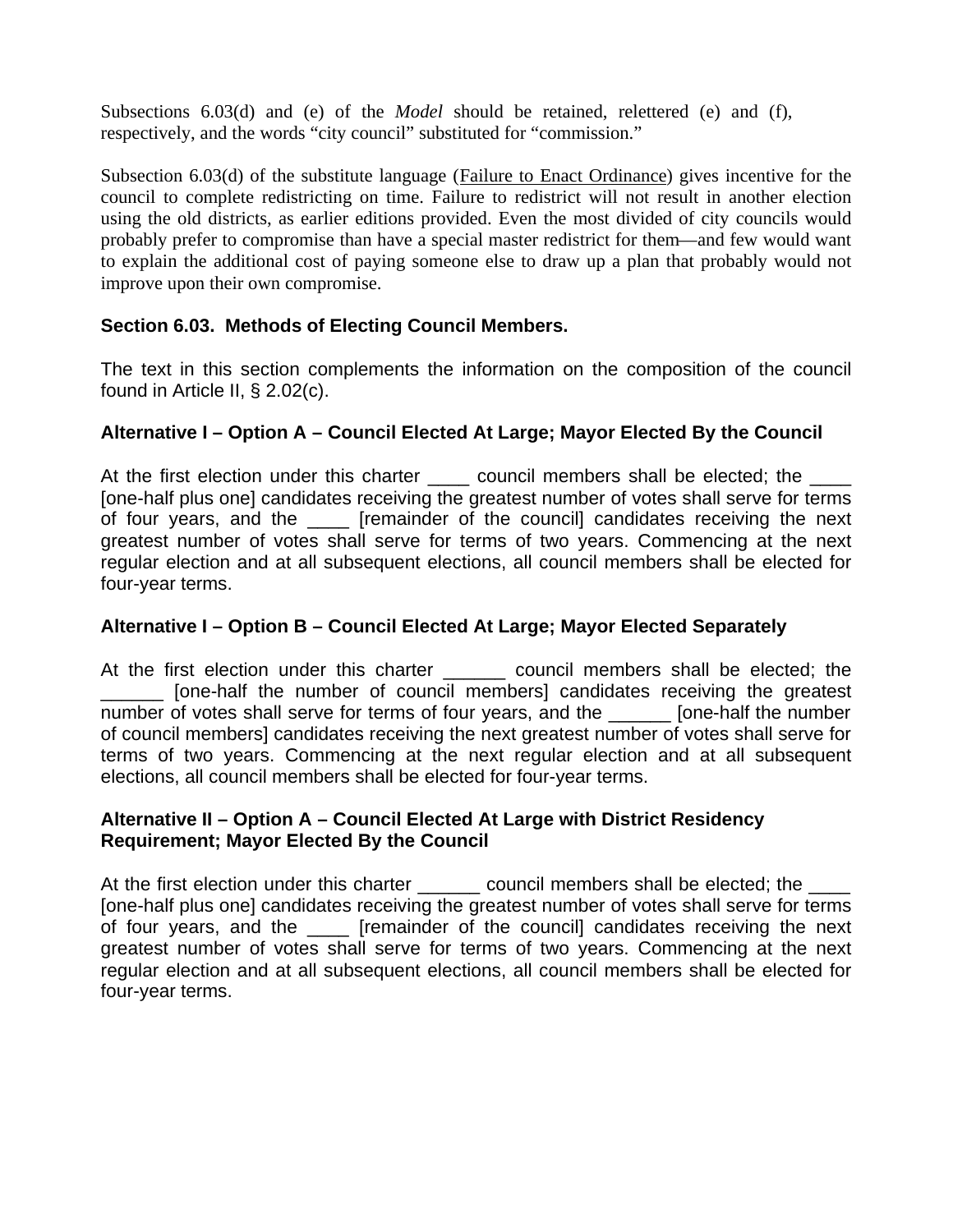### **Alternative II – Option B – Council Elected At Large with District Residency Requirement; Mayor Elected Separately**

At the first election under this charter \_\_\_\_\_\_\_\_ council members shall be elected; the \_\_\_\_ [one-half the number of council members] candidates receiving the greatest number of votes shall serve for terms of four years, and the \_\_\_\_ [one-half the number of council members] candidates receiving the next greatest number of votes shall serve for terms of two years. Commencing at the next regular election and at all subsequent elections, all council members shall serve for terms of four years.

### **Alternative III – Option A – Mixed At-Large and Single Member District System; Mayor Elected by the Council**

At the first election under this charter \_\_\_\_\_\_ council members shall be elected; all district candidates and the \_\_\_\_\_\_ at-large candidates receiving the greatest number of votes shall serve for terms of four years, and the \_\_\_\_\_ at-large candidates receiving the next greatest number of votes shall serve for terms of two years. Commencing at the next regular election and at all subsequent elections, all council members shall be elected for four-year terms.

### **Alternative III – Option B – Mixed At-Large and Single Member District System; Mayor Elected Separately**

At the first election under this charter \_\_\_\_\_\_ council members shall be elected; all district candidates and the \_\_\_\_\_\_ at-large candidates receiving the greatest number of votes shall serve for terms of four years, and the \_\_\_\_\_\_ at-large candidates receiving the next greatest number of votes shall serve for terms of two years. Commencing at the next regular election and at all subsequent elections, all council members shall be elected for four-year terms.

# **Alternative IV – Single-Member District System**

At the first election under this charter example council members shall be elected; council members from odd-numbered districts shall serve for terms of two years, and council members from even-numbered districts shall serve for terms of four years. Commencing at the next regular election and at all subsequent elections, all council members shall serve for terms of four years.

### **Commentary.**

The single-member district system should be used only where the mayor is elected at large as provided in Alternative II of § 2.03.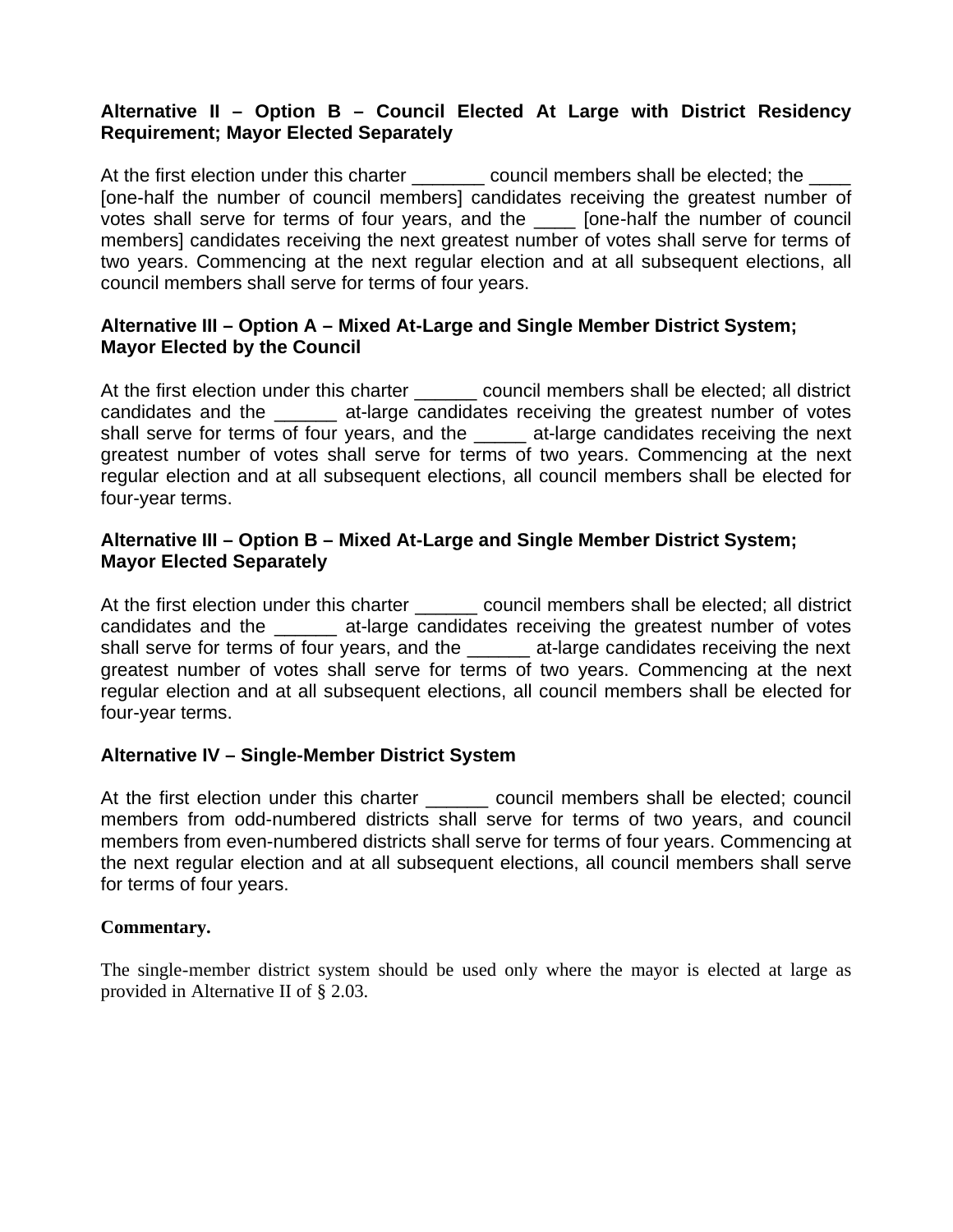### **Section 6.04. Initiative, Citizen Referendum, and Recall.**

**(a) Alternative I – Provisions Provided by State Law.** The powers of initiative, citizen referendum, and recall are hereby reserved to the electors of the city.

### **Alternative II - General Authority for Initiative, Citizen Referendum, and Recall.**

**(1) Initiative.** The registered voters of the city shall have power to propose ordinances to the council and, if the council fails to adopt an ordinance so proposed without any change in substance, to adopt or reject it at a city election, but such power shall not extend to the budget or capital program or any ordinance relating to appropriation of money, levy of taxes or salaries of city officers or employees.

**(2) Citizen Referendum.** The registered voters of the city shall have power to require reconsideration by the council of any adopted ordinance and, if the council fails to repeal an ordinance so reconsidered, to approve or reject it at a city election, but such power shall not extend to the budget or capital program or any emergency ordinance or ordinance relating to appropriation of money or levy of taxes.

**(3) Recall.** The registered voters of the city shall have power to recall elected officials of the city, but no recall petition shall be filed against any official within six months after the official takes office, nor, in case of a member subjected to a recall election and not removed, until at least six months after the election.

**(b) Commencement of Proceeding; Petitioners' Committee; Affidavit.** Any five registered voters may commence initiative, citizen referendum, or recall proceedings by filing with the city clerk an affidavit stating they will constitute the petitioners' committee and be responsible for circulating the petition and filing it in proper form, stating their names and addresses and specifying the address to which all notices to the committee are to be sent, and setting out in full the proposed initiative ordinance, citing the ordinance sought to be reconsidered, or stating the name and title of the officer sought to be recalled accompanied by a statement, not to exceed 200 words, of the reasons for the recall. Grounds for recall should relate to and affect the administration of the official's office, and be of a substantial nature directly affecting the rights and interests of the public. Promptly after receipt of a recall petition, the clerk shall serve, personally or by certified mail, a copy of the affidavit on the elected officer sought to be recalled. Within 10 days of service of the affidavit, the elected officer sought to be recalled may file a statement with the city clerk, not to exceed 200 words, in response. Promptly after the affidavit of the petitioners' committee is filed, and the response, if any, of the elected official sought to be recalled is filed, the clerk shall issue the appropriate petition blanks to the petitioners' committee.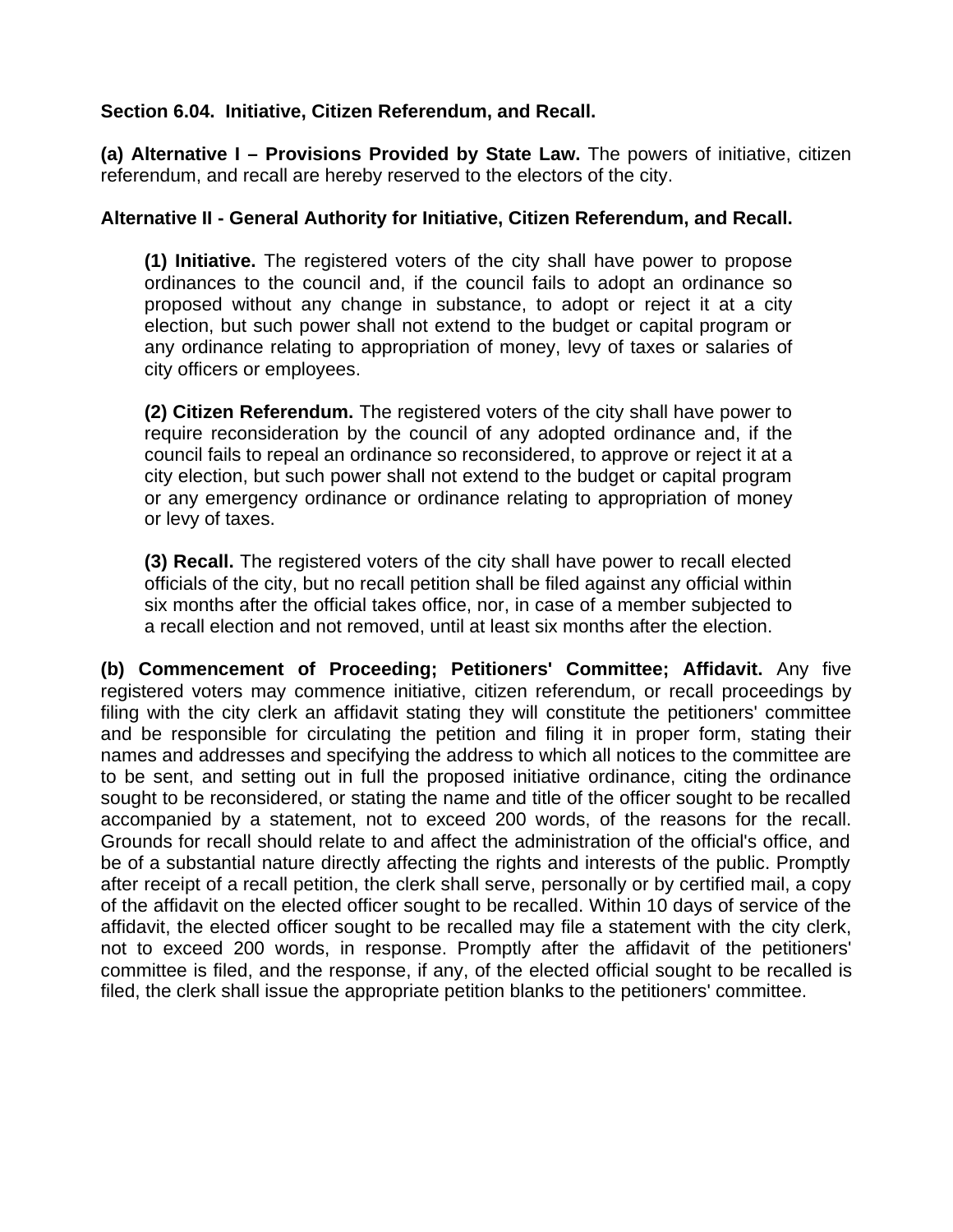# **(c) Petitions.**

**(1) Number of Signatures.** Initiative and citizen referendum petitions must be signed by registered voters of the city equal in number to at least [5 to 10] percent of the total number of registered voters to vote at the last regular election. Recall petitions must be signed by registered voters of the city equal in number to at least [10 to 20] percent of the total number of registered voters to vote at the last regular election.

**(2) Form and Content.** All papers of a petition shall be uniform in size and style and shall be assembled as one instrument for filing. Each signature shall be executed in ink or indelible pencil and shall be followed by the address of the person signing. Initiative and citizen referendum petitions shall contain or have attached thereto throughout their circulation the full text of the ordinance proposed or sought to be reconsidered. Recall petitions shall contain the name and title of the official sought to be recalled, the statement of grounds for the recall, and the response of the official sought to be recalled, if any. If no response was filed, the petition shall so state.

**(3) Affidavit of Circulator.** Each paper of a petition shall have attached to it when filed an affidavit executed by the person circulating it stating that he or she personally circulated the paper, the number of signatures thereon, that all the signatures were affixed in his or her presence, that he or she believes them to be the genuine signatures of the persons whose names they purport to be and that each signer had an opportunity before signing to read the full text of the ordinance proposed or sought to be reconsidered.

**(4) Time for Filing Referendum and Recall Petitions.** Referendum petitions must be filed within 30 days after adoption by the council of the ordinance sought to be reconsidered. Recall petitions must be filed within [40 to 160] days of the filing of the petitioners' affidavit initiating the recall procedure.

### **(d) Procedure after Filing.**

**(1) Certificate of Clerk; Amendment.** Within twenty days after the petition is filed, the city clerk shall complete a certificate as to its sufficiency, specifying, if it is insufficient, the particulars wherein it is defective and shall promptly send a copy of the certificate to the petitioners' committee by registered mail. A petition certified insufficient for lack of the required number of valid signatures may be amended once if the petitioners' committee files a notice of intention to amend it with the clerk within two days after receiving the copy of his or her certificate and files a supplementary petition upon additional papers within ten days after receiving the copy of such certificate. Such supplementary petition shall comply with the requirements of paragraphs (2) and (3) of § 6.04(c), and within five days after it is filed the clerk shall complete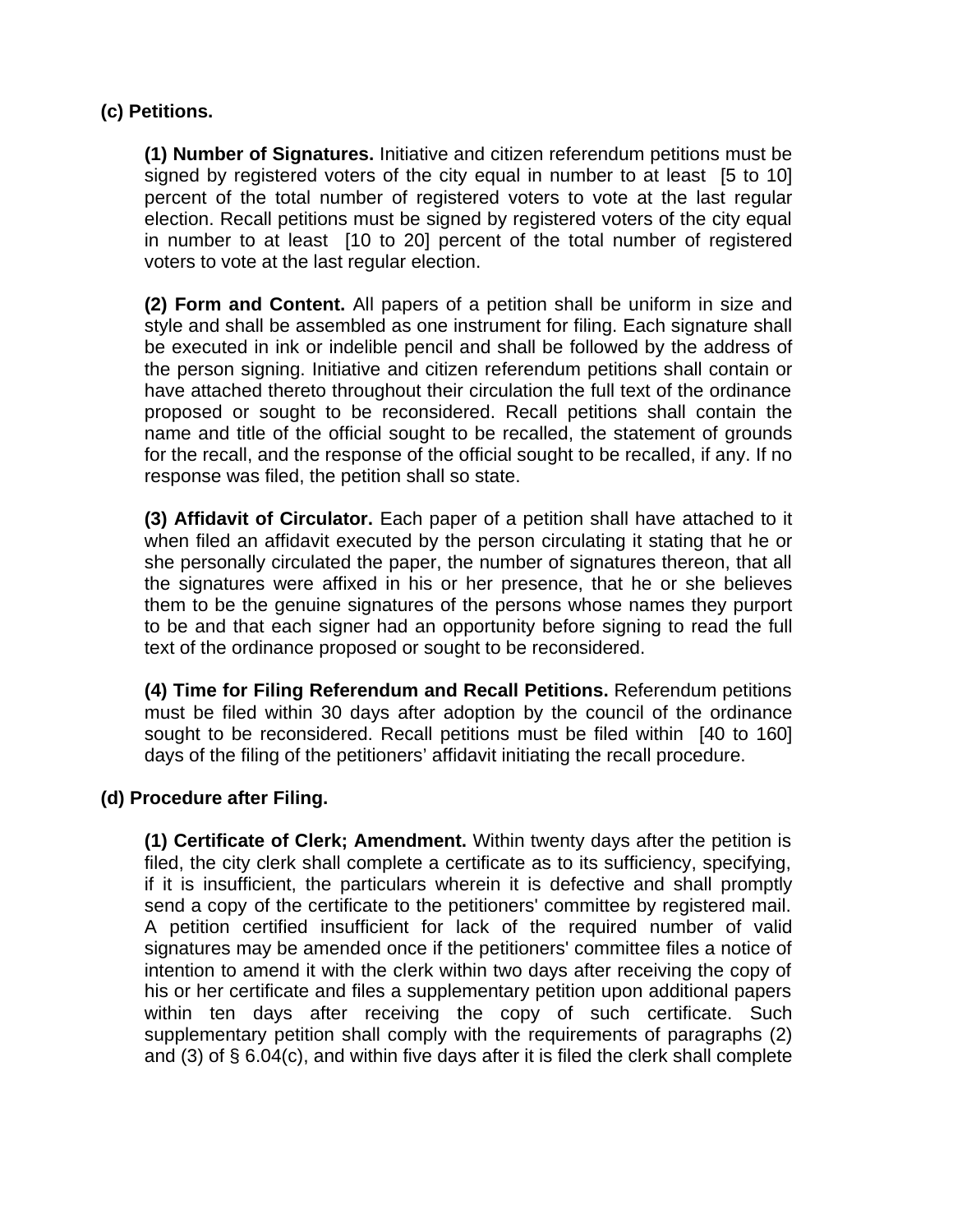a certificate as to the sufficiency of the petition as amended and promptly send a copy of such certificate to the petitioners' committee by registered mail as in the case of an original petition. If a petition or amended petition is certified sufficient, or if a petition or amended petition is certified insufficient and the petitioners' committee does not elect to amend or request council review under paragraph (2) of this subsection within the time required, the clerk shall promptly present his or her certificate to the council and the certificate shall then be a final determination as to the sufficiency of the petition.

**(2) Council Review.** If a petition has been certified insufficient and the petitioners' committee does not file notice of intention to amend it or if an amended petition has been certified insufficient, the committee may, within two days after receiving the copy of such certificate, file a request that it be reviewed by the council. The council shall review the certificate at its next meeting following the filing of such request and approve or disapprove it, and the council's determination shall then be a final determination as to the sufficiency of the petition. A council member who is the subject of a recall petition shall not be eligible to act in the determination of sufficiency or insufficiency of the petition.

**(3) Court Review; New Petition.** A final determination as to the sufficiency of a petition shall be subject to court review. A final determination of insufficiency, even if sustained upon court review, shall not prejudice the filing of a new petition for the same purpose.

**(e) Referendum Petitions; Suspension of Effect of Ordinance.** When a referendum petition is filed with the city clerk, the ordinance sought to be reconsidered shall be suspended from taking effect. Such suspension shall terminate when:

- (i) There is a final determination of insufficiency of the petition, or
- (ii) The petitioners' committee withdraws the petition, or
- (iii) The council repeals the ordinance, or
- (iv) Thirty days have elapsed after a vote of the city on the ordinance.

### **(f) Action on Petitions.**

**(1) Action by Council.** When an initiative or referendum petition has been finally determined sufficient, the council shall promptly consider the proposed initiative ordinance in the manner provided in Article II or reconsider the referred ordinance by voting its repeal. If the council fails to adopt a proposed initiative ordinance without any change in substance within sixty days or fails to repeal the referred ordinance within thirty days after the date the petition was finally determined sufficient, it shall submit the proposed or referred ordinance to the voters of the city. The council shall promptly order a recall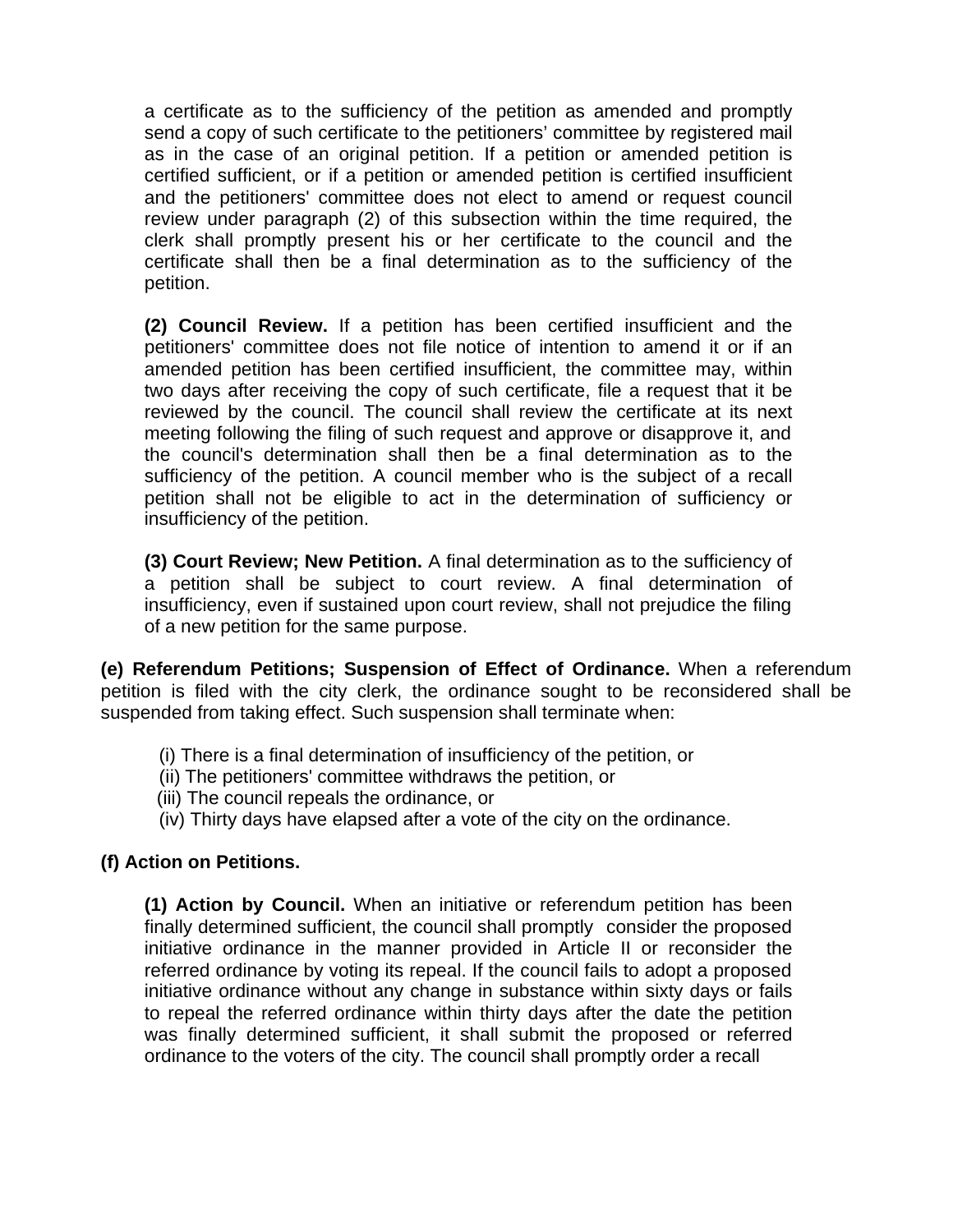election to occur within [30 to 90] days of the date the recall petition was finally determined sufficient.

**(2) Submission to Voters of Proposed or Referred Ordinances.** The vote of the city on a proposed or referred ordinance shall be held not less than 30 days and not later than one year from the date of the final council vote thereon. If no regular city election is to be held within the period prescribed in this subsection, the council shall provide for a special election; otherwise, the vote shall be held at the same time as such regular election, except that the council may in its discretion provide for a special election at an earlier date within the prescribed period. Copies of the proposed or referred ordinance shall be made available at the polls.

**(3) Withdrawal of Petitions.** An initiative, referendum, or recall petition may be withdrawn at any time prior to the fifteenth day preceding the day scheduled for a vote of the city by filing with the city clerk a request for withdrawal signed by at least two-thirds of the petitioners' committee. Upon the filing of such request the petition shall have no further force or effect and all proceedings thereon shall be terminated.

### **(g) Results of Election.**

**(1) Initiative.** If a majority of the registered voters voting on a proposed initiative ordinance vote in its favor, it shall be considered adopted upon certification of the election results and shall be treated in all respects in the same manner as ordinances of the same kind adopted by the council. If conflicting ordinances are approved at the same election, the one receiving the greatest number of affirmative votes shall prevail to the extent of such conflict.

**(2) Referendum.** If a majority of the registered voters voting on a referred ordinance vote against it, it shall be considered repealed upon certification of the election results.

**(3) Recall.** Ballots used at recall elections shall read: "Shall [name] be recalled (removed) from the office of \_\_\_\_\_\_\_\_\_?" If a majority of the registered voters voting on a proposed recall vote in its favor, the official is removed and the winning candidate for successor, if any, shall be elected as a replacement for the duration of the unexpired term. Otherwise the vacancy shall be filled in accordance with § 2.06 (c).

#### **Commentary.**

Unlike other provisions, this article must be completely self-executing. Detail should not be filled in by the council because these devices guard against possible inadequacies of council.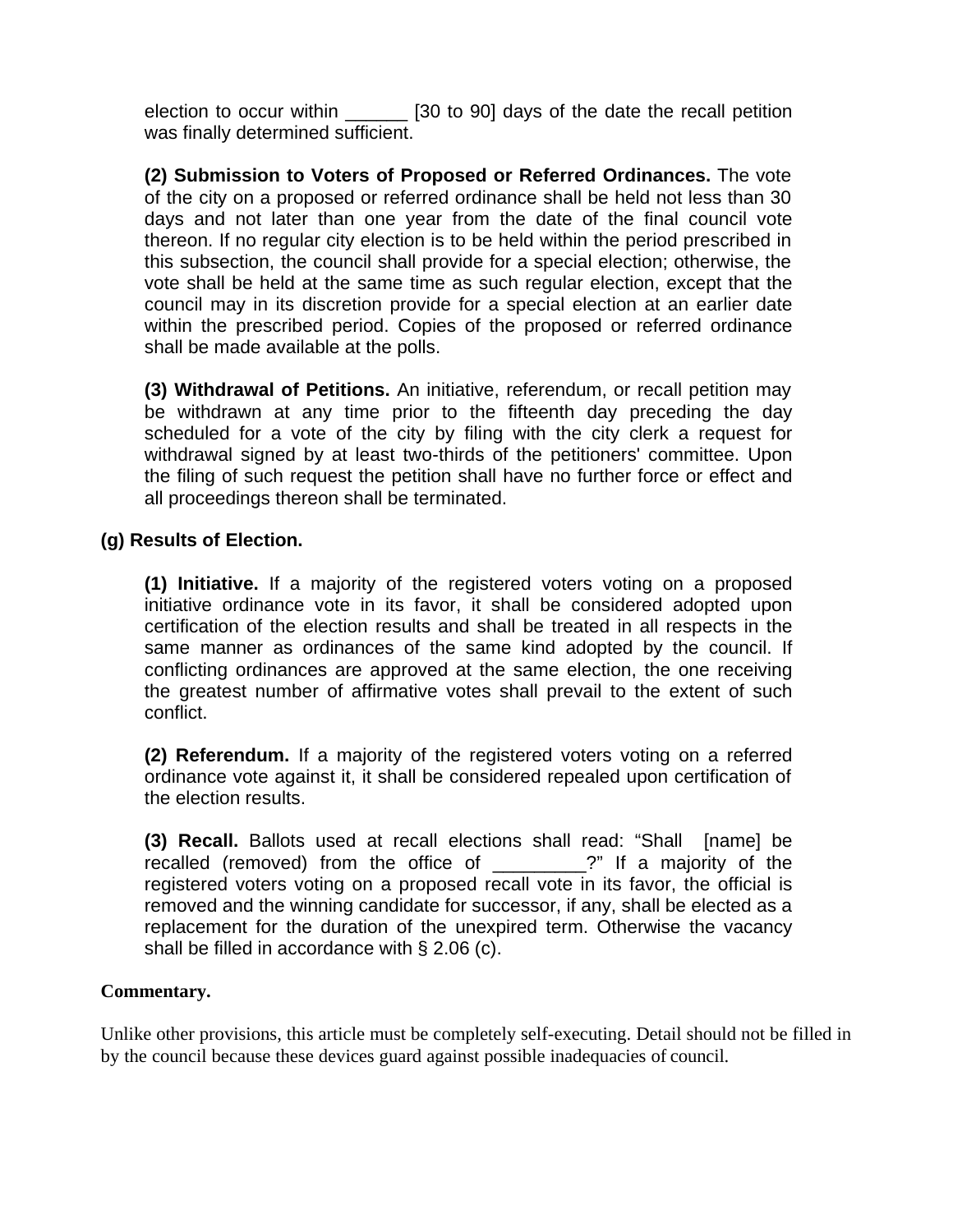(a) Neither the initiative nor the referendum should be applicable to the budget, capital program, any ordinance relating to the appropriation of money or the levy of taxes, or, of course, to salaries of city officers or employees, for this would interfere with responsible officials striving to achieve a properly balanced long-range fiscal program. Recall should not apply to recently elected officials, because officials need time to establish themselves in office, and because election results should not be promptly challenged by another election.

(b) Requiring a petitioners' committee places clear responsibility for the undertaking of initiative, citizen referendum, or recall proceedings.

(c) The number of signatures required for initiative and referendum petitions in the seventh edition was fifteen percent of the total number registered to vote at the last regular city election. The eighth edition permits charter drafters to decide upon a reasonable threshold for their city, chosen from a range equal to or greater than five percent but less than or equal to ten percent of registered voters to vote at the last city election. The percentage used should neither be too easy nor too burdensome. Communities typically require more signatures for recall petitions than for initiative and referendum petitions. In determining the recall percentage, drafters should consider distinguishing between atlarge and district offices.

Limiting the period for filing a referendum petition to thirty days after passage insures that the effective date of an ordinance will not be delayed unless the referendum effort is of serious proportions. The timing of the recall procedure prevents the threat of recall from pending without limitation. The time period for signature collection should be reasonably related to the signature requirement and the size of the city, within the provided range of 40 to 160 days.

(d) The mandatory language prevents the city clerk from delaying certification of the sufficiency or insufficiency of petitions beyond the twenty days specified.

(e) The fact that filing a referendum petition with the city clerk suspends the effective date of an ordinance will spur the city clerk and the council into prompt action on the question of sufficiency. When an ordinance is subjected to a referendum vote and the council's action is sustained, termination of the suspension must be delayed until sufficient time has passed for official determination of the election results. This will vary with local practice. The thirty days indicated in § 6.04(e) (iv) is arbitrary. If there is a definite provision for the official reporting of election results, the lifting of the suspension should probably coincide with the reporting.

(f) This section mandates council consideration of the proposed "initiative ordinance" and reconsideration of the "referred ordinance" prior to the circulation of petitions and the ensuing ballot question. The words "adopt a proposed initiative ordinance without any change in substance" permit correction of technical imperfections.

If an election is necessary, provisions for submitting a proposed or referred ordinance to the voters, or ordering a recall election, permit considerable latitude as to the election date to encourage holding the vote at a regular election if possible.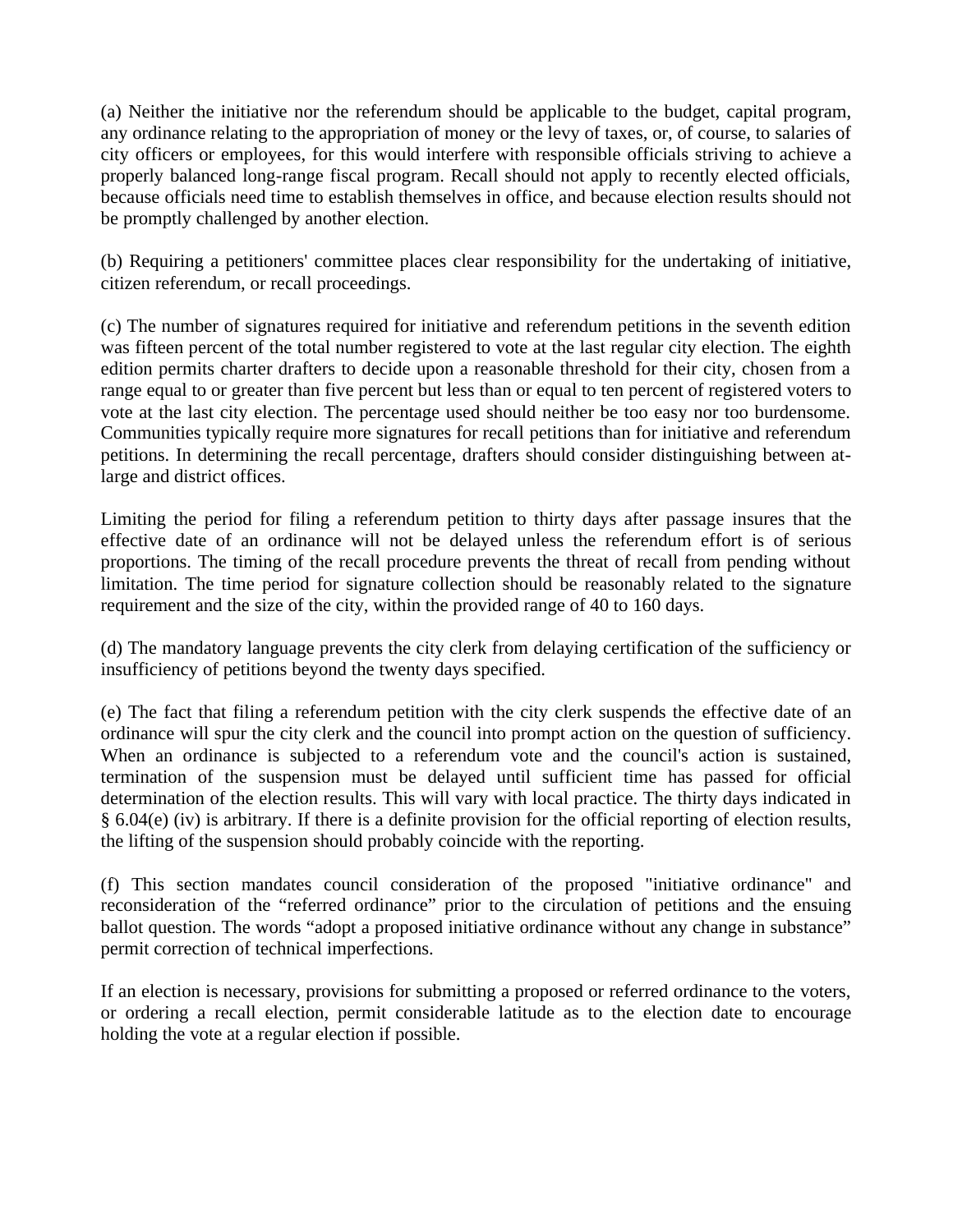One of the most important reasons for requiring a petitioners' committee is to provide a mechanism for withdrawing an initiative, referendum, or recall petition if those originating the proceedings change their minds or feel that action of the council satisfies the need which prompted the petition.

(g) Initiative ordinances approved by the electorate become effective, just as is the case with an ordinance passed by council, in thirty days or at whatever later date is specified.

#### **Article VII GENERAL PROVISIONS**

#### **Introduction.**

All communities should have fully developed provisions dealing with the ethical expectations essential to responsible government. Ethics provisions foster public trust in the integrity of city government and serve as a check on improper or abusive behavior by city officials and employees. Communities should also have a comprehensive campaign finance code requiring, at the least, disclosure of sources of money used in the campaign for city office. The amount of money flowing into local races continues to grow and must be regulated to help avoid the public perception of corruption.

### **Section 7.01. Conflicts of Interest; Board of Ethics.**

**(a) Conflicts of Interest.** The use of public office for private gain is prohibited. The city council shall implement this prohibition by ordinance, the terms of which shall include, but not be limited to: acting in an official capacity on matters in which the official has a private financial interest clearly separate from that of the general public; the acceptance of gifts and other things of value; acting in a private capacity on matters dealt with as a public official; the use of confidential information; and appearances by city officials before other city agencies on behalf of private interests. This ordinance shall include a statement of purpose and shall provide for reasonable public disclosure of finances by officials with major decision-making authority over monetary expenditures and contractual and regulatory matters and, insofar as permissible under state law, shall provide for fines and imprisonment for violations.

**(b) Board of Ethics.** The city council shall, by ordinance, establish an independent board of ethics to administer and enforce the conflict of interest and financial disclosure ordinances. No member of the board may hold elective or appointed office under the city or any other government or hold any political party office. Insofar as possible under state law, the city council shall authorize the board to issue binding advisory opinions, conduct investigations on its own initiative and on referral or complaint from officials or citizens, subpoena witnesses and documents, refer cases for prosecution, impose administrative fines, and to hire independent counsel. The city council shall appropriate sufficient funds to the board of ethics to enable it to perform the duties assigned to it and to provide annual training and education of city officials and employees, including candidates for public office, regarding the ethics code.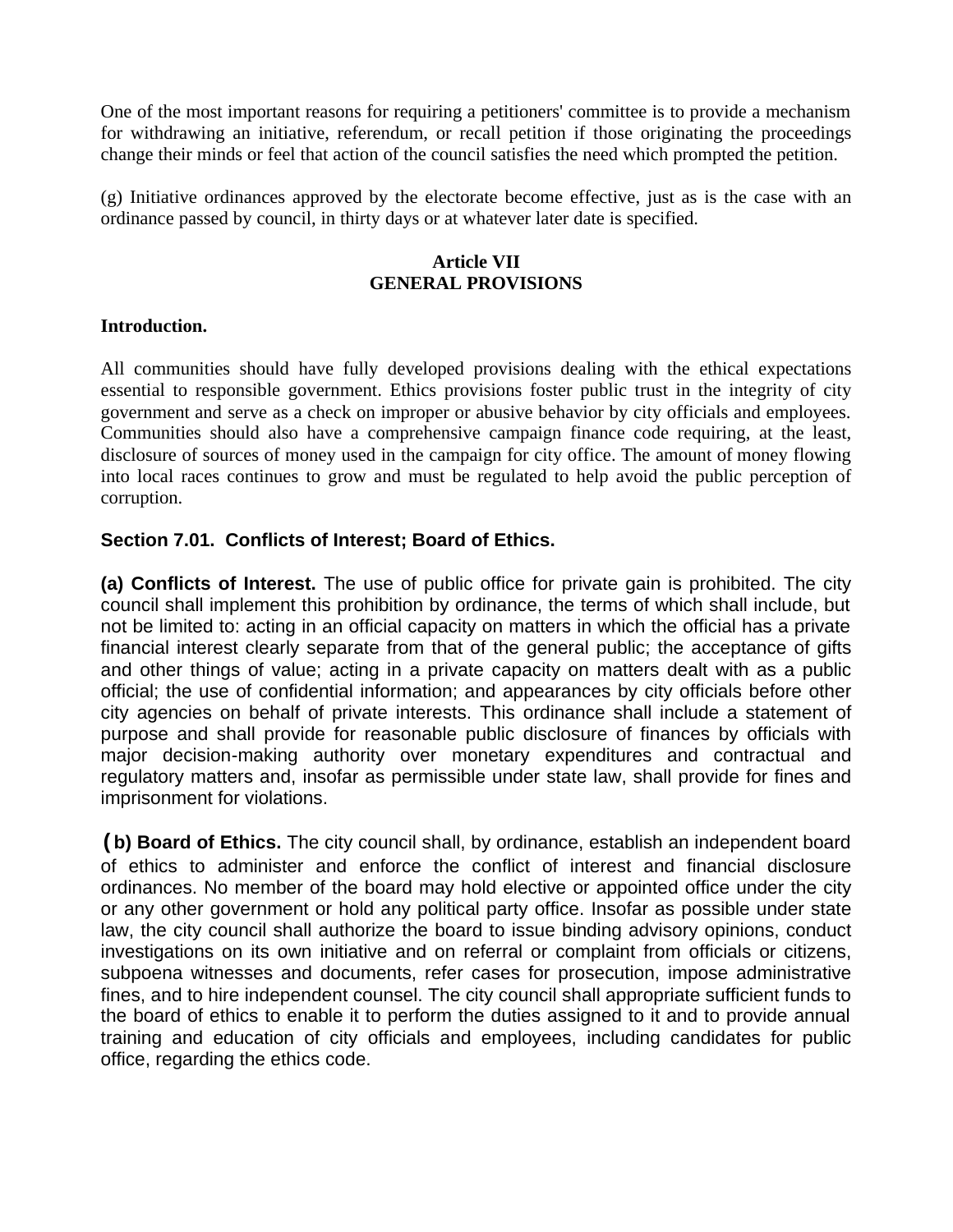# **Commentary.**

Many states have conflict of interest and financial disclosure laws which include local officials as well as state officials. Cities in these states may wish to modify this section accordingly by either eliminating duplication with state law or providing for local filing of state forms to provide local access to the information.

Instead of providing essentially statutory language, this section mandates council passage of ordinances covering certain basic subjects and which provide for a specific mechanism to administer and enforce the law. This permits amendment as may be required without a referendum, which would be necessary if the charter covered the subject in detail. This provision shows that the charter is serious about the need for dealing with ethics problems but at the same time leaves it to the city council to adopt the formulation most appropriate for the specific situation. It makes a provision for a Board of Ethics but leaves details on the board's composition and procedure to the council.

Other provisions councils could adopt, but not listed in the *Model*, relate to acting in an official capacity over any campaign donor who contributes \$ or more to the official's campaign; the hiring of relatives; acting in an official capacity on matters affecting a prior employer within a designated time period after leaving the employer; accepting outside employment while in office; and accepting employment with an employer over whom the official or employee acted in an official capacity, within a designated time period after leaving office. Westminster, Colorado, pioneered the conflict of interest approach to limiting campaign contributions, via charter amendment, and other cities have expressed interest in following its example either by charter or ordinance. A substantial number of cities restrict hiring of relatives and prior, outside, and subsequent employment arrangements.

# **Section 7.02. Prohibitions.**

# **(a) Activities Prohibited.**

- (1) No person shall be appointed to or removed from, or in any way favored or discriminated against with respect to any city position or appointive city administrative office because of race, gender, age, sexual orientation, disability, religion, country of origin, or political affiliation.
- (2) No person shall willfully make any false statement, certificate, mark, rating or report in regard to any test, certification or appointment under the provisions of this charter or the rules and regulations made there under, or in any manner commit or attempt to commit any fraud preventing the impartial execution of such provisions, rules and regulations.
- (3) No person who seeks appointment or promotion with respect to any city position or appointive city administrative office shall directly or indirectly give, render or pay any money, service or other valuable thing to any person for or in connection with his or her test, appointment, proposed appointment, promotion or proposed promotion.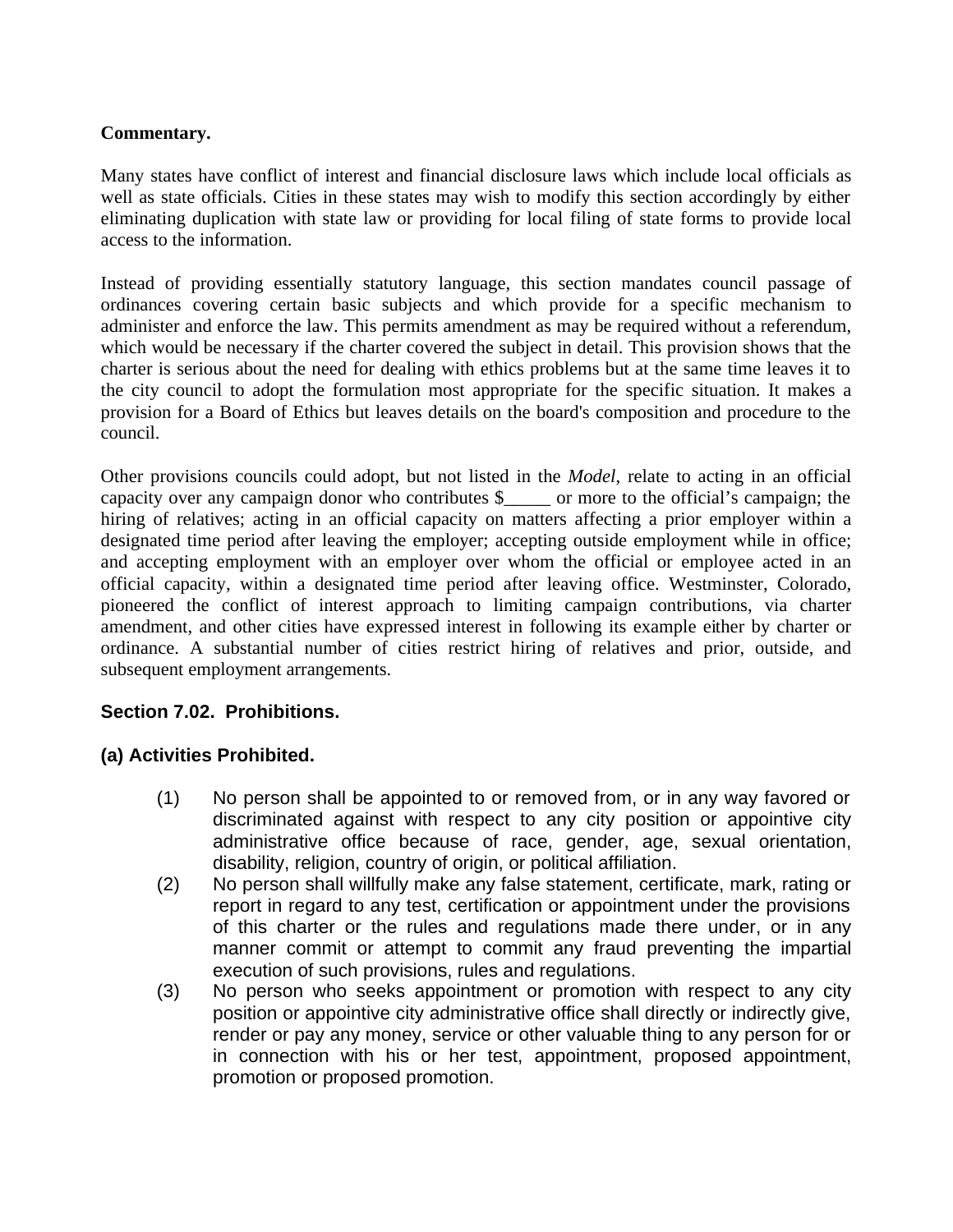- (4) No person shall knowingly or willfully solicit or assist in soliciting any assessment, subscription or contribution for any political party or political purpose to be used in conjunction with any city election from any city officer or city employee.
- (5) No city officer or city employee shall knowingly or willfully make, solicit or receive any contribution to the campaign funds of any political party or committee to be used in a city election or to campaign funds to be used in support of or opposition to any candidate for election to city office or city ballot issue. Further, no city employee shall knowingly or willfully participate in any aspect of any political campaign on behalf of or opposition to any candidate for city office. This section shall not be construed to limit any person's right to exercise rights as a citizen to express opinions or to cast a vote nor shall it be construed to prohibit any person from active participation in political campaigns at any other level of government.

**(b) Penalties.** Any person convicted of a violation of this section shall be ineligible for a period of five years following such conviction to hold any city office or position and, if an officer or employee of the city, shall immediately forfeit his or her office or position. The city council shall establish by ordinance such further penalties as it may deem appropriate.

# **Commentary.**

The activities prohibited by this section are antithetical to the maintenance of a sound, permanent municipal service. The prohibition against discrimination states basic municipal policy which applies to all personnel relationships. Prohibiting fraud or attempted fraud and bribery in connection with appointments and promotions by charter provision stresses the importance of maintaining the integrity of the public service. Prohibitions against political solicitation and participation in political campaigns afford protection for the employee as well as the integrity of the system. State law of general application may be sufficiently comprehensive to cover the activities prohibited by this section. If so, the charter need not contain these provisions except to give confirmation of public acceptance of these policies.

# **Section 7.03. Campaign Finance.**

**(a) Disclosure.** The city council shall enact ordinances to protect the ability of city residents to be informed of the financing used in support of, or against, campaigns for locally elected office. The terms of such ordinances shall include, but not be limited to, requirements upon candidates and candidate committees to report in a timely manner to the appropriate city office: contributions received, including the name, address, employer, and occupation of each contributor who has contributed or more; expenditures made; and obligations entered into by such candidate or candidate committee. In so far as is permissible under state law, such regulations shall also provide for fines and imprisonment for violations. The ordinance shall provide for convenient public disclosure of such information by the most appropriate means available to the city.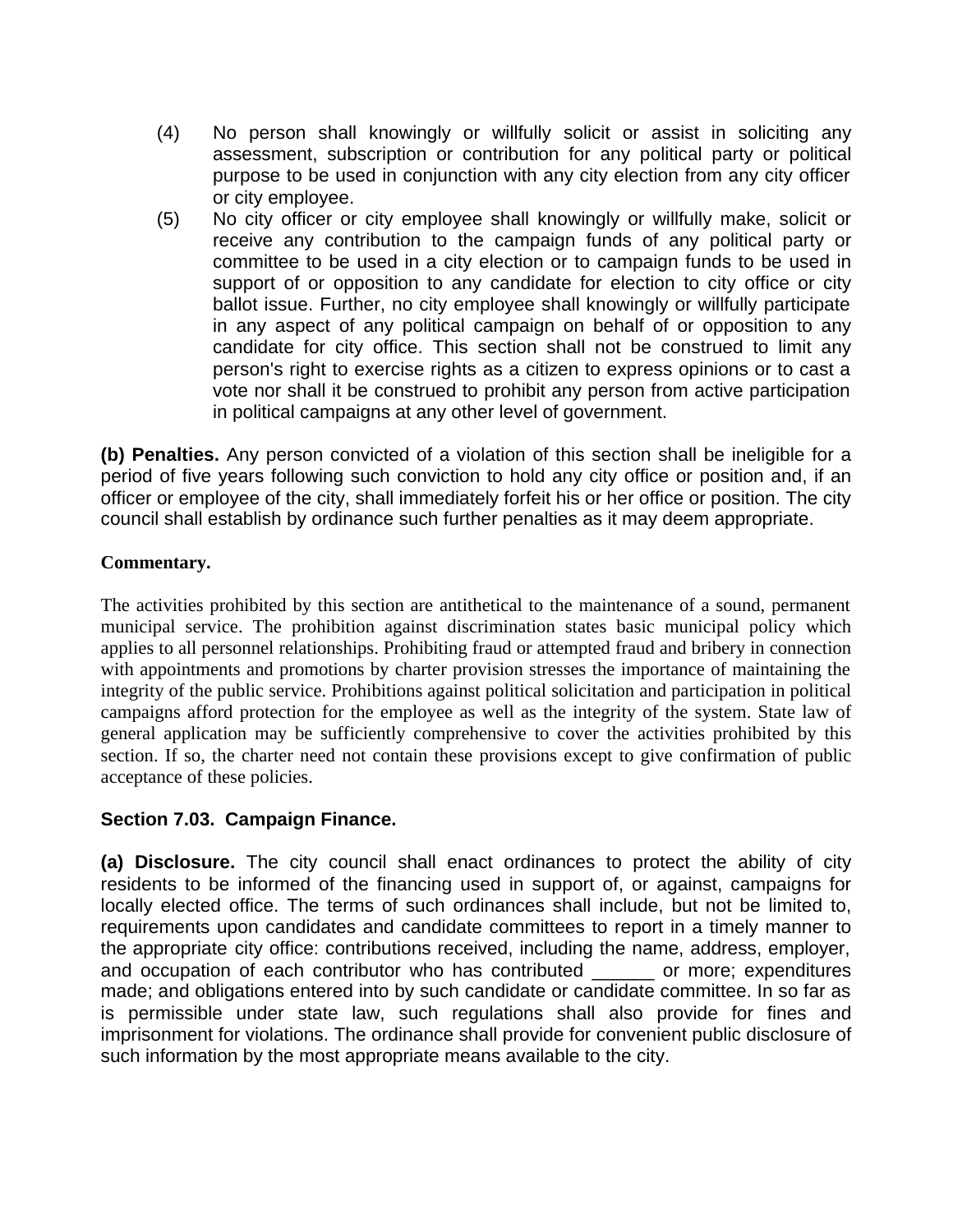**(b) Contribution and Spending Limitations.** In order to combat the potential for, and appearance of, corruption, and to preserve the ability of all qualified citizens to run for public office, the city shall, in so far as is permitted by state and federal law, have the authority to enact ordinances designed to limit contributions and expenditures by, or on behalf of, candidates for locally elected office. Ordinances pursuant to this section may include, but are not limited to: limitations on candidate and candidate committees that affect the amount, time, place, and source of financial and in-kind contributions; and, voluntary limitations on candidate and candidate committee expenditures tied to financial or non-financial incentives.

## **Commentary.**

This section was added to the eighth edition in recognition of the substantial number of cities that have enacted campaign finance laws since the seventh edition. This trend indicates that increasingly large amounts of private money have permeated local elections and reflects public perception that such money has had a distorting influence on the democratic process.

Section 7.03(a) provides for disclosure of candidate contributions and expenditures. A strong majority of cities in the United States have some form of campaign contribution and expenditure disclosure requirements. This section of the charter requires the city to provide for timely disclosure of such funds. It further requires that disclosure of contributions above a certain threshold include the donor's employer and occupation. Such information allows citizens to identify the sources of funding that influence local elections. The requirement that the city provide for "convenient public disclosure" is meant to encourage electronic disclosure over city web sites when such technology and resources are available.

Section 7.03(b) provides the city with express authority, but not a mandate, to enact any of the several innovative campaign finance laws that cities have enacted over the last three decades. This includes options such as contribution limitations, time limits on fund raising, and public financing as an incentive for candidates to adhere to voluntary spending limits.

## **Article VIII CHARTER AMENDMENT**

### **Introduction.**

All charters require modification from time to time. In states where the constitution or statutes prohibit cities from adopting their own methods of charter revision, this article cannot be used.

# **Section 8.01. Proposal of Amendment.**

Amendments to this charter may be framed and proposed:

(a) In the manner provided by law, or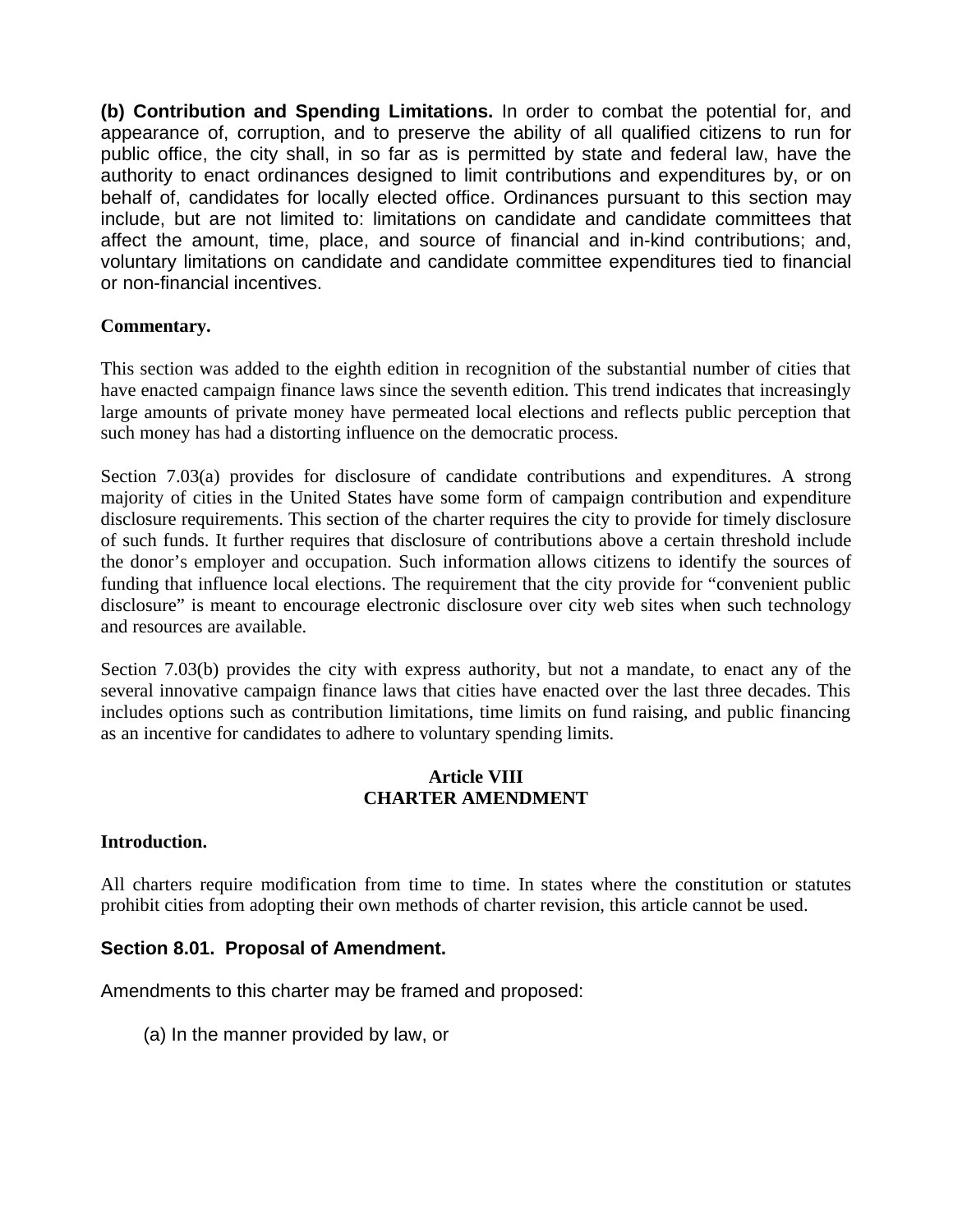(b) By ordinance of the council containing the full text of the proposed amendment and effective upon adoption, or

(c) By report of a charter commission created by ordinance, or

(d) By the voters of the city.

Proposal of an amendment by the voters of the city shall be by petition containing the full text of the proposed amendment and shall be governed by the same procedures and requirements prescribed in Article VI for initiative petitions until such time as a final determination as to the sufficiency of the petition is made, except that there shall be no limitation as to subject matter and that the petition must be signed by registered voters of the city equal in number to at least [5 to 10] percent of the total number of those registered to vote at the last regular city election. The petitioners' committee may withdraw the petition at any time before the fifteenth day immediately preceding the day scheduled for the city vote on the amendment.

# **Commentary.**

This article lists four methods for proposing charter amendments. The first references any methods which are provided by state law, and the second is by the council itself. The third is by a charter commission, which in many states may be created by the council. Depending on the state, the procedures binding the charter commission may be found in the constitution or state law. Often the procedures allow formation of the charter commission by petition or by ordinance.

The final method of charter amendment is by a voter-initiated petition. The signature requirement for charter amendment petitions should be a fixed percentage between five and ten percent of registered city voters. It is important that the number of signatures required be substantial. It should be relatively difficult to amend the charter, and charter amendments should not be used to harass officials.

# **Section 8.02. Election.**

Upon delivery to the city election authorities of the report of a charter commission or delivery by the city clerk of an adopted ordinance or a petition finally determined sufficient, proposing an amendment pursuant to § 8.01, the election authorities shall submit the proposed amendment to the voters of the city at an election. Such election shall be announced by a notice containing the complete text of the proposed amendment and published in one or more newspapers of general circulation in the city at least thirty days prior to the date of the election. The election shall be held not less than 60 and not more than 120 days after the adoption of the ordinance or report or the final determination of sufficiency of the petition proposing the amendment. If no regular election is to be held within that period, the council shall provide for a special election on the proposed amendment; otherwise, the holding of a special election shall be as specified in state law.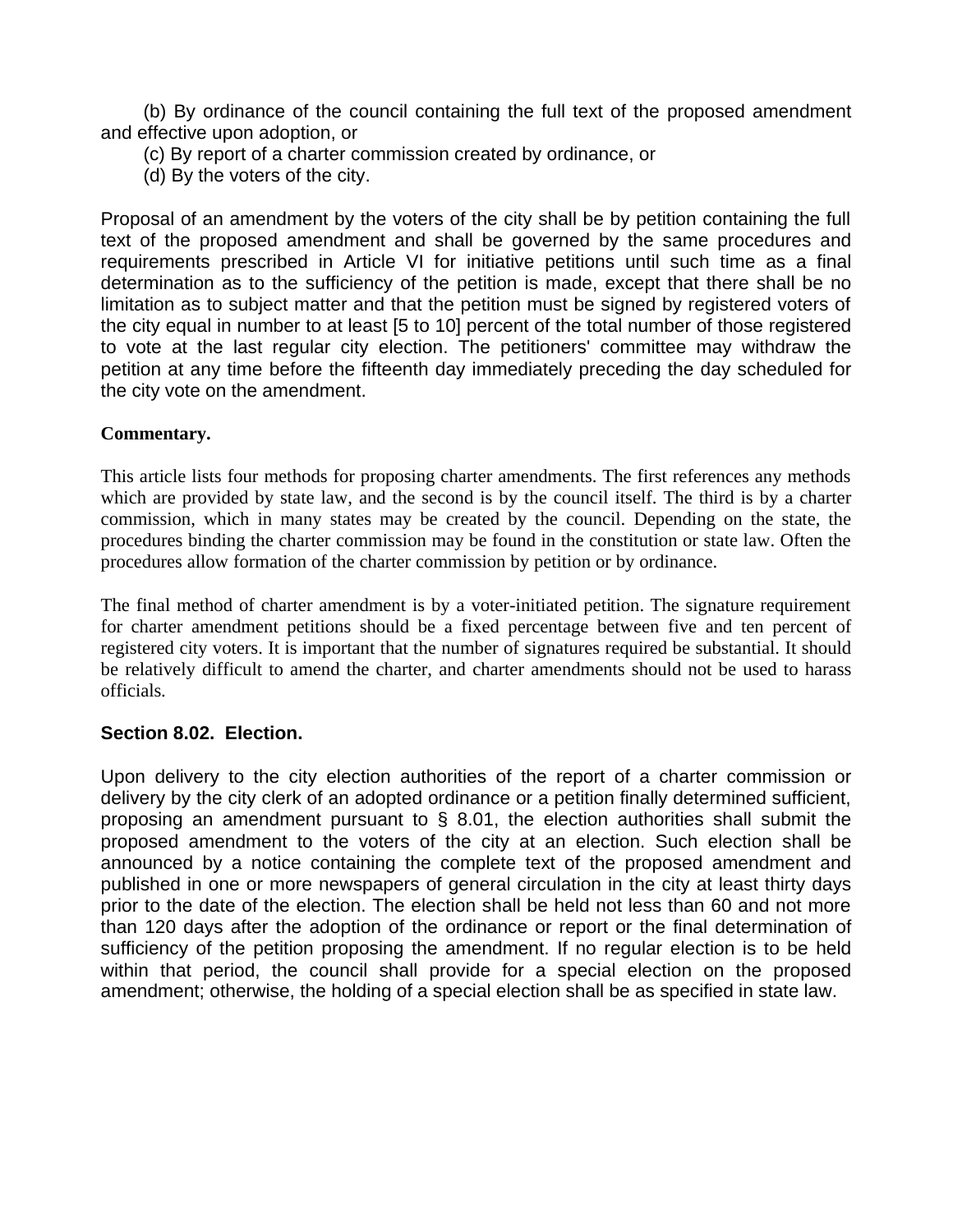# **Section 8.03. Adoption of Amendment.**

If a majority of those voting upon a proposed charter amendment vote in favor of it, the amendment shall become effective at the time fixed in the amendment or, if no time is therein fixed, 30 days after its adoption by the voters.

### **Article IX TRANSITION AND SEVERABILITY**

## **Introduction.**

Many charters do not facilitate transition from an old to a new form of government organization. More than almost any other part of the charter, the article containing transitional provisions needs to be tailored to existing law and organization. The *Model* makes no claim to being complete in this regard but calls attention to matters that must be considered and provides a basic pattern for a transition article. Care in the preparation of this article will have important benefits. It can disarm arguments that adoption of a new charter will harm existing personnel and the processes of the government. It may also save the city from costly litigation and administrative confusion.

# **Section 9.01. Officers and Employees.**

**(a) Rights and Privileges Preserved.** Nothing in this charter except as otherwise specifically provided shall affect or impair the rights or privileges of persons who are city officers or employees at the time of its adoption.

**(b) Continuance of Office or Employment.** Except as specifically provided by this charter, if at the time this charter takes full effect, a city administrative officer or employee holds any office or position which is or can be abolished by or under this charter, he or she shall continue in such office or position until the taking effect of some specific provision under this charter directing that he or she vacate the office or position.

**(c) Personnel System.** An employee holding a city position at the time this charter takes full effect, who was serving in that same or a comparable position at the time of its adoption, shall not be subject to competitive tests as a condition of continuance in the same position but in all other respects shall be subject to the personnel system provided for in § 4.02.

# **Section 9.02. Departments, Offices, and Agencies.**

**(a) Transfer of Powers.** If a city department, office or agency is abolished by this charter, the powers and duties given it by law shall be transferred to the city department, office or agency designated in this charter or, if the charter makes no provision, designated by the city council.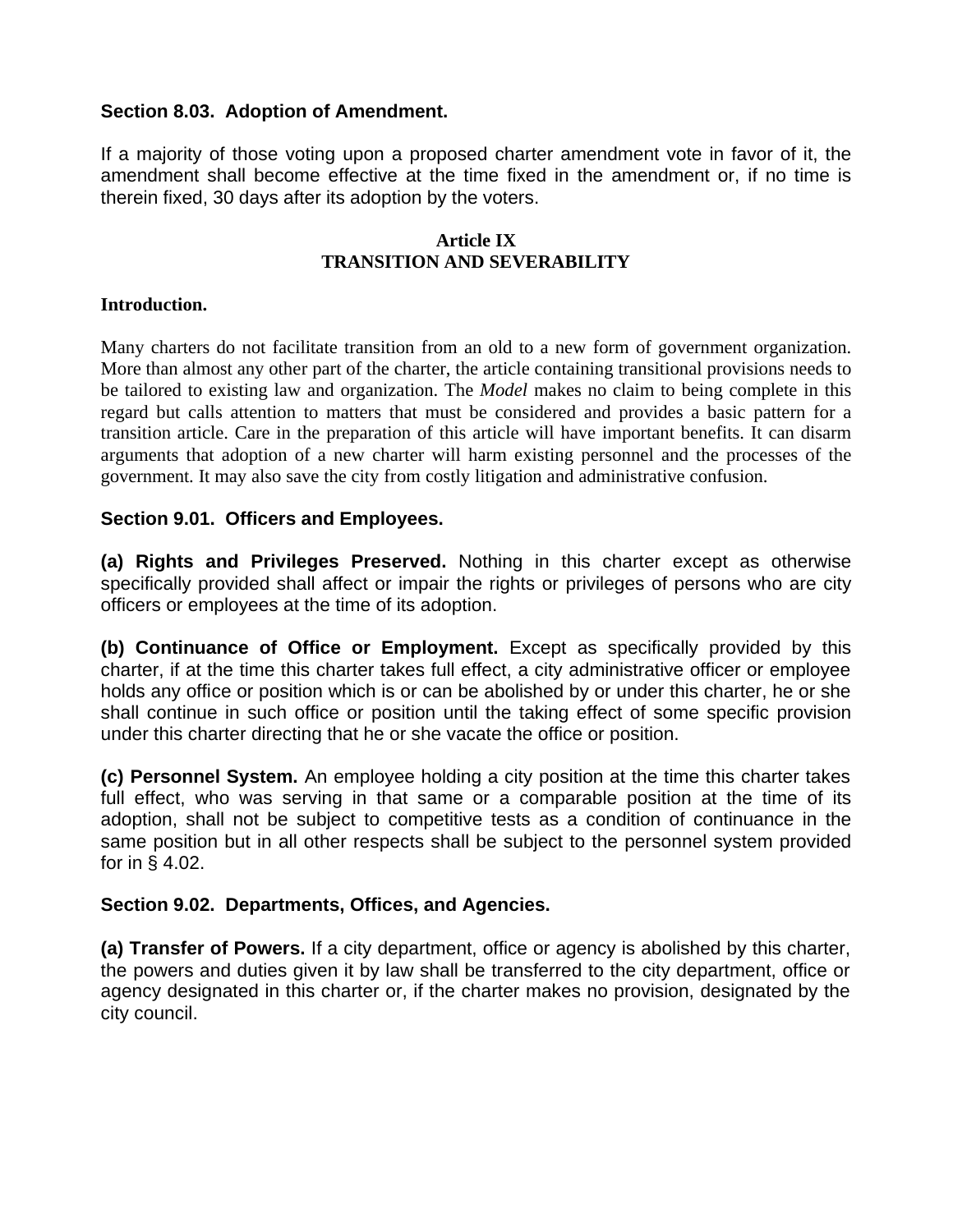**(b) Property and Records.** All property, records and equipment of any department, office or agency existing when this charter is adopted shall be transferred to the department, office or agency assuming its powers and duties, but, in the event that the powers or duties are to be discontinued or divided between units or in the event that any conflict arises regarding a transfer, such property, records or equipment shall be transferred to one or more departments, offices or agencies designated by the city council in accordance with this charter.

# **Section 9.03. Pending Matters.**

All rights, claims, actions, orders, contracts, and legal administrative proceedings shall continue except as modified pursuant to the provisions of this charter and in each case shall be maintained, carried on or dealt with by the city department, office or agency appropriate under this charter.

# **Section 9.04. State and Municipal Laws.**

**(a) In General.** All city ordinances, resolutions, orders and regulations which are in force when this charter becomes fully effective are repealed to the extent that they are inconsistent or interfere with the effective operation of this charter or of ordinances or resolutions adopted pursuant thereto. To the extent that the constitution and laws of the state of \_\_\_\_\_\_ permit, all laws relating to or affecting this city or its agencies, officers or employees which are in force when this charter becomes fully effective are superseded to the extent that they are inconsistent or interfere with the effective operation of this charter or of ordinances or resolutions adopted pursuant thereto.

**(b) Specific Provisions.** Without limitation of the general operation of subsection (a) or of the number of nature of the provisions to which it applies:

- (1) The following laws and parts of laws generally affecting counties or city agencies, officers or employees are inapplicable to the city of or its agencies, officers or employees: [enumeration]
- (2) The following public local laws relating to the city of \_\_\_\_\_\_ are superseded: [enumeration]
- (3) The following ordinances, resolutions, orders, and regulations of [former city governing body] are repealed: [enumeration]

# **Section 9.05. Schedule.**

**(a) First Election.** At the time of its adoption, this charter shall be in effect to the extent necessary in order that the first election of members of the city council may be conducted in accordance with the provisions of this charter. The first election shall be held on the of \_\_\_\_\_\_\_\_. The [city officials to be designated] shall prepare and adopt temporary regulations that are applicable only to the first election and designed to insure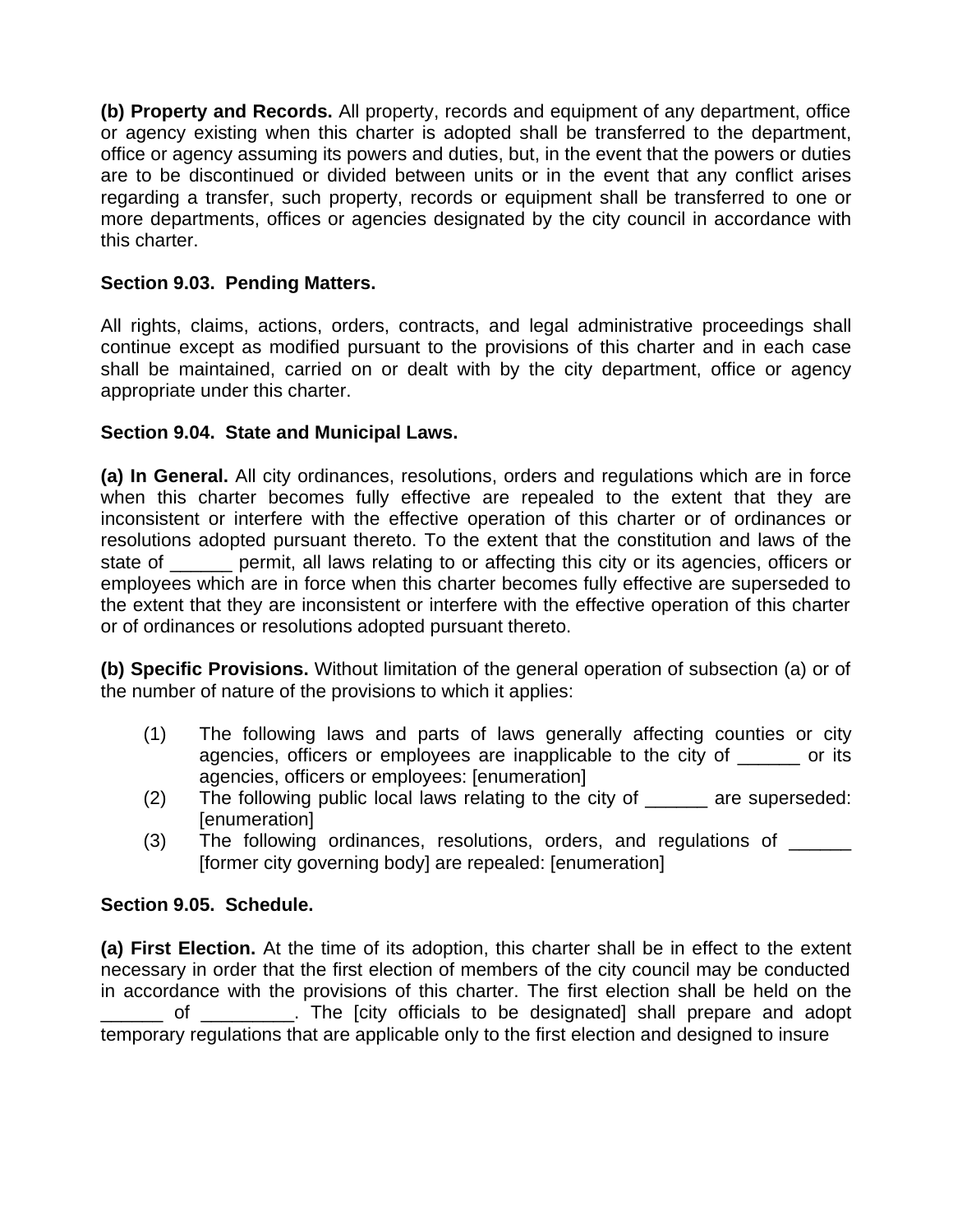its proper conduct and to prevent fraud and provide for a recount of ballots in cases of doubt or fraud.

**(b) Time of Taking Full Effect.** The charter shall be in full effect for all purposes on and after the date and time of the first meeting of the newly elected city council provided in § 9.05(c).

**(c) First Council Meeting.** On the \_\_\_\_\_\_ of \_\_\_\_\_\_ following the first election of city council members under this charter, the newly elected members of the council shall meet at  $\frac{1}{\sqrt{1-\frac{1}{\sqrt{1-\frac{1}{\sqrt{1-\frac{1}{\sqrt{1-\frac{1}{\sqrt{1-\frac{1}{\sqrt{1-\frac{1}{\sqrt{1-\frac{1}{\sqrt{1-\frac{1}{\sqrt{1-\frac{1}{\sqrt{1-\frac{1}{\sqrt{1-\frac{1}{\sqrt{1-\frac{1}{\sqrt{1-\frac{1}{\sqrt{1-\frac{1}{\sqrt{1-\frac{1}{\sqrt{1-\frac{1}{\sqrt{1-\frac{1}{\sqrt{1-\frac{1}{\sqrt{1-\frac{1}{\sqrt{1-\frac{1}{\sqrt{1-\frac{1}{\sqrt{1-\frac{1}{\sqrt{1-\frac{1}{\sqrt{1-\$ 

- (1) For the purpose of electing the [mayor and] deputy mayor, appointing or considering the appointment of a city manager or acting city manager, and choosing, if it so desires, one of its members to act as temporary clerk pending appointment of a city clerk pursuant to § 2.08; and **Note: Omit bracketed words if** § **2.03, Alternative II is used.**
- (2) For the purpose of adopting ordinances and resolutions necessary to effect the transition of government under this charter and to maintain effective city government during that transition.

**(d) Temporary Ordinances.** In adopting ordinances as provided in § 9.05(c), the city council shall follow the procedures prescribed in § 2.12, except that at its first meeting or any meeting held within sixty days thereafter, the council may adopt temporary ordinances to deal with cases in which there is an urgent need for prompt action in connection with the transition of government and in which the delay incident to the appropriate ordinance procedure would probably cause serious hardship or impairment of effective city government. Every temporary ordinance shall be plainly labeled as such but shall be introduced in the form and manner prescribed for ordinances generally. A temporary ordinance may be considered and may be adopted with or without amendment or rejected at the meeting at which it is introduced. After adoption of a temporary ordinance, the council shall cause it to be printed and published as prescribed for other adopted ordinances. A temporary ordinance shall become effective upon adoption or at such later time preceding automatic repeal under this subsection as it may specify, and the referendum power shall not extend to any such ordinance. Every temporary ordinance, including any amendments made thereto after adoption, shall automatically stand repealed as of the ninety-first day following the date on which it was adopted, renewed, or otherwise continued except by adoption in the manner prescribed in § 2.12 for ordinances of the kind concerned.

**(e) Initial Expenses.** The initial expenses of the city council, including the expense of recruiting a city manager, shall be paid by the city on vouchers signed by the council chairman.

**(f) Initial Salary of Mayor and Council Members.** The mayor shall receive an annual salary in the amount of \$\_\_\_\_\_\_ and each other council member in the amount of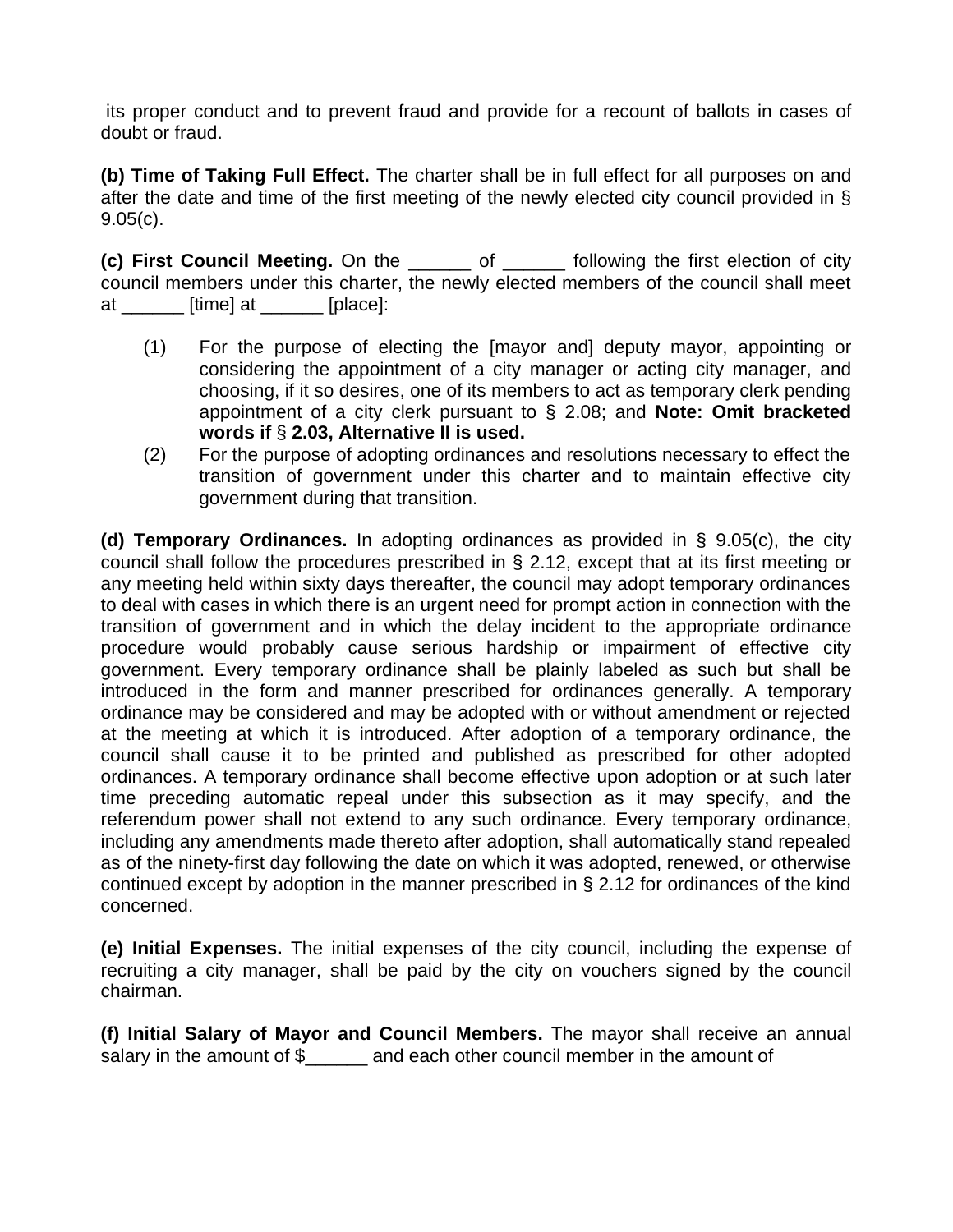\$\_\_\_\_\_\_, until such amount is changed by the council in accordance with the provisions of this charter.

# **Section 9.06. Severability.**

If any provision of this charter is held invalid, the other provisions of the charter shall not be affected. If the application of the charter or any of its provisions to any person or circumstance is held invalid, the application of the charter and its provisions to other persons or circumstances shall not be affected.

# **Commentary.**

 $\overline{a}$ 

A severability clause is a necessary precaution and should be included in every charter.

## **Appendix OPTIONS FOR MAYOR-COUNCIL CITIES**

Since 1915, the *Model City Charter* has been based on the council-manager form of government. Some cities have a tradition of using or prefer to use the mayor-council form, and in some states the adoption of council-manager government may be limited by state statutes.<sup>1</sup> Cities that use the mayor-council form can make choices to "reform" their city government within the framework of this form of government. There are structural approaches that can clarify the structure and improve the performance of the mayor-council city government.

The mayor-council form of government is based on principles of separation of powers and checks and balances similar to those found in American national and state governments. Certain powers are assigned to the mayor and others to the council in cities that use this form. In addition, some mayorcouncil charters provide for other officials such as appointed boards or administrators who have independent authority to make specified decisions. It was common in the nineteenth century for cities to divide authority among many officials in the belief that the more power was divided and the more officials were directly elected, the more democratic the process of city government would be. In practice, complex structures with highly fragmented authority created ineffective government in which it was difficult to hold anyone responsible for the failure of city government as a whole. In certain cities, the fragmented structure created a vacuum that party organizations filled with unified control. In other cities—probably more numerous than those with control by party organizations the prevailing structure simply contributed to a lack of competent and farsighted leadersh<sup>1</sup>ip and contributed to city governments that were neither effective nor

 $1$  Two examples illustrate how state statutes can affect the choice of form of government. Indiana law prescribes that all cities use the mayor-council form; small *towns* have an option in the choice of form. In Wisconsin, state statue specifies that the "council-manager" optional charter have a council president rather than mayor and gives the manager unusual powers such as the authority to appoint council committees. Only ten of 190 cities in Wisconsin operate under the council-manager form. In Dale Krane, Platon Rigos, and Melvin Hill, Jr., Eds., *Home Rule in America: A Fifty-State Handbook* (Washington: CQ Press, 2001), see chapters on Indiana by William Blomquist and on Wisconsin by Stephen E. C. Hintz.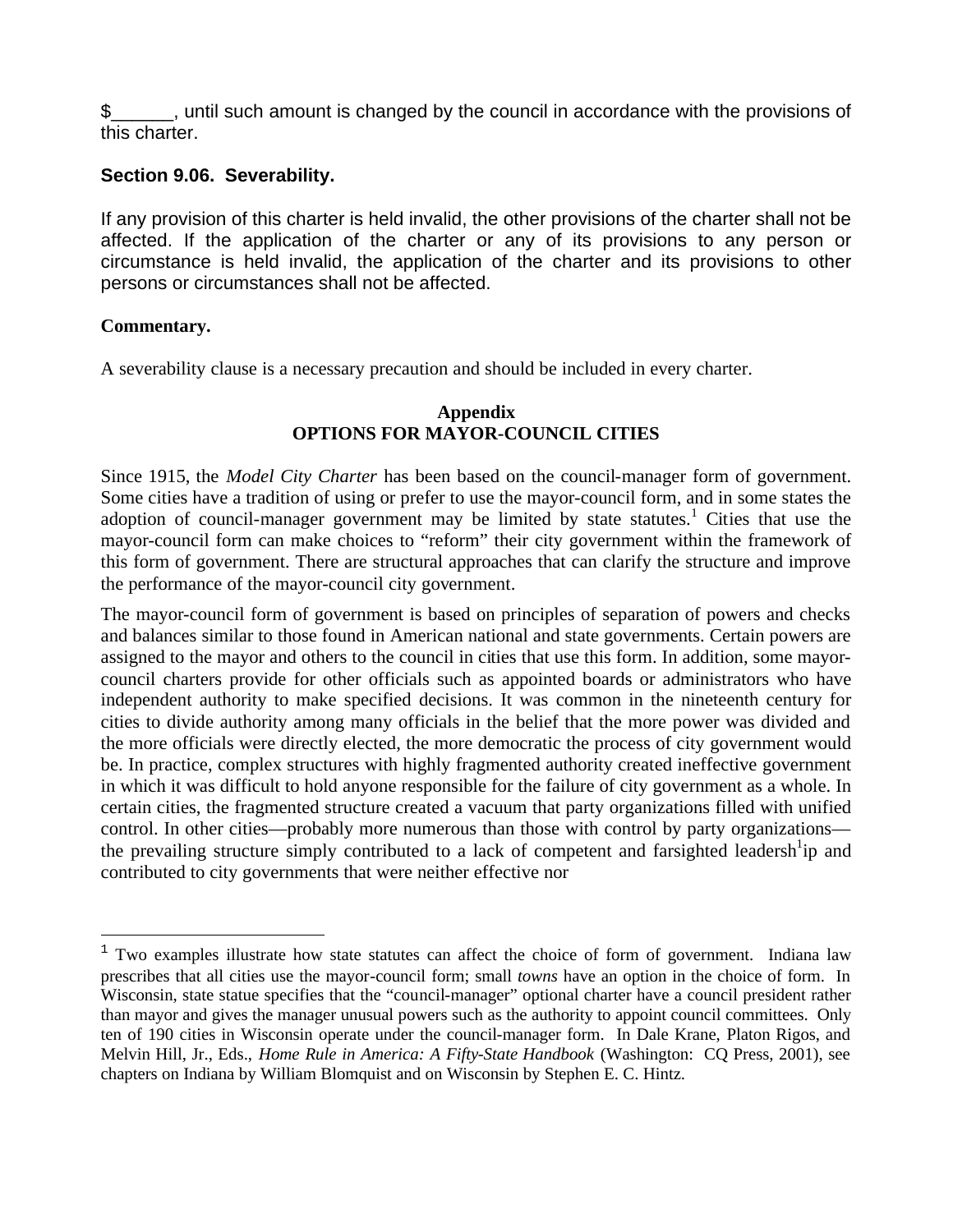efficient in their delivery of services to citizens. Some cities still retain these features in their charter.

The first *Model City Charter* proposed replacing the fragmented authority and confused assignment of responsibility of existing nineteenth century city governments with simplified and centralized executive authority exercised by an elected mayor. After the first edition, the model charter assigned this centralized executive authority to an appointed city manager. From the second through the fourth editions of the charter, no provisions were proposed for mayor-council cities. With the fifth edition, the strong mayor-council form from the first edition reappeared as an alternative for those cities that chose not to use the preferred council-manager form with the suggestion that a "vice mayor" or what would later often be called a chief administrative officer (CAO) might be appointed by the mayor. These recommendations appeared in the sixth and seventh editions as well.

The approach taken in this edition is different. Officials and citizens who are reviewing a mayorcouncil charter are given analytical questions to guide their assessment of the governmental structure. In contrast to exclusive reliance on the strong mayor alternative, two options for organizing the mayor-council form are now proposed.

### Analytical Questions about Mayor-Council Governments

For cities that prefer to use the mayor-council form of government, there are two questions to answer in designing a charter.

- o *First, how should authority be divided between the mayor and the council?* The Model Charter Committee recommends two options for the division of authority: the first option is to provide for a blend of separation and sharing of authority between the mayor and the council; the second option is the classic strong mayor-council approach.
- o *Second, should a chief administrative officer be appointed?* The Model Charter Committee recommends the addition of a CAO to all types of mayor-council governments. How the CAO is appointed and the responsibilities of the position are determined by which of the two optional approaches is taken to dividing authority between the mayor and council.

To provide background information, each of these questions is discussed in more detail. Then the optional approaches and an assessment of them are presented.

### A. How is authority divided between the mayor and the council?

There are several broad patterns of dividing authority in mayor-council cities. Although these cities are commonly divided into "strong mayor" and "weak mayor" variations, this two-way division is misleading. Some cities have a strong executive and clearly separated powers, and some have true "weak" mayor governments in which the authority is extensively fragmented and assigned to the mayor, council, and other officials. Most cities, however, have both separated and shared powers between the mayor and the council. Thus, distinctions can be made between the strong mayor, the "standard" mayor-council, and the weak mayor subtypes of the mayor-council form. Each of these patterns has a different internal logic.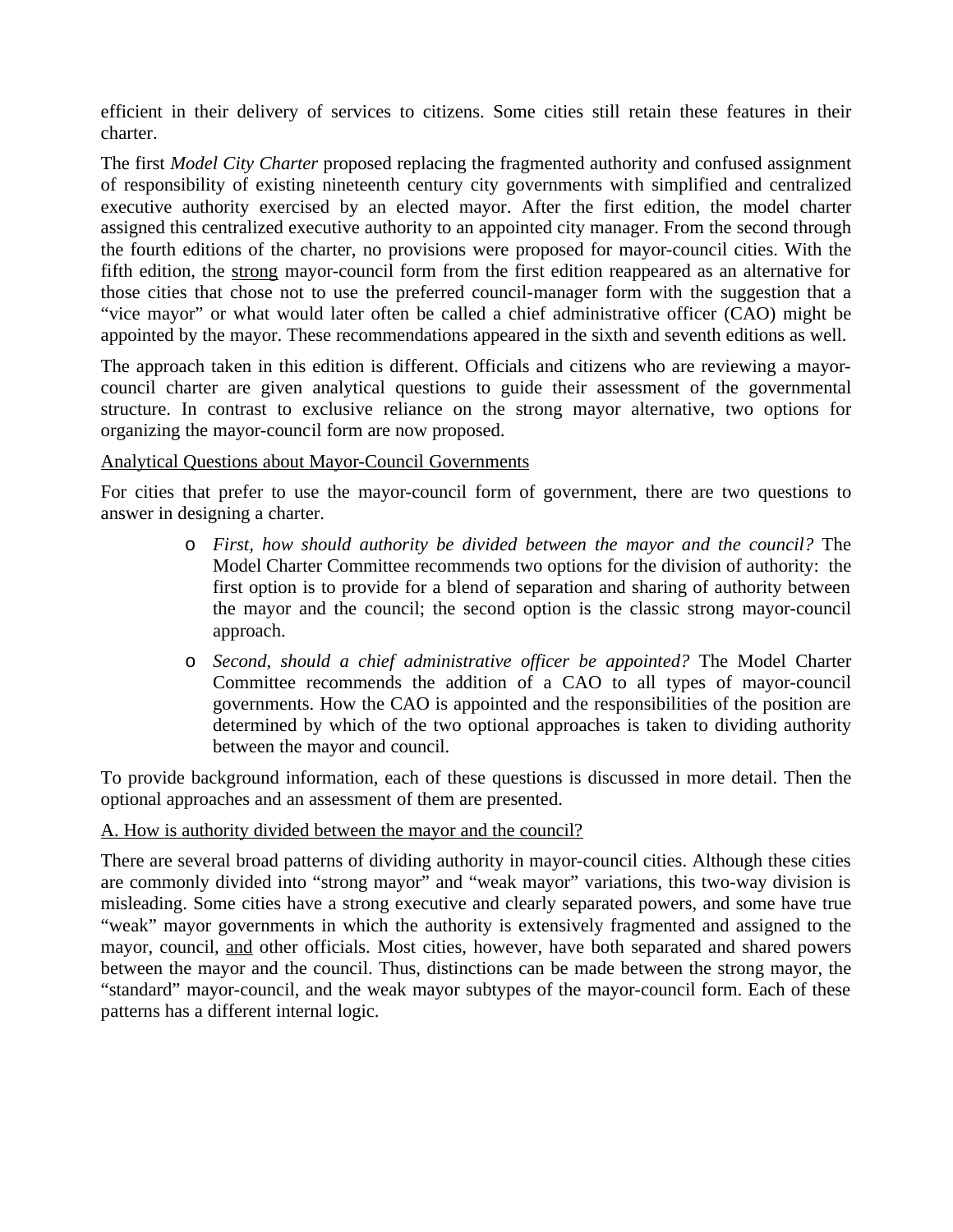The first pattern is the original reform ideal of a strong elected executive with centralized authority. In this approach, the mayor is a strong chief executive officer who provides the functions filled by the city manager in the council-manager form of government. This "pure" strong mayor approach clearly divides powers between the mayor and the council. If there is a CAO, this official is an extension of the mayor's office. This approach is used in approximately one-quarter of the mayorcouncil cities.<sup>2</sup> For simplicity, this subtype of the mayor-council form is called the *strong mayorcouncil* or *strong mayor-CAO-council form,* depending on whether a CAO is present. In the latter label, the CAO is placed next to the mayor to signify the close connection between the mayor and the CAO. In sum, the strong mayor type is characterized by clear separation of powers and substantial independent authority for the mayor.

The second pattern is based on separated and shared authority between the mayor and the council. This is the standard mayor-council pattern in the sense that it is used by a large majority of mayorcouncil cities.<sup>2</sup> The mayor has separate executive authority but major decisions are either proposed by the mayor and approved by the council or made jointly by the mayor and council. When the mayor proposes and the council approves, the approach is similar to the "advice and consent" authority of the Senate in handling nominations by the President for Supreme Court judges or cabinet secretaries. In other cities in this pattern, the mayor and council make major decisions jointly. If there is a CAO in these cities, this official is nominated by the mayor and approved by the council or chosen jointly. Potentially, this official serves as a bridge between the mayor and the council. For simplicity, this subtype of the mayor-council form is called the *mayor-council* or *mayor-council-CAO form.* In the latter label, the CAO is placed after both mayor and council to signify the mutual responsibility the CAO has to both sets of officials.<sup>3</sup> In sum, the standard mayorcouncil form is characterized by a combination of separated and shared powers. Commonly, the staff support and organizational authority of the mayor and the high visibility of the office make the mayor the recognized leader of city government. Still there is less independent authority concentrated in the mayor's office than in the strong mayor type.

<sup>&</sup>lt;sup>2</sup> According to the 2001 Form of Government (FOG) Survey of the International City Management Association, thirty-eight percent of cities over 2,500 in population use the mayor-council form. Of these, the mayor has separate authority for appointing department heads and preparing the budget in fifteen percent of the cities and controls one function and shares the other in another eight percent. Thus, twenty-three percent of the cities have more or less strong mayors. Using somewhat different criteria, Steve Leach and Donald F. Norris, "Elected Mayors in England: A Contribution to the Debate," Public Policy and Administration, 17 (Spring, 2002), pp. 30-31, report similar findings based on 1996 data—twenty-seven percent have budget and staff appointment authority alone or shared with a CAO as well as veto authority. Only 1.8% of mayorcouncil cities have "very strong mayors."

<sup>&</sup>lt;sup>1</sup> In the 2001 FOG Survey, the mayor shares the exercise of authority for appointing department heads and preparing the budget with the city council in forty-three percent of the mayor-council cities. Finally, in thirtythree percent of the cities, the council or other officials are responsible and the mayor has no separate authority.

 $2$  In cities that have a CAO in 2001, the mayor and council appointed the CAO in forty-four percent of the cities and by the council in thirty-nine percent. The mayor alone appoints the CAO in only sixteen percent of the cities. Although appointment by the mayor is much more common in cities over 100,000 in population, even in these cities the mayor has sole appointment authority in less than half the cases.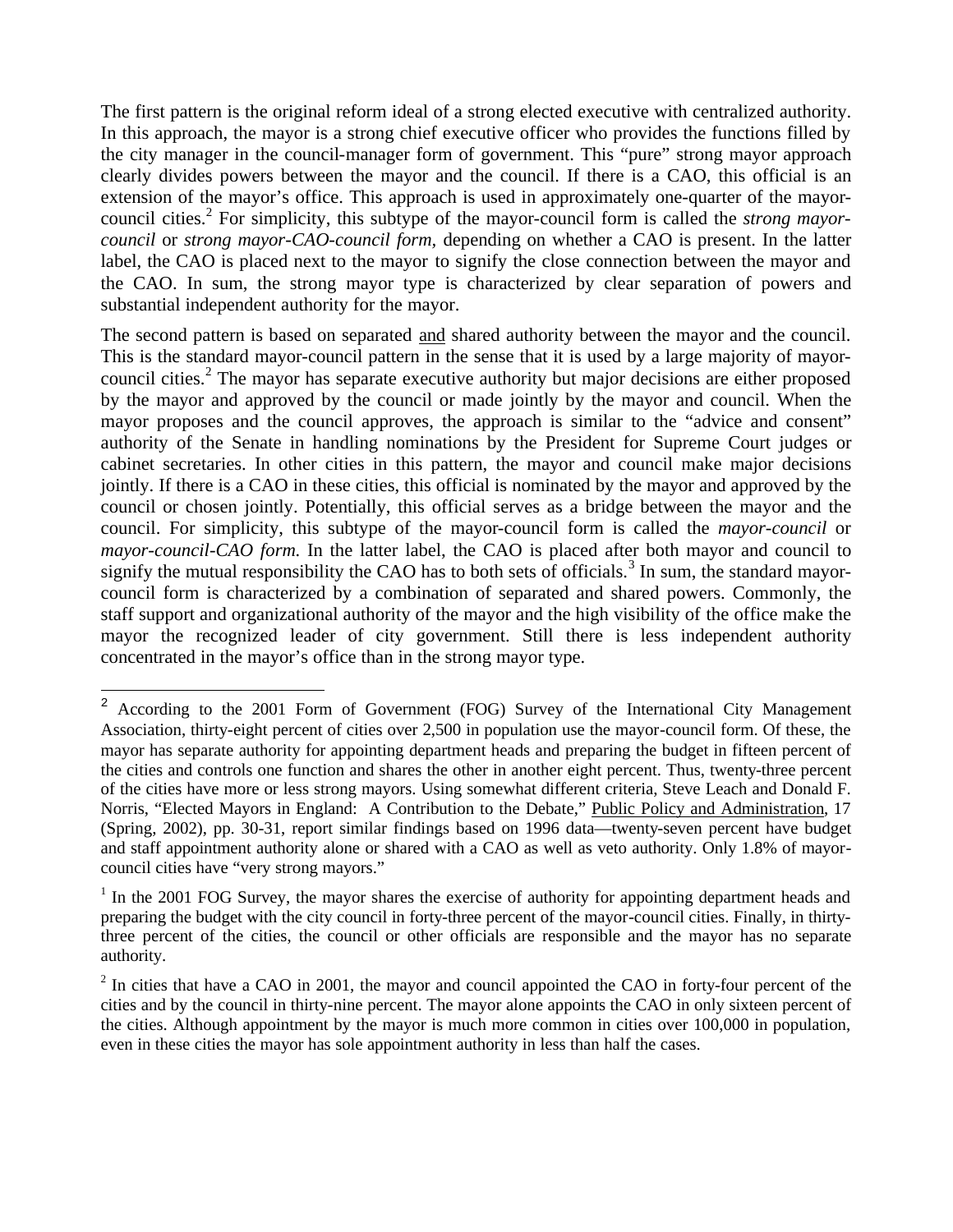The term *weak mayor-council* is reserved for cities in which there is substantial fragmentation of authority. Beyond separated and shared authority between the mayor and the council, there are other features that divide authority widely. These include direct election of certain department heads or commissions and the assignment of independent policy-making authority to some commissions. A committee that is controlled by neither the mayor nor the council may formulate the budget. This is the kind of structure that was common in the late nineteenth century. The early municipal reformers sought to overcome the extreme decentralization that characterizes it. Although it is based on the premise that extensive checks will prevent excessive concentration of power and direct election of many offices will promote democratic control, in practice many weak mayor cities functioned poorly and it was difficult to pin down who was responsible for problems in performance. It is difficult to estimate how many cities still use these approaches, but the proportion is fairly small.<sup>4</sup>

## B. Should the mayor-council city have a CAO?

 $\overline{a}$ 

An increasing proportion of cities have added a central administrative position occupied by a CAO to their governmental structure.<sup>5</sup> Experience has demonstrated that it is beneficial for cities to have an administrative officer. This officer can offer assistance to the mayor in filling the executive responsibilities such as preparing the budget. The officer will provide central coordination of administrative functions and may also assist the council in handling its policy-making authority. Adding a chief administrative officer to city government is consistent with the longstanding reform principle of providing for both political and professional leadership. A central administrative official is able to contribute to sound governance as well as directing service delivery. Professional managers serving elected officials and the public bring distinctive values that enrich and elevate the governmental process in both policymaking and service delivery. These professional values include the commitment to basing policy and service delivery on need rather than demand, to stressing the long-term interests of the community as a whole, to promoting equity and fairness, to recognizing the interconnection among policies, and to advancing citizen participation that is broad and inclusive. There are benefits from having a professional chief administrator who channels these values into the governmental process at the highest and most general level through interactions with both the mayor and the council.

There are other advantages as well. It is difficult to find candidates for mayors who are equally adept at providing both political and also administrative leadership to city government. It is also hard for voters to assess the administrative capabilities of candidates before they have served in the mayor's office. Mayors (except in the largest cities), unlike new presidents and governors, are not supported by large transition teams. Nor can they persuade prominent leaders from the public and private sectors to accept key appointments for the duration of that executive's administration. Adding administrative assistance through a CAO helps to solve these problems. The office of CAO builds into the charter a support position for the mayor and institutionalizes the professional coordination of the departments of city government.

<sup>&</sup>lt;sup>3</sup> In 2001, fourteen percent of mayor-council cities elected some or all department heads. A finance committee for formulating the budget appears to be used by approximately three percent of cities.

 $4 \text{ In } 2001$ , fifty-six percent of the mayor-council cities over 2,500 in population have a CAO or equivalent position. City administrator is another common title.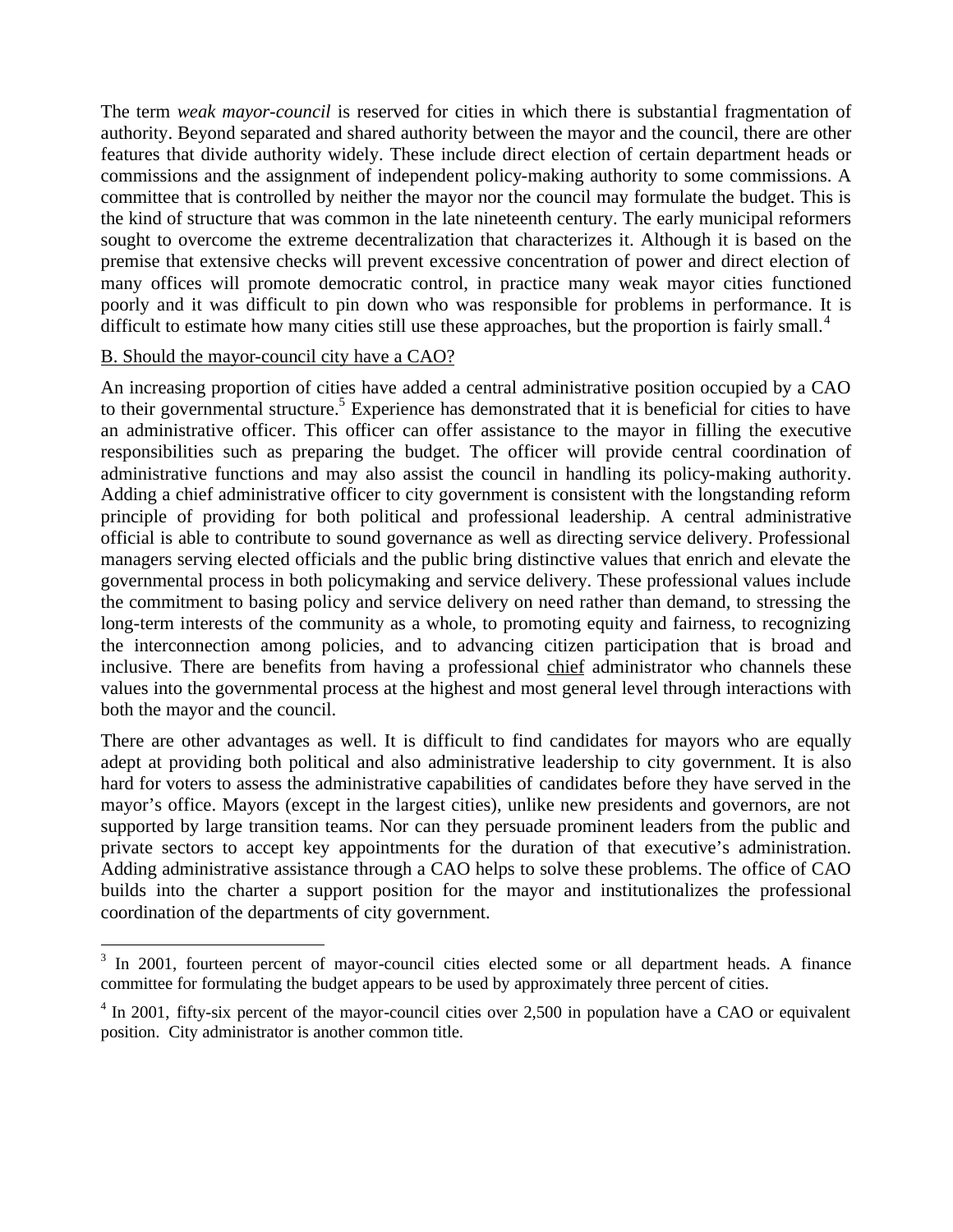## Recommended Structures in Mayor-Council Cities

To clarify responsibility and clarify the governmental process, mayor-council cities should assign policy-making, executive, and oversight authority to the mayor, council, and CAO. Practices associated with traditional weak-mayor forms should be eliminated. These practices include direct election of department heads and commissions, appointment of administrative officials by commissions, having a body other than the mayor and council formulate the budget (e.g., a board of finance), and assigning other policy-making authority to commissions.

The preferred approach in mayor-council cities is to promote shared authority between the mayor and the council along with the separation of powers that defines the mayor-council form. In the shared authority mayor-council cities, both the mayor and the council play an active role. The alternative approach is to have a strong mayor with greater separation of powers between the mayor and the council. In the strong mayor-council cities, leadership is concentrated in the mayor's office and council reviews and approves the mayor's recommendations.

In both options, it is recommended that provisions be made for the appointment of a CAO in a manner consistent with the overall division of authority between the mayor and the council. In the shared authority mayor-council cities, the CAO is nominated by the mayor and approved by the council. This official serves as a bridge between the two sets of officials and is assigned administrative responsibilities. In the strong mayor-council cities, the CAO is appointed by the mayor and provides professional assistance to the mayor.

### Option 1: Mayor-Council-CAO government

 $\overline{a}$ 

This option is based on the combination of separated and shared powers between the mayor and the council found in most mayor-council cities. Some modifications will need to be made to the *Model City Charter* by charter drafters to accommodate this approach. The mayor is the chief executive officer who oversees the work of the CAO. The CAO is nominated by the mayor and approved by the council (a corresponding change to §§ 2.03 and 3.01 of the *Model City Charter* should be made). The mayor may remove the CAO (change §§ 2.03 and 3.01). The charter should provide for the CAO to have the same professional qualifications as the city manager (as described in § 3.01) The CAO formulates the budget and the capital program for the mayor (change §§ 2.03, 3.04(5), 5.02, 5.03, 5.04, 5.05(c), and 5.09), and the mayor presents the budget and capital program to the council with his or her own recommendations added to those of the CAO (change §§ 2.03, 5.02, 5.03, 5.04, 5.05(c), and 5.09). The CAO recommends major personnel appointments to the mayor who presents them to the council for approval (change §§ 2.03 and 3.04(1)). The mayor may remove department heads (change  $\S 2.03$ ).<sup>6</sup> Other changes should be made in accordance with the General Provisions, see below.

When appointed in this way, the CAO helps to link the mayor and council and promotes communication between them. The CAO serves as a bridge to span the separation of powers

<sup>&</sup>lt;sup>5</sup> Some cities, particularly smaller ones, prefer to have even greater shared authority with the mayor and the council acting together on most decisions. Under this approach, the mayor and council jointly appoint the CAO. The council approves the removal of the CAO. The CAO formulates the budget for the mayor and council as a whole, and recommends major personnel appointments to the mayor and council for approval. Governments operating in this way share many characteristics with the council-manager form.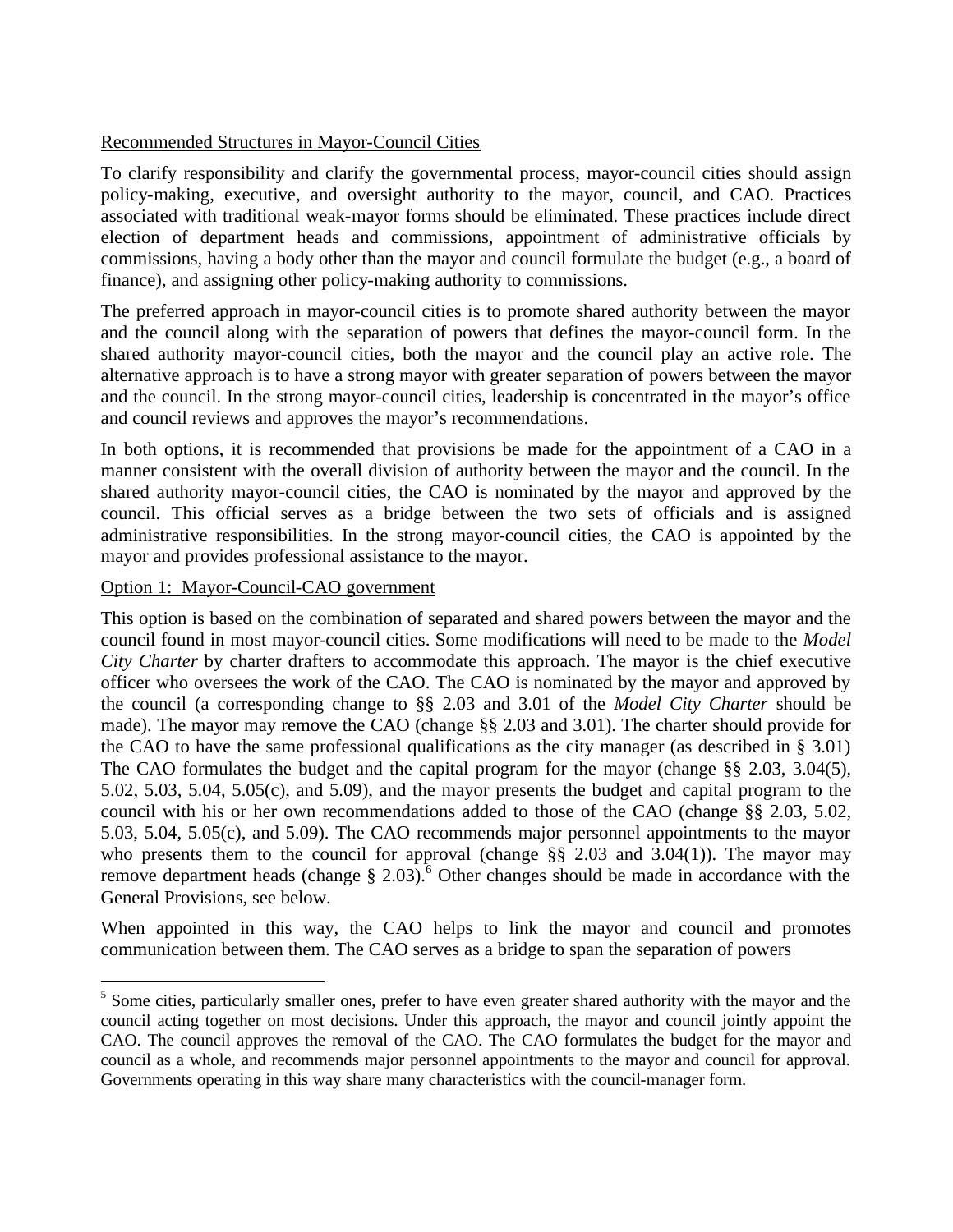between the mayor and the council. The CAO provides professional advice and detached assessment regarding key decisions to both the mayor and the council. The CAO can promote a higher level of performance and shared information by both sets of officials. The CAO assists the mayor in preparing policy recommendations to the council but is cognizant of his or her responsibility to provide information that the council needs to make policy decisions.<sup>7</sup> The CAO is responsible directly to the mayor for administrative matters and to the council for providing information to support their oversight function, i.e., the assessment of how well policies are working and how well services are being delivered. It should be acknowledged that the position occupied by the CAO can be difficult if there is conflict between the mayor and council. The CAO can get caught in the middle. Still, the presence of a CAO who feels a sense of accountability to both the mayor and the council can reduce the level of conflict compared to conditions in mayorcouncil cities without a CAO.

The mayor-council-CAO government is <u>not</u> a "weak" mayor structure but rather one in which the mayor and council share authority in a number of areas. On the other hand, this option is also not a "strong" mayor structure. That approach is described in the next option.

### Option 2: Strong Mayor-Council or Strong Mayor-CAO-Council government

 $\overline{a}$ 

This is the approach recommended in the first *Model City Charter*, and it is the basis for the commentary that appeared in the seventh edition. Under this option the city government is organized around the mayor as the central force. As stated in the seventh edition, "in the strong mayor and council form, the mayor must have sufficient authority to operate as a genuinely responsible executive." There are no provisions for having major appointments be subject to the "advice and consent" of the council. In this view, it is important that the mayor be left relatively free to provide leadership subject to the final approval of the city council. Essentially, the mayor in this type of mayor-council city assumes the authority assigned to the city manager in the model charter. It is possible to change the word "city manager" to "mayor" throughout the charter, except in Article III, which must be substantially altered to provide for election of the mayor. (See General Provisions below.) $8$ 

There is value to having a CAO in the strong mayor-council form. Consistent with the principle of promoting a strong central executive in this option, the CAO should serve the mayor and be appointed and removed by the mayor alone. The seventh edition recommends, "The mayor should be solely responsible for the appointment and removal of the administrator without any

<sup>&</sup>lt;sup>6</sup> A survey of CAOs indicates that with nomination by the mayor and approval by the council, the CAO is likely to simultaneously see himself or herself as the agent of the mayor and also as being accountable to both the mayor and the council. Seven in ten CAOs agree with these positions. If the mayor does not nominate the CAO, only thirty-seven percent of the CAOs see themselves as the mayor's agent. If the council does not approve the appointment, only twenty-eight percent of the CAOs see themselves as accountable to the council. See James H. Svara, "Do We Still Need Model Charters? The Meaning and Relevance of Reform in the Twenty-First Century," National Civic Review. 90 (Spring, 2001), pp. 19-33.

<sup>&</sup>lt;sup>7</sup> It should be noted that giving the mayor the same powers as the city manager (plus the veto power as well) does not make the offices comparable as to the centralized executives. The strong mayor is not accountable to the council in the exercise of his or her powers. The mayor is not selected by the council and subject to removal by the council as the city manager is.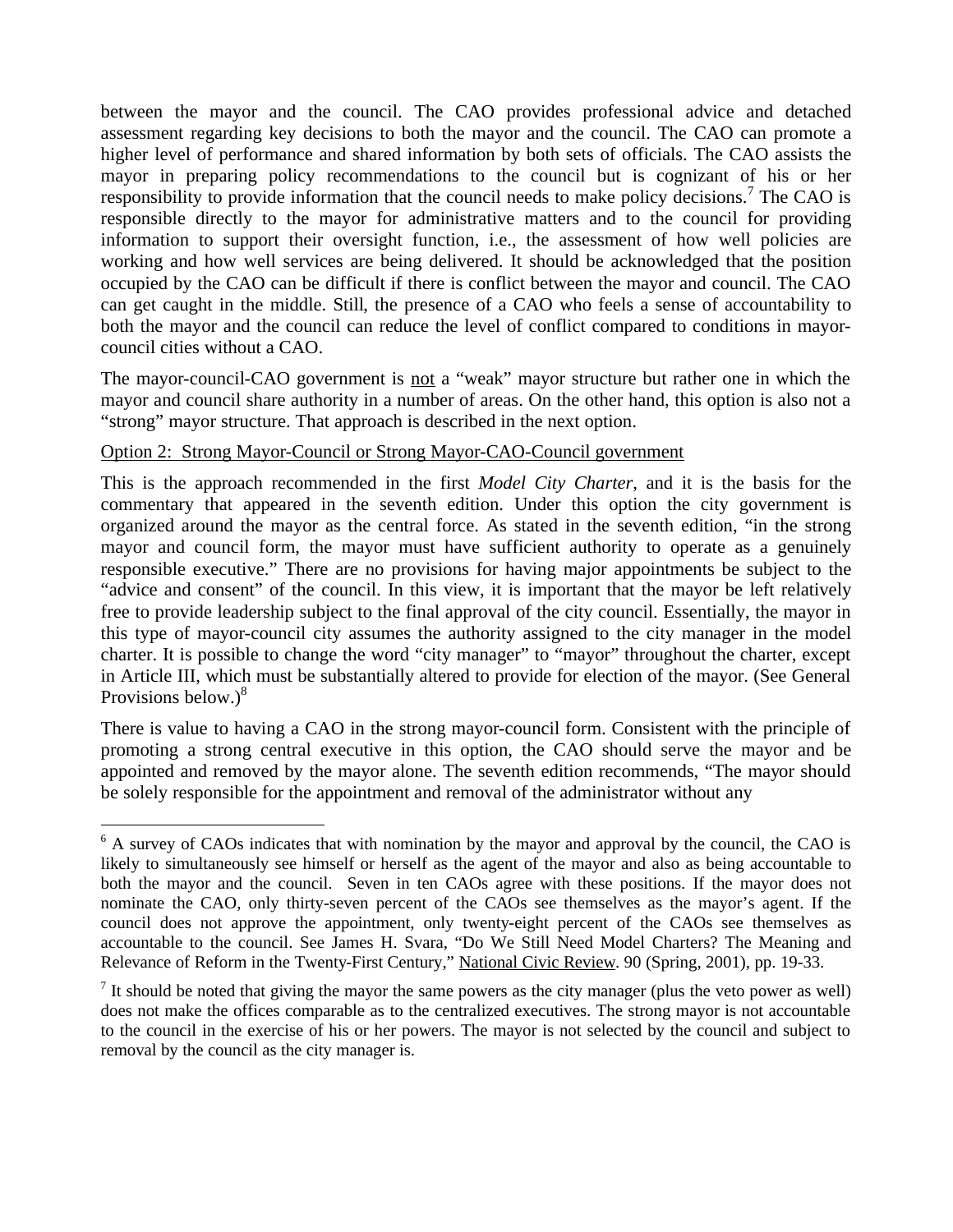requirement of approval by the council." A CAO appointed under this option would be strictly accountable to the mayor. The mayor has maximum flexibility in making the appointment and deciding what tasks to delegate to the CAO. Consistent with the strong-mayor principle of undiluted mayoral power, the CAO's duties under this option are not specified in the charter.

## Assessment of the two mayor-council options

The first option of mayor-council-CAO government combines separation of powers with shared powers, particularly "advice and consent" provisions for top appointments or joint authority for appointments. The mayor and top administrators are made more accountable to the council by shared powers, and the council has a greater opportunity to shape mayoral decisions and oversee administrative performance. Shared power provisions may serve to knit the separate branches more closely together. The CAO, although ultimately accountable to the mayor, serves both sets of officials and can promote closer interaction between them. The option promotes leadership by both the mayor and council and provides for both political and professional leadership.

This approach to appointing the CAO makes this official responsive to both the mayor and the council, since both are involved in the hiring decision. Furthermore, the CAO is given a formal role in budget preparation and appointment of department heads. This approach is advantageous for several reasons. First, accountability is broadened to include the council. Second, the professional qualifications of the person selected may be higher if the council has to approve the choice. The mayor is not free to simply choose a person to advance his or her electoral interests. Third, the professional contributions of the CAO to both the mayor and the council are assured when the CAO fills specified duties. The CAO is involved in important administrative matters.

The pure strong-mayor approach concentrates a substantial amount of authority in one office. The approach also limits the contribution of the council to accepting or rejecting policy and budget proposals from the mayor and overriding the mayor's veto. Although the council has a general oversight role, the fact that the mayor appoints all top administrators may limit the flow of information to the council to support its exercise of this role. There is concentrated power with limited checks on the exercise of the power.

The case for the strong mayor option is based on the need for strong centralized leadership. The mayor-council-CAO option with more shared powers can be criticized on the grounds that it creates confusion over who is responsible for exercise of powers between the mayor and the council when they are both involved in certain key areas of decision-making. Additionally, the mayor's ability to recruit administrative staff may be reduced if the appointees have to be approved by the council. In view of the tendency for separation of powers to generate conflict between branches, having more actions that must be carried out by the mayor and council simply creates additional opportunities for conflict.

# General Provisions

There are certain provisions that would be common to all mayor-council cities. Election of the mayor and veto are found in both options of the mayor-council form.

Election of the mayor and chair of the council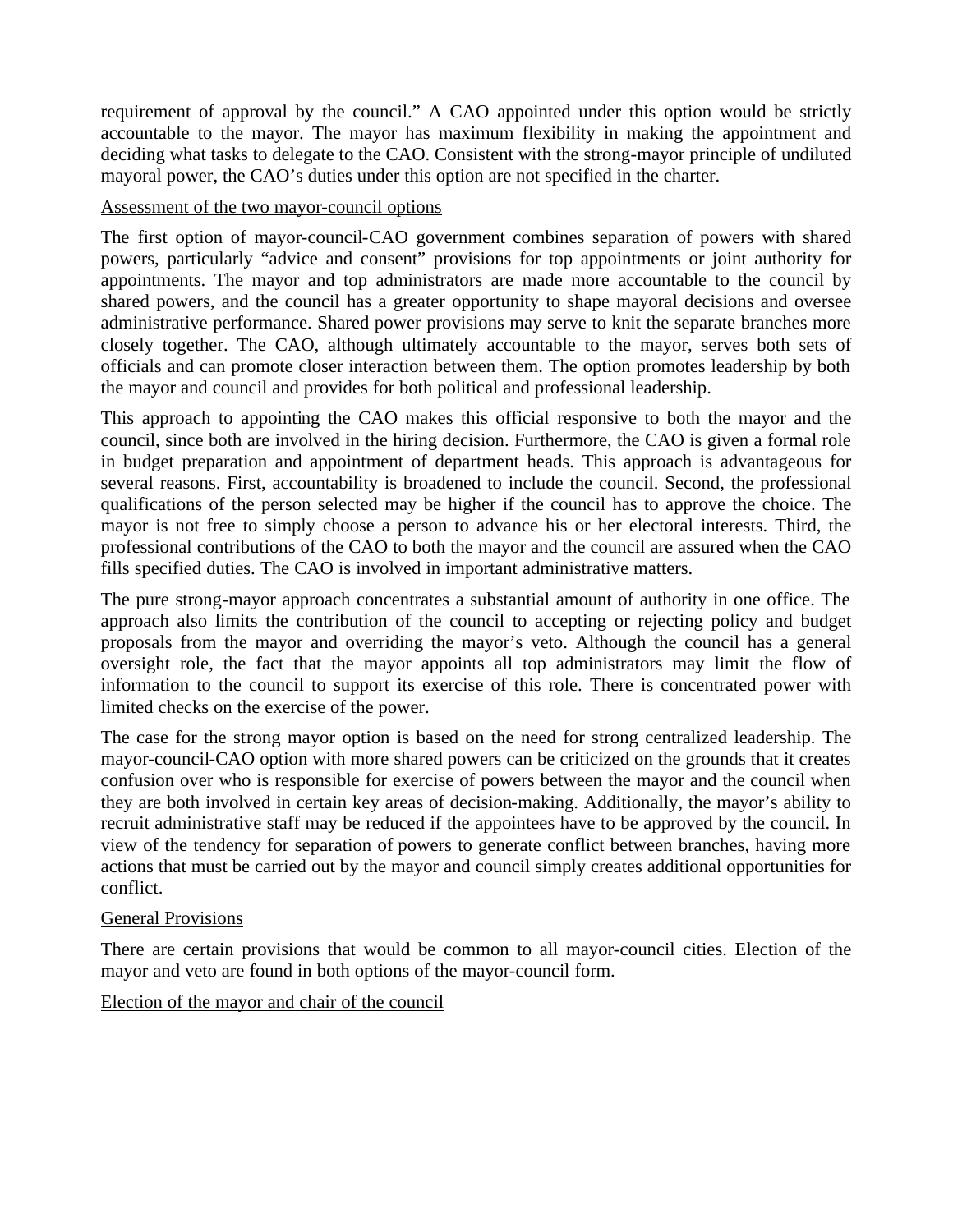The provisions in the *Model City Charter* for direct election of the mayor should be used in mayorcouncil cities (§ 2.03, Alternative I). The council chair and presiding officer should be elected by the council from among its members. <sup>8</sup>

## Veto

 $\overline{a}$ 

One basic difference between the mayor-council and council-manager forms of government is the "veto" power for the mayor. This power is not consistent with the basic principle of the councilmanager form that all powers are assigned to the council. In the mayor-council form, the mayor has an assigned role in the legislative process and must make a decision on each ordinance to sign it, veto it, or let it become law without signature. The veto should be included in the legislative article of a mayor-council charter and listed among the mayor's powers in the executive article (Article II of the *Model City Charter*, § 2.03). The council may override the veto by a two-thirds vote of its members.

<sup>&</sup>lt;sup>8</sup> This would not be the case in cities where the mayor and council jointly exercise authority. In these cities, the mayor presides in the council.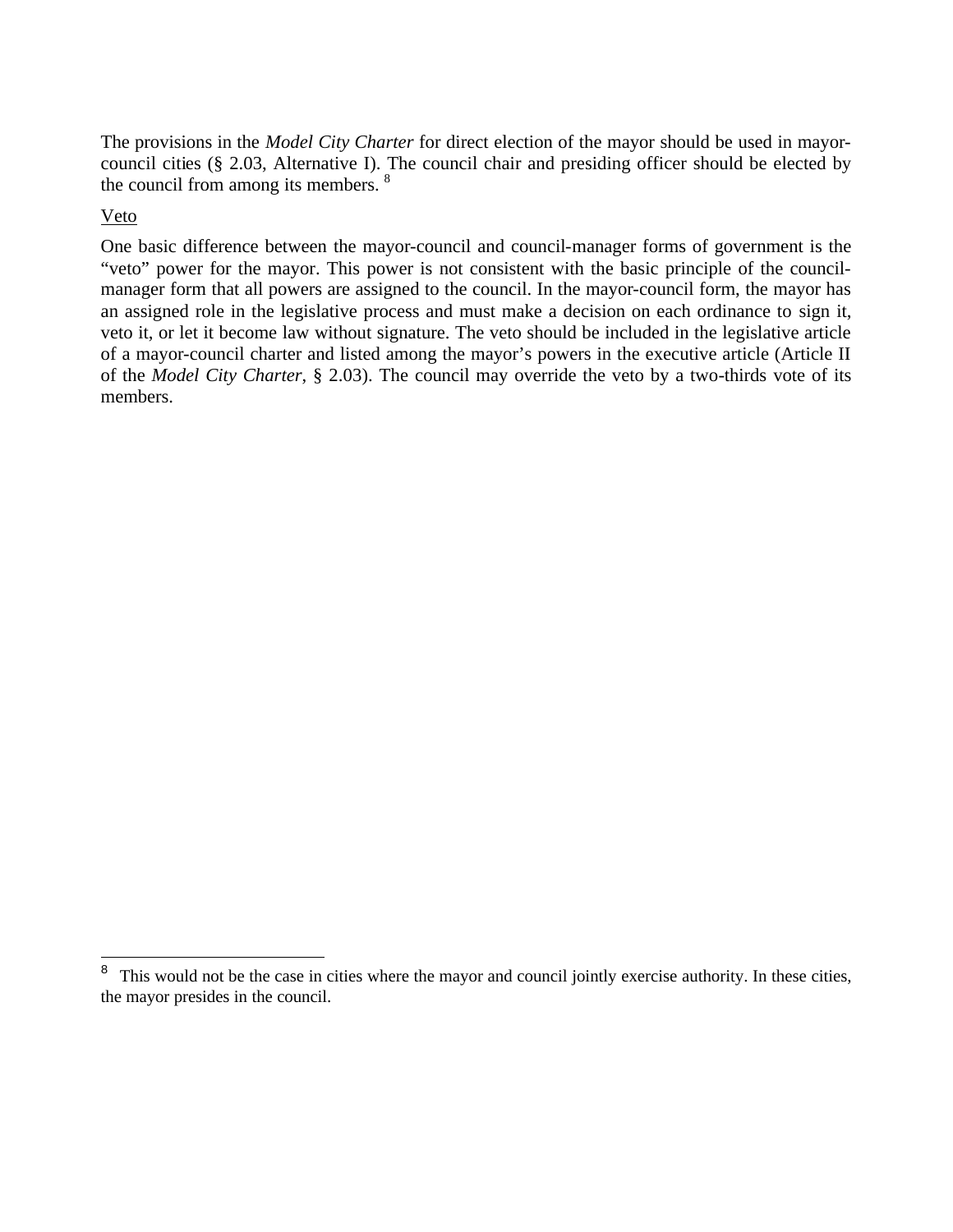## **CHANGE WITH CONTINUITY IN THE VALUES OF LOCAL GOVERNMENT REFORM**

Participants in the urban reform movement seek to promote certain values in local government. From its inception in 1899, the Model City Charter has been distinguished from other local government reform efforts by the conviction that structure matters. Advocates of this view argue that the legal arrangements for cities and the features included in a charter can, at the margins, make it more likely that preferred values will be actualized in the governmental process. The first model charter was built on the bedrock value of local self-governance with an emphasis on home rule and broad assignment of authority to cities as the foundation of reform. All subsequent editions assume this value as well. The first edition also stressed the value of simplification and centralization of city government structure. It sought to replace the condition common in cities at the time of having multiple elected officials and the assignment of authority to a number of officials and boards. With centralization, all governmental authority is assigned to the mayor and council. Other boards are advisory, and all administrative officials and departments report to the executive. This value is also present in all subsequent editions.

The first charter organized the governmental form around the principle of the strong elected executive. This approach accomplished the objectives of concentrating authority and strengthening leadership, but reformers recognized limitations in this approach and soon sought an alternative that moved beyond the separation of powers between a powerful mayor and a council with a limited legislative function. The second Model City Charter, adopted in 1915, recommended the councilmanager form with unified authority in the hands of the council. The second edition was based on fundamental values of representative democracy and responsible professionalism.<sup>12</sup> Rather than relying on a powerful elected executive, the reformers now broadened the base of political leadership and provided for an appointed executive who could be both effective and directly accountable to the council. Council appointment of the city manager strengthened the council and the executive without perpetuating separation of powers. Each value is briefly explained as follows:

**Representative democracy**. Democratically accountable representatives who make policy on behalf of the citizenry constitute the core component of representative democracy. At the local government level, the council should be relatively small so it can act in a deliberative way. Council members are connected to citizens through election and regular interaction during their terms in office. They act as a body of trustees who govern the city and select the executive. The early model charters stressed collective leadership and assumed that citizens would participate in the governmental process through the election of their representatives and the contact they had with council members between elections. The goal was to have a cohesive council that concentrated on the good of the city as a whole. To strengthen these qualities, the current edition recommends four-year, staggered terms—features that reinforce continuity and somewhat greater detachment from the electoral process since only half of the council stands for election in any election and all have longer terms. A small cohesive council would also be better able to provide regular and comprehensive supervision of the appointed executive.

**Responsible professionalism**. The early editions of the model charter envisioned the city manager as a professional chosen on the basis of appropriate training and experience. Responsibility would come from balancing the need to be accountable to the city council with the need to serve the public and advance the best interests of the community as a whole. To strengthen these qualities, the current edition specifies in more detail than previous editions the qualifications the city manager should have. The city manager is expected to offer policy advice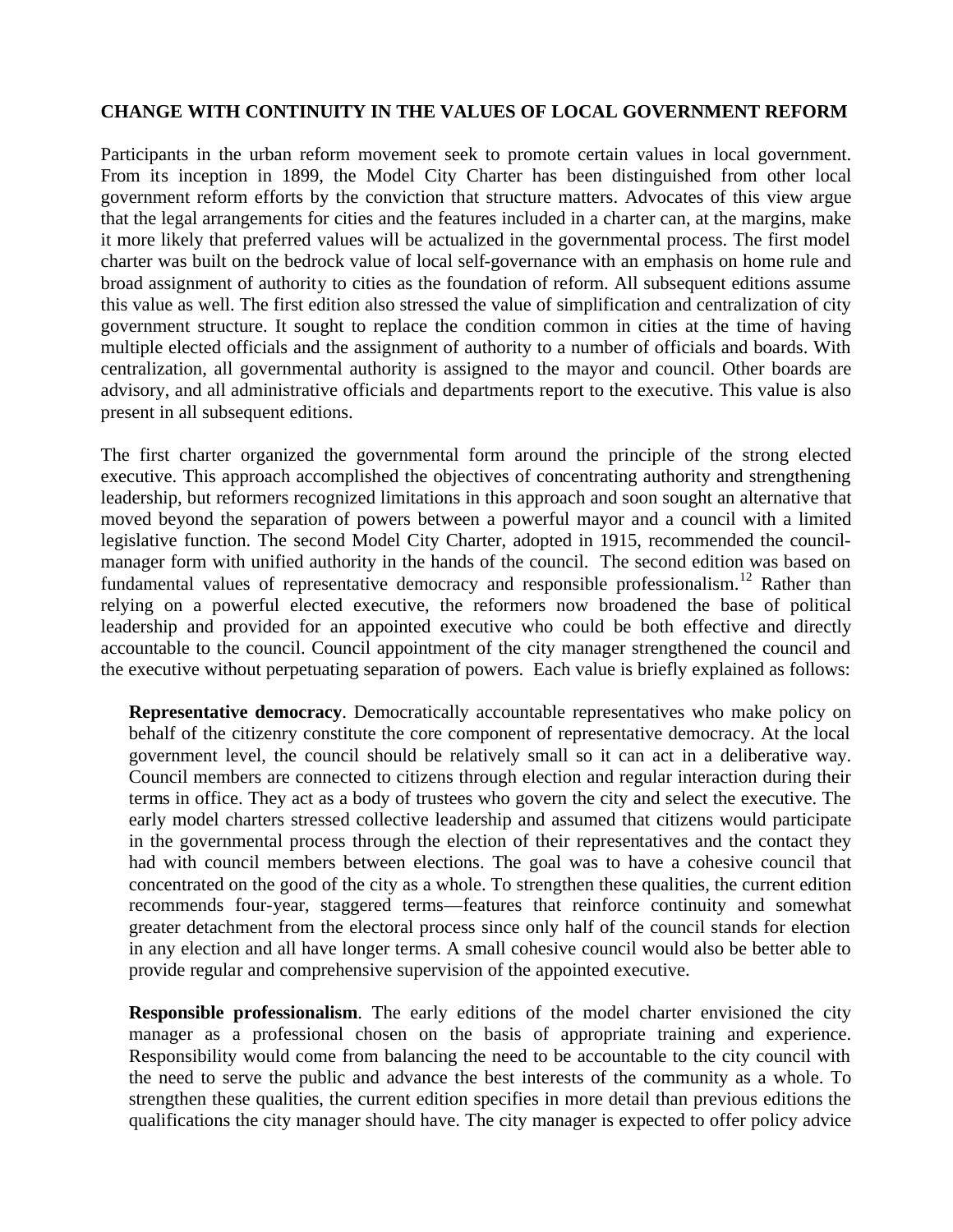and recommendations to the council in its enactment of legislation and to achieve a high level of effectiveness and efficiency in city government. Furthermore, this edition provides specific recommendations that the city manager should focus on goals, performance, and outcomes in policy recommendations, budget formulation, and organizational leadership.

A key feature that links representative democracy to professionalism is to make the city manager accountable to the entire council. Another change in the eighth edition is to apply these values to mayor-council government. The preferred option in mayor-council cities is to have a chief administrative officer (CAO) with professional qualifications who is responsible to both the mayor and the council (either the mayor would appoint the CAO and the council would approve the selection or the appointment would be made jointly). The CAO would also inform the council of budget and personnel recommendations developed by the CAO for the mayor.

The values of representative democracy to provide collective political leadership and professional leadership by an appointed chief executive were dominant from the second through the fifth editions. They continue to be central—and as noted above have been strengthened in the eighth edition. Still, in this edition and the previous two, other values have received increased attention as well. Although early reformers were convinced that a cohesive board of governors could provide appropriate leadership and link citizens to government, beginning with the sixth model charter efforts have been made to strengthen democratic leadership and further enhance representativeness among the mayor and members of the city council. Political leadership and representativeness emerged as important values in their own right.

**Political leadership.** In the early editions of the model charter no special role was assigned to the mayor except to be presiding officer of the council, which provided collective leadership in functioning like a board of governors. Direct election of the mayor was an alternative in the sixth edition and by the time of the seventh edition, it was clear that special provision needed to be made for the value of political leadership. The mayor does not supplant the council but has more resources to draw upon in leading the council and the city as a whole. As problems became more complex and councils more diverse, the charter has been revised to provide options that can make the mayor the focal point for leadership. To more closely link the mayor to the council, the eighth edition recommends that the mayor have the same voting power as other members of the city council. If direct election of the mayor is used and all the activities enumerated in section 2.03 are assigned to the mayor, this official has charter support to promote cohesion on the council and lead the council to set clear goals for the city.

**Representativeness.** The sixth edition also started the process of enhancing the representativeness of the council. Although the charter has always supported representative democracy over direct democracy as noted earlier, the concern in the past three charter revisions has been to ensure that the officials who are making decisions more closely reflect the characteristics and preferences of the citizenry. District elections used exclusively or in combination with at-large seats ensure direct representation of all parts of the city. In addition, the long-standing endorsement of proportional representation has been reaffirmed in the current edition, and it is linked to a number of other measures designed to improve the way that elections translate citizen preferences into the membership of the governing body. Whereas district elections can only address geographical representativeness and provide voice for groups concentrated in particular neighborhoods, proportional representation allows the election of representatives from any sufficiently large group with a common bond. Efforts to increase the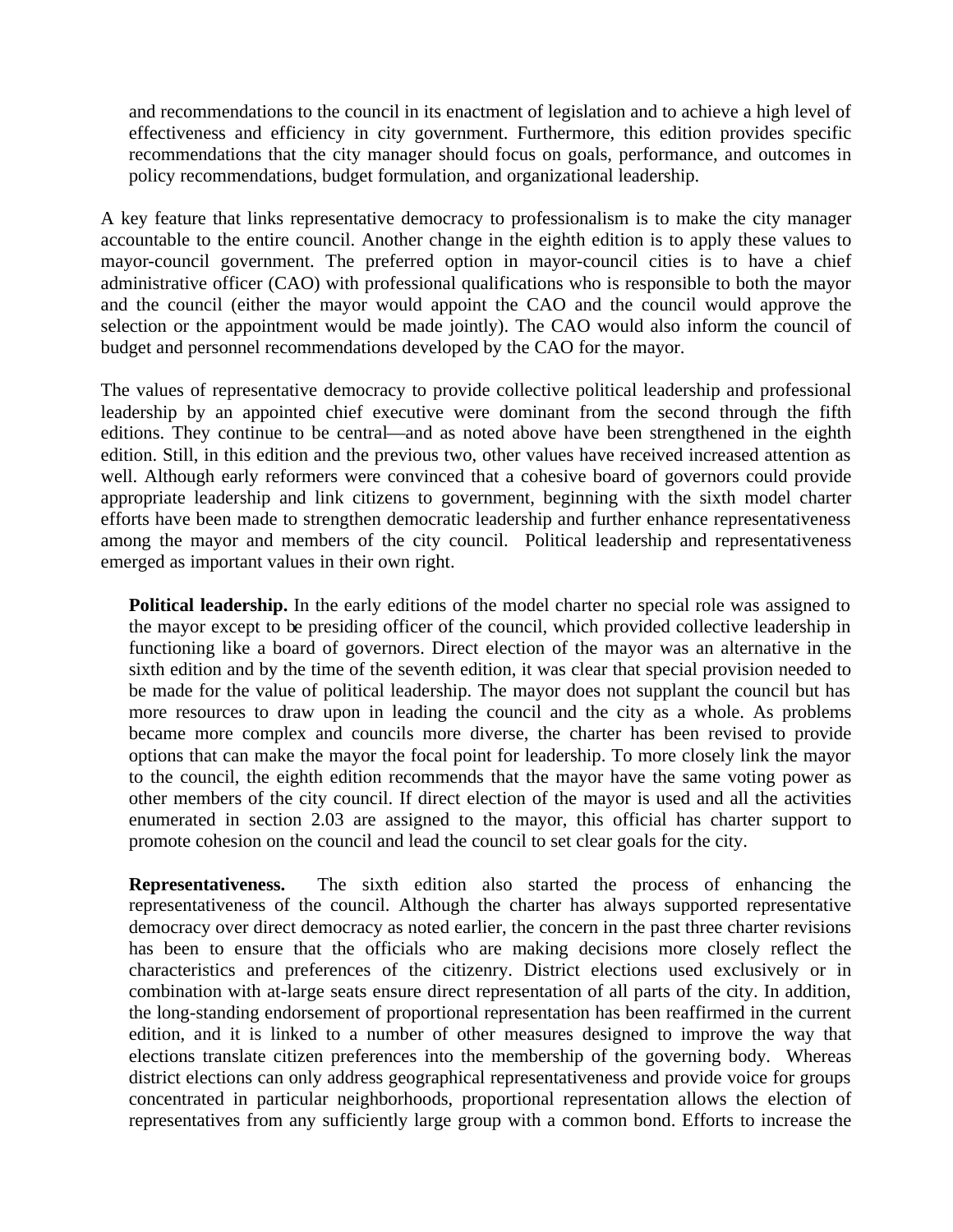fairness of the electoral process, through allowing local government to undertake campaign reform and to increase the number of voters who participate in the selection of leaders, also reflect the emphasis on enhancing representativeness. For example, since voter participation rates are greater during general elections than in runoff elections, the use of instant runoff voting to eliminate the need for a subsequent runoff election would ensure that electoral outcomes are more representative (instant runoff voting allows voters to decide the winner of the election by indicating their first choice and their backup choice). Local governments are encouraged to look for other ways to increase turnout including holding local elections at the same time as state and national elections.

The current edition includes two additional values. Just as the sixth edition offered initial recognition of the option of mayoral election and district elections and thus began strengthening the values of political leadership and representativeness, the current edition directs attention to citizen participation and the integration of urban regions.

**Citizen participation.** There is widespread recognition that it is not sufficient for cities to rely on elections and the representational activities of council members, as important as these activities are. Exclusive reliance on representative democracy as the basis for citizen participation raises three concerns: some voices are not heard and, therefore, do not get represented, representation of citizen views by council members is not a complete substitute for the direct expression of views by citizens, and citizens need to have the opportunity to take part directly in the work of government. Opportunities for direct citizen participation in the process of making and implementing policy in cities can be a positive supplement to the conscientious work of representatives. The current edition reexamines the traditional mechanisms of direct democracy—the initiative, referendum, and recall—and offers recommended guidelines that would make these mechanisms uniformly available but would discourage capricious use of citizen-initiated actions that might undermine the continuing importance of representative democracy.

Over most of the history of the reform movement, citizen participation has been subsumed under representative democracy. In this view, the primary channels for citizen participation are voting and the ongoing interaction with elected representatives. Without diminishing the importance of effective and responsive representation, there are many ways that cities can promote citizen participation and enrich the quality and increase the inclusiveness of the community's dialogue concerning its current needs and its future aspirations. In the  $8<sup>th</sup>$ edition, officials are encouraged to join with citizens in exploring which of these ways best match the conditions of their city.

**Regional integration.** Governance of urban regions with multiple jurisdictions is a longstanding challenge that is becoming ever more critical—and perplexing—as metropolitan areas continue to sprawl farther from the urban core. Previous model charters have addressed this only as a matter of intergovernmental relations. The eighth edition seeks to promote the value of regional integration through a number of new provisions. City governments are encouraged to find ways to cooperate and enter into agreements with each other; the city manager has the responsibility to "encourage and provide staff support for regional and intergovernmental cooperation" and to include in the capital program "a commentary on how the plan addresses the sustainability of the community and the region of which it is a part."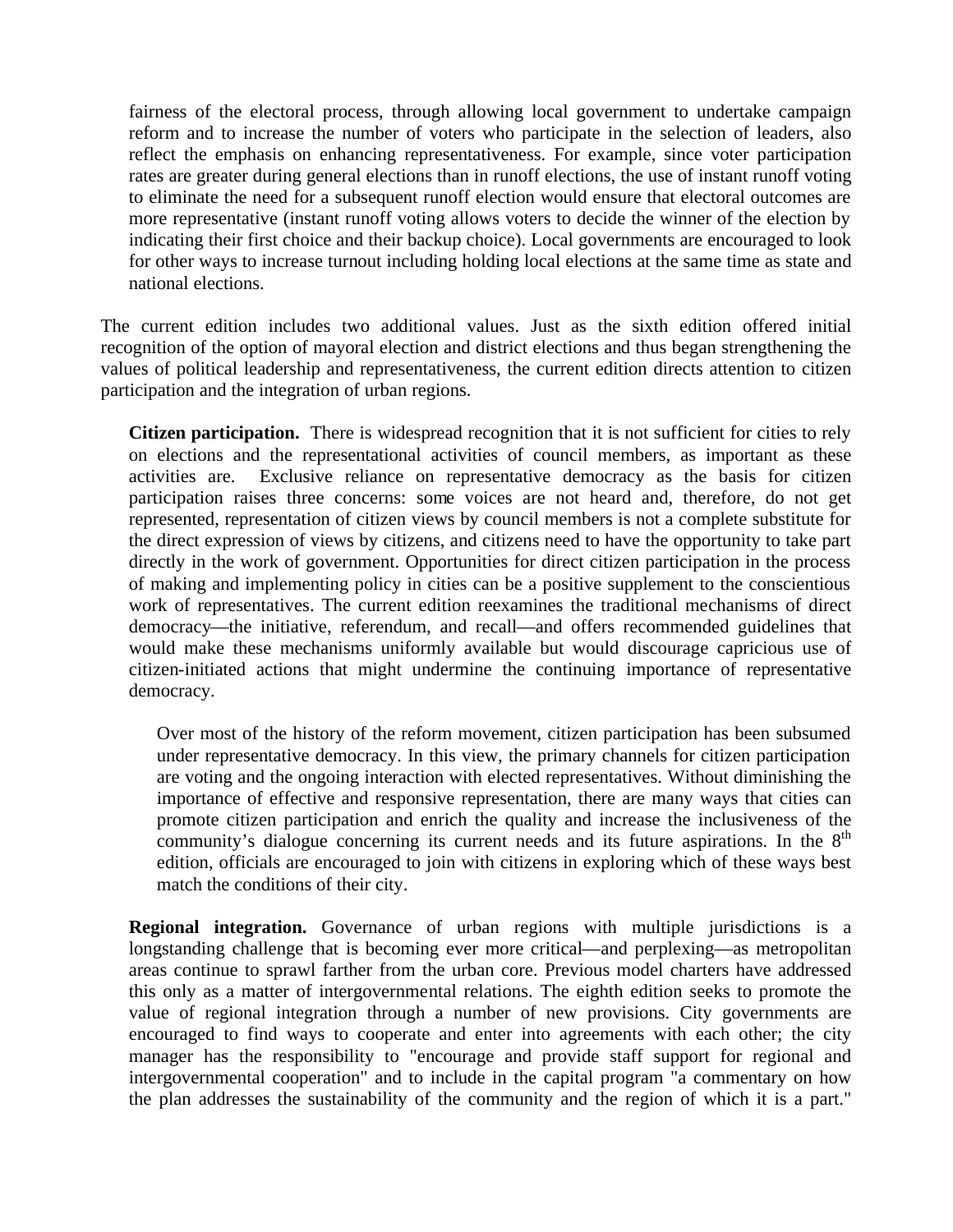Finally, elected officials and administrators should take into account how the comprehensive plan and zoning and other land use ordinances relate to regional plans.

In sum, the eighth edition of the Model City Charter seeks to promote the values of local selfgovernance, centralization, representative democracy, responsible professionalism—the bedrock values of reform—along with political leadership (or executive democracy in mayor-council cities), representativeness, citizen participation, and regional integration. Each of these values is important and has adherents who might claim that one should be given precedence of the others. Over the course of its revision the Model City Charter has incorporated an expanding range of values and provided for balance among them. Political leadership by the mayor should not undermine representative democracy. Citizen participation should not undermine representative democracy and the responsibility of all elected officials for setting the course of government. Changes to strengthen political leadership and representativeness should not infringe on responsible professionalism. The smoothing out of the governmental process through centralization and clear assignment of authority should not preclude effective citizen participation and neither should citizen participation lead to a fragmentation of governmental authority. The effort to promote the integration of a single city with its urban region does not mean the abandonment of local self-governance. Indeed, increased cooperation can contribute to the redefinition of "local" and "self-governance" in a world of blurring boundaries.

With a wider range of values to consider, the challenge of preventing contradictions among them increases, but the Model Charter offers guidance in doing so. The eighth edition is the current statement about what values are important in local government and how to promote them in a balanced, mutually reinforcing way.

#### James H. Svara

James H. Svara is Head of the Department of Political Science and Public Administration at North Carolina State University and served as a member of the Model City Charter Revision Committee that developed the Eighth Edition.

 $\overline{a}$ 

 $1$  In mayor-council cities, the dominant value continued to be "executive democracy," i.e., a reliance on the elected chief executive to be the primary force in policy-making.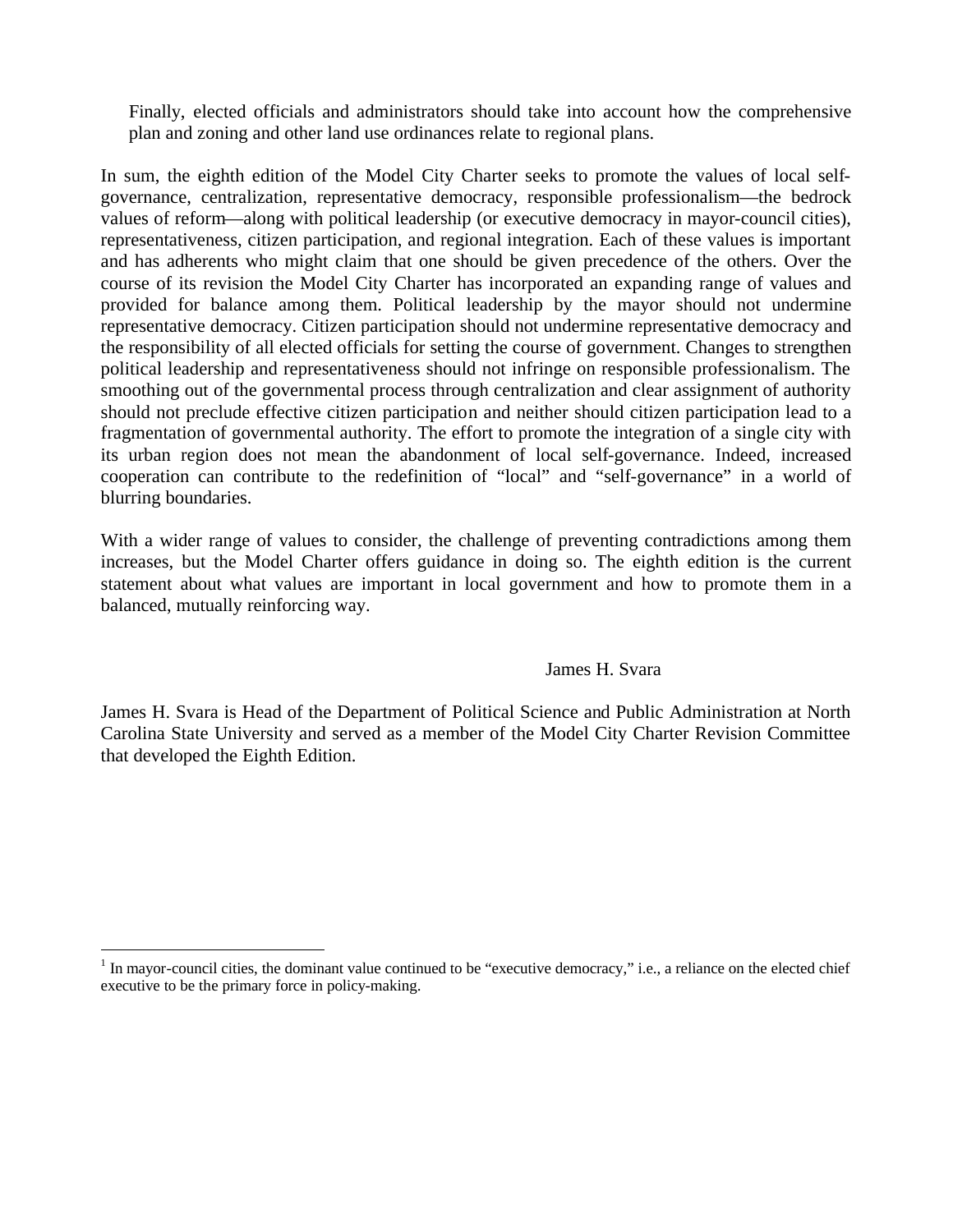### **CITIZEN-BASED GOVERNMENT: A PROCESS TO ENGAGE CITIZENS IN CHARTER REVISION**

In simpler times, when it became apparent that the city charter needed attention, whether a quick maintenance check or a major overhaul, the mayor or city council would turn to the small group of steadfast civic leaders that had the time and inclination to take part in a charter commission. This group was pretty recognizable to the community. They were the acknowledged community leaders that willingly and regularly stepped into the public space to make decisions on citizens' behalf.

More recently, jurisdictions have begun to hold public meetings to apprise citizens of proposed changes developed by charter commissions. While some of these efforts genuinely seek citizen feedback, more often they are perfunctory gatherings for telling citizens what has already been decided. However, the emerging challenges confronting our communities call into question the adequacy of these methods for revising city charters. The latest edition of the *Model City Charter* reflects the importance of citizen participation in the governance of communities, including involvement in the revision of a city's charter. The increasing diversity of communities across the country, the impact of civic infrastructure on collective governance capacity, and the need for citizen education and buy-in for the charter reform process to be successful make citizen participation in charter revision essential.

#### *Diversity*

With our cities and towns becoming increasingly diverse, ensuring that government is of the people, by the people and for the people is becoming more problematic. Today, the challenge for many jurisdictions across the country is to reform government structure and practice in a manner that reflects the needs and aspirations of everyone in the community. This is best accomplished by involving as broad a cross-section of the people and perspectives in a community as possible.

### *Civic Infrastructure*

Over the last several years, a growing body of research has documented a decline in citizen trust and participation in formal and informal political and governmental activities. To some, these findings indicate that citizens just don't care about public life the way they used to. But a deeper and more plausible analysis is that citizens don't believe that their participation in politics and government will result in significant changes. They don't think they have any power within the system as currently configured and therefore opt to focus their energies elsewhere. Perfunctory town hall meetings that communicate to citizens an already developed set of ideas or policies exemplify the kind of approach that drives citizens away from public life. City leaders must develop methods for enhancing meaningful citizen involvement. Perhaps the most fundamental way to do this is to involve citizens in structuring the government that is closest to them.

### *Citizen Education*

Many people simply don't know how government works. They aren't aware of the opportunities that are available to citizens to impact a policy or problem in their community or they don't have the confidence to navigate what can appear to be a very complex system. Direct involvement in reforming government not only helps to create a governing structure that reflects citizens' needs, it also educates them about the manner in which government works and prepares the way for future participation.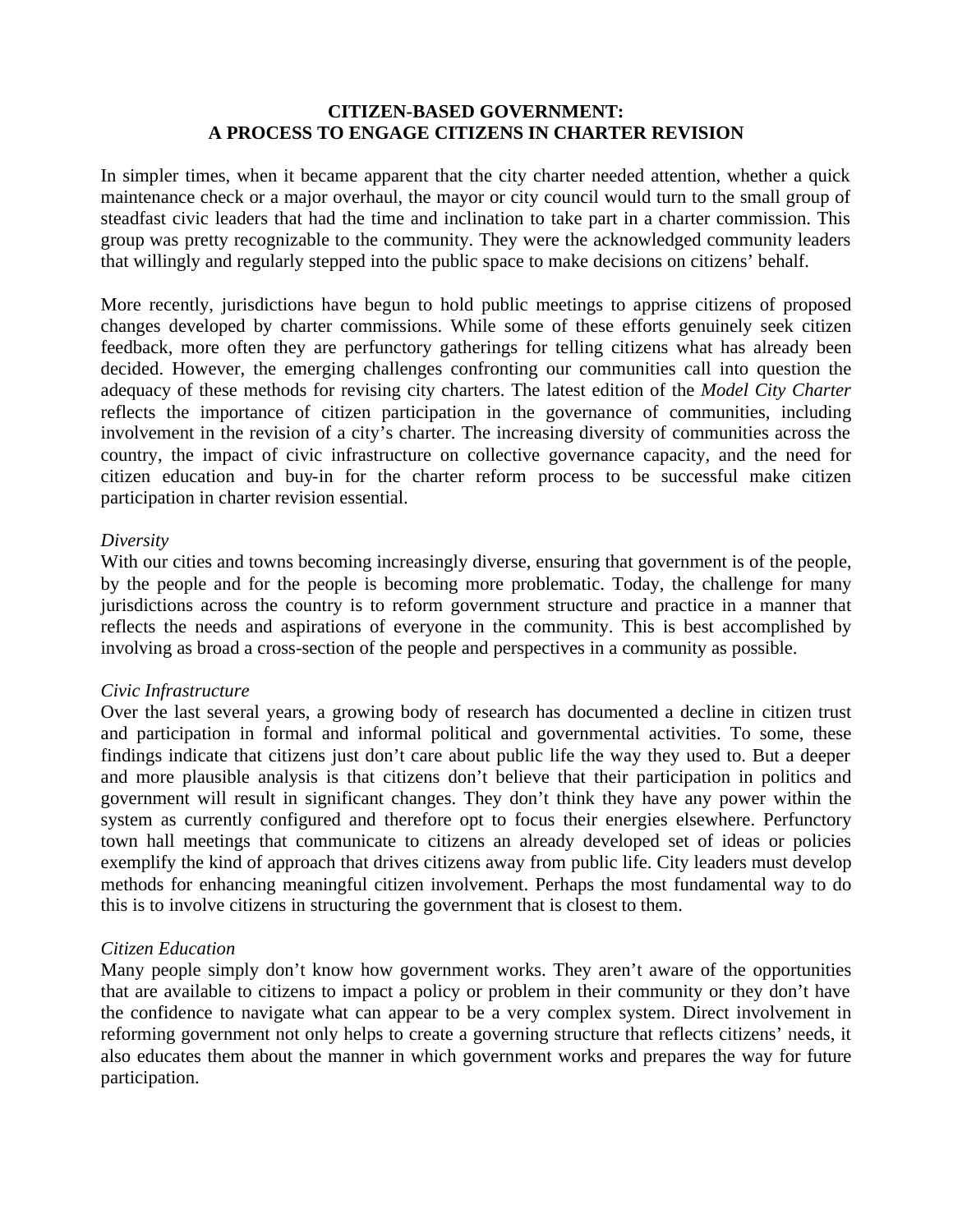#### *Citizen Buy-In*

There are countless examples in which well-conceived changes to a city charter make their way onto the ballot only to be rejected by the voters. In some cases this occurs because citizens simply don't understand the need for or the potential impact of the change and therefore vote against it. Another obstacle arises when a small but well-organized interest group mounts a campaign against a proposed revision. While their opinions may not accurately reflect the sensibility of most citizens, such groups can often develop and deliver a message that prevents passage of the proposed reform. In both cases, the missing element is a deeper understanding among citizens of the importance of the revision. It's not enough to invest in radio and TV ads or rely on a few op-ed articles to inform people about the issue. The best chance of getting charter changes accepted is to involve many people in the discussion, develop reforms that reflect their ideas, and educate participants throughout the process about the deeper impact of the proposed changes. In this manner, support for charter revisions is developed over the course of the revision process and the chances that special interest groups can derail the proposed reforms are held in check.

In the following pages, a new model for revising a city charter is proposed. This model is based on the notion that citizens have both the right and the ability to be integrally involved in shaping the structure of their local government. Specific process steps for developing a citizen-owned charter revision effort are advanced and examples of successful reform efforts are detailed.

### **Citizen Engagement in Charter Revision**

A credible citizen engagement process for charter revision contains three basic stages: an initiating stage, a citizen engagement stage, and an enactment stage. The initiating stage focuses on the design of the process for charter revision. It is usually driven by a steering committee and focuses on the process, not the content, of the charter revision. The citizen engagement stage brings together a diverse group of citizens to analyze the current charter and make recommendations for change. The enactment stage focuses on the formal electoral process used to pass charter revisions. As this process may differ in each community, it is not discussed in great detail here**.**

### Initiating Stage

This first step in designing a city charter reform process is to review the existing regulations governing charter revision. This should occur before the steering committee is formed because, in many instances, the mayor or council is required to appoint a commission to revise the charter. The process for selecting a commission should be designed to ensure significant citizen involvement.

As in any community engagement effort, a citizen-based charter revision process will require a steering committee of 15 to 20 people that represents the diverse interests of the community. The composition of the steering committee should be guided by the need to represent three important perspectives. The committee should include both some of the traditional leaders of the community and some of the emerging voices. As the charter is the blueprint for the city government, it is important that the committee include key experts who possess practical knowledge about how local government functions. Citizen representation that reflects community diversity in terms of ethnic composition, gender, age, income level, and other key characteristics is also an essential component for ensuring a balanced deliberative process.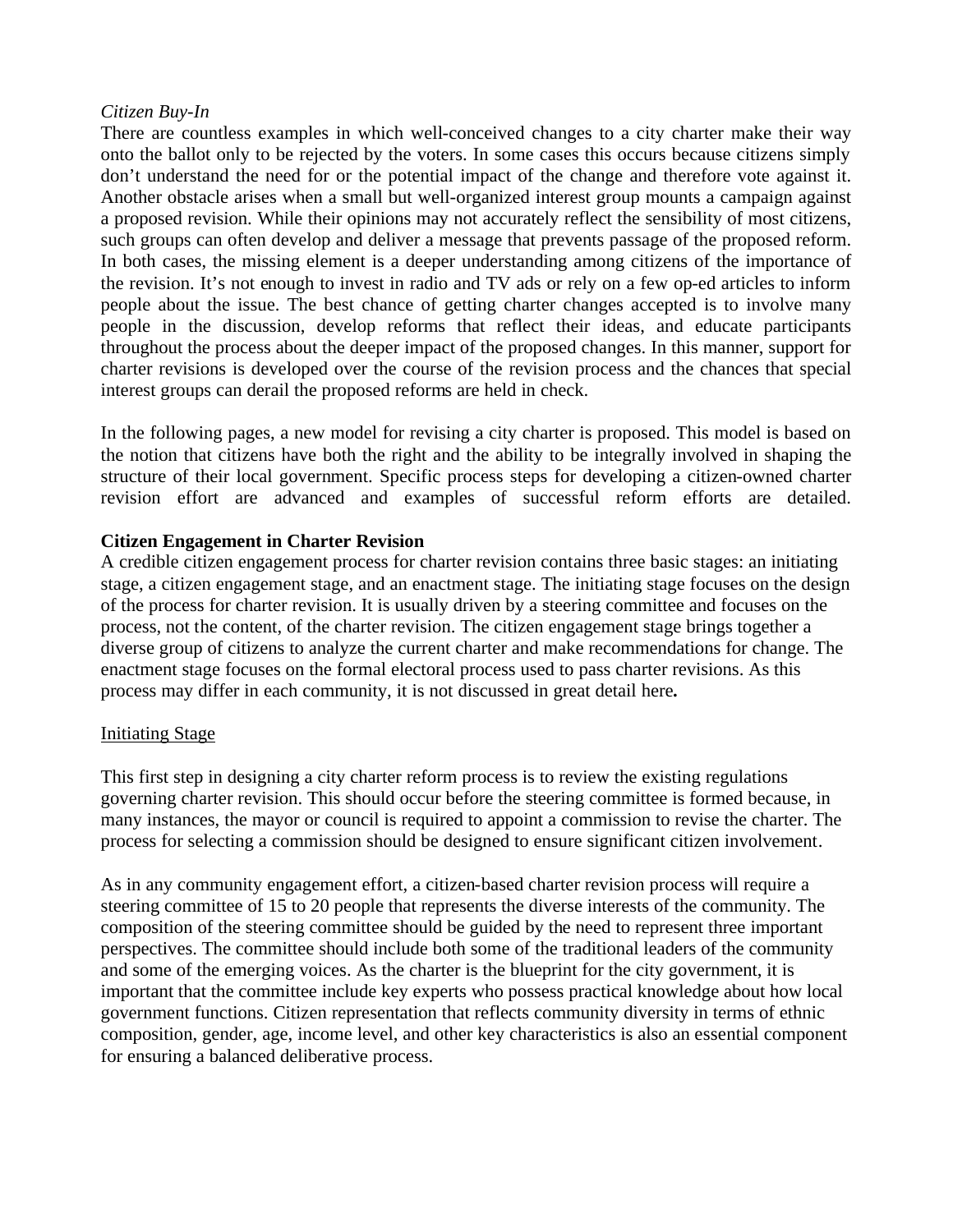The steering committee is not responsible for developing the content of the proposed changes. Its charge is to facilitate the development of a credible citizen engagement process that will formulate recommendations for change. Specifically, this group will be responsible for the following tasks:

*Design the community engagement process*. The steering committee is responsible for developing and refining a process that works best for their community. Considerations such as timeframe, local events, and customs will impact design of the citizen engagement stage.

*Recruit stakeholders to participate*. In order to develop recommendations for change that reflect the ideas of many citizens, it is critical to invite people of various interests and perspectives to participate in the analysis of the existing charter. It is recommended that the steering committee involve one hundred to one hundred fifty stakeholders to meet on a regular basis over the course of three to six months to analyze the charter and develop recommendations for change.

*Conduct outreach to the broader community*. In addition to involving a core group of stakeholders in the revising the charter, the steering committee must develop methods to reach out to the broader community. Mechanisms such as neighborhood-based meetings, town hall meetings, radio, TV, newspaper and speakers bureaus can assist in educating the general public about potential changes to the charter and gathering additional feedback.

*Provide staff to manage the process*. Projects that bring many people together to deliberate over important community issues require significant staff support to ensure success. At a minimum, a half-time staff position will be required. Additionally, the steering committee may consider utilizing a professional facilitator to assist in the design and implementation of the citizen engagement phase of the project.

*Recruit technical experts who will support the process*. A charter reform process requires technical assistance and advice in a number of areas such as municipal law, municipal finance, electoral process, and governmental structure and accountability. Additionally, the reform effort may require research into the experiences of other cities as a way of providing citizens with examples of possible reforms and their potential impact on government structure and performance.

*Address and manage logistics such as meeting sites and food*. Meeting sites must be selected that encourage strong and equal participation. Issues such as transportation and childcare should be taken into consideration and food should be provided to ensure attendance.

# Citizen Engagement Stage

After the foundation for the project has been laid through the efforts of the steering committee in the Initiating Stage, one hundred to one hundred and fifty stakeholders will meet over the course of three to six months to analyze the charter and develop recommendations for change. We suggest that stakeholders meet approximately every three weeks to conduct the work of charter revision. The steps of this process are discussed below.

A. Review current charter (one to two meetings)

Before citizens can begin to assess the strengths and weaknesses of the charter, they need to have a clear understanding of its current configuration. A summary document of the current charter should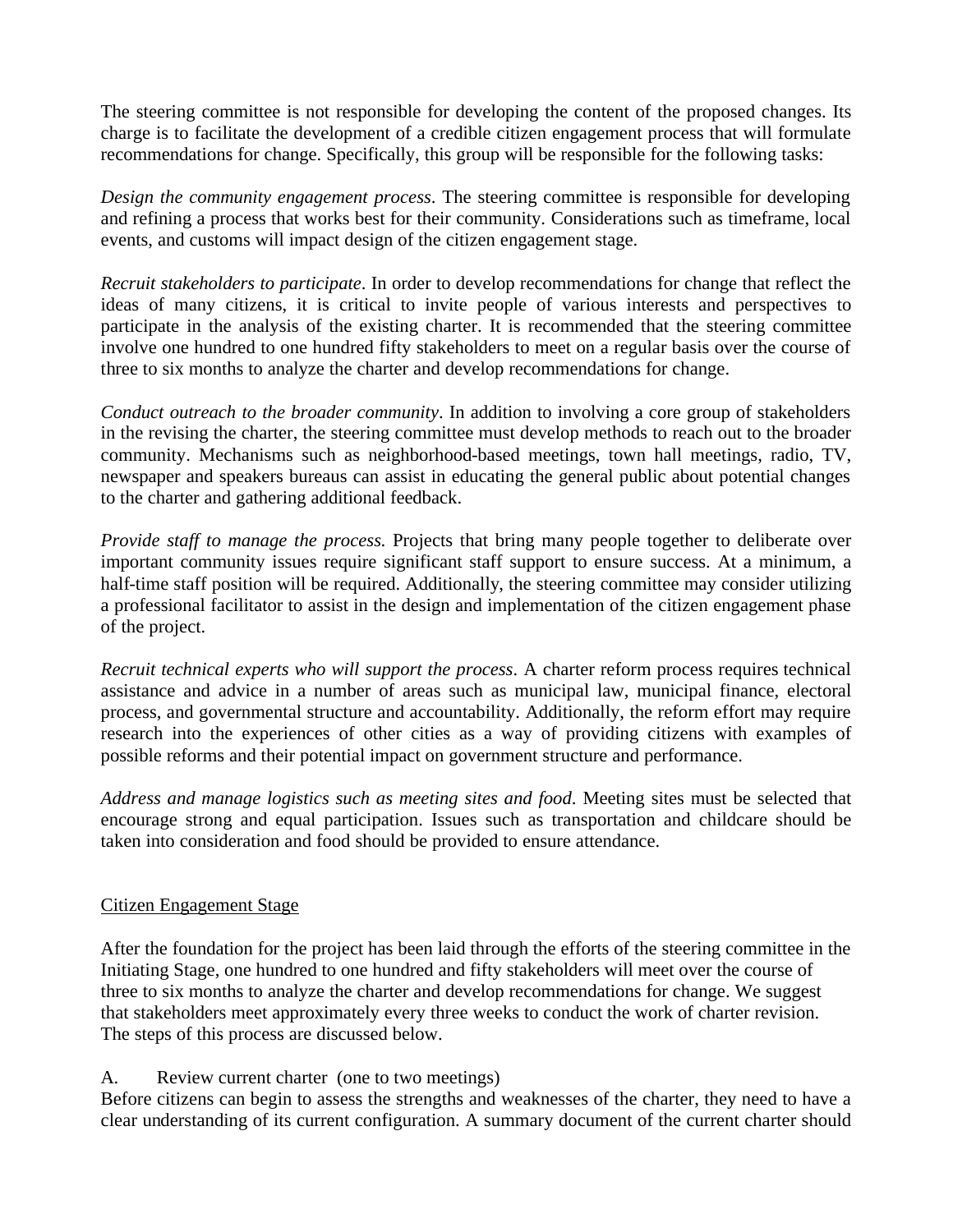be developed for stakeholder use, and educational presentations need to be developed to inform stakeholders how particular government structures affect the practice and conduct of governmental affairs in their city. This will lay the groundwork for informed decision-making in the latter stages of the process.

# B. Creating a shared vision for local government (one to two meetings)

Successful citizen engagement projects often start with agreement on the shared values and overall vision that drive the project. Creating a shared vision of local government will allow participants to find agreement on the broad goals for the project and provide a framework for the meetings that follow. It can also serve as "the glue" of the project when disagreements arise and consensus seems hard to reach. An exercise to develop a shared vision for government could be catalyzed by set of simple questions such as "What should government be about? What should it do? If our local government was working at an optimal level, what would it be doing? What would it look like?

# C. Identify key areas to address (one to two meetings)

After stakeholders have had some education on the current charter and developed a vision for the kind of government they would like to see, discussions can begin about the areas of government structure and the charter that need attention. Presumably the existing charter is not going to be discarded in its entirety. (For communities that are creating their first charter, recourse to the eighth edition of the *Model City Charter* is strongly recommended.) The steering committee, especially those members who are key experts in one or another area of government structure, should help the stakeholders frame this discussion. At this juncture, these key areas do not have to very specific. They will be further defined and analyzed later on. Key areas could include composition of the city council, power of the mayor, role of the city manager or chief administrative officer, municipal finance, and redistricting among others.

Another important task in determining the key areas for charter revision is to develop some way of prioritizing the areas in which stakeholders want to make reforms. It may be that stakeholders develop a long list of possible changes that can't all be explored at the same time. It is therefore necessary to develop an agreed-upon set of criteria such as significance, legal feasibility, and political viability to rank the areas in order of importance.

# D. Evaluating key areas of the charter (8 to 12 meetings)

After an agreed-upon set of key areas have been developed, the steering committee will need to consider two process options as they continue to guide the charter revision project. Both of these options have their strengths and weaknesses.

# *Option 1*

One possibility is to keep the original stakeholder group intact as an ongoing body to analyze each of the key areas for charter revision. This option allows for continuity and stronger citizen education in all aspects of the charter under consideration. Its drawbacks are that it relies heavily on technical experts to fill in the gaps that will undoubtedly emerge as citizens attempt to assess an incredible amount of material. Furthermore, this approach requires a sequential, one-at-a-time assessment of the key areas and will likely take many months.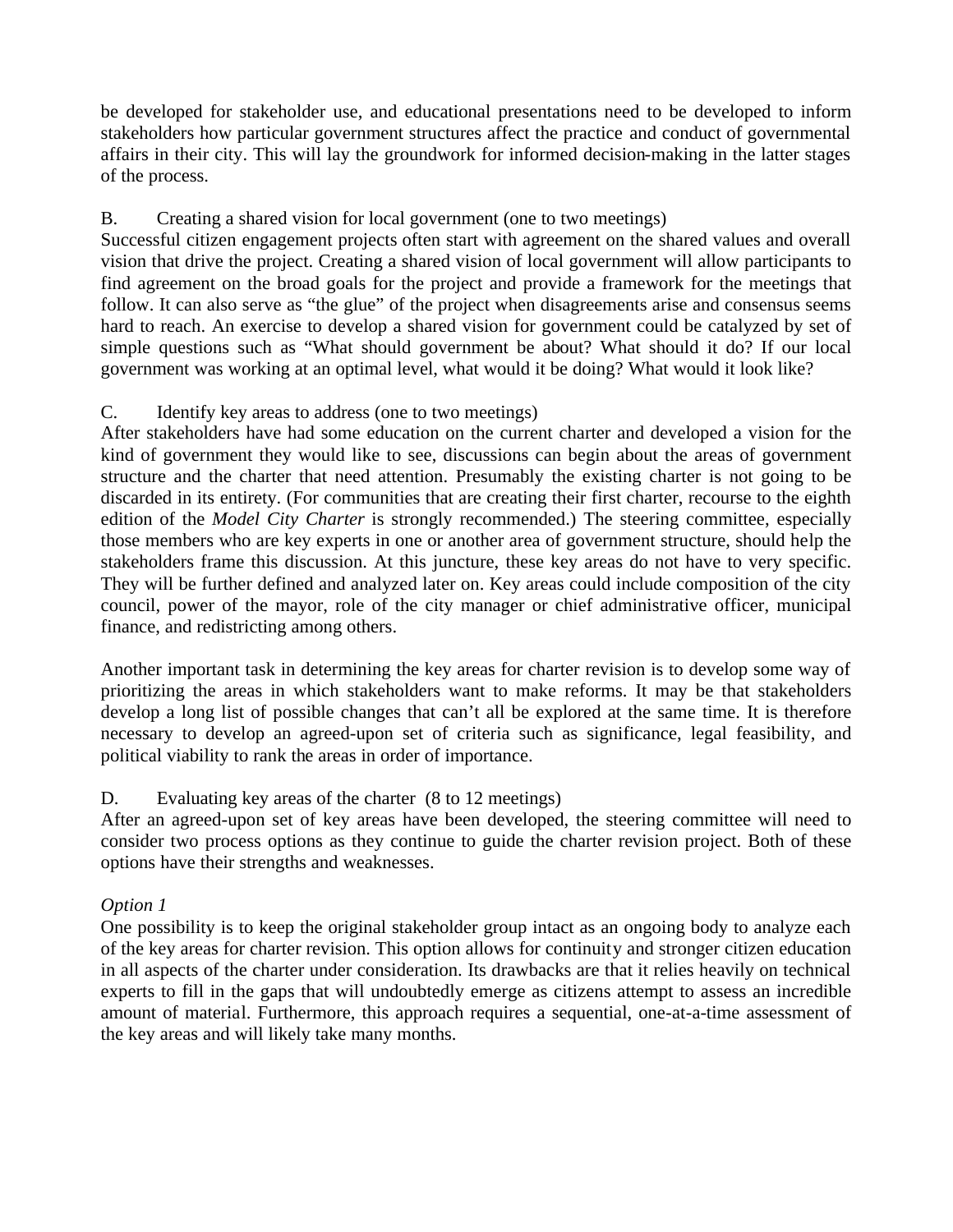# *Option 2*

The second option is to break the stakeholder group up into work groups around each of the key areas. Work groups of 15 to 30 people meet every two weeks to analyze their key area and develop charter revision recommendations. This approach ensures deeper citizen analysis of each key area. It creates the opportunity for additional citizen involvement as the work groups can recruit other citizens to join a work group. And it allows each key area to be analyzed concurrently and thus avoids an extremely lengthy citizen engagement process. The challenges are that it requires additional facilitative expertise (to guide each of the work groups), it requires additional efforts to ensure overlap between the work groups is synthesized, and it necessitates the identification and involvement of technical experts in each of the key area work groups.

Issues such as the number of key areas, the complexity of the issues to be addressed, the enthusiasm/attendance of citizens to this point in the process, the timeline and resources available should all be taken into consideration when making the decision about the best process option. Option 2 is the more thorough of the two approaches, and the description of the process design below is based on this choice. But the steps described can easily be adapted to suit Option 1 as well.

# A. Structure work groups for charter revision

Strong leadership and guidance is required for each work group to ensure that sound and credible recommendations for charter revision are developed. It is likely that each work group will need a chairperson(s) to manage the development of their recommendations. This person must be viewed as a respected community leader who has the ability to rise above the fray to solve disputes and keep the group focused on its goals. If process facilitators cannot be identified to work with each work group, then the chair must also possess strong facilitative and group process skills.

In addition to strong leadership, each work group will require technical support in their key area. The technical expert(s) should be a resource for the specific key area the work group has undertaken. This person(s) should possess strong research and writing skills.

As citizens break into work groups of their choice, it is likely that key individuals and perspectives will be absent. It is therefore necessary to identify and invite key individuals that can bring additional knowledge and perspective to the work group. It is critical that the chairperson ensure that a Work Group is balanced and is not dominated by one interest group.

# B. Education – what is the current status?

Before deliberations can begin, each work group will need well-presented information about the current condition of their key area for charter revision. This information should include a thorough description of the current design and structure, the legal parameters of this structure, the impact of this structure on government practices and on the overall quality of life of the community, and examples of structures from other cities and towns. This presentation will be used as a springboard into the assessment of the key area.

# C. Analyze the key area

Early discussions should focus on identifying the key issues and problems within the scope of the work group. It is important to first guide participants to agreement on what the problems and challenges are before they begin to move into solving the problems. From these discussions, the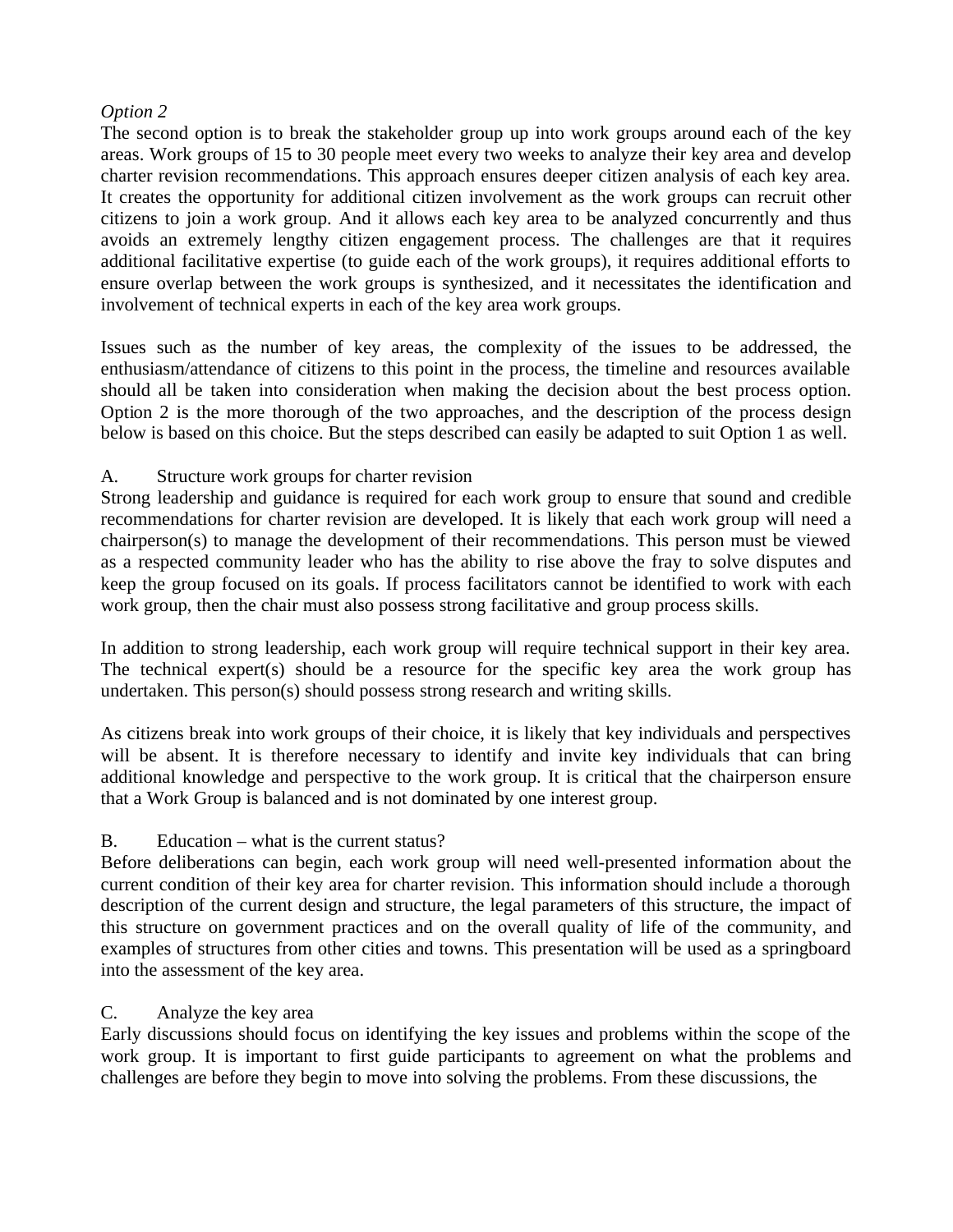work group should emerge with a set of clearly identified and agreed-upon issues for further analysis.

# D. Draft option memos

Technical experts play a critical role during this phase in the process. Most citizens are not aware of alternatives to the current element under scrutiny and require additional information and education from technical experts. Based on the early deliberations of the work group and the issues and challenges they have identified, the technical experts will draft option memos for work group consideration. Option memos are documents that present a series of alternatives for revision of the charter. An option memo presents alternatives for charter revision on a particular topic and describes the potential impact of each option, with supplementary material from case study examples from other cities and towns, if available.

# E. Select options

It may take a few meetings for the each work group to come to agreement on the options that they want to propose to the stakeholder group. But with three to four clear alternatives presented in the option memos, the work group should be able to stay focused on the issues and their potential solutions. Leadership by the chairperson(s) during these discussions is crucial because disagreements will emerge during these discussions. The chairperson must ensure balanced participation from the entire group as he/she leads them towards the development of a viable set of revisions.

# F. Propose changes to the stakeholder group

Up until this point, all of the deeper analysis of key areas for charter change has occurred in separate work groups. Before final agreement can be reached, it will be necessary to bring the recommended changes from each work group back to the entire stakeholder group to review the proposed changes. It is possible that some of the work groups have overlapped in their assessment of the charter or have analyzed interdependent aspects of the city charter. In one to two meetings, stakeholders will go through all of the proposed changes, identify areas of overlap, ask questions of clarification and come to agreement on a final set of recommended revisions for the charter. Careful attention must be given to the agreed-upon language as it has significant impact in the final drafting for charter change.

An additional but worthwhile activity during this step in the process is to have the stakeholder group recall the shared vision of government that they developed early on and ask them if the proposed changes to the charter reflect that vision.

# G. Draft charter revision

Technical experts and staff will incorporate any changes brought about during the presentation to the stakeholder group. It is possible that one additional work group meeting for a particular area is required to ensure that any changes made reflect the opinions and ideas of the work group. Staff and technical experts will then begin the process of adapting the recommendations into the language and format used in the charter.

# H. Present charter language to the stakeholder group

As a final check to guarantee clear communication of and support for the charter revisions, the charter language should be brought back to the stakeholder group for final approval. Since the final revisions will be expressed in a different form than the proposals of the work groups, participants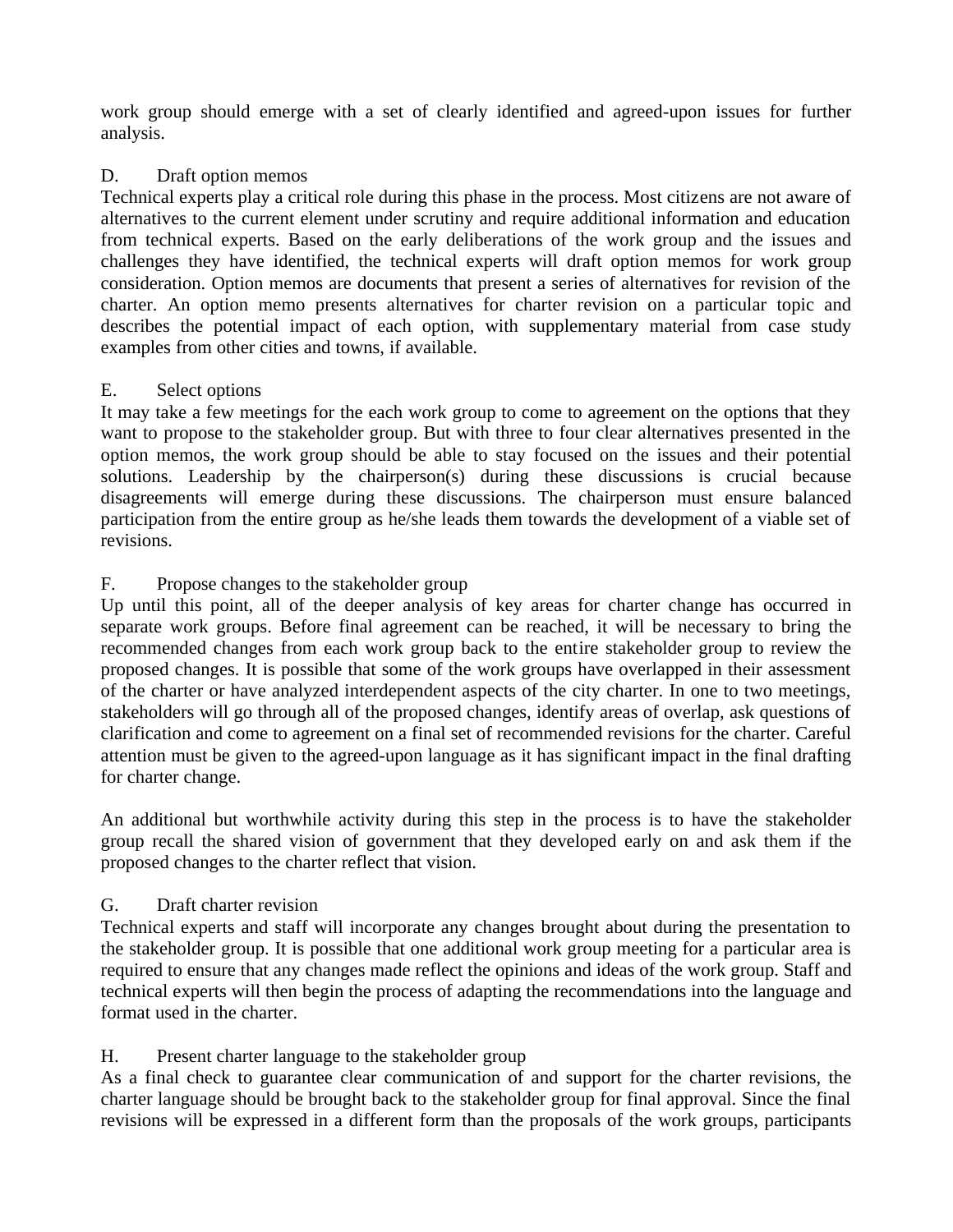should have the chance to consider the actual language that is being proposed. This extra step should forestall any perception that the steering committee or technical experts might have dismissed the work of citizens and will ensure strong support for the changes when the measure reaches the ballot.

### Enactment Stage

Once the appropriate language has been drafted for the proposed reforms and the stakeholder group has signed off on them, the next step involves a formal electoral process to pass the charter revisions. This process differs across communities and it is difficult to prescribe best practices for it. However, it is important that the method for getting the changes to the electorate is decided well before the final version of the charter recommendations is drafted. Enactment is a vital part of the process and the choices and time lines for doing so should be kept in mind throughout the process. The best-case scenario is that revisions are drafted in time for an upcoming election. This allows the steering committee to build upon the momentum of the citizen engagement process and rely upon the knowledge of participating citizens to help them create support within the broader community.

Following is an example of a recent charter revision process that may be a useful guide to this process.

# *Charter Revision in Alachua County, Florida*

Alachua County, Florida, recently revised its charter to obtain home rule authority. Alachua County provides a good example of a charter revision that was citizen based but which received critical support from the local government.

The citizens of Alachua County were concerned about the growing influence of money in local politics, but Alachua County lacked laws or the ability to create laws governing campaign finance reform. In December 2000, approximately a dozen citizens gathered together and formed Alachua County Citizens for Campaign Reform (ACCCR).

The top three concerns of ACCCR were (1) the amount of money being raised and spent by the candidates, (2) the difficulty in determining who was giving money to which candidates, and (3) the loopholes in state law that permitted, if not ensured, that contributions did not have to be disclosed prior to elections.

ACCCR decided that its first step would be to try to get home rule authority that would give the citizens of Alachua County regulatory power over campaign finance for their elections.

A law professor specializing in Florida constitutional law, and a member of ACCCR, wrote the language of the home rule authority bill that was submitted to the local legislative delegation. ACCCR realized from the beginning that it would require overwhelming public pressure to get the legislative delegation to introduce the bill at the legislature. To that end, it began an intensive campaign by writing letters to newspaper editors and legislators, sponsoring a public forum on the topic, and pursuing radio and TV interviews/coverage, press coverage, and literature drops. ACCCR also decided that another way to induce the legislators to act was to show actual voter support for local campaign finance regulation, so it placed a nonbinding referendum (straw poll) on the ballot in an upcoming county election.